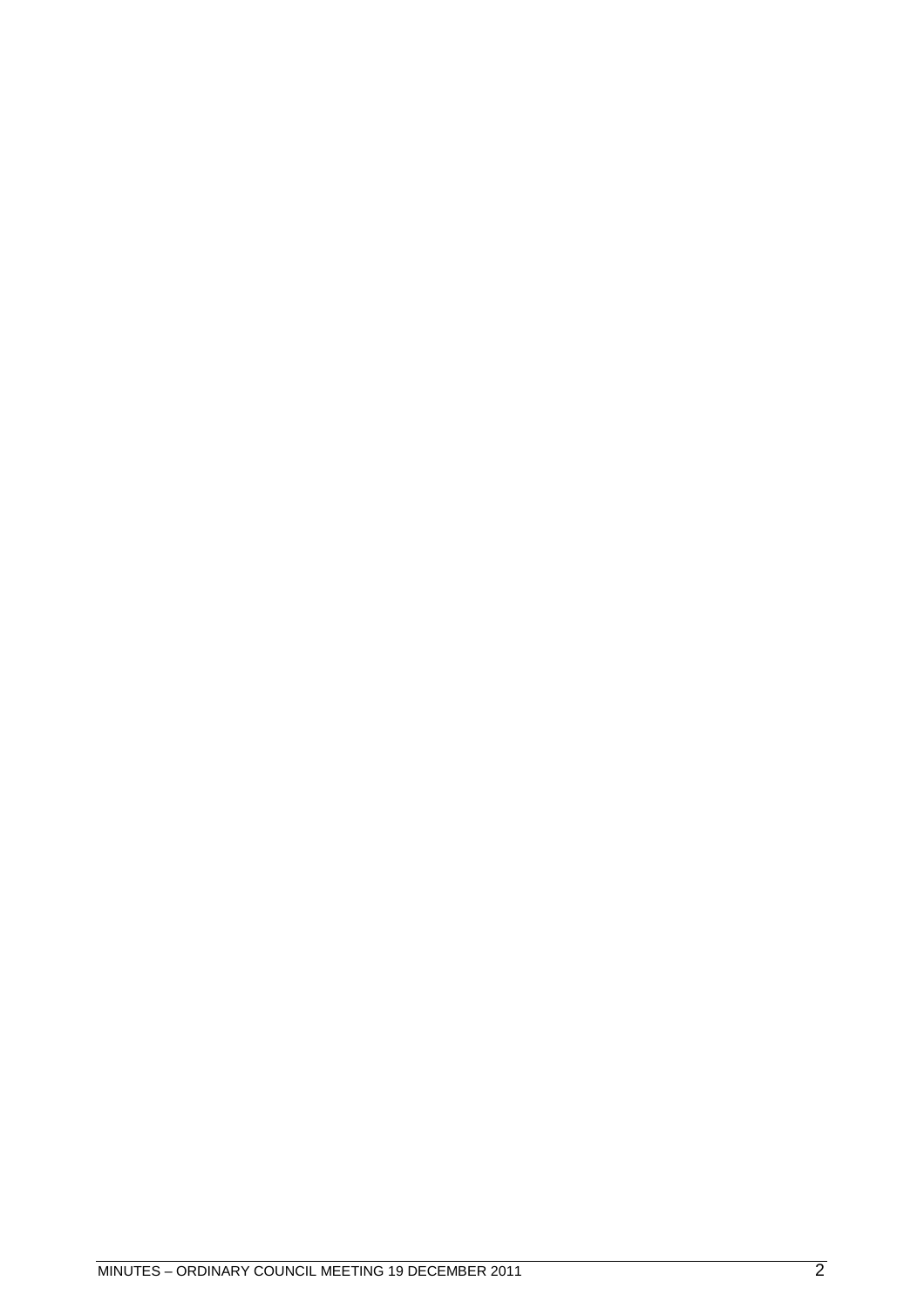#### **SHIRE OF YORK**

### **DISCLAIMER**

No responsibility whatsoever is implied or accepted by the Shire of York for any act, omission or statement or intimation occurring during Council meetings.

The Shire of York disclaims any liability for any loss whatsoever and howsoever caused arising out of reliance by any person or legal entity on any such act, omission or statement or intimation occurring during Council meetings.

Any person or legal entity who acts or fails to act in reliance upon any statement, act or omission made in a Council meeting does so at that person's or legal entity's own risk.

In particular and without derogating in any way from the broad disclaimer above, in any discussion regarding any planning application or application for a license, any statement or intimation of approval made by any member or Officer of the Shire of York during the course of any meeting is not intended to be and is not taken as notice of approval from the Shire of York.

The Shire of York notifies that anyone who has any application lodged with the Shire of York must obtain and should only rely on WRITTEN CONFIRMATION of the outcome of the application, and any conditions attaching to the decision made by the Shire of York in respect of the application.

RAY HOOPER CHIEF EXECUTIVE OFFICER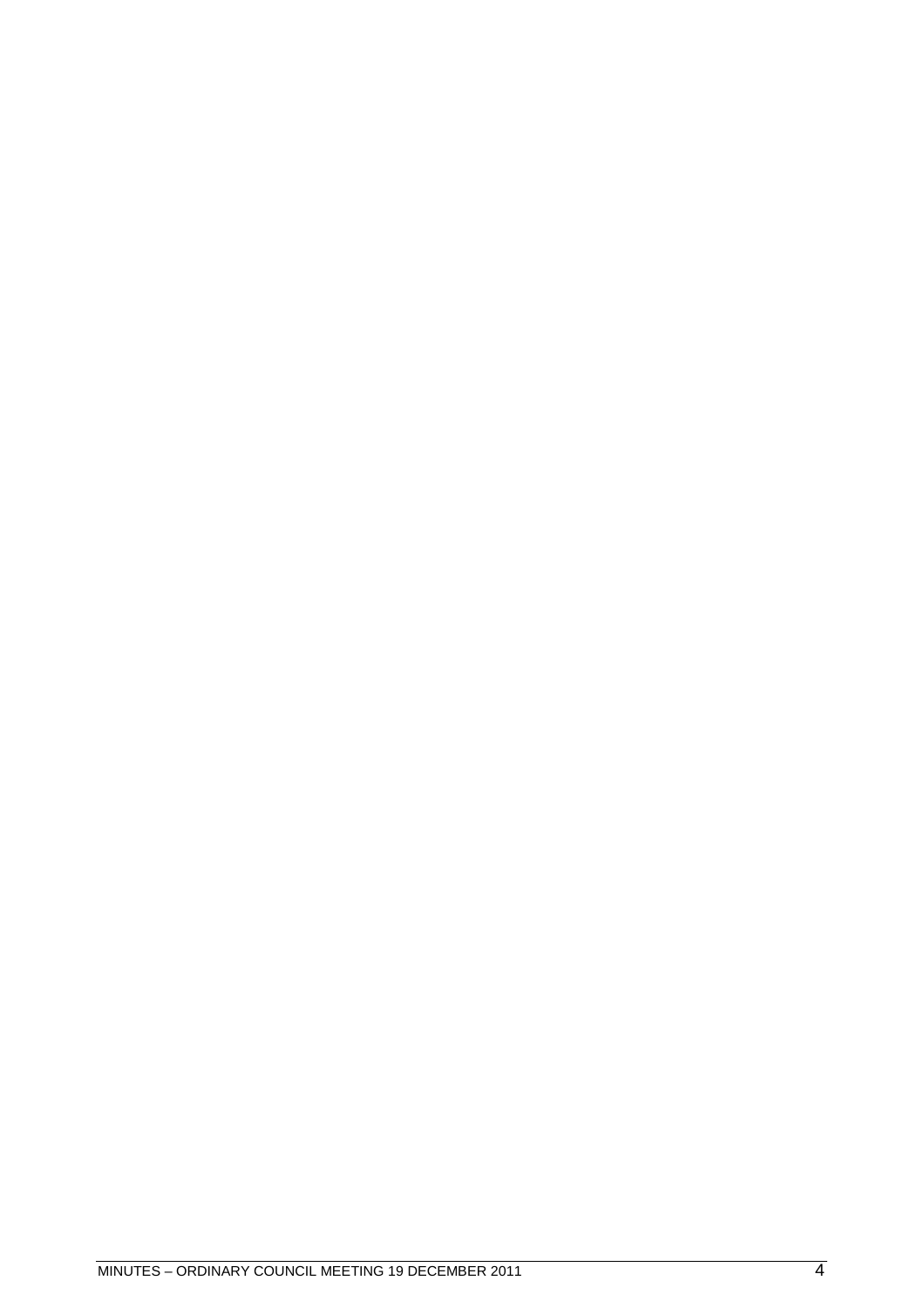# **Table of Contents**

|                           | 1.1   |                                                                           |  |
|---------------------------|-------|---------------------------------------------------------------------------|--|
|                           | 1.2   |                                                                           |  |
|                           | 1.3   |                                                                           |  |
|                           | 1.4   |                                                                           |  |
|                           |       |                                                                           |  |
| 2.                        |       |                                                                           |  |
| 2.1                       |       |                                                                           |  |
| 2.2                       |       |                                                                           |  |
| 2.3                       |       |                                                                           |  |
| 2.4                       |       |                                                                           |  |
| 2.5                       |       |                                                                           |  |
| 3.                        |       | RESPONSE TO PREVIOUS PUBLIC QUESTIONS TAKEN ON NOTICE  8                  |  |
| 3.1                       |       |                                                                           |  |
| 3.2                       |       |                                                                           |  |
|                           |       |                                                                           |  |
| $\overline{\mathbf{4}}$ . |       |                                                                           |  |
| 5.                        |       |                                                                           |  |
|                           |       |                                                                           |  |
| 6.                        |       |                                                                           |  |
|                           |       |                                                                           |  |
| 7.                        |       |                                                                           |  |
|                           | 7.1   | Minutes of the Ordinary Council Meeting held November 21, 2011 10         |  |
|                           |       |                                                                           |  |
| 8.                        |       | ANNOUNCEMENTS BY PRESIDING MEMBER WITHOUT DISCUSSION 10                   |  |
|                           |       |                                                                           |  |
| 9.                        |       |                                                                           |  |
|                           | 9.1   |                                                                           |  |
|                           | 9.1.1 |                                                                           |  |
|                           |       | Retrospective Planning Application - Rainwater Tank at 43 Grey St, York13 |  |
|                           | 9.1.2 |                                                                           |  |
|                           |       | Variation to the Restricted Building Materials Policy -                   |  |
|                           |       |                                                                           |  |
|                           | 9.1.3 |                                                                           |  |
|                           | 9.1.4 |                                                                           |  |
|                           |       |                                                                           |  |
|                           | 9.1.5 |                                                                           |  |
|                           | 9.1.6 |                                                                           |  |
|                           | 9.2   |                                                                           |  |
|                           | 9.2.1 |                                                                           |  |
|                           |       |                                                                           |  |
|                           | 9.2.2 |                                                                           |  |
|                           |       |                                                                           |  |
|                           | 9.2.3 | Shire of York Local Emergency Management Arrangements /                   |  |
|                           |       |                                                                           |  |
|                           |       |                                                                           |  |
|                           | 9.2.4 |                                                                           |  |
|                           |       |                                                                           |  |
|                           | 9.2.5 |                                                                           |  |
|                           | 9.2.6 |                                                                           |  |
|                           |       |                                                                           |  |
|                           | 9.2.7 |                                                                           |  |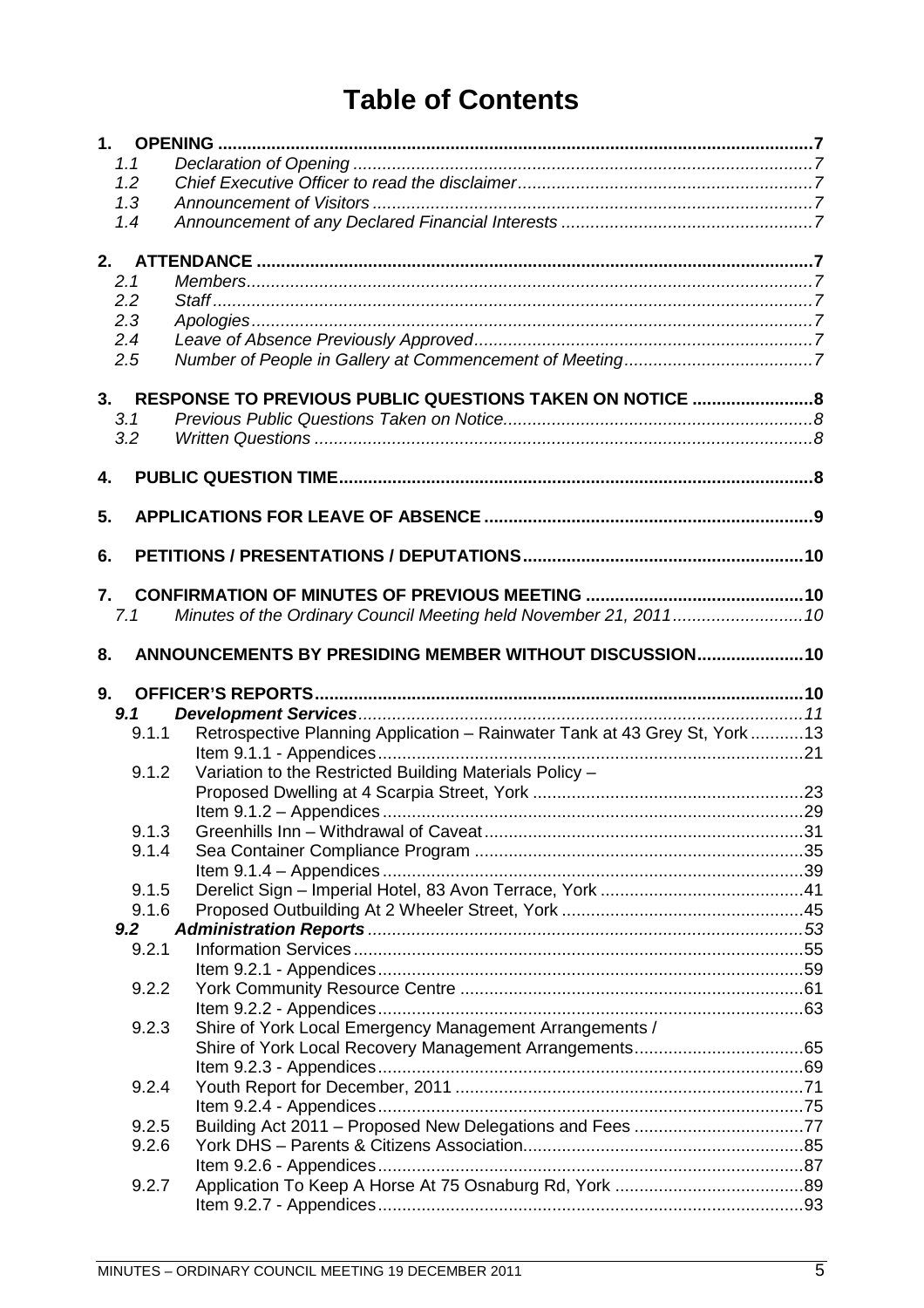| 9.3           |     |
|---------------|-----|
| 9,4           |     |
| 9.4.1         |     |
|               |     |
| 9.4.2         |     |
|               |     |
| $9.5^{\circ}$ |     |
| 9.5.1         |     |
|               |     |
| 9.6           |     |
| 9.6.1         |     |
| 10.           |     |
|               | 119 |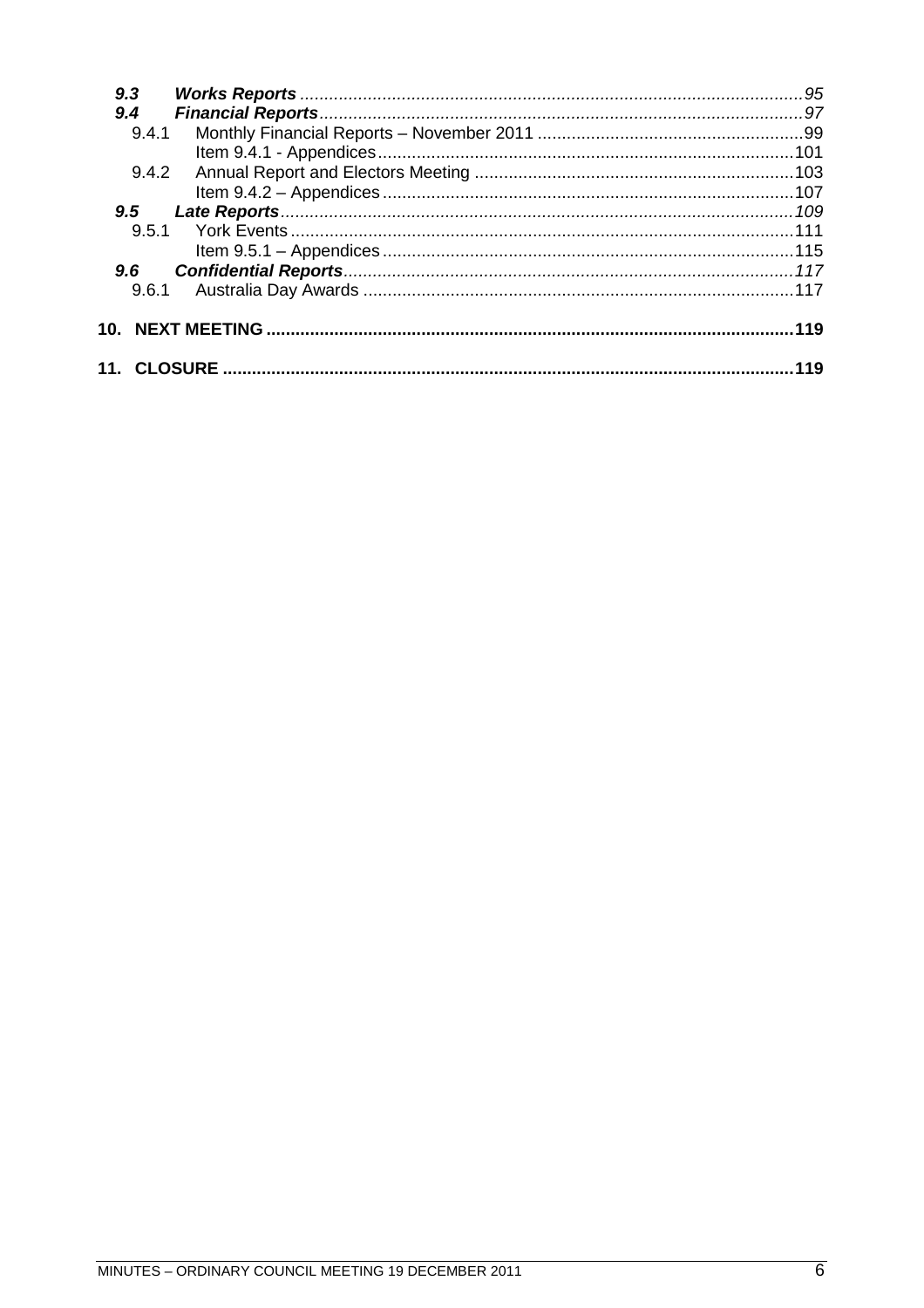

SHIRE OF YORK

#### THE ORDINARY MEETING OF THE COUNCIL HELD ON MONDAY, 19 DECEMBER 2011, COMMENCING AT 3.00PM IN THE LESSER HALL, YORK.

The York Shire Council acknowledges the traditional owners of the land on which this meeting will be held.

### <span id="page-6-0"></span>**1. OPENING**

- <span id="page-6-1"></span>1.1 Declaration of Opening *Cr Tony Boyle, Shire President, declared the meeting open at 3.00pm*
- <span id="page-6-2"></span>1.2 Chief Executive Officer to read the disclaimer *Ray Hooper, Chief Executive Officer, read the disclaimer*
- <span id="page-6-3"></span>1.3 Announcement of Visitors *Cr Boyle welcomed Sgt Mark Gubyani, OIC York Police and Justin Corrigan, CESM – FESA to the meeting.*
- <span id="page-6-4"></span>1.4 Announcement of any Declared Financial Interests *Cr Brian Lawrance – Item 9.1.4 – Financial Jacky Jurmann - Item 9.2.7 – Proximity Cr Mark Duperouzel - Item 9.6.1 – Impartiality Cr Denese Smythe - Item 9.6.1 - Impartiality*

#### **2. ATTENDANCE**

- <span id="page-6-6"></span><span id="page-6-5"></span>2.1 Members *Cr Tony Boyle, Shire President, Cr Roy Scott, Cr Brian Lawrance; Cr Pat Hooper; Cr Mark Duperouzel; Cr Denese Smythe*
- 2.2 Staff

<span id="page-6-7"></span>*Ray Hooper, Chief Executive Officer, Gordon Tester; Manager of Health and Building Services; Jacky Jurmann, Manager Planning Services; Glen Jones, Manager Works & Projects; Gail Maziuk, Finance Officer/Project Co-Ordinator; Helen D'Arcy-Walker, Executive Support Officer*

- <span id="page-6-8"></span>2.3 Apologies *Nil*
- <span id="page-6-9"></span>2.4 Leave of Absence Previously Approved *Nil*
- <span id="page-6-10"></span>2.5 Number of People in Gallery at Commencement of Meeting *There were 13 people in the Gallery at the commencement of the meeting.*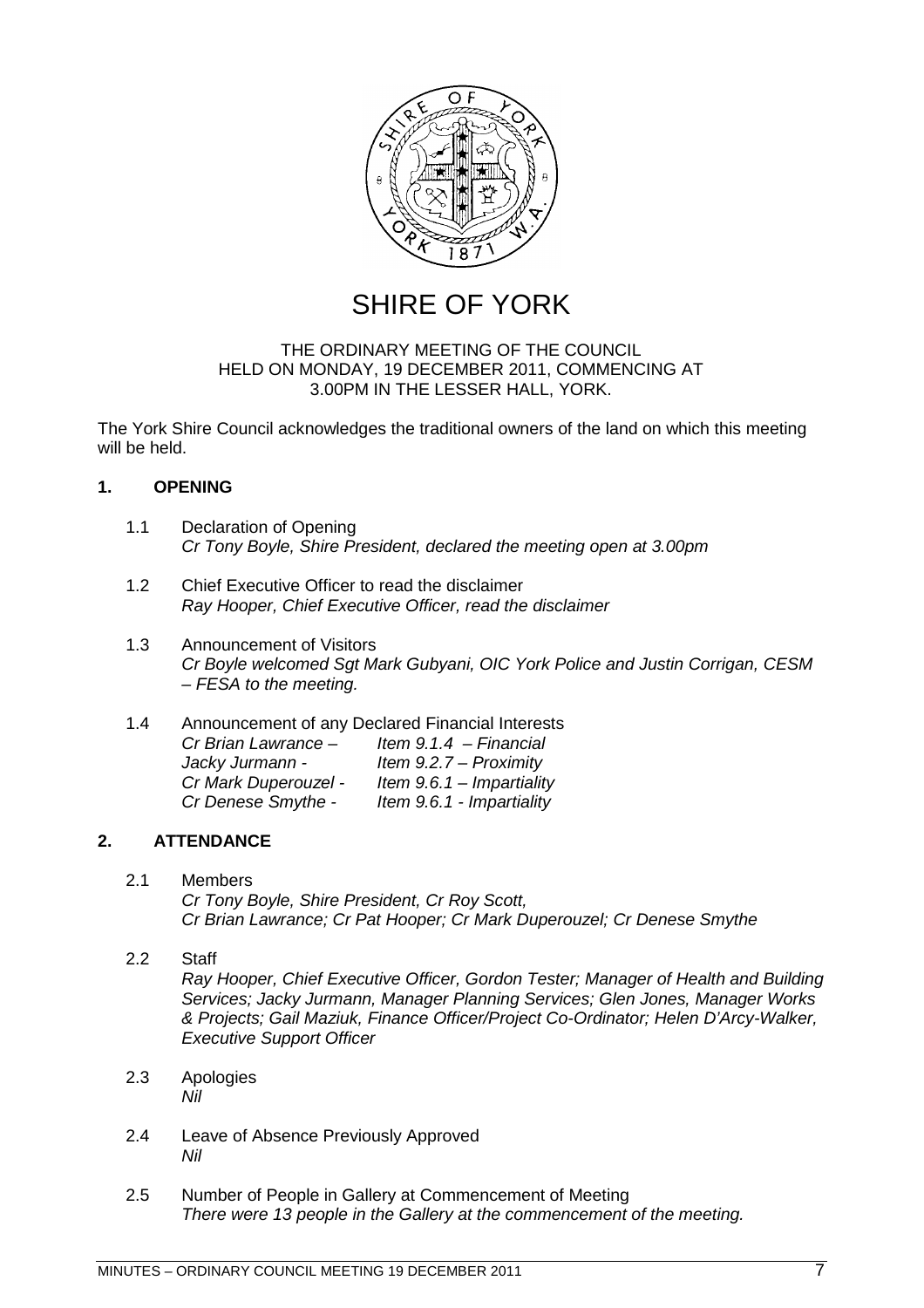#### **3. RESPONSE TO PREVIOUS PUBLIC QUESTIONS TAKEN ON NOTICE**

- <span id="page-7-1"></span><span id="page-7-0"></span>3.1 Previous Public Questions Taken on Notice *An apology was given from the CEO, Ray Hooper – due to prior commitments previous public questions taken on notice have not been addressed.*
- <span id="page-7-2"></span>3.2 Written Questions *Nil*

### **4. PUBLIC QUESTION TIME**

<span id="page-7-3"></span>Mrs R Paton 30 Bouverie Road York WA 6302

#### **Question 1:**

Will Council consider postal voting for future elections?

#### **Response:**

Council will consider.

#### **Question 2:**

What is the total cost of legal fees York ratepayers have funded for 2011?

#### **Response:**

Taken on Notice

#### **Question 3:**

Why was there no Voice of York in the last Community Matters?

#### **Response:**

Taken on Notice

Mr T Oliver 43 Greg Street York WA 6302

#### **Question 1:**

In regards to Item 9.1.1 on the Agenda – have the Councillors received a full briefing with this issue?

#### **Response:**

Yes

Mr S Saint 87 Avon Terrace York WA 6302

#### **Question 1:**

Is there any particular reason why my question reference the opening of the Town Hall taken on notice at the last Ordinary Council meeting has not been answered?

#### **Response:**

CEO has had a heavy work load – an apology has been given.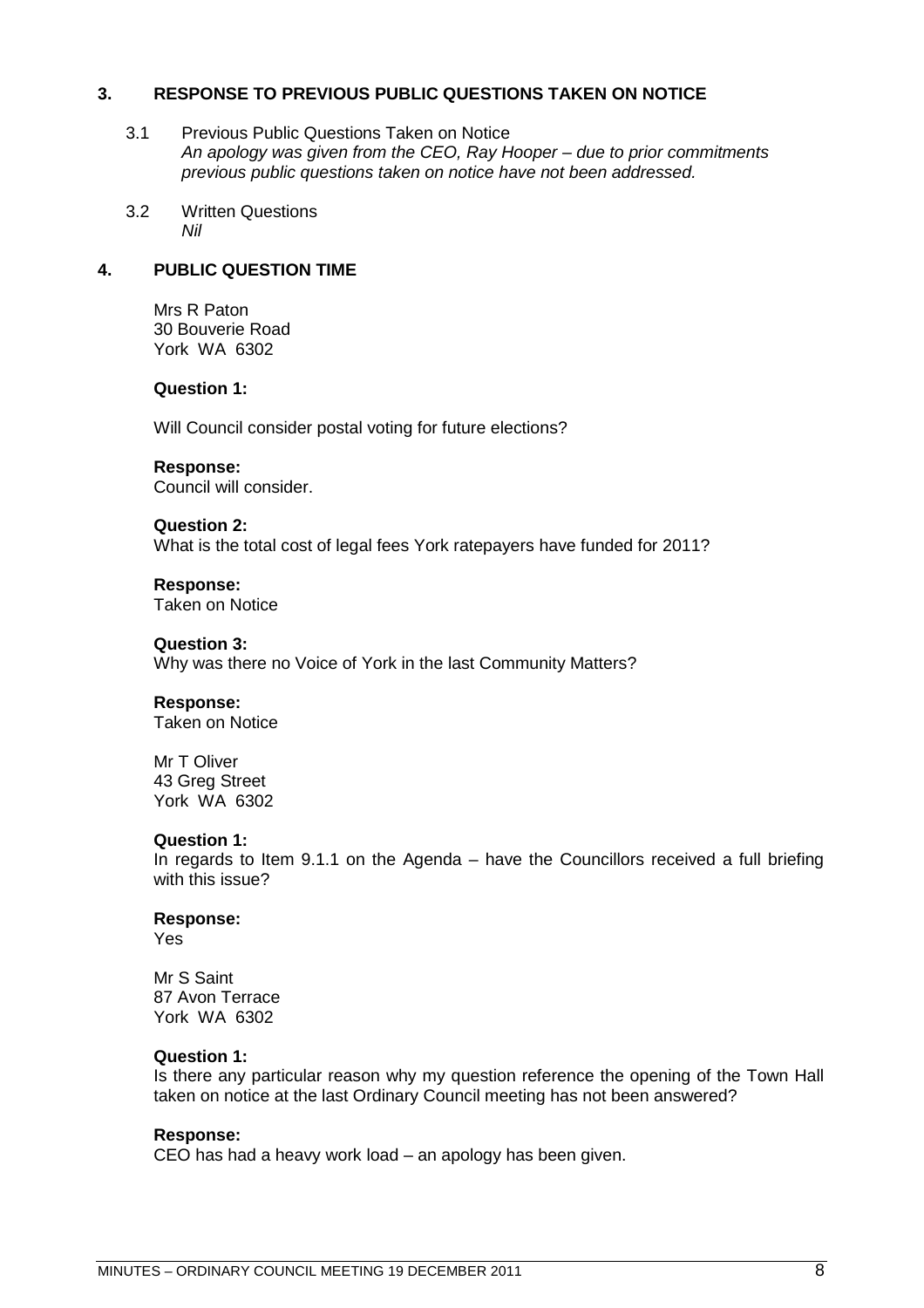#### **Question 2:**

Was the letter to the Australia Press Council a Council decision?

**Response:**

Yes

**Question 3:** When did it get voted on?

#### **Response:**

At a Forward Planning meeting.

#### **Question 4:**

Is it correct the Council will not be using the Community Matters newspaper to publish the Voice of York until issues with the Australian Press Council are resolved and what are those issues?

#### **Response:**

Taken on Notice

#### **Question 4(a):**

Does Council understand that whether they agree or disagree with the contents of the letters to the Editor page, or whether the Editor should or shouldn't have printed letters, that the Community Matters newspaper has lost a considerable amount of financial support from the Shire of York and that this could have an adverse effect on the newspaper which could ultimately effect the members of the public.

#### **Response:**

Taken on Notice

#### **Question 4(b):**

Is Council aware of the fifth line of your Values Statement?

#### **Response:**

Taken on Notice

Ms T Richardson 113 Newcastle Street York WA 6302

#### **Question 1:**

Is Council aware that once a Business Name is no longer registered it becomes available for purchase?

### **Response:**

<span id="page-8-0"></span>Yes

**5. APPLICATIONS FOR LEAVE OF ABSENCE** *Cr Mark Duperouzel*

#### **RESOLUTION 011211**

### **Moved: Cr Scott** Seconded: Cr Hooper

*"That Council grant a leave of absence to Cr Mark Duperouzel for the Special Council Meeting scheduled for 9th January, 2012."*

*CARRIED: 6/0*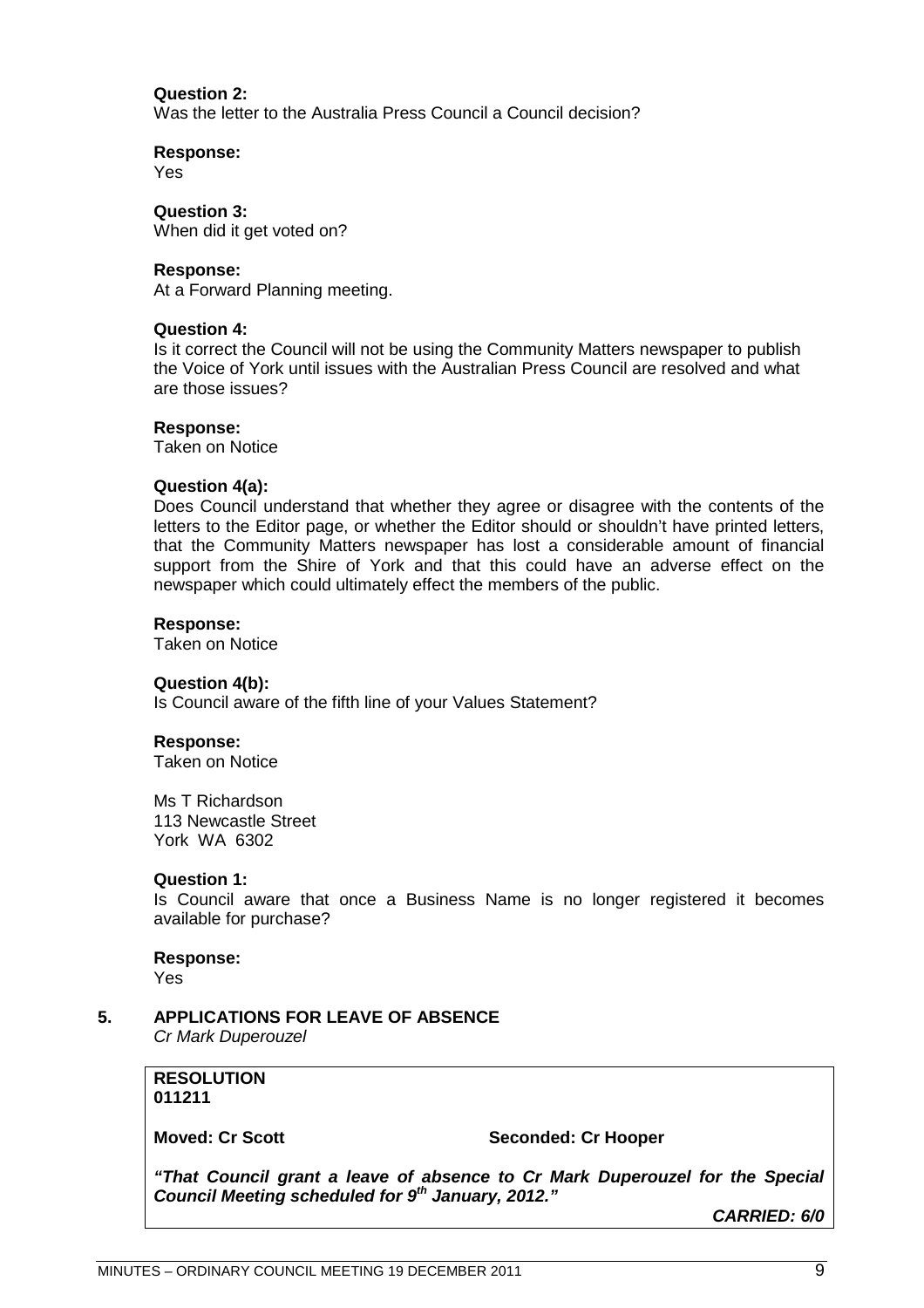#### <span id="page-9-0"></span>**6. PETITIONS / PRESENTATIONS / DEPUTATIONS** *Nil*

#### <span id="page-9-1"></span>**7. CONFIRMATION OF MINUTES OF PREVIOUS MEETING**

7.1 Minutes of the Ordinary Council Meeting held November 21, 2011

<span id="page-9-2"></span>**Confirmation** 

**RESOLUTION 021211**

Moved: Cr Hooper Seconded: Cr Scott

*"That the Minutes of the Ordinary Council Meeting held November 21, 2011 be confirmed as a correct record of proceedings subject to Public Questions Taken on Notice being answered and included in the next Ordinary Council Meeting Agenda."*

*CARRIED: 6/0*

#### **8. ANNOUNCEMENTS BY PRESIDING MEMBER WITHOUT DISCUSSION**

<span id="page-9-3"></span>*Cr Boyle expressed his thanks to Bernie Finestone for her efforts in organising the Children's Christmas Party held on Saturday, December 10, 2011.*

*Cr Boyle also wished to thank Carol Littlefair and Samantha Good co-curators of the Centenary of the York Town Hall Exhibition which opened on Tuesday, 29th November, 2011 exactly 100 years from the opening day in 1911.*

#### <span id="page-9-4"></span>**9. OFFICER'S REPORTS**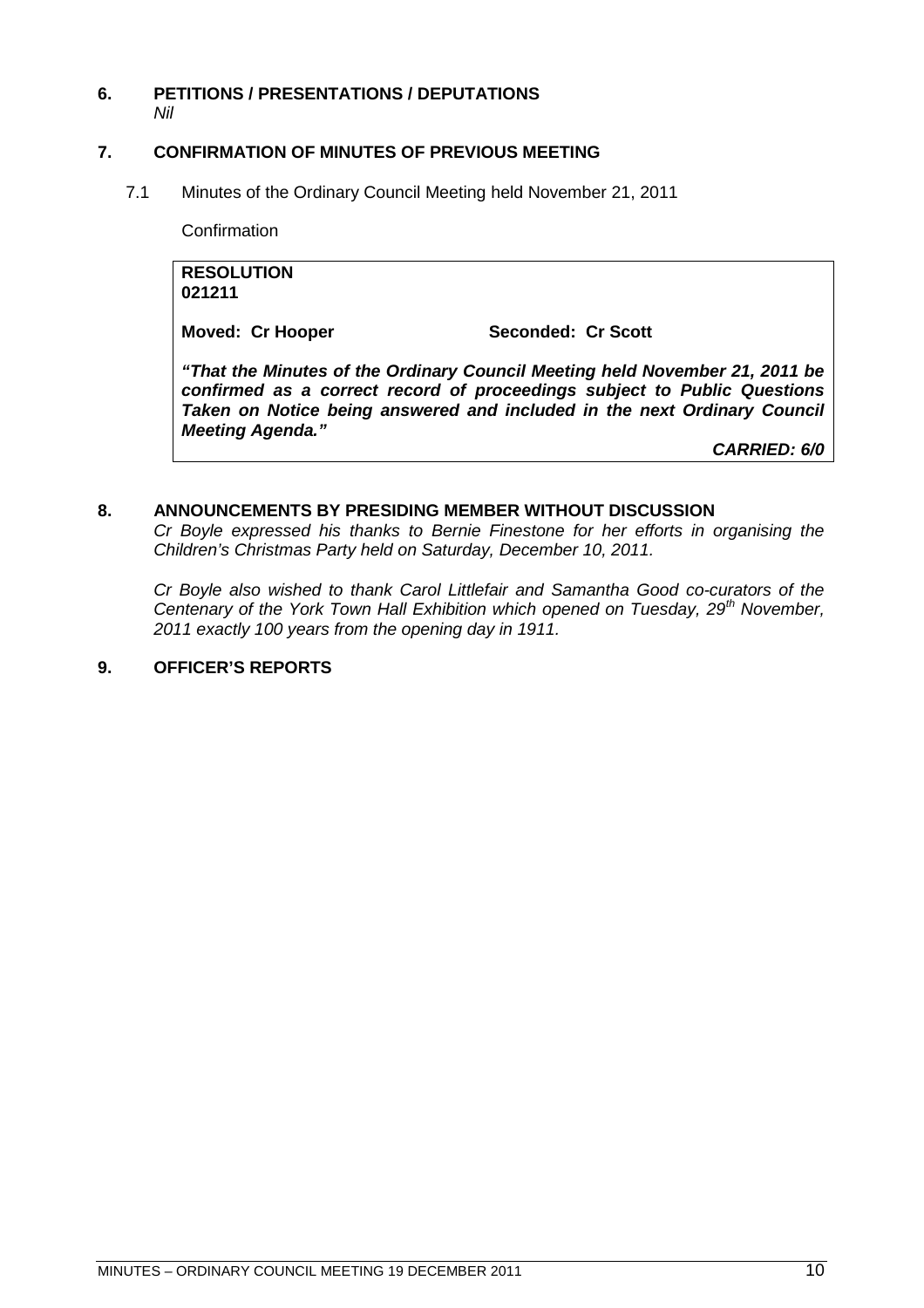## <span id="page-10-0"></span>**9.1 Development Services**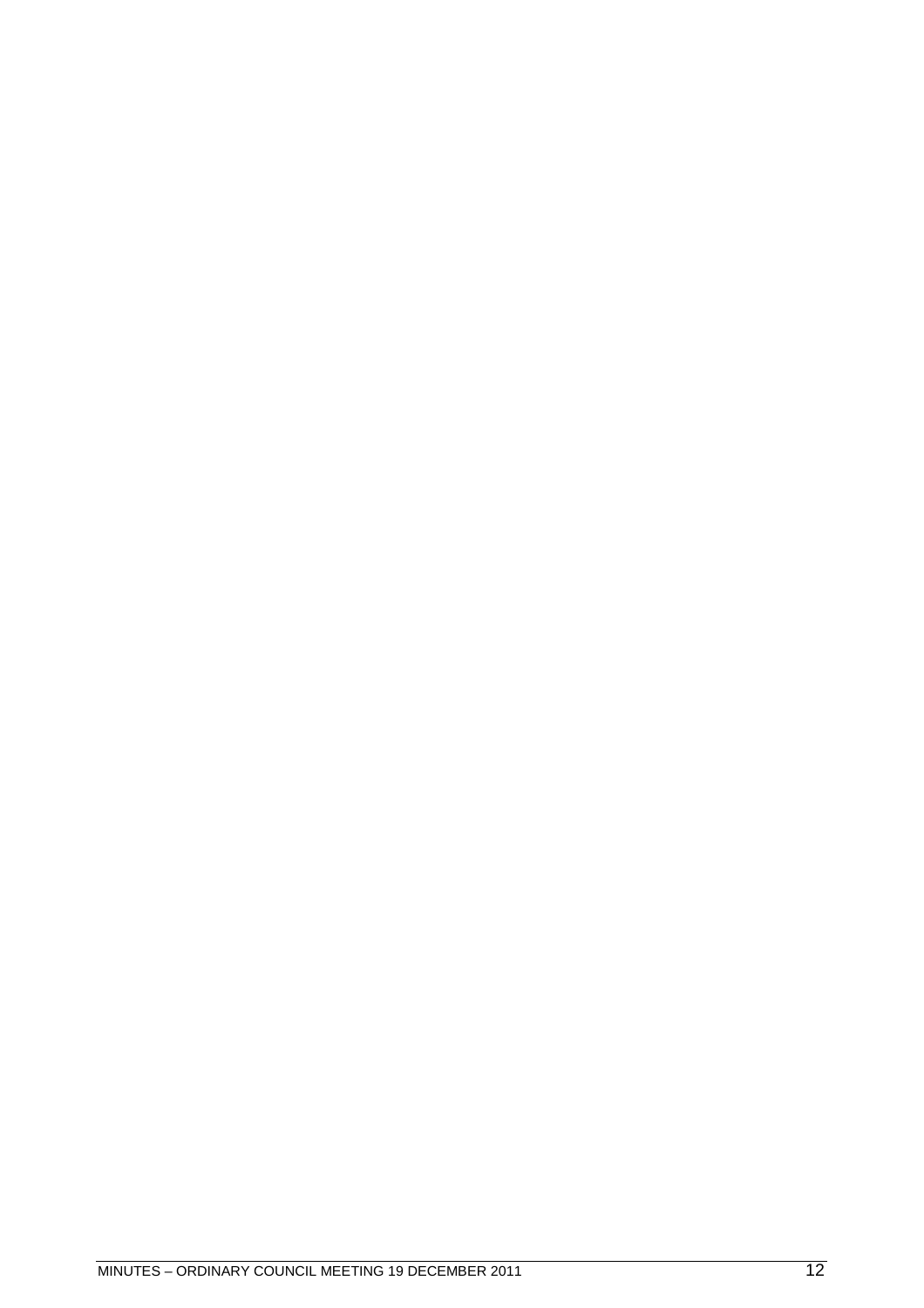#### **9. OFFICER'S REPORTS**

**9.1 DEVELOPMENT REPORTS**

<span id="page-12-0"></span>**9.1.1 Retrospective Planning Application – Rainwater Tank at 43 Grey St, York**

*When acting as a planning authority in accordance with the powers conferred by the Planning and Development Act 2005 and any relevant scheme, the Council of the Shire is entitled to make decisions based only on proper planning considerations.*

| <b>FILE NO:</b>                | GR5.9840, P729                 |
|--------------------------------|--------------------------------|
| <b>COUNCIL DATE:</b>           | 19 December 2011               |
| <b>REPORT DATE:</b>            | 5 December 2011                |
| <b>LOCATION/ADDRESS:</b>       | Lot 800 (43) Grey Street, York |
| <b>APPLICANT:</b>              | J Oliver                       |
| <b>SENIOR OFFICER:</b>         | R Hooper, CEO                  |
| <b>REPORTING OFFICER:</b>      | J Jurmann, MPS                 |
| <b>DISCLOSURE OF INTEREST:</b> | Nil                            |
| <b>APPENDICES:</b>             | 1 – Location and Site Plan     |
|                                | $2 - Photograph's$             |
| <b>DOCUMENTS TABLED:</b>       | Nil                            |

#### **Summary:**

Council is in receipt of a retrospective planning application to site a rainwater tank and associated screening in the front yard of 43 Grey Street, York.

The application proposes a variation to the provisions of the Residential Design Codes to locate the rainwater tank within the front building setback area.

It is recommended that the application be refused for the reasons outlined in this report.

#### **Background:**

On 19 September 2011, Council's Compliance Officer wrote to the owners of the subject property advising that the rainwater tank that had been installed in the front yard without prior planning approval. The owner was instructed to remove the water tank within 28 days and contact the Planning Section for advice on the appropriate location of water tanks.

Mr Oliver, in response, attended the Council offices and spoke with Council's Planning Manager regarding the letter and was advised that the location of the tank was undesirable and approval may set an undesirable precedent from a planning point of view. Mr Oliver was advised that he could submit a planning application for determination by Council.

Further correspondence was received from Mr and Mrs Oliver on 13 October 2011 outlining the discussions held at the Shire office and advising that further works, including fencing on the front boundary, had been undertaken to screen the tank from the street and advising that a 'creeper' would be planted to further screen the tank from the street. Mr Oliver also advised that he was considering the submission of a planning application.

In response, further correspondence was sent to Mr and Mrs Oliver on 20 October 2011 advising that a planning application was requiring to be submitted under the provisions of the York Town Planning Scheme No. 2 to vary the provisions of the Residential Design Codes and that he had the option to either apply for planning consent or to remove the tank. Mr Oliver was also advised that Council's Planning Manager was unlikely to support the application on planning grounds and that if Council refused the application that the tank and associated works would need to be removed.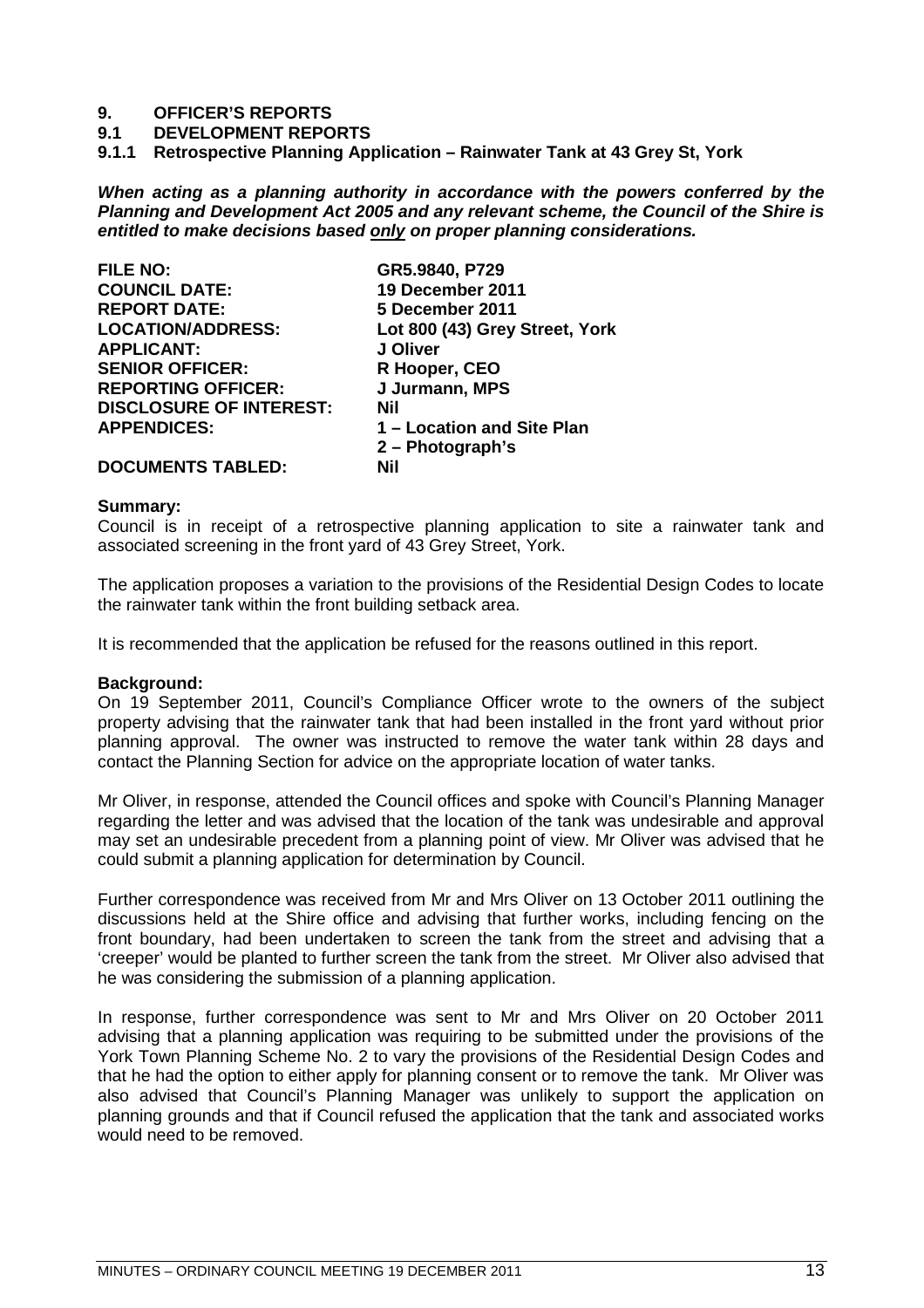Further correspondence was received from Mr and Mrs Oliver on 31 October 2011, in response, requesting that the order to remove the tank be delayed as the tank is full and that he would need to use the water, which would take approximately 3 months. Mr Oliver was also unfortunately misinformed regarding the status of the Residential Design Codes that area a State Policy and not a guideline.

The planning application for the location of the rainwater tank in the front yard was finally received on 7 November 2011.

#### **Consultation:**

As can be ascertained from the Background section of this report, extensive consultation has occurred with the owners of the subject property.

Following receipt of the planning application, the application was advertised in accordance with the provisions of the York Town Planning Scheme No. 2. No submissions were received regarding the proposal.

The applicant has been advised in writing of the Council meeting.

#### **Statutory Environment:**

York Town Planning Scheme No. 2 ('the Scheme')

The site is zoned Residential R10/30 under the provisions of the Scheme. The objectives of the zone are:

- *(a) To encourage single houses as the predominant form of residential development.*
- *(b) To require infill residential development in Heritage Precincts to be in accordance with Design Guidelines adopted by the local government.*
- *(c) To achieve a high standard of development and residential amenity.*

The site contains an existing dwelling and associated structures, including other rainwater tanks. The rainwater tank and associated screening is best defined as ancillary development that is permissible under the Scheme. The proposal is consistent with the objectives of the zone in that the dwelling will remain the predominant form of development on the site.

Clause 4.2 of the Scheme outlines the permitted development (i.e. development that does not require a planning application). Subclause (b) allows the erection of ancillary structures without approval under the Scheme unless the proposal requires the exercise of discretion by the local government to vary the provisions of the Residential Design Codes (R-Codes). The location of the rainwater tank in the front yard and the erection of screening exceeding 1.2 metres on the front boundary require variation of the provisions of the R-Codes and therefore requires planning approval under the Scheme. (Refer later in the report for further information regarding the provisions of the R-Codes.)

The application has been assessed in accordance with Clause 10 of the Scheme as follows:

*(a) The aims and provisions of the Scheme and any other relevant town planning schemes operating within the Scheme area.*

The scheme objectives relevant to this application are:

- To secure the amenity health and convenience of the Scheme Area and the residents thereof;
- To make provisions as to the nature and location of buildings and the size of lots when used for certain purposes;
- The preservation of places of natural beauty, of historic buildings, and objects of historical and scientific interest;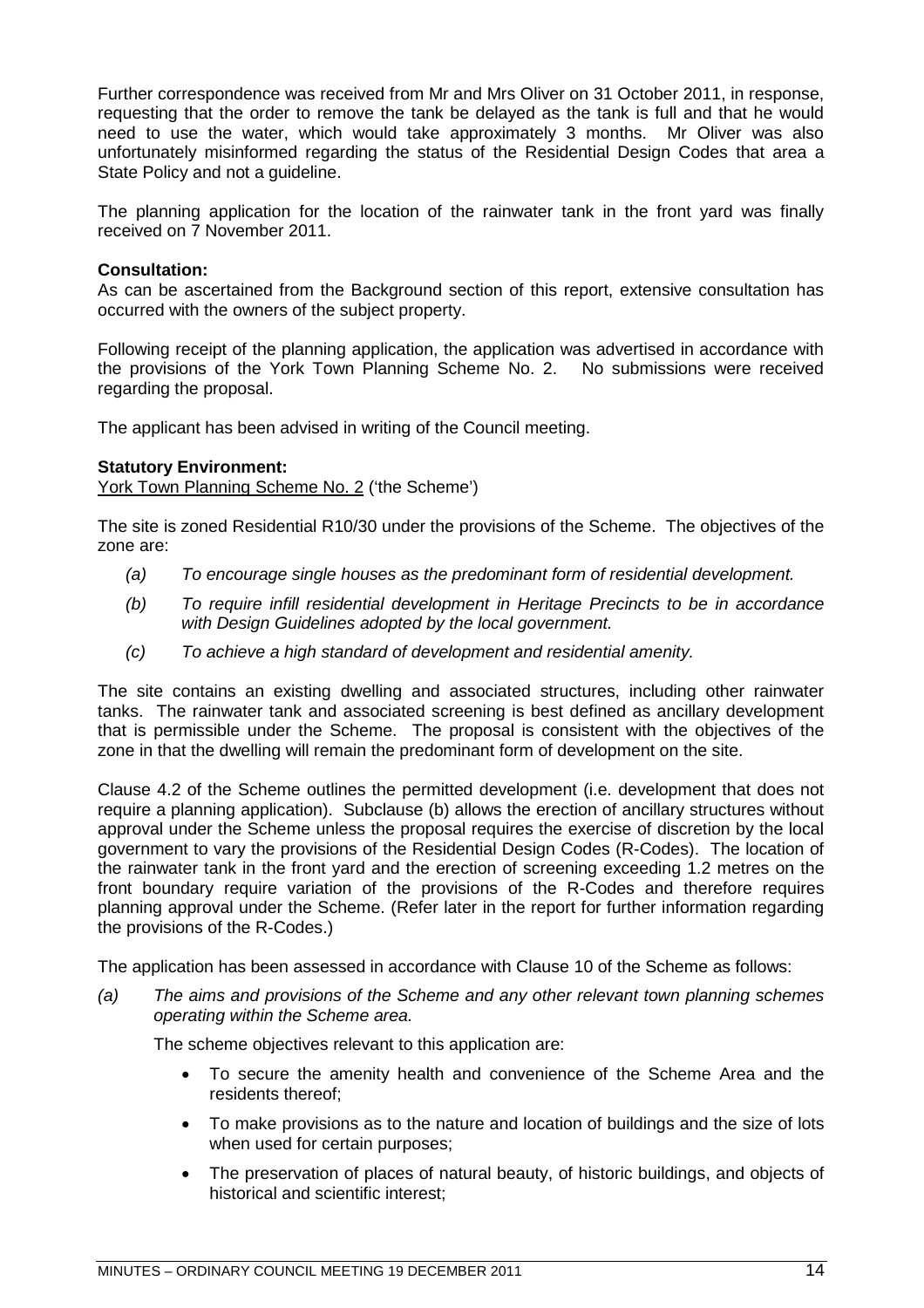- To make provision for other matters necessary or incidental to Town Planning and housing; and
- To recognise the special historic significance of the town of York to Western Australia and to preserve this through the implementation of Design Guidelines.

The proposal is not consistent with the objectives of the scheme, in that the placement of the rainwater tank in the front yard will create an undesirable precedent for the location of rainwater tanks in York, particularly within the townsite. Although not heritage listed, the dwelling is an older-style structure that reflects local architecture and could be included in the Municipal Inventory, such as a number of other nearby dwellings that are heritage listed.

*(b) The requirements of orderly and proper planning including any relevant proposed new town planning scheme or amendment, which has been granted consent for public submissions to be sought.*

There are no new schemes or amendments applicable to the lot.

*(c) Any approved statement of planning policy of the Commission.*

Not applicable.

*(d) Any approved environmental protection policy under the Environmental Protection Act 1986.*

Not applicable.

*(e) Any relevant policy or strategy of the Commission and any relevant policy adopted by the Government of the State.*

State Planning Policy 3.1 – Residential Design Codes (R-Codes)

The R-Codes is a state planning policy made under section 26 of the *Planning and Development Act 2005* and provides the basis for the control, through local government, of residential development throughout Western Australia. The Shire must have regard to the policy when considering applications for residential development.

Clause 6.2 of the R-Codes sets out the objectives and provisions for streetscape.

The objective of Clause 6.2.1 is to ensure that buildings are setback from the street boundaries an appropriate distance to ensure they contribute to the desired streetscape; provide adequate privacy and open space for dwellings; and allow safety clearances for easements for essential service corridors.

The acceptable development provision requires that buildings are to be setback from the primary street in accordance with table 1, which in this case is 7.5m for the R10 coding, or corresponding to the average of the setback of existing dwellings on each side, or in accordance with figure 1a, reduced by up to 50 per cent provided that the area of any building, including a carport or garage, intruding into the setback area is compensated for as outlined in the R-Codes. In this case, there is a dwelling on the north, which is set back greater than 7.5m and a vacant lot on the south. Therefore, the required building setback is 7.5m (although the existing dwelling is setback less than 7.5m) under the R-Codes.

Clause 6.2.2 allows minor incursions of 1 metre into the street setback area, but does not specify rainwater tanks as a minor incursion. Therefore, this clause does not apply.

Clause 6.2.5 states that front walls and fences, including in this case the screening for the rainwater tank, within the primary street setback area that are visually permeable 1.2 metres above natural ground level. The objectives of this provision are to promote surveillance and enhance streetscape. It is considered that the rainwater tank and associated screening does not promote surveillance or enhance the streetscape.

Clause 6.10 outlines the objectives and provisions for incidental development, of which a rainwater tank could be considered to be incidental development.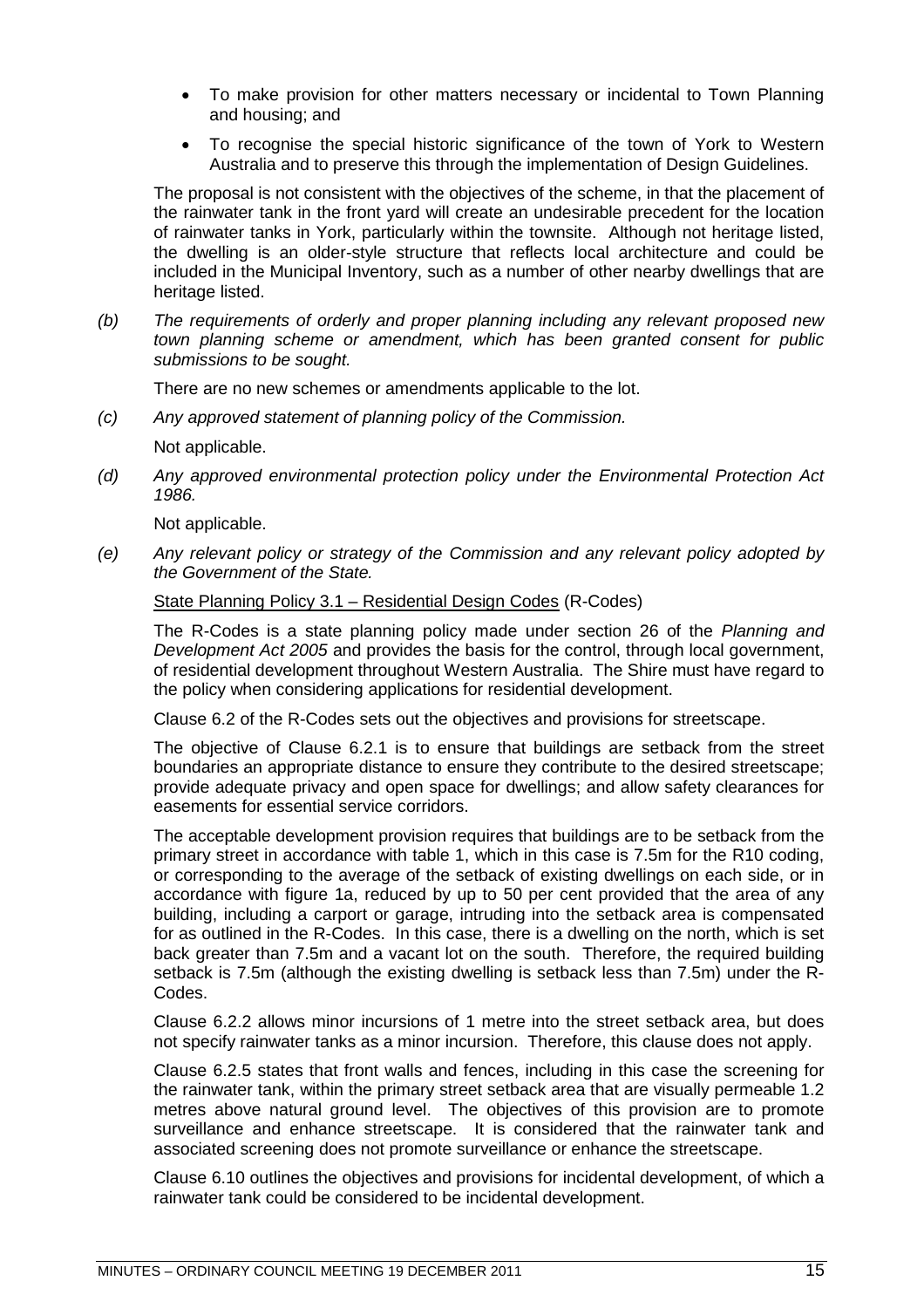Clause 6.10.2 relates to external fixtures and permits external fixtures that do not detract from the streetscape or the visual amenity of residents or neighbouring properties. The acceptable development provision A2.3 state that external fixtures cannot be visible from the primary street; must be designed integrally with the building; and must be located so as not to be visually obtrusive. The proposal does not meet any of the acceptable development requirements and therefore must be considered on its merits through the planning application process. Due to the rainwater tank being visible from the primary street, it is considered that the rainwater tank is visually obtrusive and is not designed integrally with the building.

The provisions of the R-Codes enables Council to exercise discretion in considering applications that do not meet the acceptable development provisions. However, the assessment of the proposal must have regard to the considerations, standards and requirements provided in the codes.

This assessment demonstrates that the proposal does not meet the objectives, standards and requirements provided in the R-Codes and therefore, should not be supported.

*(f) Any Planning Policy adopted by the local government under clause 8.8, any policy for a designated heritage precinct adopted under clause 5.1.3, and any other plan or guideline adopted by the local government under the Scheme.*

#### Local Planning Policy – Restricted Building Materials Area

The subject site is located within the Restricted Building Materials Area, which aims to provide special guidelines for the construction of dwellings in specific areas of the York townsite to ensure that new development is sympathetic. Although this Policy does not apply to Class 10 buildings, it is an important consideration with respect to the impact on streetscape of the development.

#### Local Planning Policy – Retrospective Planning Applications

Council at its Ordinary Meeting held on 18 July 2011 resolved to adopt the Local Planning Policy – Retrospective Planning Applications. The Policy provides guidelines on the assessment and determination of applications and fees.

This application is retrospective for the variation of the provisions of the Residential Design Codes for the installation of a rainwater tank in the front yard of the subject property that has been carried out without prior planning approval. The Policy states that the application is to be treated as if they were new proposals for planning approval.

The assessment of this application has been conducted in accordance with the Policy.

*(g) In the case of land reserved under the Scheme, the ultimate purpose intended for the reserve.*

The lot is not reserved under the Scheme.

*(h) The conservation of any place that has been entered in the Register within the meaning of the Heritage of Western Australia Act 1990, or which is included in the Heritage List under clause 5.1.2, and the effect of the proposal on the character or appearance of a heritage precinct.*

The site is not heritage listed or located within a heritage precinct.

*(i) The compatibility or a use or development with its setting.*

The rainwater tank and associated screening located in the front yard of the site is not compatible with the site or setting, and detracts from the dwelling.

*(j) Any social issues that have an effect on the amenity of the locality.*

No social issues identified.

*(k) The cultural significance of any place or area affected by the development.*

The site is not identified as having any particular cultural significance.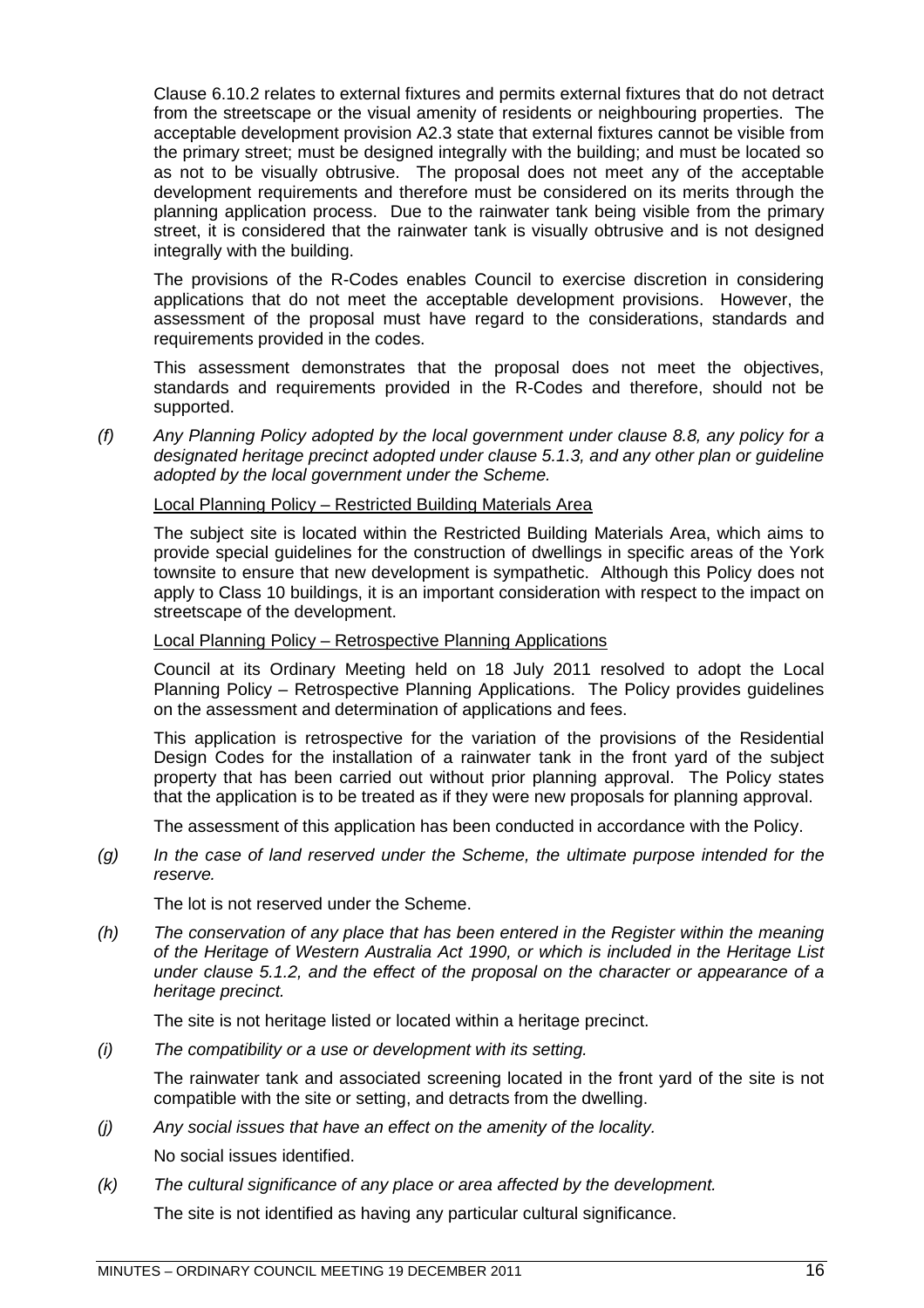*(l) The likely effect of the proposal on the natural environment and any means that are proposed to protect or to mitigate impacts on the natural environment.*

The natural environmental will not be affected by the development.

*(m) Whether the land to which the application relates is unsuitable for the proposal by reason of it being, or being likely to be, subject to flooding, tidal inundation, subsidence, landslip, bushfire or any other risk.*

The site is not affected by any natural constraints.

*(n) The preservation of the amenity of the locality.*

The proposal will detrimentally affect the amenity of the locality that is identified as an area of local architectural importance as it is identified in the Restricted Building Materials Area.

*(o) The relationship of the proposal to development on adjoining land or on other land in the locality including but not limited to, the likely effect of the height, bulk, scale, orientation and appearance of the proposal.*

The rainwater tank has a capacity of 20,000 litres and is a large green plastic structure approximately 2 metres in height. The bulk and scale of the tank detracts from the streetscape and the appearance of the dwelling.

*(p) Whether the proposed means of access to and egress from the site are adequate and whether adequate provision has been made for the loading, unloading, manoeuvring and parking of vehicles.*

The location of the tank does not impact on the access to the site.

*(q) The amount of traffic likely to be generated by the proposal, particularly in relation to the capacity of the road system in the locality and the probable effect on traffic flow and safety.*

Not applicable.

*(r) Whether public transport services are necessary and, if so, whether they are available and adequate for the proposal.*

Not applicable.

*(s) Whether public utility services are available and adequate for the proposal.*

Scheme water is available to the site.

*(t) Whether adequate provision has been made for access for pedestrians and cyclists (including end of trip storage, toilet and shower facilities).*

Not applicable.

*(u) Whether adequate provision has been made for access by disabled persons.*

Not applicable.

*(v) Whether adequate provision has been made for the landscaping of the land to which the application relates and whether any trees or other vegetation on the land should be preserved.*

The applicant has commenced landscaping in an attempt to screen the tank from the street and has erected a 1.8 metre lattice screen on the front boundary that he intends to cover by planting a 'creeper'. This approach is considered to detract from the appearance of the dwelling and impact on the streetscape.

*(w) Whether the proposal is likely to cause soil erosion and degradation.*

Proposal unlikely to cause soil erosion or degradation.

*(x) The potential loss of any community service or benefit resulting from the planning consent.*

No community service or benefit affected by the proposal.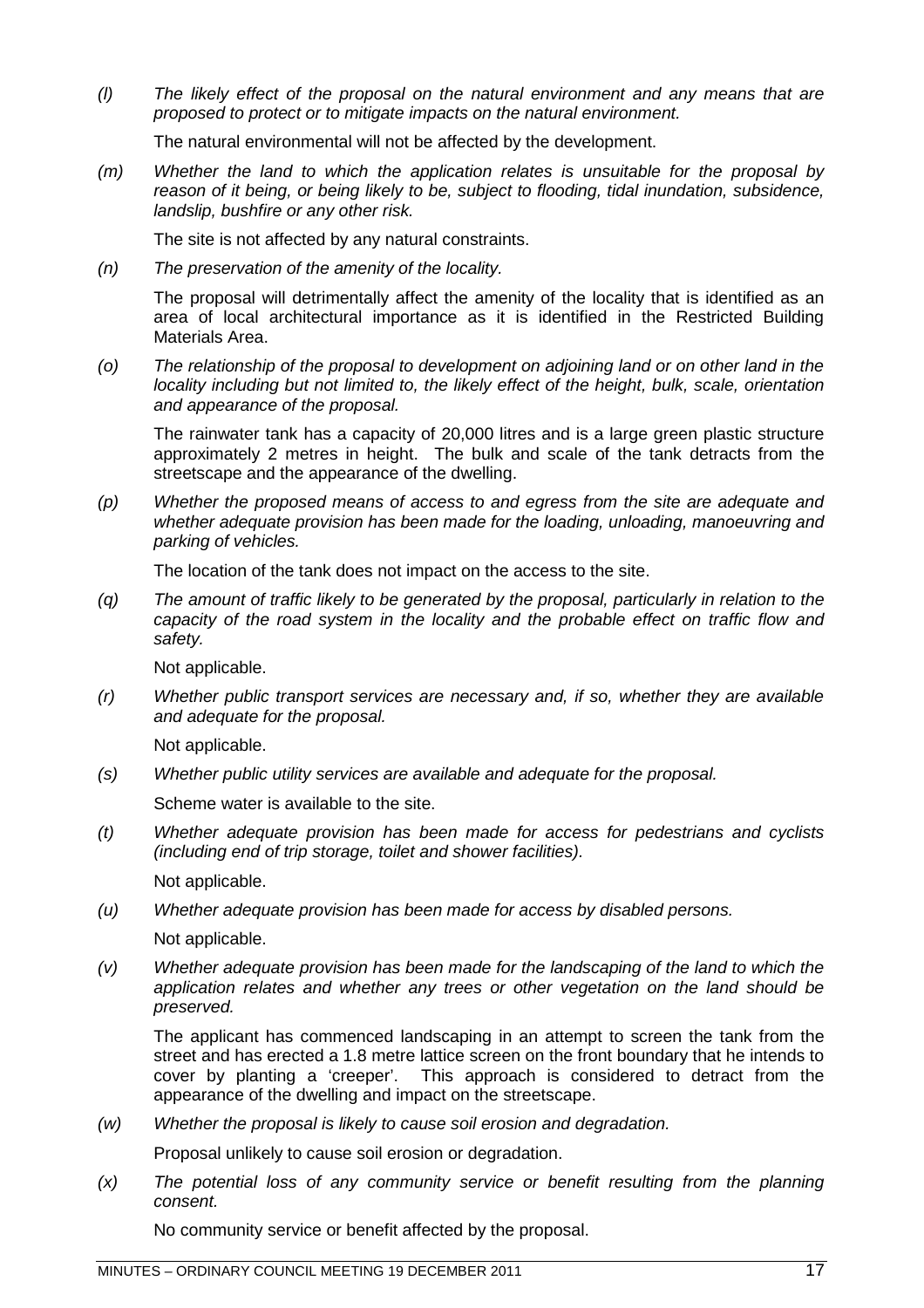*(y) Any relevant submissions received on the application.*

The owner has made several submissions to Council regarding this issue, as outlined in the 'background' section of this report.

No public submissions were received regarding this proposal.

*(z) The potential impacts of noise, dust, light, risk, and other pollutants on surrounding land uses.*

No impacts identified.

*(aa) The comments or submissions received from any authority consulted under clause 7.4.* Not applicable.

*(bb) Any other planning consideration the local government considers relevant.*

The approval of this application to locate the rainwater tank in the front yard will create an undesirable precedent, not only within the Restricted Building Materials area, but within the townsite area of York. This could then impact on the preservation of the natural beauty of York and its historic significance. The approval of this application is not consistent with the objectives of the York Town Planning Scheme or the Residential Design Codes.

Clause 7.14 of the Schemes enables Council to grant planning consent to a use or development already commenced or carried out regardless of when it was commenced or carried out, if the development conforms with the provisions of the Scheme. This development does not conform with the provisions of the Scheme and it is recommended that the application be refused.

#### **Policy Implications:**

Local Planning Policy – Retrospective Planning Applications

If Council approves or refuses the application, it has the choice to initiate legal proceedings for commencing development without approval. However, it is considered that legal action for commencing development is not warranted in this case as the owner has been reasonably cooperative with Council throughout this process.

#### **Financial Implications:**

The applicant has paid retrospective planning application fees in accordance with the Policy.

#### **Strategic Implications:**

As indicated in this report, the approval of this application could create an undesirable precedent and is inconsistent with the York Town Planning Scheme.

**Voting Requirements: Absolute Majority Required: No**

**Site Inspection: Site Inspection Undertaken: Yes**

### **Triple bottom Line Assessment:**

#### **Economic Implications:**

Should Council resolve to initiate legal action for commencing development without consent or to enforce a direction for removal of the tank, costs associated with legal action may be incurred. The adopted budget has an allocation for legal fees associated with planning issues.

#### **Social Implications:**

If approved, the creation of a precedent, may have social implications associated with the affect on the amenity of the area.

#### **Environmental Implications:**

There are no environmental implications associated with this proposal.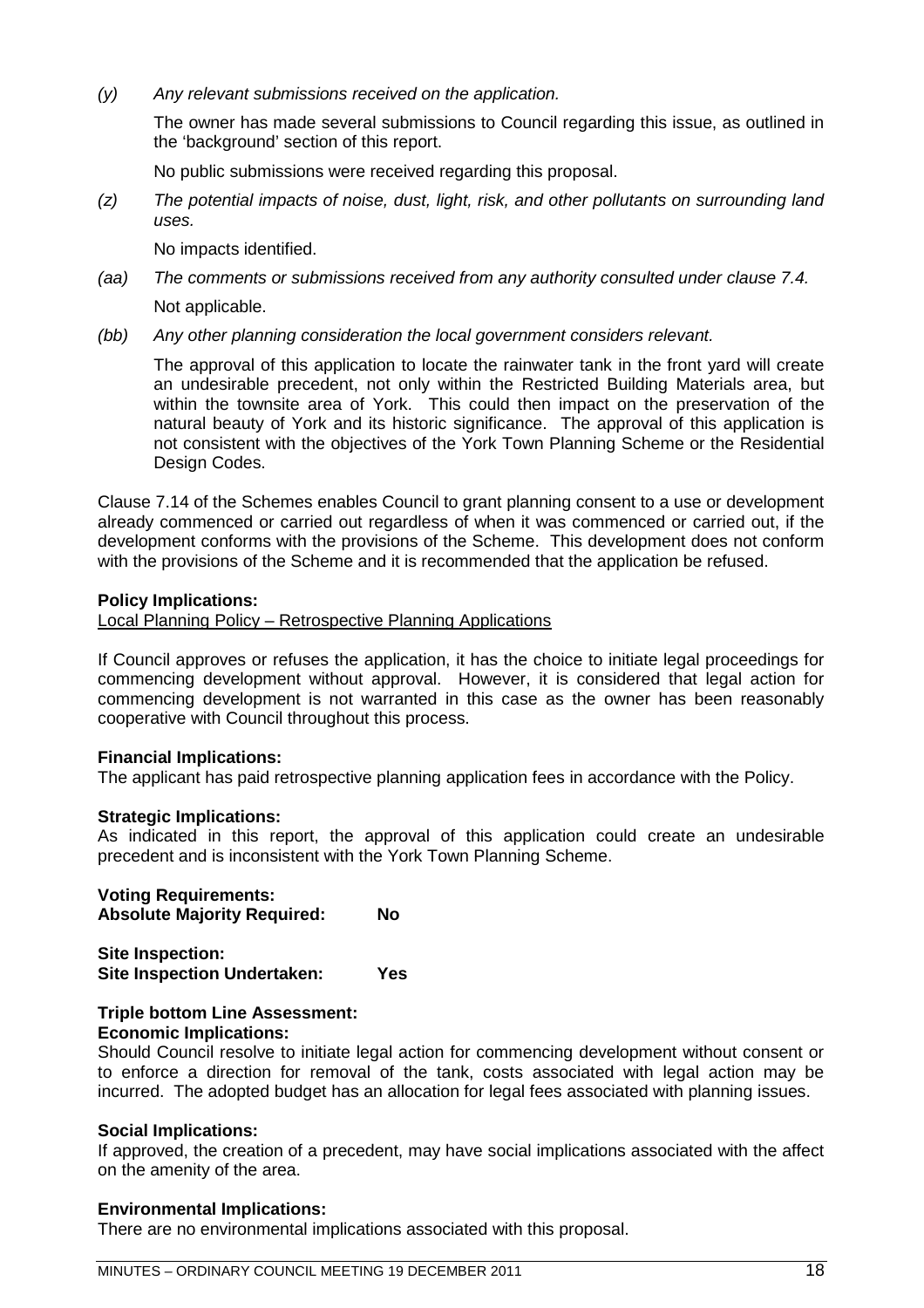#### **Comment:**

The State Administrative Tribunal in their decision making has stated:

*"Precedent as a consideration in development and subdivision proposals has been addressed by the Tribunal in a number of matters, including Nicholls and Western Australian Planning Commission [2005] WASAT 40; (2005) 149 LGERA 117 at [71] [75], where the Tribunal adopted the following criteria, from Goldin v Minister for Transport (2002) 121 LGERA 101, as the circumstances in which precedent is a relevant consideration in a planning assessment. These are:*

- *(1) That the proposed development or subdivision is not in itself unobjectionable; and*
- *(2) That there is more than a mere chance or possibility that there may be later undistinguishable applications."*

In this proposal, the installation of a rainwater tank in itself is not unobjectionable and if fact, Council should encourage the appropriate installation of rainwater tanks, not only to capture and reuse rainwater but as a means of stormwater detention and management. However, there is more than a mere change or possibility that there may be later applications to locate a rainwater tank in a front yard of a residential property. Imagine a streetscape dominated by rainwater tanks in front yards, dominating historic houses and rose gardens.

**RESOLUTION 031211 Moved: Cr Scott** Seconded: Cr Boyle *"That Council: 1. REFUSE the retrospective planning application to locate a rainwater tank and associated screening structure in the front yard of Lot 800 (43) Grey Street, York; and 2. Issue a Planning Direction under the provisions of the Planning and Development Act 2005 directing the removal of the rainwater tank and associated screening structure from the front yard of Lot 800 (43) Grey Street, York." DEFEATED: 0/6* **RESOLUTION 041211 Moved: Cr Scott** Seconded: Cr Smythe *"That Council Grant retrospective planning approval to locate a rainwater tank on the as constructed location in the front setback of Lot 800 (43) Grey Street, York." CARRIED: 6/0*

*The Officer Recommendation was changed to support the principles of rainwater capture and re-use.*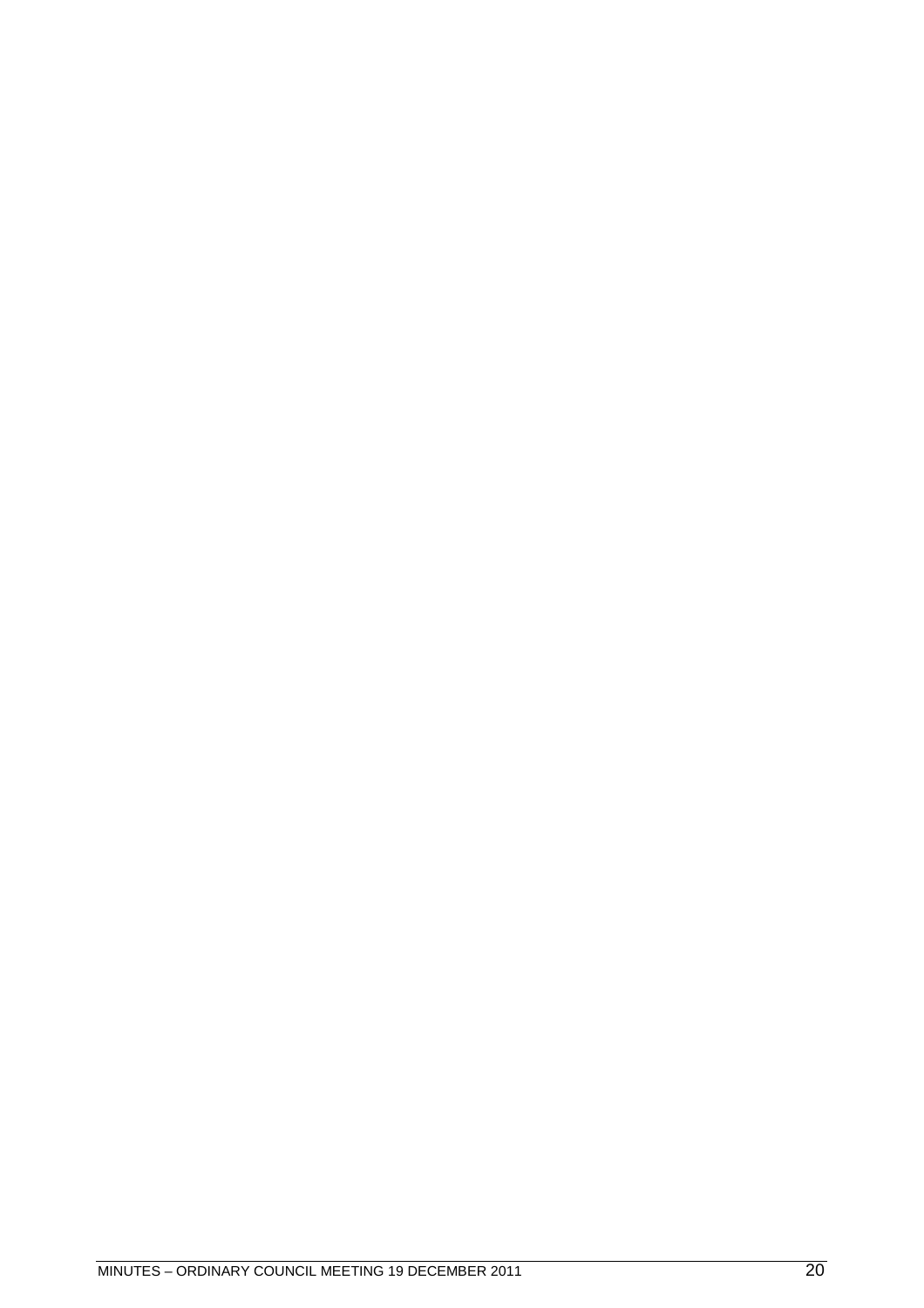### <span id="page-20-0"></span>**Item 9.1.1 - Appendices**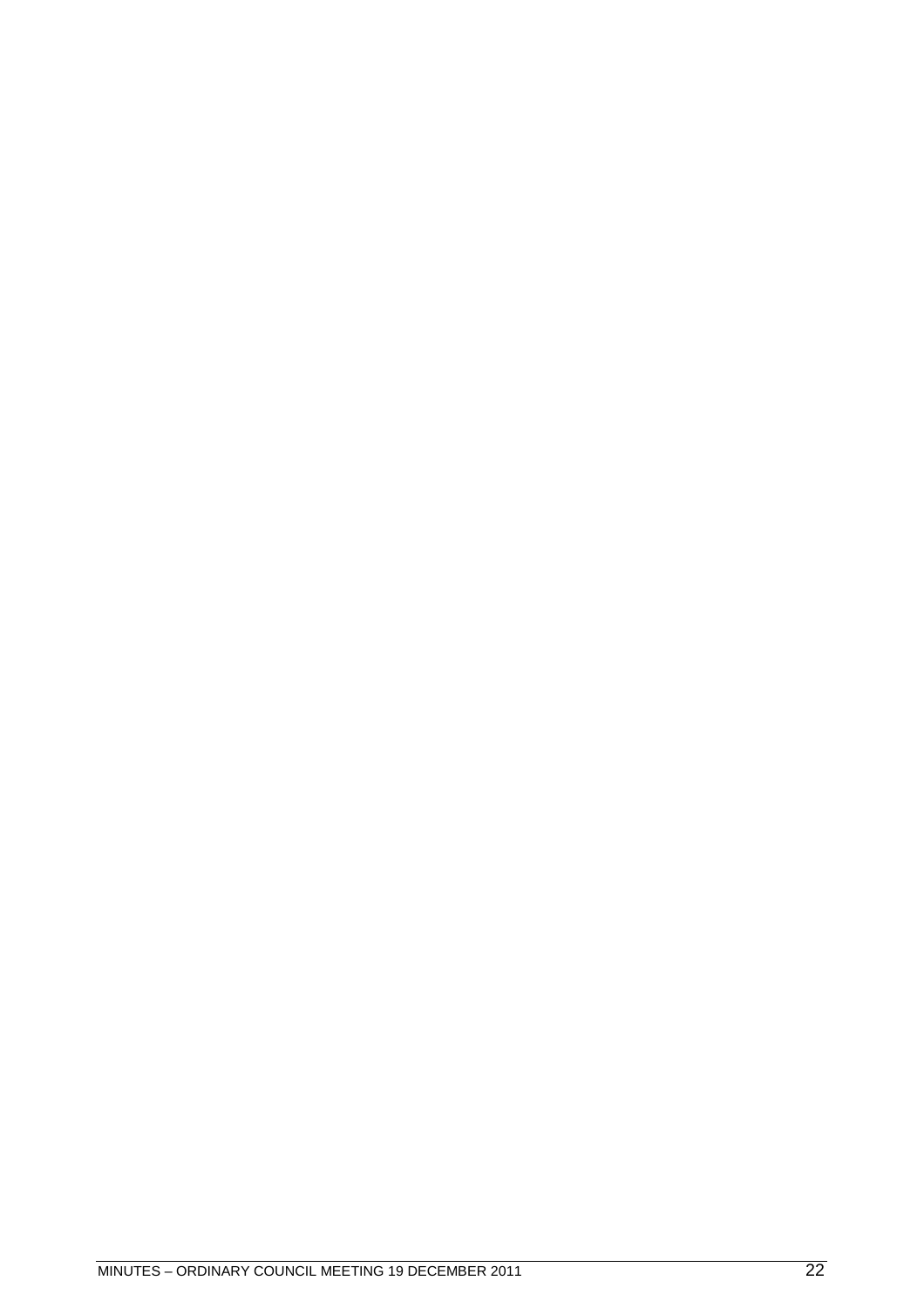# **9. OFFICER'S REPORTS**

#### **9.1 DEVELOPMENT REPORTS**

<span id="page-22-0"></span>**9.1.2 Variation to the Restricted Building Materials Policy – Proposed Dwelling at 4 Scarpia Street, York**

*When acting as a planning authority in accordance with the powers conferred by the Planning and Development Act 2005 and any relevant scheme, the Council of the Shire is entitled to make decisions based only on proper planning considerations.*

| <b>FILE NO:</b>                | SC1.7381, P717                       |
|--------------------------------|--------------------------------------|
| <b>COUNCIL DATE:</b>           | 19 December 2011                     |
| <b>REPORT DATE:</b>            | 7 December 2011                      |
| <b>LOCATION/ADDRESS:</b>       | Lot 129/130 (4) Scarpia Street, York |
| <b>APPLICANT:</b>              | W & V Gibson                         |
| <b>SENIOR OFFICER:</b>         | R Hooper, CEO                        |
| <b>REPORTING OFFICER:</b>      | J Jurmann, MPS                       |
| <b>DISCLOSURE OF INTEREST:</b> | Nil                                  |
| <b>APPENDICES:</b>             | 1 – Location and Site Plan           |
|                                | 2 - Architectural Plans              |
| <b>DOCUMENTS TABLED:</b>       | Nil                                  |

#### **Summary:**

Council is in receipt of a planning application to construct a new weatherboard dwelling at Lots 129 and 130 (4) Scarpia Street, York, which is located within the Restricted Building Materials Area.

The application was advertised in accordance with the provisions of the York Town Planning Scheme No. 2 and one submission was received objecting to the proposed variation of the Policy.

It is recommended that the application be approved subject to standard conditions, and that the validity of the Policy be reviewed.

#### **Background:**

The planning application was received by Council on 12 October 2011 to construct a weatherboard dwelling at 4 Scarpia Street, York within the Restricted Building Materials Area. The original dwelling that was in a dilapidated condition was demolished in 2010.

It is located on the western side of Scarpia Street and adjoins an existing weatherboard dwelling on a large lot on the north and a vacant lot on the south.

The proposed dwelling is a typical single storey, 3 bedroom Ross Squire designed home. The home can achieve a 6 star energy efficiency rating and the applicant argues that the weatherboard design is consistent with homes of the early settlers and therefore would comply with any heritage requirements.

Currently the property consists of 2 lots and is in the process of being amalgamated to enable the construction of the dwelling. The Western Australian Planning Commission has granted approval to the amalgamation and once the Deposited Plan is issued by Landgate, the planning and building approvals can be issued.

#### **Consultation:**

The application was advertised in accordance with the provisions of the York Town Planning Scheme No. 2 and one submission was received objecting to the proposed variation of the Policy.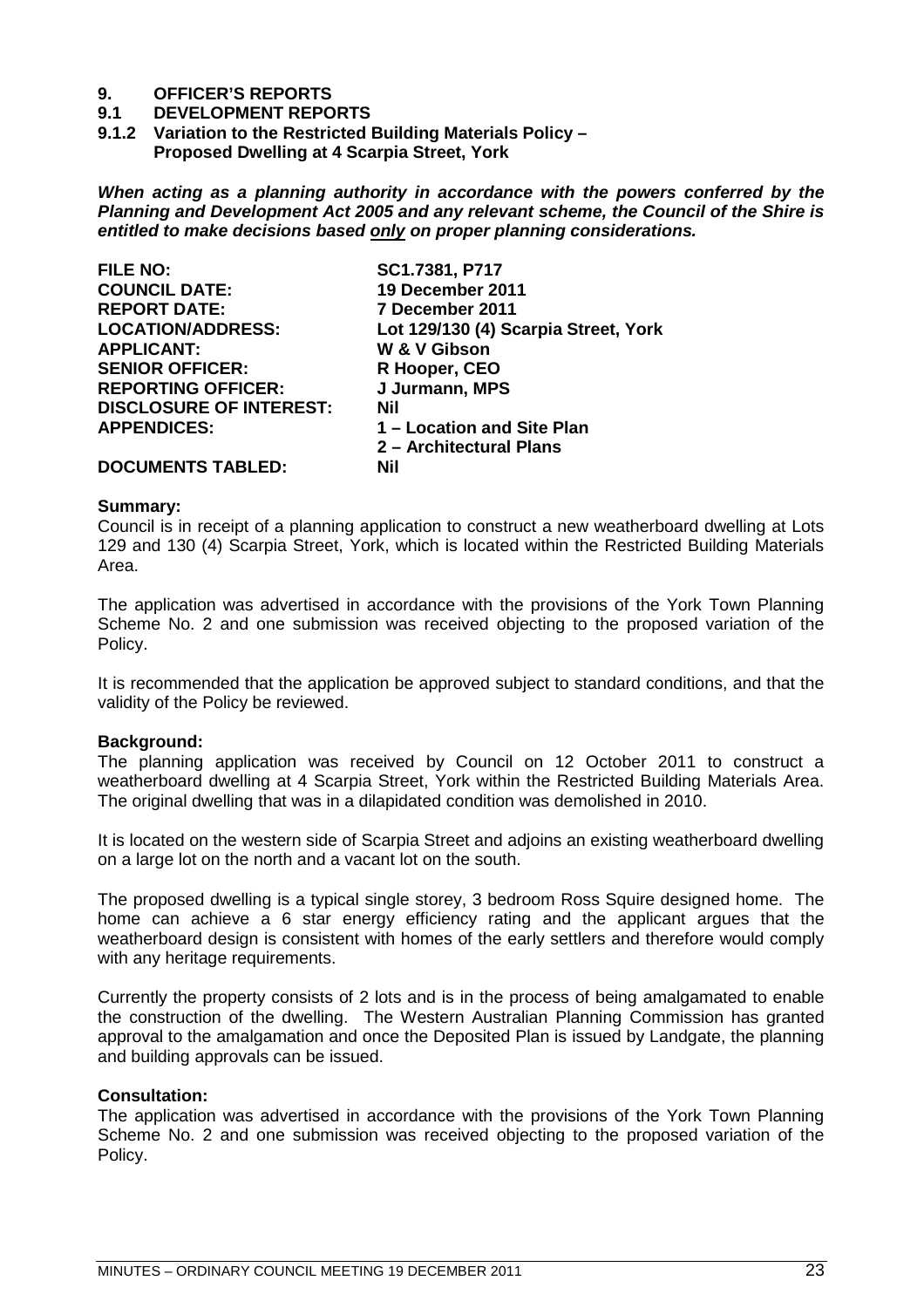The submitters have raised concerns regarding varying the Policy in general, particularly as when they purchased their lot they were informed that only brick/brick veneer buildings were permitted, which was one of the reasons that they purchased the block, the other being that there were lovely heritage brick/stone cottages in the street.

They have requested to be advised *"What is Council's stance on keeping with the good faith that residents buying into the so called restricted buildings material would see only brick buildings constructed and if this has changed what responsibility does the council have to people like us that bought into this area with expectations of keeping with the heritage and like building materials of this area?"*

#### **Statutory Environment:**

York Town Planning Scheme No. 2

The site is zoned Residential R10/30 under the provisions of the Scheme. Single dwellings are permitted in the zone.

The Residential Design Codes set out the design requirements for residential buildings in Western Australia.

A planning application is required for the variation of provisions of the Local Planning Policy.

The matters for consideration outlined in Clause 10 of the Scheme have been assessed as follows:

*a) The aims and provisions of the Scheme and any other relevant town planning schemes operating within the Scheme area.*

The use of the site for residential purposes and the construction of a residential dwelling are consistent with the aims and provisions of the Scheme.

*b) The requirements of orderly and proper planning including any relevant proposed new town planning scheme or amendment, which has been granted consent for public submissions to be sought.*

There are no new schemes or amendments applicable to the site.

*c) Any approved statement of planning policy of the Commission.*

There are statements applicable to the proposal.

*d) Any approved environmental protection policy under the Environmental Protection Act 1986.*

There are no environmental protection policies applicable to the proposal.

*e) Any relevant policy or strategy of the Commission and any relevant policy adopted by the Government of the State.*

#### State Planning Policy 3.1 – Residential Design Codes

The property is dual coded R10/R30. The higher coding can only be used if sewer is available. Sewer is not available and therefore the R10 coding must be used. The proposed dwelling complies with the minimum lot size, open space and setback requirements for the R10 code – 7.5m front, 1.5m side and 6m rear.

*f) Any Planning Policy adopted by the local government under clause 8.8, any policy for a designated heritage precinct adopted under clause 5.1.3, and any other plan or guideline adopted by the local government under the Scheme.*

### Local Planning Policy – Restricted Building Materials

The LPP was adopted by Council on 21 August 2006 to provide guidelines addressing special conditions of planning, design, and development in certain areas of the York townsite. The Policy identifies 2 areas, of which the subject property is located in the area bounded by Henry St, Grey St, Macartney St and Ulster Road.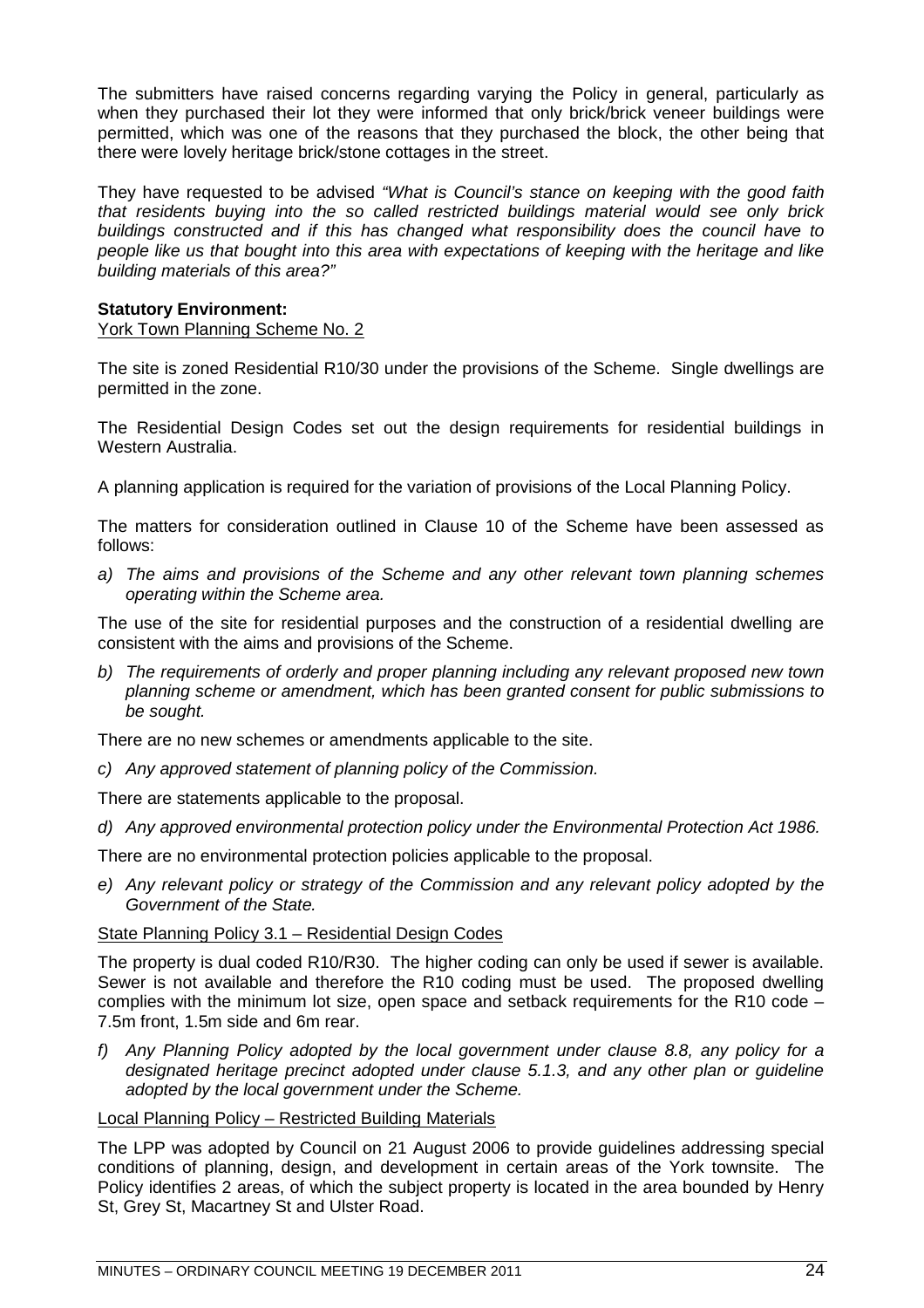The Policy requires that all classes of buildings, except Class 10 (outbuildings) be constructed of brick, stone or other like substance, whether finished in facework or render and to be a minimum of 110m<sup>2</sup> in floor area.

The proposed dwelling is proposed to be clad in weatherboard, which does not comply with the requirements of the Policy.

*g) In the case of land reserved under the Scheme, the ultimate purpose intended for the reserve.*

The land is not reserved under the Scheme.

*h) The conservation of any place that has been entered in the Register within the meaning of the Heritage of Western Australia Act 1990, or which is included in the Heritage List under clause 5.1.2, and the effect of the proposal on the character or appearance of a heritage precinct*

The site is not heritage listed or located within a heritage precinct.

*i) The compatibility or a use or development with its setting.*

The construction of a single dwelling is compatible with the residential setting of Scarpia Street. The construction of the dwelling in weatherboard is considered compatible with the setting and is not considered that the use of weatherboard will detract from the aesthetic value of existing dwellings nearby.

*j) Any social issues that have an effect on the amenity of the locality.*

There are no social issues associated with this proposal.

*k) The cultural significance of any place or area affected by the development.*

The Restricted Building Materials Policy was introduced to ensure that new development is sympathetic to existing buildings that provides an example of local architectural trends in a defined area. The construction of a weatherboard clad dwelling in the subject area is unlikely to detrimentally impact the cultural significance of the area, particularly due to the site location and taking into consideration surrounding development. However, if weatherboard dwellings become the predominant type of development in the area, the cultural significance of the area will be adversely affected.

*l) The likely effect of the proposal on the natural environment and any means that are proposed to protect or to mitigate impacts on the natural environment.*

The construction of a dwelling is unlikely to detrimentally impact the natural environment. Stormwater will need to be managed to ensure that neighbouring properties are not affected.

*m) Whether the land to which the application relates is unsuitable for the proposal by reason of it being, or being likely to be, subject to flooding, tidal inundation, subsidence, landslip, bushfire or any other risk.*

There are no natural constraints that affect the ability to construct a dwelling.

*n) The preservation of the amenity of the locality.*

The construction of a dwelling will not impact on the amenity of the locality.

*o) The relationship of the proposal to development on adjoining land or on other land in the locality including but not limited to, the likely effect of the height, bulk, scale, orientation and appearance of the proposal.*

The design and size of the single storey dwelling is in context with the surrounding development.

*p) Whether the proposed means of access to and egress from the site are adequate and whether adequate provision has been made for the loading, unloading, manoeuvring and parking of vehicles.*

Sufficient area is available for off street parking of vehicles.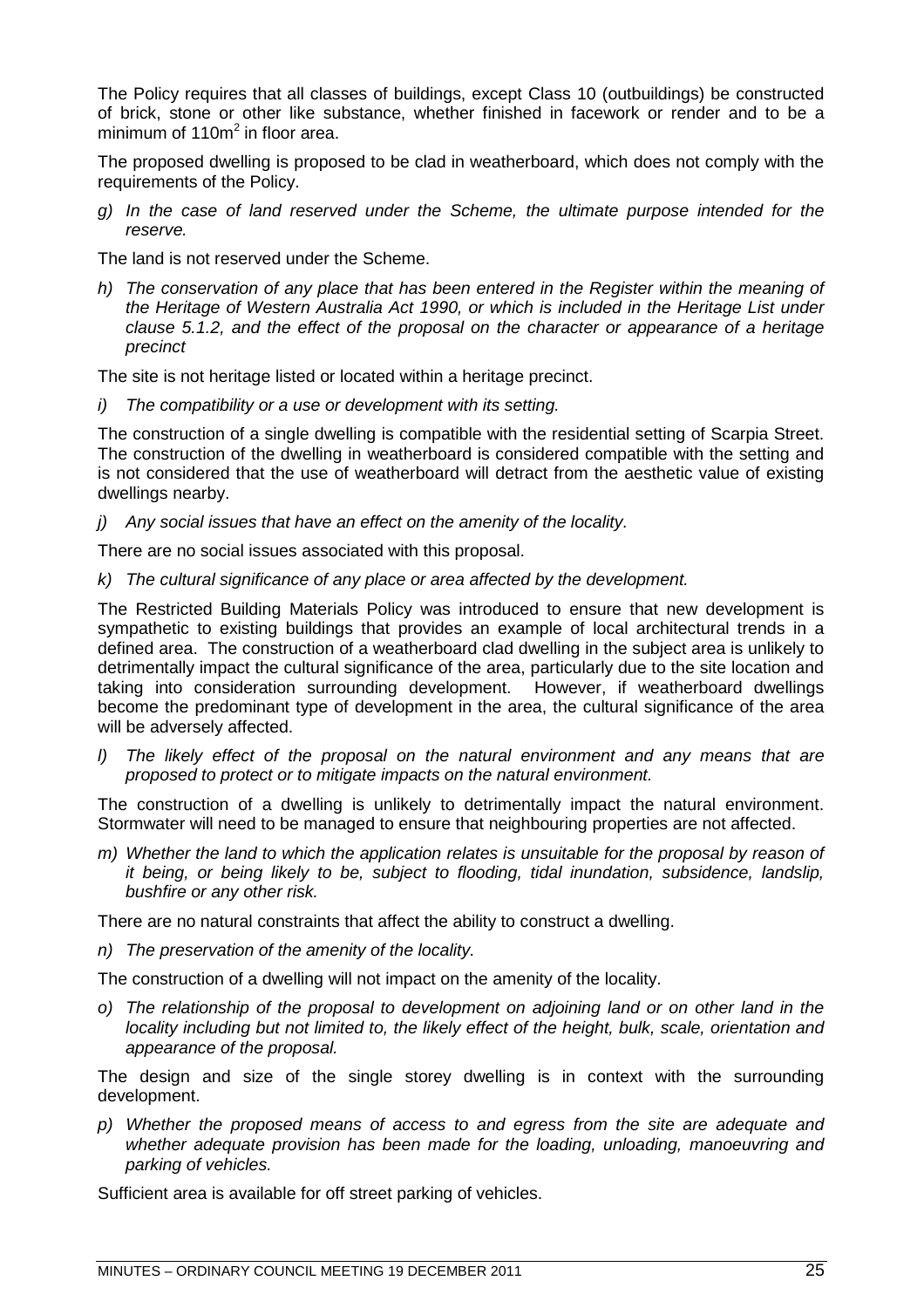*q) The amount of traffic likely to be generated by the proposal, particularly in relation to the capacity of the road system in the locality and the probable effect on traffic flow and safety.*

Scarpia Street has sufficient capacity and design to cater for traffic generated from the development.

*r) Whether public transport services are necessary and, if so, whether they are available and adequate for the proposal.*

Not applicable to single dwelling developments.

*s) Whether public utility services are available and adequate for the proposal.*

Reticulated water, electricity and telecommunication utilities are available to the site. No deep sewerage is available to the site.

*t) Whether adequate provision has been made for access for pedestrians and cyclists (including end of trip storage, toilet and shower facilities).*

Not applicable to single dwelling developments.

*u) Whether adequate provision has been made for access by disabled persons.*

Not applicable to single dwelling developments.

*v) Whether adequate provision has been made for the landscaping of the land to which the application relates and whether any trees or other vegetation on the land should be preserved.*

No significant vegetation will be affected by the development.

*w) Whether the proposal is likely to cause soil erosion and degradation.*

Sediment and erosion controls may be required during construction of the dwelling.

*x) The potential loss of any community service or benefit resulting from the planning consent.*

No community services or benefits will be affected by the development.

*y) Any relevant submissions received on the application.*

As discussed in the Consultation section of this report, one submission was received objecting to the variation of the Restricted Building Materials Policy and therefore the application.

*z) The potential impacts of noise, dust, light, risk, and other pollutants on surrounding land uses.*

There are no impacts identified inconsistent with a residential use.

*aa) The comments or submissions received from any authority consulted under clause 7.4.*

Not applicable to a single dwelling development.

*bb) Any other planning consideration the local government considers relevant.*

The discussion under the Policy Implications section of this report is relevant.

#### **Policy Implications:**

Local Planning Policy – Restricted Building Materials

The weight of any Policy in a court of law is on the consistency of the application of the policy. This Policy has been varied by Council and under delegation a number of times, most recently to permit the construction of the dwelling on the corner of Ulster Road and Forbes Street, where the applicant was permitted to construct the dwelling in weatherboard, but was required to render the frontage to Ulster Road in a cement-like finish.

Additionally, a number of exemptions to the Policy have been granted if the dwelling is rendered/coated with a textured finished that have been deemed to meet the objectives of the Policy in accordance with Council's resolution and delegation.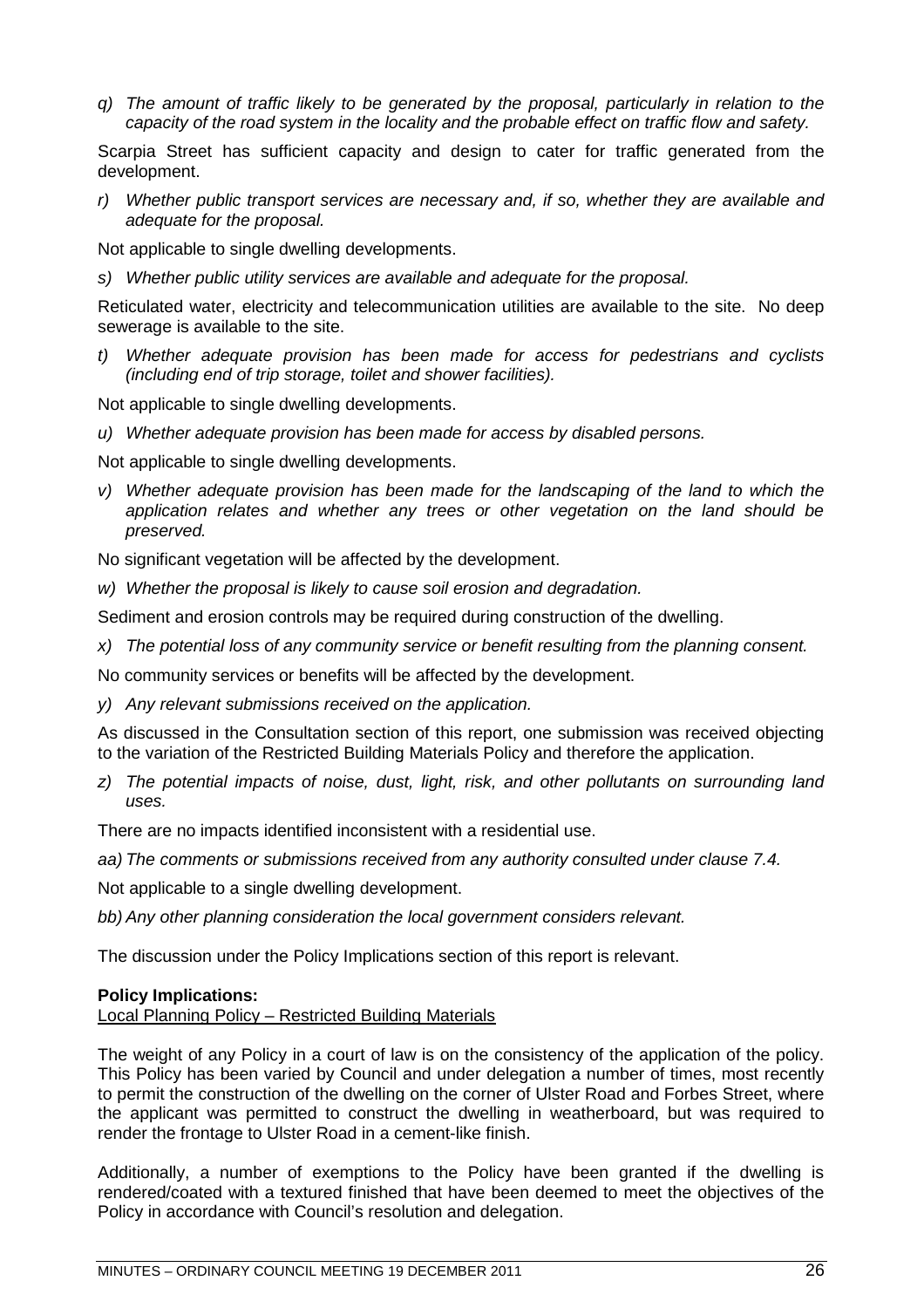It is recommended that Council review the validity of the Policy and resolve to uphold the provisions of the Policy consistently, or to resolve to rescind the Policy. Council should be aware that should it resolve to rescind the Policy, the Building Licence assessment does not allow for consideration of materials or appearance if the proposal complies with the provisions of the Residential Design Codes.

#### **Financial Implications:**

Complying with the Policy may place additional building costs on landowners.

For example, the most recent Cordell's Building Cost Guide for Western Australia (2011) estimates building costs for the construction of a 3 bedroom, 1 bathroom, slab on ground construction, 119 $\overline{m}^2$  dwelling as follows:

- Double brick @ \$1257 per square metre = \$149,583 total cost
- **Brick veneer @ \$1134 per square metre = \$134,946 total cost**
- Weatherboard @ \$1128 per square metre = \$134,232 total cost

It should be noted that these rates are based on city construction rates and may not be reflective of actual costs to building in York. (The subject application has an estimated cost of \$193,583.)

#### **Strategic Implications:**

As indicated earlier in this report, Policies should be applied consistently for a number of reasons, including providing the community a clear direction and position of Council, and, so that the Policy is given sufficient weight if legally challenged.

Therefore, Council needs to decide the validity of the Policy, and if considered that the Policy should remain, apply the Policy consistently.

**Voting Requirements: Absolute Majority Required: No Site Inspection: Site Inspection Undertaken: Yes**

**Triple bottom Line Assessment: Economic Implications:**

There are no economic implications associated with this proposal for the Shire of York.

#### **Social Implications:**

There are no social implications associated with this proposal for the Shire of York.

#### **Environmental Implications:**

There are no economic implications associated with this proposal for the Shire of York.

#### **Comment:**

In conclusion, it is not considered that the approval of this application and variation to the Restricted Building Materials Policy will have a detrimental impact on the special value of the nominated area. However, consideration needs to be given to the value of the Policy and the continued approval of variations.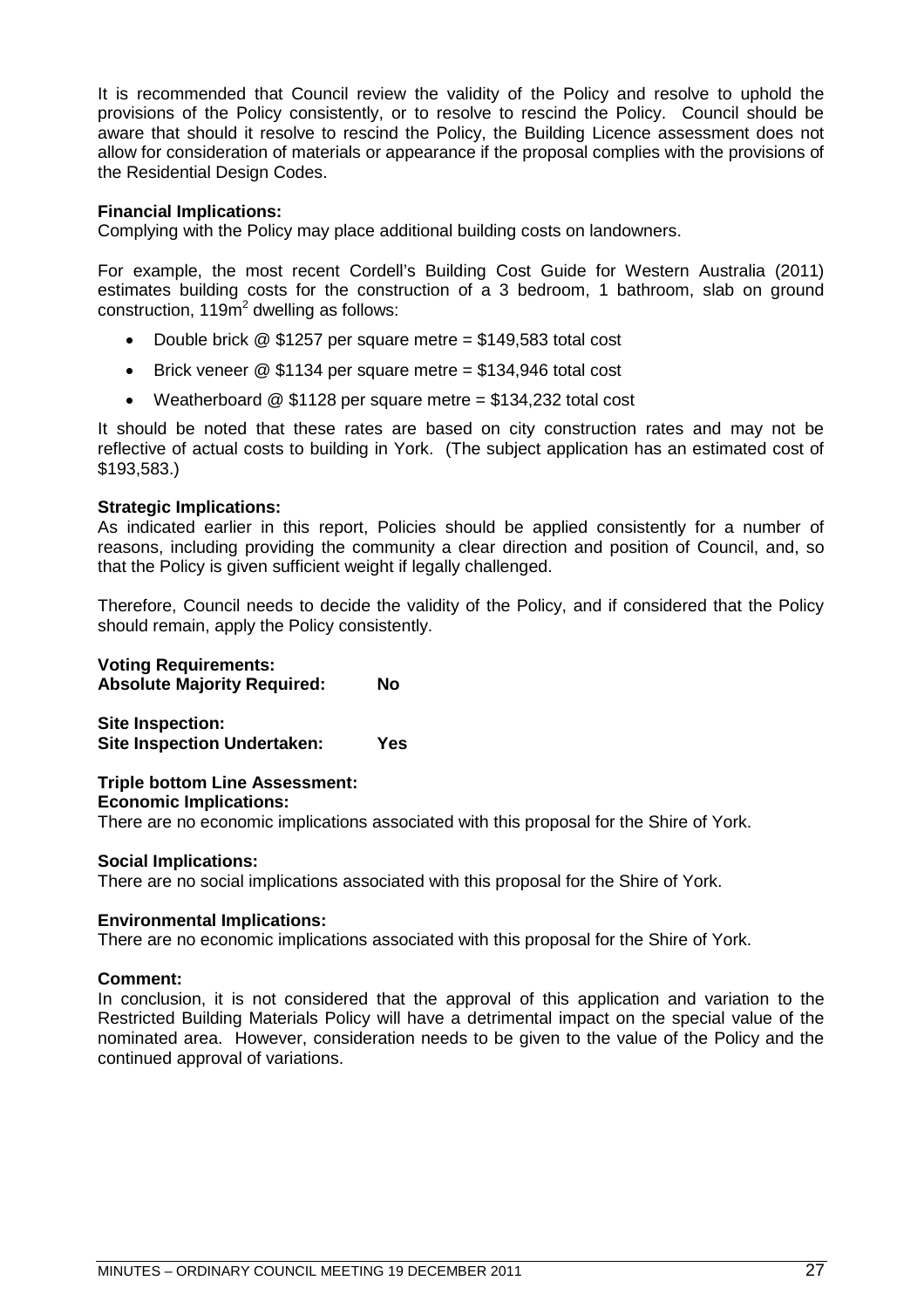*"That Council:*

**RESOLUTION**

**051211**

- *1. APPROVE the planning application to construct a weatherboard dwelling on Lots 129 and 130 (4) Scarpia Street, York in a Restricted Building Materials area, subject to finalisation of the amalgamation and receipt of the approved deposited plan, subject to the following conditions:*
- *a) Development must substantially commence within two (2) years from the date of this decision.*
- *b) Development must take place in accordance with the stamped approved plans.*

**Moved: Cr Hooper Seconded: Cr Duperouzel** 

- **Note 1: If the development the subject of this approval is not substantially commenced within a period of 2 years, or such other period as specified in the approval after the date of the determination, the approval will lapse and be of no further effect.**
- **Note 2: Where an approval has so lapsed, no development is to be carried out without the further approval of the local government having first been sought and obtained.**
- **Note 3: If an applicant is aggrieved by this determination there is a right of appeal under the Planning & Development Act 2005. An appeal must be lodged within 28 days of the determination.**
- **Note 4: This approval is not a building licence. In accordance with the provisions of the Local Government (Miscellaneous Provisions) Act 1960, an application for a building licence must be submitted to, and approval granted by the local government prior to any change of classification or prior to the commencement of any structural works within the development hereby permitted.**

*CARRED: 5/1*

**RESOLUTION 061211**

**Moved: Cr Scott** Seconded: Cr Hooper

*"That Council:*

*Review the Restricted Building Materials Policy including consultation with landowners in the precincts."*

*CARRIED: 6/0*

*The Officer Recommendation was changed to separate the approval and policy review processes.*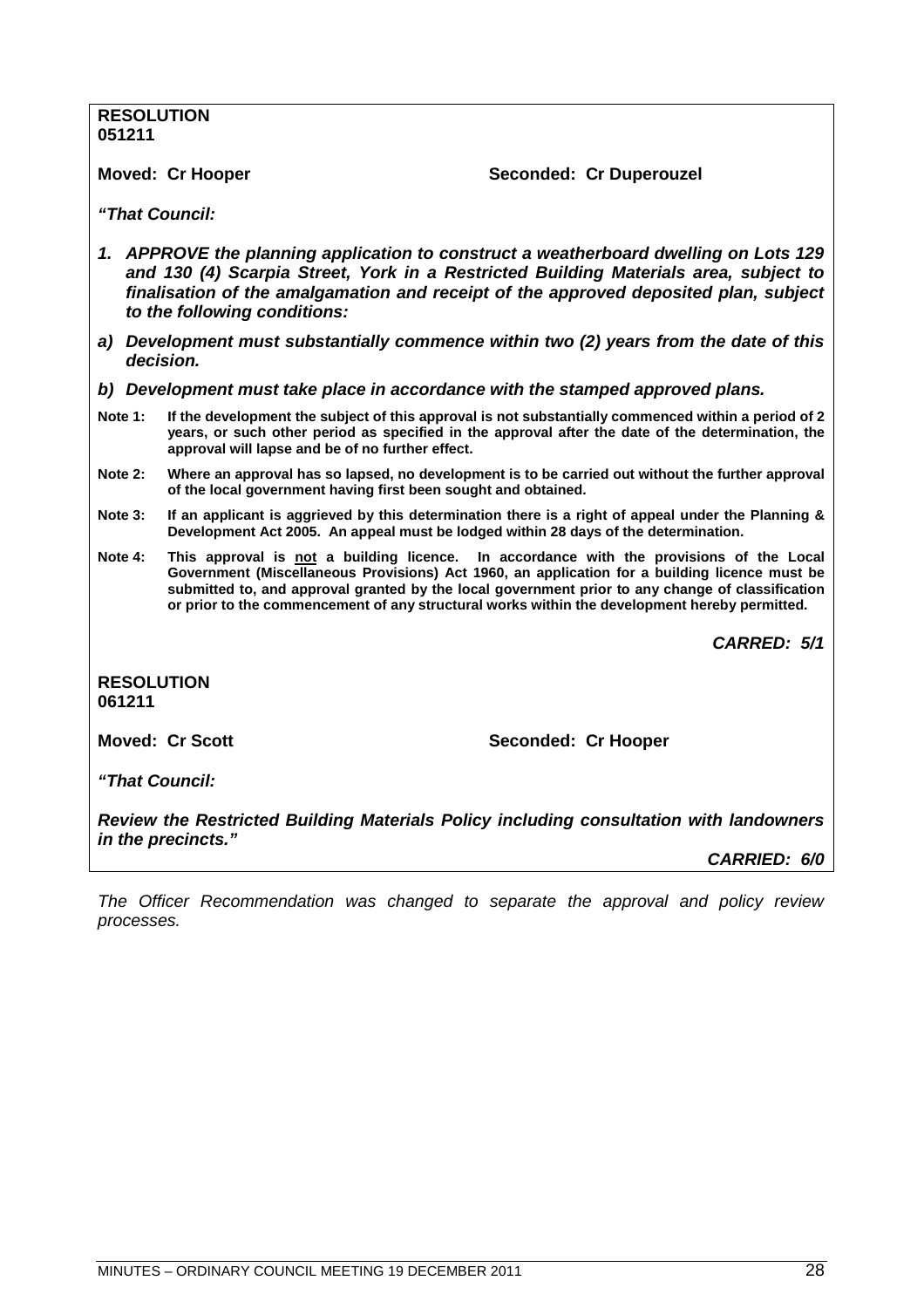### <span id="page-28-0"></span>**Item 9.1.2 – Appendices**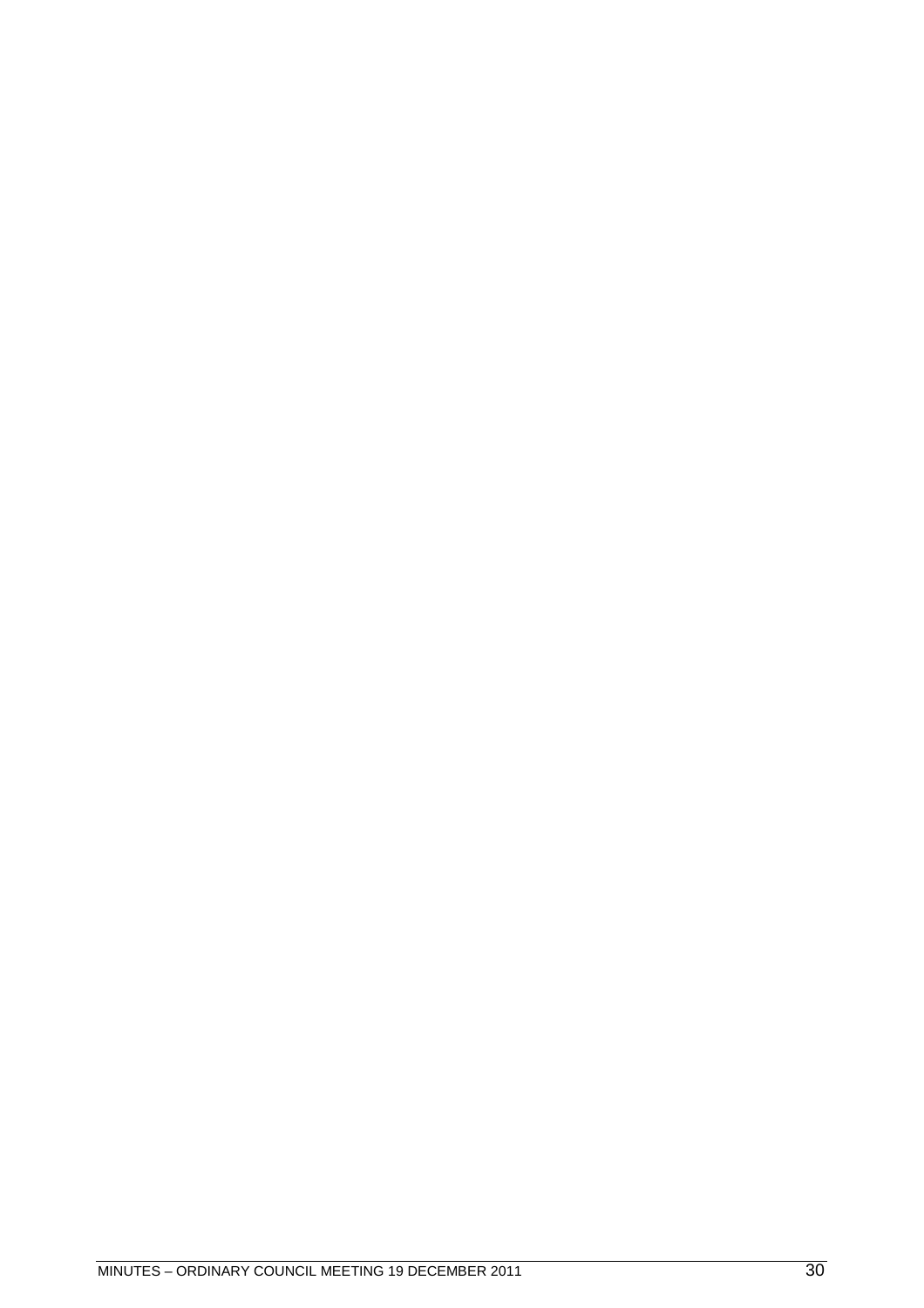# **9. OFFICER'S REPORTS**

**9.1 DEVELOPMENT REPORTS**

<span id="page-30-0"></span>**9.1.3 Greenhills Inn – Withdrawal of Caveat**

*When acting as a planning authority in accordance with the powers conferred by the Planning and Development Act 2005 and any relevant scheme, the Council of the Shire is entitled to make decisions based only on proper planning considerations.*

| <b>FILE NO:</b>                | GR3.3050                                                |
|--------------------------------|---------------------------------------------------------|
| <b>COUNCIL DATE:</b>           | 19 December 2011                                        |
| <b>REPORT DATE:</b>            | 8 December 2011                                         |
| <b>LOCATION/ADDRESS:</b>       | Greenhills Inn, Lot 500 (444) Greenhills Rd, Greenhills |
| <b>APPLICANT:</b>              | <b>Dick Turpin Pty Ltd</b>                              |
| <b>SENIOR OFFICER:</b>         | R Hooper, CEO                                           |
| <b>REPORTING OFFICER:</b>      | J Jurmann, MPS                                          |
| <b>DISCLOSURE OF INTEREST:</b> | Nil                                                     |
| <b>APPENDICES:</b>             | Nil                                                     |
| <b>DOCUMENTS TABLED:</b>       | Nil                                                     |

#### **Summary:**

As part of the sale of Lots 5, 6 and 7 Greenhills Road, the Shire of York lodged a caveat on the title in favour of the Shire to prevent sale of the land prior to the buyer fulfilling it's obligations of sale.

The property has been offered for sale and will be auctioned on 16 December 2011.

Council has been approached by the real estate agent regarding the withdrawal of the caveat to enable the sale.

It is recommended that the caveat be withdrawn to enable the sale and to assist in the long term sustainability of the Greenhills Hotel.

#### **Background:**

Council resolved at its meeting held on 20 February 2006 to sell Lots 5, 6 and 7 Greenhills Road to Dick Turpin Pty Ltd. The sale was seen to assist the proprietors of the Greenhills Inn ensure the long term sustainability of their operations and as a result of the many social benefits that residents of the Greenhills area experience by virtue of the Inn.

As part of the Sale of Contract, the buyer signed a Deed of Agreement to reflect the special conditions of sale, including amalgamation of the lots, submission of an Outline Development Plan and a planning application. The Deed was signed on 20 December 2006 and the settlement occurred on 24 April 2007.

A caveat was lodged by the Shire of York, in favour of the Shire, on the land against the Certificates of Title securing the obligations of the Deed of Agreement.

Section 6 of the Deed of Agreement states that the caveat may be withdrawn subject to there being no subsisting or unremedied breach of any provision of this Deed and subject to the Buyer having complied with clause 2. It is Council's opinion that the buyer has not complied with the requirements of clause 2 and therefore, to date, the caveat has not been withdrawn.

Clause 2 of the Deed of Agreement states:

*"The Buyer COVENTANTS AND AGREES with the Shire:*

*(a) to prepare and lodge at the Buyer's expense an application to amalgamate the Lots and Lot 8 with the Western Australian Planning Commission ("WAPC") within 3 months of Settlement Date;*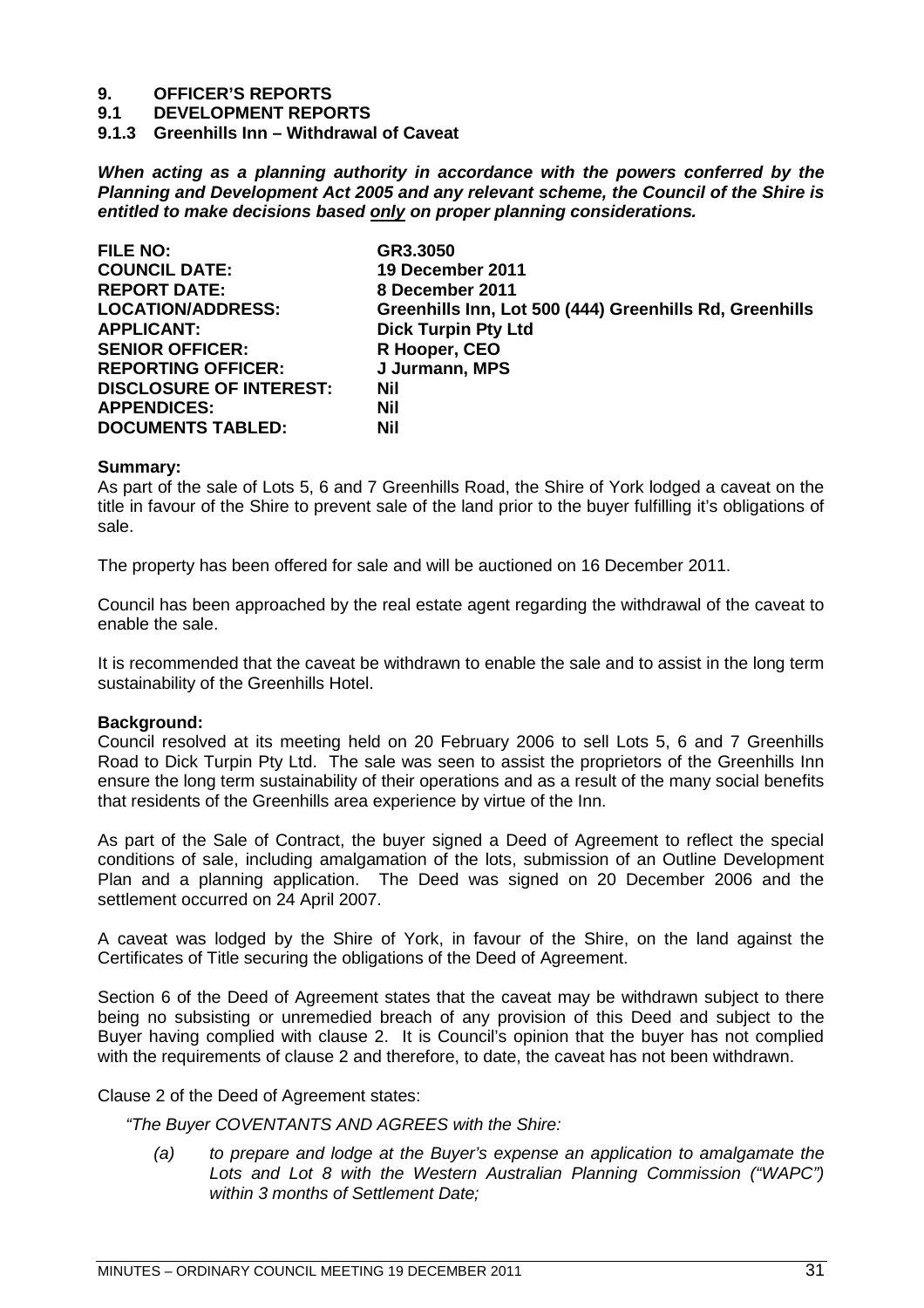- *(b) to prepare and lodge at the Buyer's expense a Deposited Plan for the Amalgamation with the Department of Land Information ("DLI") within 2 months of the WAPC granting approval of the Amalgamation;*
- *(c) to prepare and submit to the Shire at the Buyer's expense an Outline Development Plan for the Development that complies with the requirements of the Scheme within 12 months of the Settlement Date;*
- *(d) to prepare and submit to the Shire an Application to Commence Development for the Development that complies with the requirements of the Scheme within 12 months of the Settlement Date; and*
- *(e) to commence the Development in accordance with any approval granted by the Shire under the Scheme within two (2) years of the Settlement Date."*

To date, subclauses (a) to (d) inclusive have been satisfied. The development did not commence and planning application has now lapsed.

#### **Consultation:**

Discussions have been held with the selling agent, Elders Real Estate regarding the proposed sale.

#### **Statutory Environment:**

#### Transfer of Land Act 1893 (WA)

The word "Caveat" is not expressly defined in the Transfer of Land Act (TLA), but means generally "a caution or warning". A Caveat confers no proprietary interest itself. Its purpose and function is to preserve and protect the rights of a Caveator. It prohibits the Caveator's interest from being defeated by the registration of a dealing without the Caveator having first had the opportunity to invoke the assistance of a Court to give effect to the interest. The interest may arise through the application of legal rules and principles or it may arise because a specific equitable remedy exists to protect it.

Caveats lodged under the TLA have a twofold effect until removed. These are:

- a warning to a person searching the Register of an outstanding equity claimed by the Caveator against any land lease mortgage or charge; and
- a Caveat acts as a statutory injunction preventing the Registrar of Titles from registering any instrument either absolutely, or until after notice of the intended registration or dealing be given to the Caveator, or unless such instrument be expressed to be subject to the claim of the Caveator.

A caveat may be withdrawn by the Caveator by executing a withdrawal of caveat.

If the Caveator will not consent to a withdrawal of the caveat or the Caveator cannot be located than it is possible for the registered proprietor to seek an Order from the Supreme Court for the withdrawal of the caveat.

Sections 138B and section 141A of the Transfer of Land Act permit an application to be made to the Registrar of Titles for the withdrawal of a caveat without the need to apply to the Supreme Court.

#### **Policy Implications:**

There are no Council Policies applicable to this issue.

#### **Financial Implications:**

The Landgate fee for the withdrawal of a caveat is \$160.00. There may also be legal fees associated with the withdrawal.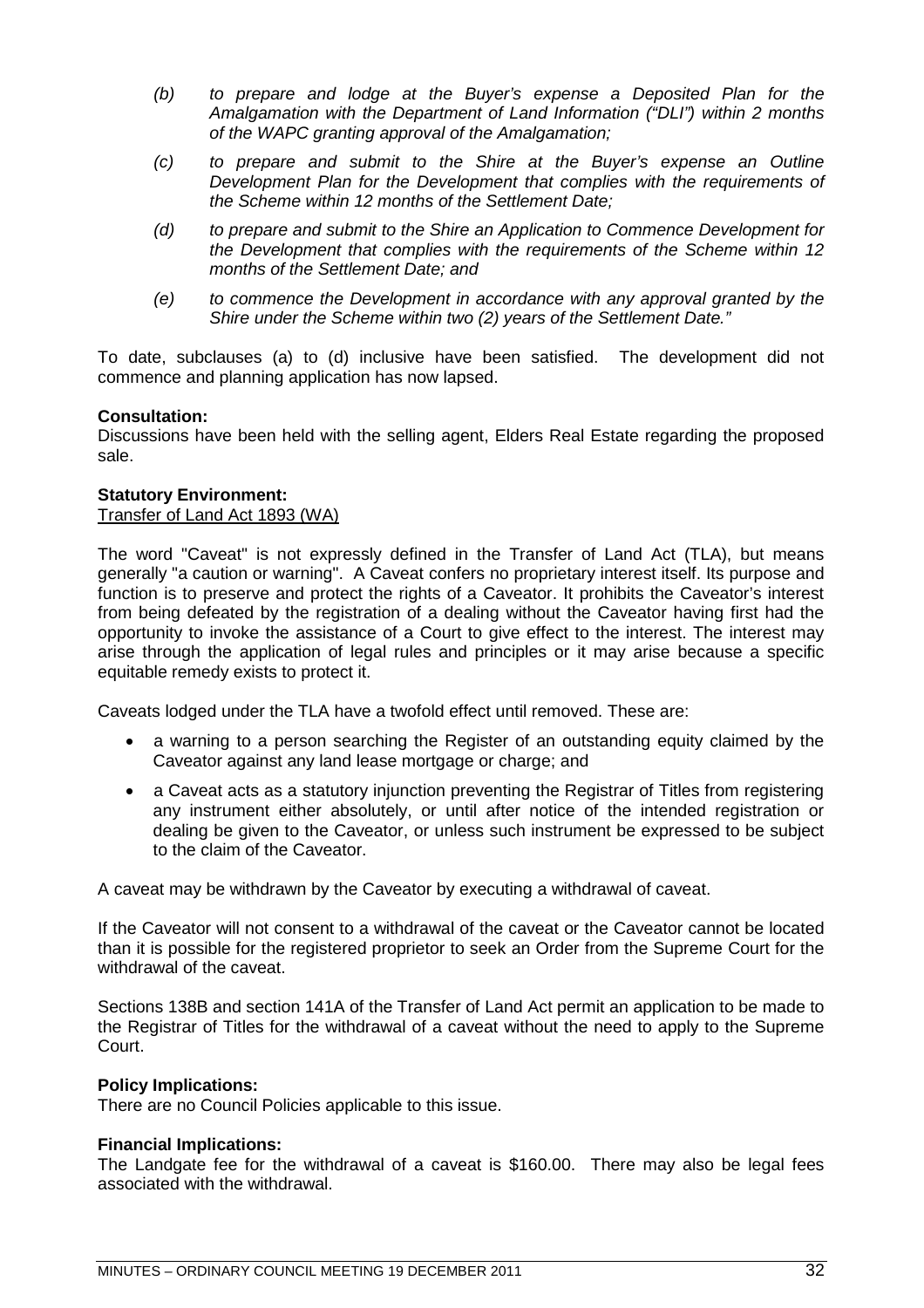#### **Strategic Implications:**

The objectives for the Greenhills locality in the York Local Planning Strategy are to  $-$ 

- *"Retain and enhance the current rural character and lifestyle; and*
- *Encourage tourism that is complimentary to the townsite."*

The Greenhills Inn is a significant component of the tourism of the townsite and the continued operation of the premises is important to the community socially and economically, as discussed in the Economic and Social Implications sections of this report.

#### **Voting Requirements: Absolute Majority Required: Yes**

**Site Inspection: Site Inspection Undertaken: Not applicable**

### **Triple bottom Line Assessment:**

#### **Economic Implications:**

The Greenhills Inn has a role in the economy of the Greenhills community. The closure of the Inn would affect the economy detrimentally.

#### **Social Implications:**

As indicated in this report, the sustainability of the Greenhills Inn must be considered and the important role the operation Inn has as a meeting place and the social well-being of the community. The closure of the Inn would affect the community adversely.

#### **Environmental Implications:**

There are no environmental implications associated with this issue.

#### **Comment:**

McLeod's Solicitors in their paper "Instruments Used in Subdivision Control" advise the following in relation to enforcement of conditions in a Deed secured by a caveat:

*"The existing of an absolute caveat makes the enforcement of an obligation very easy. If a person defaults in the observance of their obligations, the most cost effective manner of enforcing the obligation is simply to refuse to lift the caveat when the owner asks for that (whether in order to sell the land, to refinance it, for a lease to be registered or for any other document to be registered against the title) unless and until the outstanding obligation is satisfied. It is an effected enforcement tool.*

*Of course, as the deed is a contract between the parties if an obligation is breached, the local government may sue for the performance of the obligation. Generally, however, as the local government would be seeking the remediation of a default it would invariably require the issue of a prerogative writ. This may require an action to be taken in the Supreme Court of Western Australia which would be a very expensive process."*

The objective and the outcome of the Deed of Agreement must be considered when resolving the most appropriate action. It is considered that the future sustainability of the Greenhills Inn must be considered in such deliberations, and that the withdrawal of the caveat to enable the sale may be the best option for the community.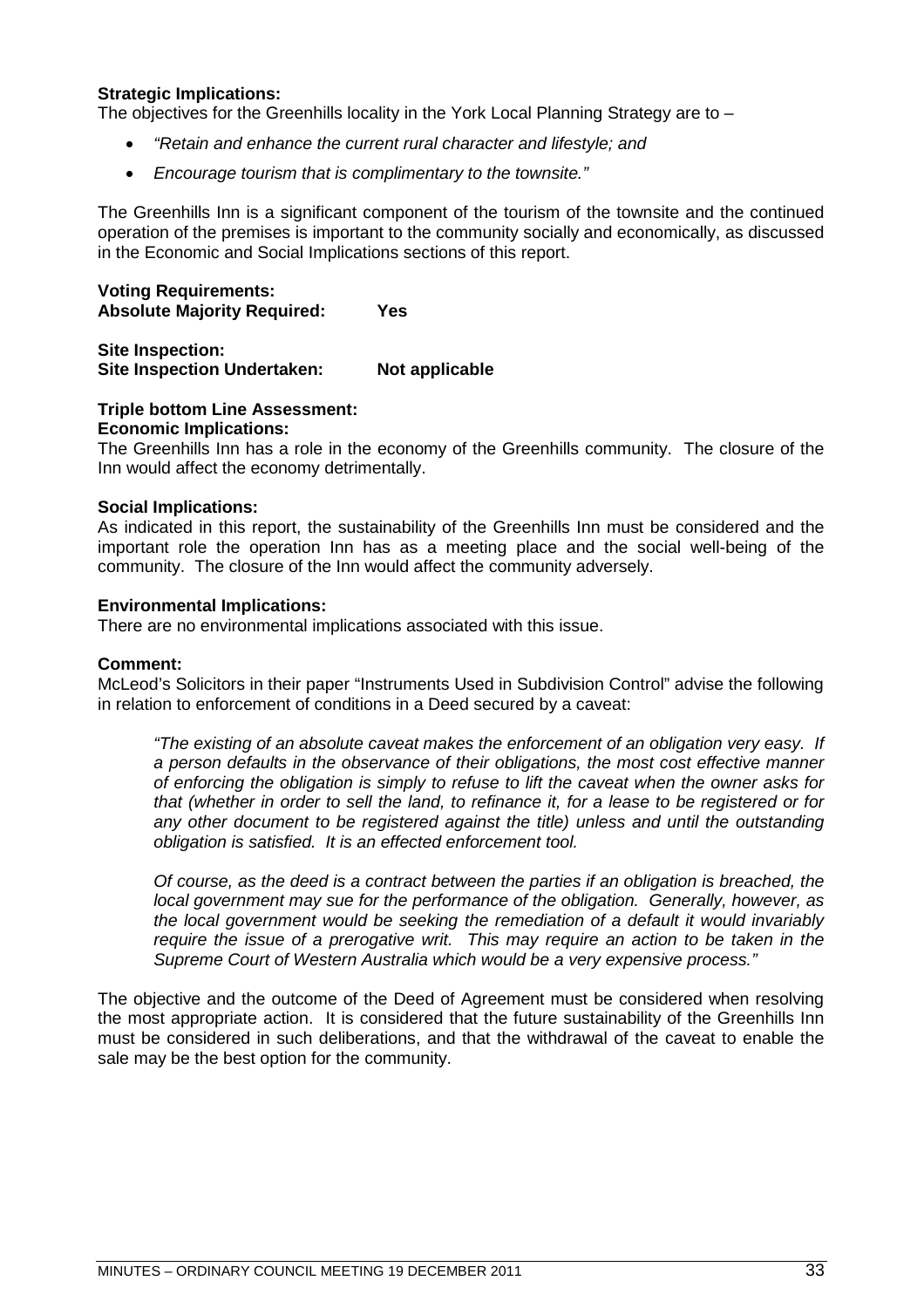#### **RECOMMENDATION 071211**

**Moved: Cr Hooper Seconded: Cr Lawrance** 

*"That Council:*

- *1. Resolve to withdraw the caveat from the Certificate of Title of Lot 500 Greenhills Road, Greenhills to enable the sale of the property.*
- *2. Authorise the Chief Executive Officer to execute the required documentation, and if required engage legal services, to withdraw the caveat.*
- *3. The selling agent be requested to advise any prospective purchasers be advised that the Shire will not support any subdivision of the property."*

*CARRIED: 6/0*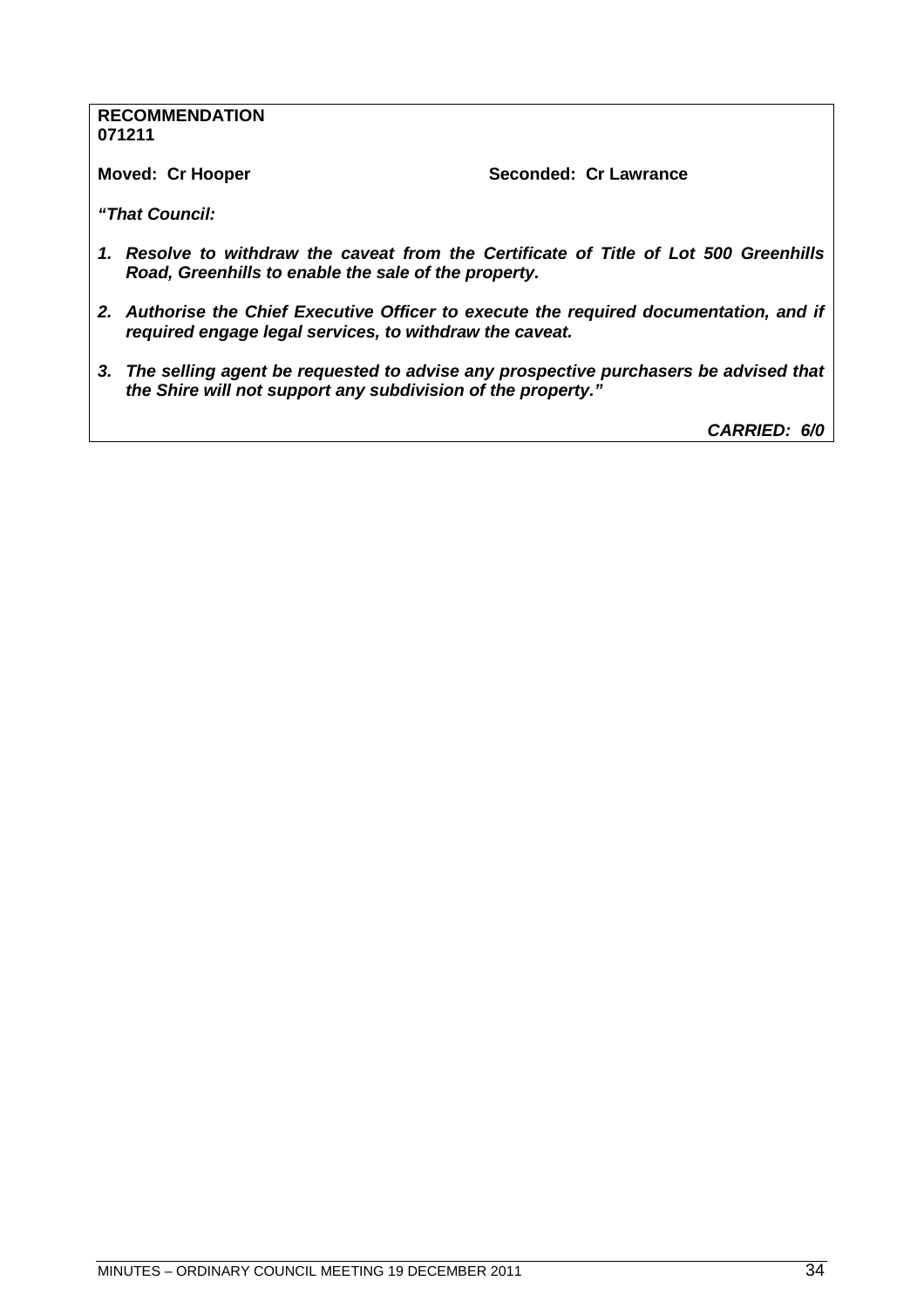# **9. OFFICER'S REPORTS**

- **9.1 DEVELOPMENT REPORTS**
- <span id="page-34-0"></span>**9.1.4 Sea Container Compliance Program**

*When acting as a planning authority in accordance with the powers conferred by the Planning and Development Act 2005 and any relevant scheme, the Council of the Shire is entitled to make decisions based only on proper planning considerations.*

| <b>FILE NO:</b>                | <b>PS.TPS.2</b>                 |
|--------------------------------|---------------------------------|
| <b>COUNCIL DATE:</b>           | 19 December 2011                |
| <b>REPORT DATE:</b>            | 8 December 2011                 |
| <b>LOCATION/ADDRESS:</b>       | <b>Various (See Appendix 1)</b> |
| <b>APPLICANT:</b>              | N/a                             |
| <b>SENIOR OFFICER:</b>         | R Hooper, CEO                   |
| <b>REPORTING OFFICER:</b>      | J Jurmann, MPS                  |
| <b>DISCLOSURE OF INTEREST:</b> | <b>Cr Lawrance - Financial</b>  |
| <b>APPENDICES:</b>             | <b>Property List</b>            |
| <b>DOCUMENTS TABLED:</b>       | Nil                             |

#### **Summary:**

This report is for the purposes of resolving the next step in the Compliance Program for Sea Containers following the expiration of the moratorium period.

It is recommended that Planning Directions under the provisions of the *Planning and Development Act* 2005 to remove the sea containers be served on those landowners who have sea containers located on their properties without Shire approval.

#### **Background:**

A Local Planning Policy for Sea Containers was adopted on 18 August 2008 by Council. The Policy aimed to regulate the location and appearance of sea containers located within the Shire.

Due to an increasing number of sea containers being inappropriately located within the Shire and the increasing number of complaints being received, Council resolved at its Ordinary Meeting held on 20 June 2011 to:

*"That Council:*

*APPROVE the following course of action:*

- *1. A three (3) month moratorium on compliance action on unapproved sea containers.*
- *2. The moratorium be advertised in newspapers, Council's website and Offices.*
- *3. During the moratorium period landowners be permitted to apply for planning approval to permanently locate the sea container on site or to remove the sea container prior to the end of the moratorium period.*
- *4. Where unapproved sea containers are detected during the moratorium period, written notice be provided to the landowner of the conditions of the moratorium.*
- *5. At the conclusion of the moratorium, Council's Compliance Officer initiate compliance action on all unapproved sea containers within the Shire of York."*

During the moratorium, Council's Compliance Officer carried out a survey of the Shire and letters were sent to all landowners where sea containers where found advising them of the moratorium and the approval/application requirements. This approach has been adopted after the moratorium also.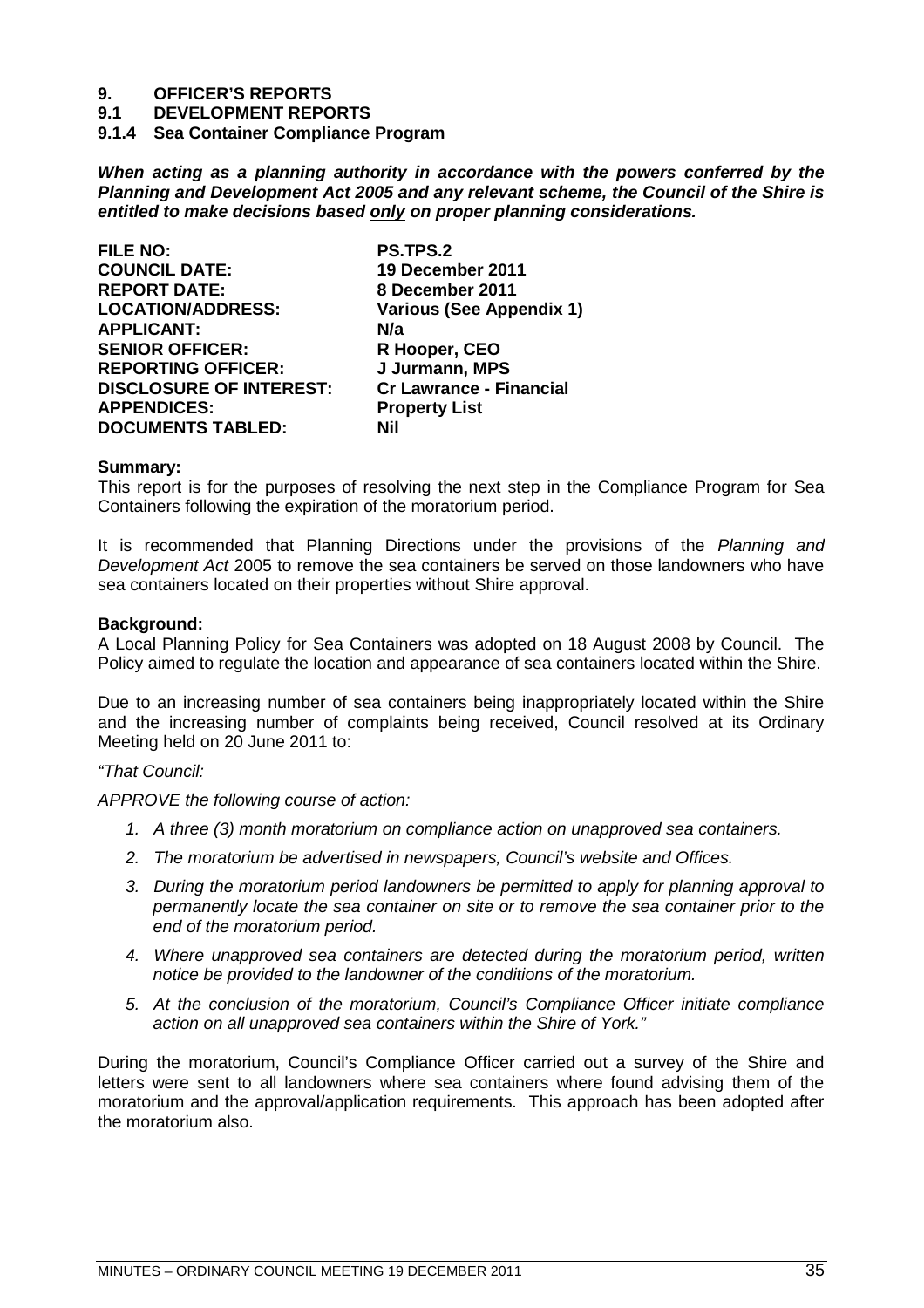To date, there are 66 landowners that had 1 to 2 sea containers located on their properties within the Shire and the status of their approval is as follows:

- 23 are exempt (i.e. they were in place prior to the introduction of the Policy);
- 4 are temporarily located in conjunction with building works;
- 15 planning approvals have been granted;
- 3 are currently being processed; and
- 17 do not have any approval (refer to the list attached at Appendix 1).

8 of the 17 sea containers that do not have any approval have been sent 3 letters during and after the moratorium advising of the planning application requirements and the penalties for non-compliance. The other 10 have been discovered more recently and have been sent an initial letter.

In accordance with Council's resolution, initial compliance action has been initiated and the action is at a stage where legal action should be instigated. There are a number of options available as follows:

- i) Issue Planning Directions under the provisions of the Planning and Development Act 2005 requiring removal of the sea container(s) within a nominated period of time (e.g. 30 or 60 days); or
- ii) Issue a \$500 Infringement Notice for non-compliance with the York Town Planning Scheme No. 2 and the Planning and Development Act 2005 and a Planning Direction as described above; or
- iii) Instigate legal action as an alternative to issuing an infringement; or
- iv) Send another letter emphasising the option and penalties.

It is important that this issue is followed up in accordance with the Council resolution to ensure that the community knows that unauthorised development is an important issue that is taken seriously. It is not recommended that any more letters are sent as it is considered that sufficient contact has been made.

#### **Consultation:**

The compliance moratorium was advertised in the Avon Valley Gazette and Council's website.

Landowners were sent letters during and after the moratorium where sea containers were identified by Council's Compliance Officer. Some landowners have been sent up to 3 letters and the Shire has not received a response or had any contact.

#### **Statutory Environment:**

York Town Planning Scheme No. 2

Clause 4.1 of the Scheme states:

*"Subject to clause 4.2, all development on land zoned and reserved under the Scheme requires the prior approval of the local government. A person must no commence or carry out any development without first having applied for and obtained the planning consent of the local government under Part 7."*

Sea containers are not permitted development identified in clause 4.2.

Clause 8.8 enables Council to adopt local planning policies that may make provision for any matter related to the planning or development of the Scheme Area generally or in a particular class of matter, such as sea containers, throughout the Scheme Area or in one or more parts of the Scheme Area. In this case, the Policy relating to sea containers applies throughout the Scheme Area.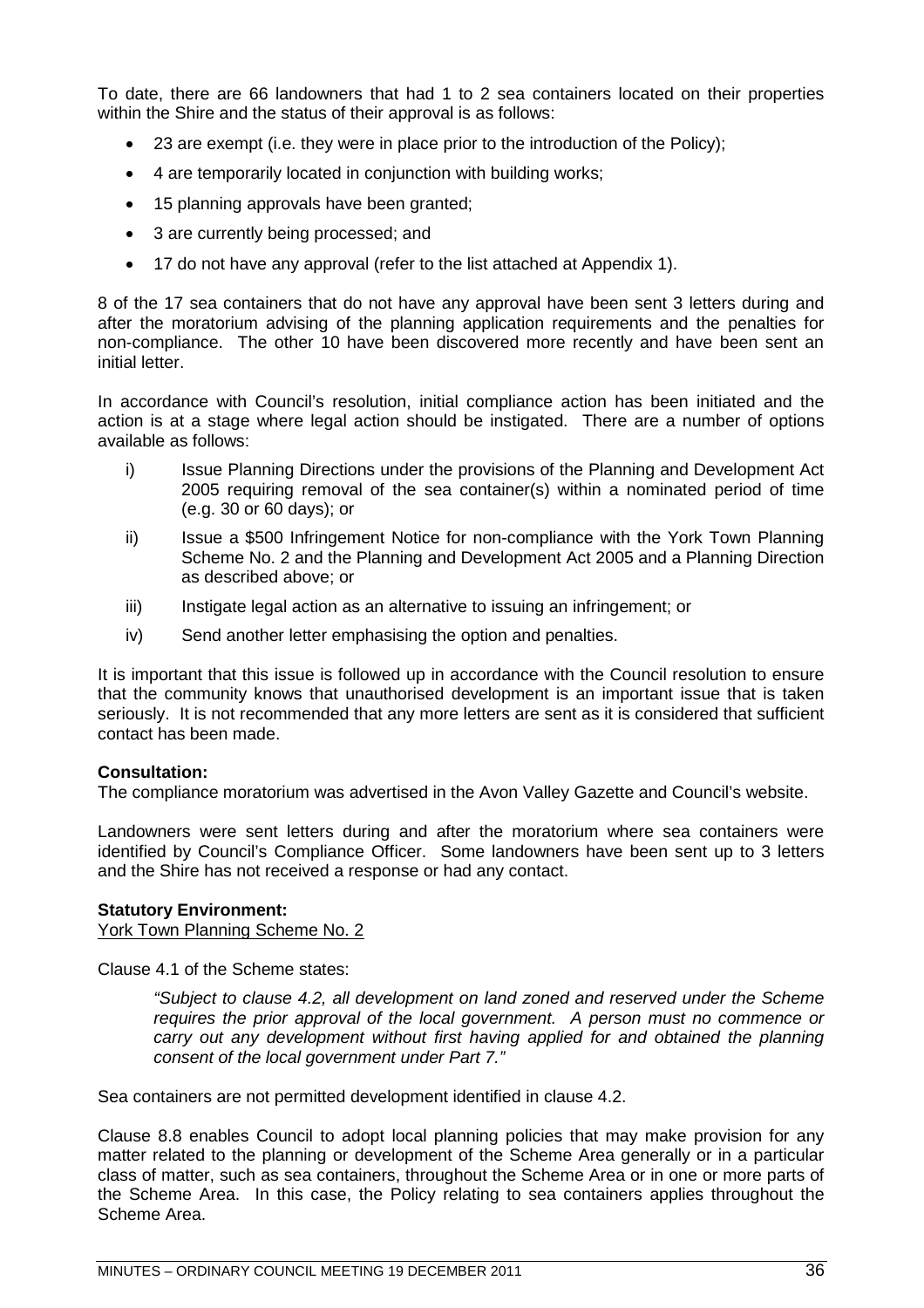### Planning and Development Act 2005

Clause 162 of the Act reinforces Clause 4.1 of the Scheme requiring approved prior to the commencement of development.

A person who contravenes Clause 162 is guilty of an offence under Clause 214 of the Act and unless otherwise provided, a person who commits an offence under this Act is liable to a fine of \$200,000 and, in the case of a continuing offence, a further fine of \$25,000 for each day during which the offence continues.

An infringement notice may be issued for prescribed offences, including failing to obtain approval prior to commencement of development. The prescribed fine is \$500.00.

Section 214(3) of the Act enables the Shire, to issue a planning direction to remove, pull down, take up, or alter the development and to restore the land as nearly as practicable to its condition immediately before the development started, to the satisfaction of the responsible authority.

### **Policy Implications:**

It is important that this issue is followed up in accordance with the Council resolution to ensure that the community knows that unauthorised development is an important issue that is taken seriously. It is not recommended that any more letters are sent as it is considered that sufficient contact has been made.

### **Financial Implications:**

Retrospective planning applications are charged the standard application fee, plus twice that fee and an advertising fee. The total fee applicable to a retrospective application for a sea container is \$587.00, when compared with \$309.00 for a non-retrospective application.

Non-compliance with a Planning Direction by a landowner could result in an Infringement Notice of \$500.00 being issued, or if legal action is instigated, a fine of up to \$200,000.

### **Strategic Implications:**

Policies should be applied consistently for a number of reasons, including providing the community a clear direction and position of Council, and, so that the Policy is given sufficient weight if legally challenged.

If unapproved sea containers are permitted to remain without consequence, it will be extremely difficult for Council's Compliance Officer to carry out his duties efficiently and effectively, not only on sea containers but other compliance issues.

### **Voting Requirements: Absolute Majority Required: No**

**Site Inspection: Site Inspection Undertaken: Yes**

### **Triple bottom Line Assessment: Economic Implications:**

The issuing of Planning Directions and the carrying out of follow-up inspections is within the capacity of Council's Compliance Officer.

Legal costs may be incurred associated with enforcing any non-compliance with the Planning Directions.

### **Social Implications:**

Sea containers can become a social issue if they are located inappropriately, such as in a heritage precinct, where the appearance can adversely impact the area.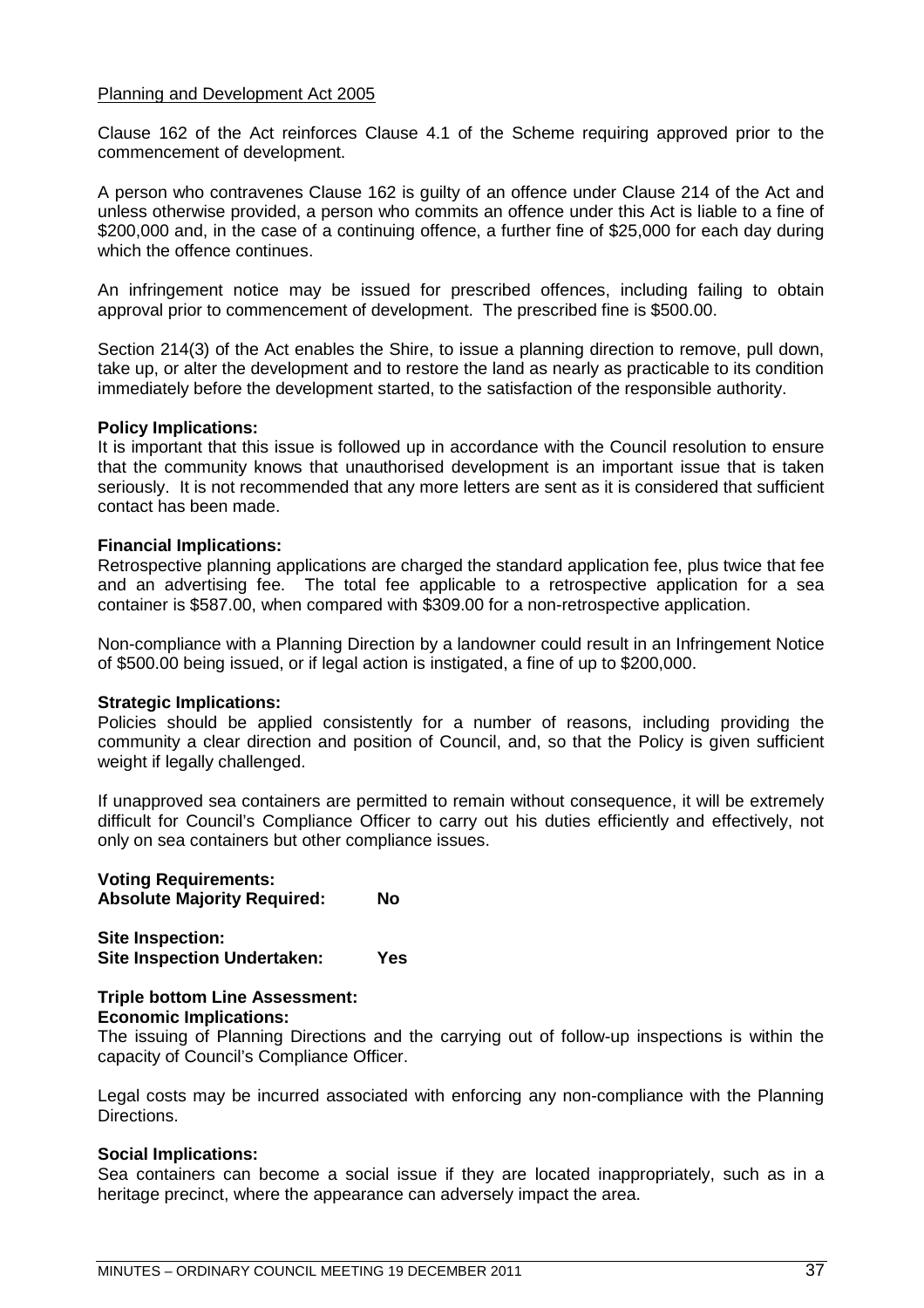### **Environmental Implications:**

There are no environmental implications associated with this issue.

### **Comment:**

The Sea Container Compliance program has been successful, particularly due to the approach and efforts of Council's Compliance Officer. Similar approaches could be used in other compliance activities, including planning, health and building.

*Cr Lawrance declared an Interest Affecting Impartiality to this item and left the room at 3.36pm*

### OFFICER RECOMMENDATION

*"That Council resolve:*

- *1. Planning Directions to be issued for removal of all unapproved sea containers by 31 January 2012.*
- *2. Authorise the Chief Executive Officer to instigate legal action, including the incurring of associated costs, to enforce the provisions of Planning Directions."*

**RESOLUTION 081211**

**Moved: Cr Scott** Seconded: Cr Smythe

*"That Council:*

*Grant a further two (2) month amnesty for application for Planning approval at the standard application fee and not the retrospective fee."*

*CARRIED: 5/0*

*The Officer Recommendation was changed to allow one more opportunity for landowners to comply with the Planning requirements at the reduced rate and to avoid prosecution.*

*Cr Lawrance returned to the room at 3.38pm.*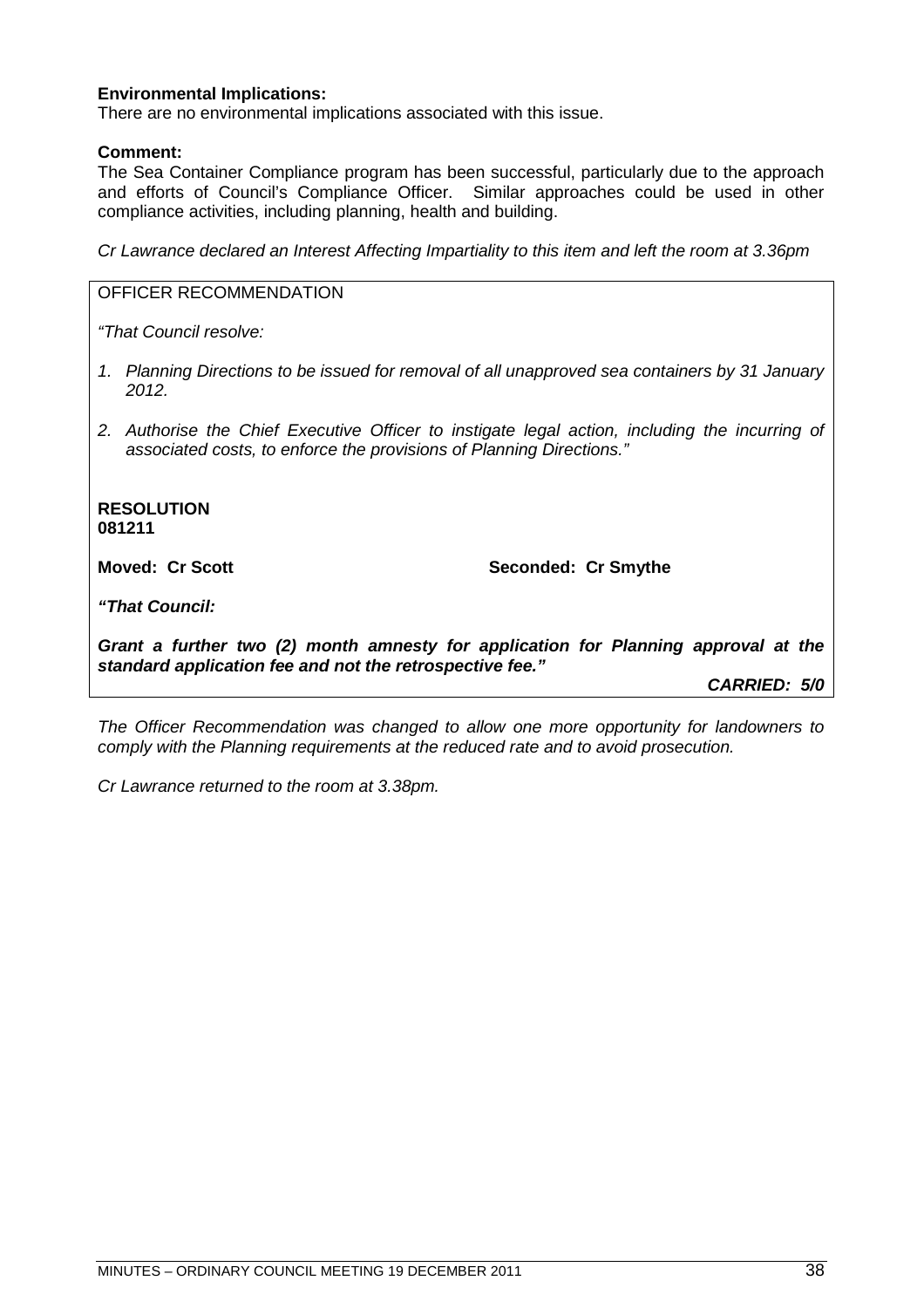### Item 9.1.4 - Appendices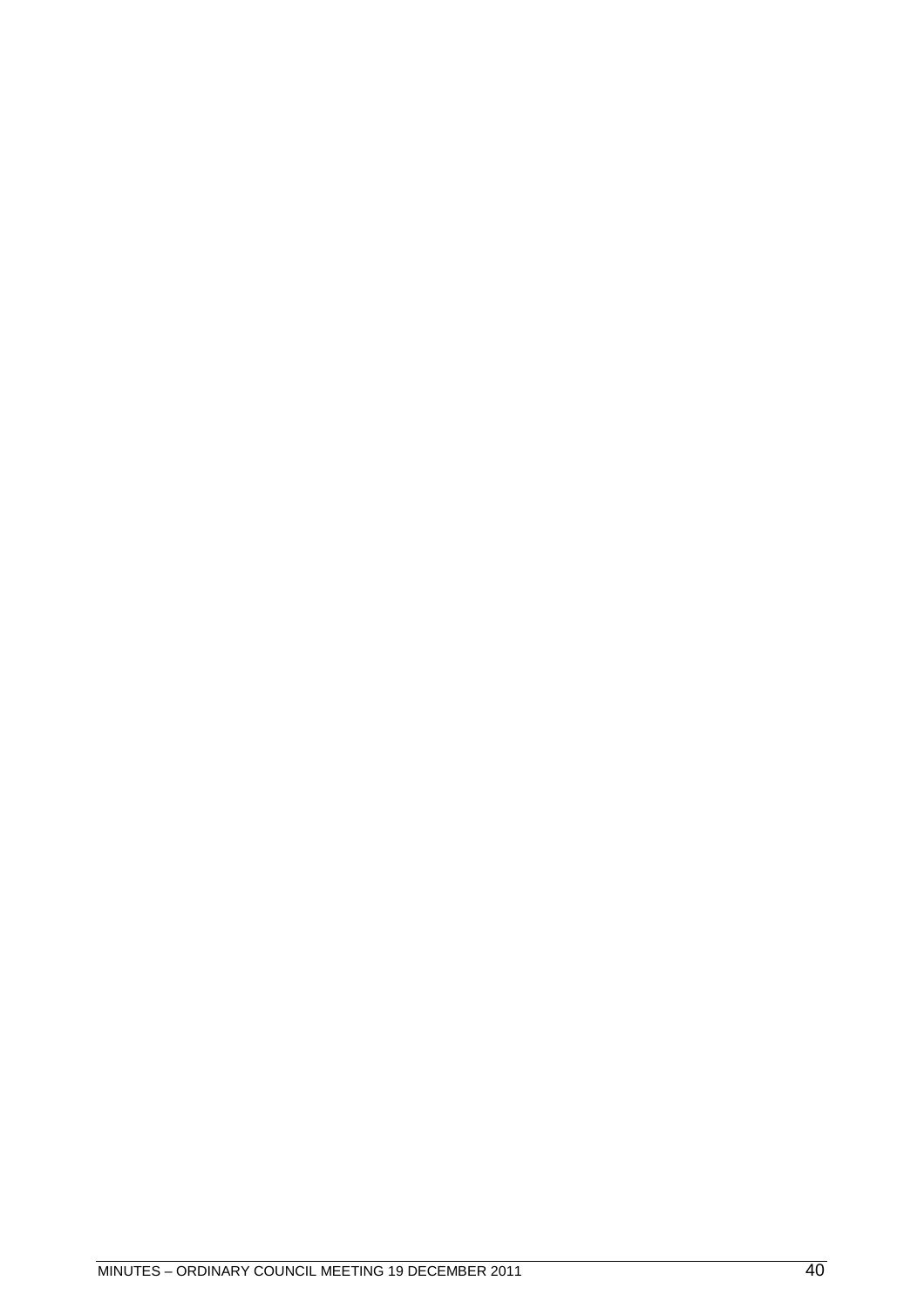**9.1 DEVELOPMENT REPORTS**

**9.1.5 Derelict Sign – Imperial Hotel, 83 Avon Terrace, York**

*When acting as a planning authority in accordance with the powers conferred by the Planning and Development Act 2005 and any relevant scheme, the Council of the Shire is entitled to make decisions based only on proper planning considerations.*

| <b>FILE NO:</b>                | AV1.12790                     |
|--------------------------------|-------------------------------|
| <b>COUNCIL DATE:</b>           | 19 December 2011              |
| <b>REPORT DATE:</b>            | 12 December 2011              |
| <b>LOCATION/ADDRESS:</b>       | Lot 12, 83 Avon Terrace, York |
| <b>APPLICANT:</b>              | J Saville-Wright & L Vincenti |
| <b>SENIOR OFFICER:</b>         | R Hooper, CEO                 |
| <b>REPORTING OFFICER:</b>      | J Jurmann, MPS                |
| <b>DISCLOSURE OF INTEREST:</b> | Nil                           |
| <b>APPENDICES:</b>             | 1 – Photographs of Signage    |
| <b>DOCUMENTS TABLED:</b>       | Nil                           |

### **Summary:**

A Planning Direction was served on 22 September 2011 on the owners, J Saville-Wright and L Vincenti of the Imperial Hotel at 83 Avon Terrace, York to repair or otherwise restore the advertisement by replacing the missing panels of the pole sign, or to remove the advertisement, including the pole and associated footings within 60 days from the date of the Direction.

An inspection by Council's Planning Manager and Compliance Officer on 23 November 2011 revealed that the Planning Direction had not been complied with.

Correspondence was sent to the owners requesting them to 'show cause' why Council should not instigate legal proceedings for non-compliance with the Planning Direction. To date no response has been received and the works have not been completed.

It is recommended that legal action be instigated with the aim of having this issue finalised.

### **Background:**

Compliance action was originally initiated by Council's former Planning Manager on 27 November 2009 to have the derelict sign repaired or removed.

No action was taken by the owner at this point in time and preparatory works for legal action was initiated with Council's Solicitor to the extent that Court Hearing and Prosecution Notices were drafted. However, this action was not taken any further at that point in time.

During the time between the two compliance actions, the owner has removed the broken white plastic from the sign structure. Leaving the pole and sign support with the lighting infrastructure visible to the public.

As a result of a complaint received by Council, action was again initiated regarding the sign on 26 August 2011 in the form of a letter requesting that action be taken by the owner to repair or remove the sign.

A follow up inspection by Council's Compliance Officer on 19 September 2011 revealed that no action was taken, and a check of the file indicated that no response had been received.

Accordingly, a Planning Direction was served under the provisions of the *Planning and Development Act 2005* on 22 September 2011, in person, giving the owners 60 days to repair or remove the sign. Mr Saville-Wright verbally indicated at the time of service of the Direction to Council's Planning Manager and Compliance Officer that he would be removing the sign and making application for a replacement.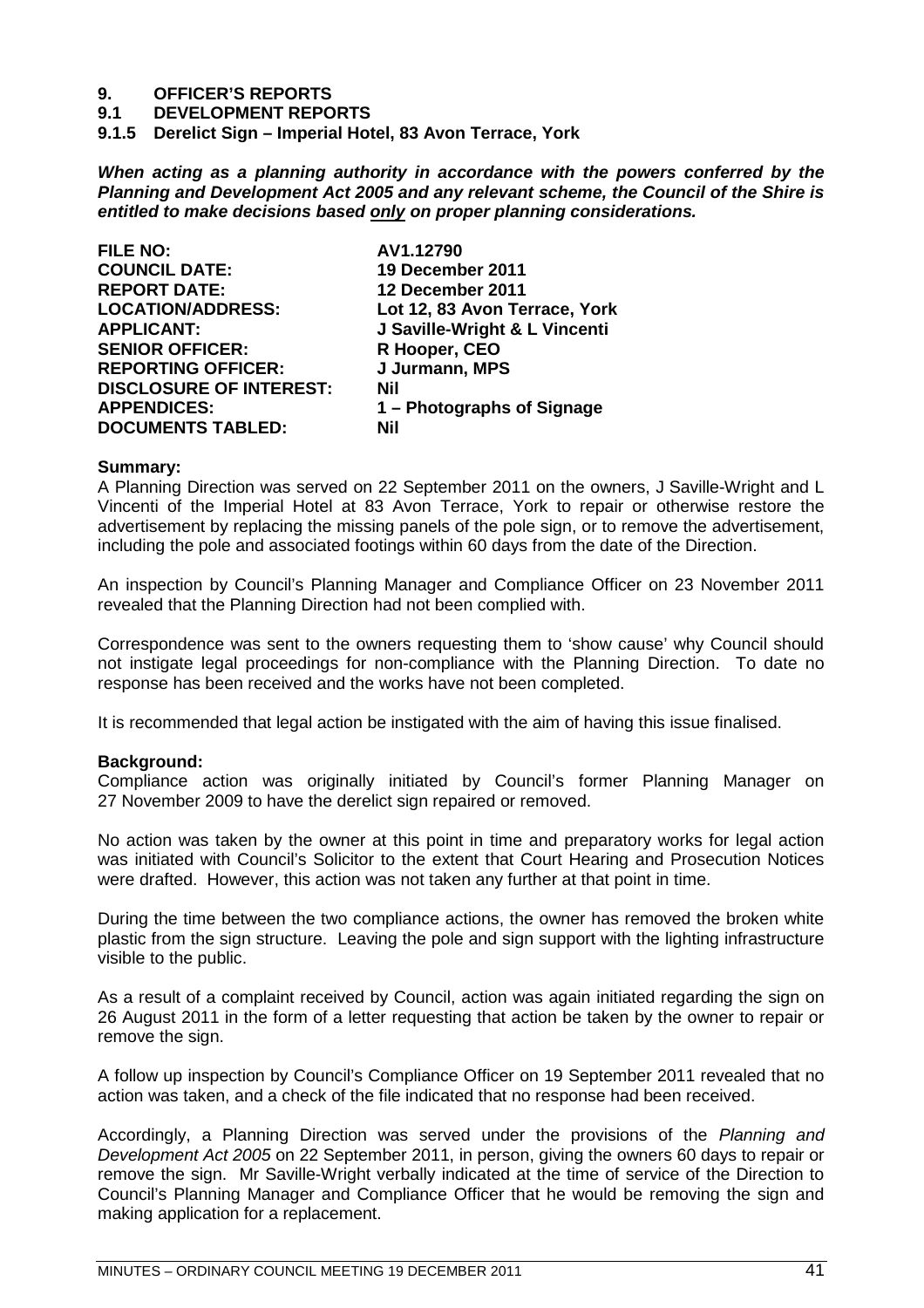A follow up inspection on 23 November 2011, again revealed that no works had been undertaken.

The owner has most recently been requested in writing to 'show cause' cause' why Council should not instigate legal proceedings for non-compliance with the Planning Direction.

To date, no works have been carried out and no further representatives have been received from the owners.

### **Consultation:**

The owners have been contacted numerous times, in writing and in person, regarding this issue. Council's Solicitors have also been consulted previously.

### **Statutory Environment:**

York Town Planning Scheme No. 2

Clause 5.3.6 of the Scheme states:

*"Where in the opinion of the local government, an advertisement has been permitted to deteriorate to a point where it conflicts with the objectives of the Scheme or it ceases to be effected for the purposes for which it was erected or displayed, the local government may by notice in writing require the advertiser to:*

- *(a) repair, repaint or otherwise restore the advertisement to a standard specified by the local government in the notice, or*
- *(b) remove the advertisement."*

The owners have been given the option to repair or otherwise restore, or remove the advertisement.

### Planning and Development Act 2005

Section 214(3) of the Act states:

- *(3) "If a development has been undertaken in contravention of a planning scheme or interim development order or in contravention of planning control area requirements, the responsible authority may give a written direction to the owner or any other person who undertook the development* 
	- *a) to remove, pull down, take up, or alter the development; and*
	- *b) to restore the land as nearly as practicable to its condition immediately before the development started, to the satisfaction of the responsible authority."*

The owners were directed in accordance with this section to repair, restore or remove the advertising sign.

Failure to comply with the Planning Direction results in an offence against section 214(7) of the Act. Offences against the Act can result in a penalty of \$50,000 for individuals or \$250,000 for corporations.

### **Policy Implications:**

It is important that this issue is followed up in accordance with the provisions of the *Planning and Development Act* 2005 to ensure that the community knows that offences against the Scheme and Act are an important issue that is taken seriously. It is not recommended that any more letters are sent as it is considered that sufficient contact has been made over an extended period of years.

### **Financial Implications:**

Non-compliance with a Planning Direction by a landowner could result in an Infringement Notice of \$500.00 being issued, or if legal action is instigated, a fine of up to \$200,000.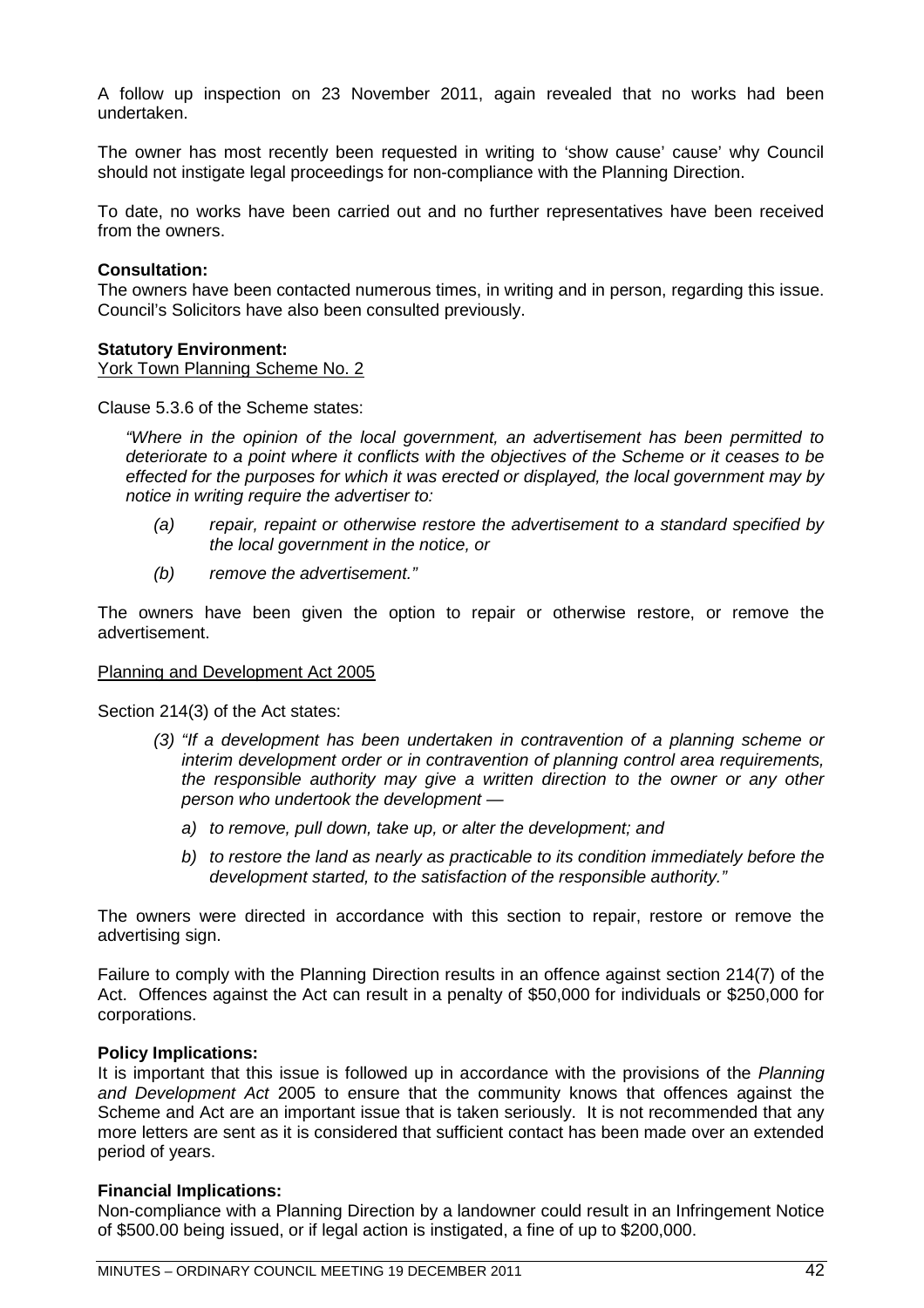### **Strategic Implications:**

Compliance action needs to be undertaken consistently to ensure the community knows that actions that are inconsistent with the Act, Scheme or Policies are serious issues and should be taken seriously.

If compliance action is not followed up, it will become extremely difficult for Council's Compliance Officer to carry out his duties efficiently and effectively.

**Voting Requirements: Absolute Majority Required: No**

**Site Inspection: Site Inspection Undertaken: Yes**

### **Triple bottom Line Assessment: Economic Implications:**

The issuing of Planning Directions and the carrying out of follow-up inspections is within the capacity of Council's Compliance Officer.

Legal costs may be incurred associated with enforcing any non-compliance with the Planning Directions.

### **Social Implications:**

Derelict signage, particularly within the Town Centre, detracts from the streetscape of the town and in this case, from a State listed heritage building, which may impact on the perception of tourists and potential residents and business operators.

### **Environmental Implications:**

There are no environmental issues associated with this issue.

#### **Comment:**

The works associated with repairing or removal of the sign is not estimated to be costly or extensive. The sign as it is detracts from the streetscape and the Imperial Hotel itself and gives the perception that the property is not well maintained.

It would have been in the owner's interest to resolve this issue as cost efficiently as possible, which to date would have been without the involvement of legal proceedings and it is disappointing that the owner has not rectified the situation without the intervention of Council.

Should the owner provide a response to Council's correspondence dated 9 December 2011 or take action to repair or remove the sign, that this report be noted for information purposes only.

**RESOLUTION 091211**

**Moved: Cr Lawrance Seconded: Cr Smythe** 

*"That Council resolve to:*

*Defer this item until the Ordinary Council Meeting on February 20, 2012."*

*CARRIED: 6/0*

*The Officer Recommendation was changed to allow the business more time to get appropriate machinery to remove the sign.*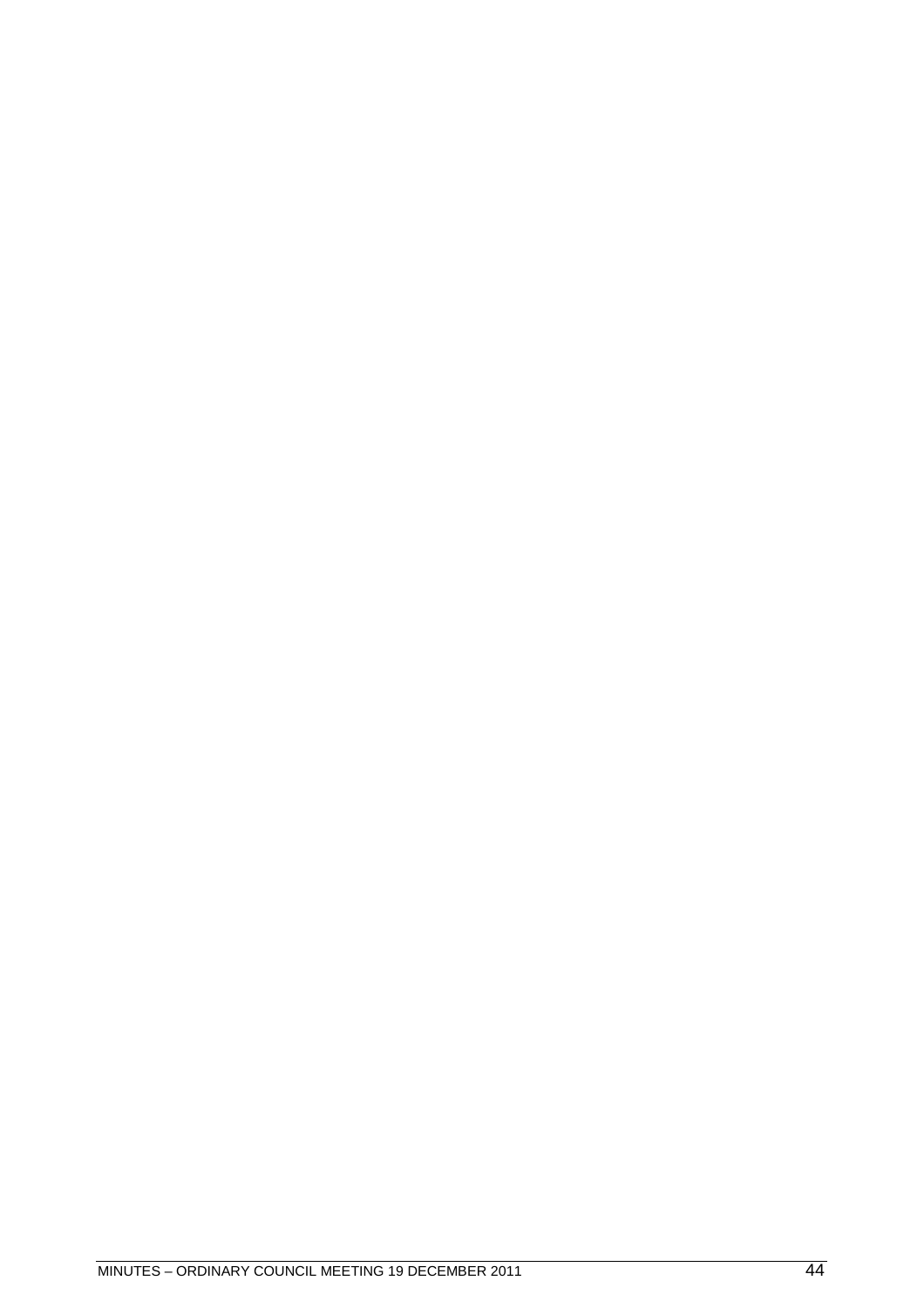**9.1 DEVELOPMENT REPORTS**

**9.1.6 Proposed Outbuilding At 2 Wheeler Street, York**

*When acting as a planning authority in accordance with the powers conferred by the Planning and Development Act 2005 and any relevant scheme, the Council of the Shire is entitled to make decisions based only on proper planning considerations.*

| <b>FILE NO:</b>                | Wh1.13310, P730                       |
|--------------------------------|---------------------------------------|
| <b>COUNCIL DATE:</b>           | 19 December 2011                      |
| <b>REPORT DATE:</b>            | 13 December 2011                      |
| <b>LOCATION/ADDRESS:</b>       | Lot 15, 2 Wheeler Street, York        |
| <b>APPLICANT:</b>              | The Shed Company on behalf of C Lutze |
| <b>SENIOR OFFICER:</b>         | R Hooper, CEO                         |
| <b>REPORTING OFFICER:</b>      | J Jurmann, MPS                        |
| <b>DISCLOSURE OF INTEREST:</b> | Nil                                   |
| <b>APPENDICES:</b>             | 1 – Location Plan                     |
|                                | 2 – Architectural Plans               |
|                                | 3 – Schedule of Submissions           |
|                                | 4 – Photographs Submitted by Objector |
| <b>DOCUMENTS TABLED:</b>       | Nil                                   |

### **Summary:**

Council has received a planning application to construct an over height carport on a heritage listed building within Blandstown Heritage Precinct at 2 Wheeler Street, York.

The application was advertised in accordance with the provisions of the York Town Planning Scheme No. 2. The exhibition period closes on 13 December 2011 and at the time of writing this report, three submissions had been received objecting to the proposal. A number of conversations indicated that at least one other submission of objection would be received by the close of exhibition.

It is recommended that the application be approved subject to the height of the building being reduced to comply with Council's Outbuildings Policy and subject to conditions of consent recommended at the end of this report.

### **Background:**

On 3 February 2010, a planning application was received by Council to construct an over height outbuilding, best described as a carport, on a heritage listed property within the Blandstown Heritage Precinct at 21 Wheeler Street, York.

No submissions were received regarding the structure, however Council's Heritage Advisor raised concerns over the bulk and scale of the proposed structure and the plans were amended to wall cladding in an effort to reduce the impact of the appearance of the structure. The plans that were approved under delegated authority were for an open carport 5.782 metres in overall height and 57.75 $m^2$  in area, with one side partially enclosed and one side fully enclosed.

The structure was constructed in accordance with the approval but was destroyed in the January 2011 wind storm.

On 14 November 2011, an application was received to replace the storm damaged structure. However, the plans submitted were the original plans submitted previously and not in accordance with the approved plans. The applicant was advised that he could either re-submit the plans in accordance with the previous approval to qualify for the storm damage exemption for fees or to pay the application fee and have the submitted plans assessed as a new planning application. The applicant opted for the latter option.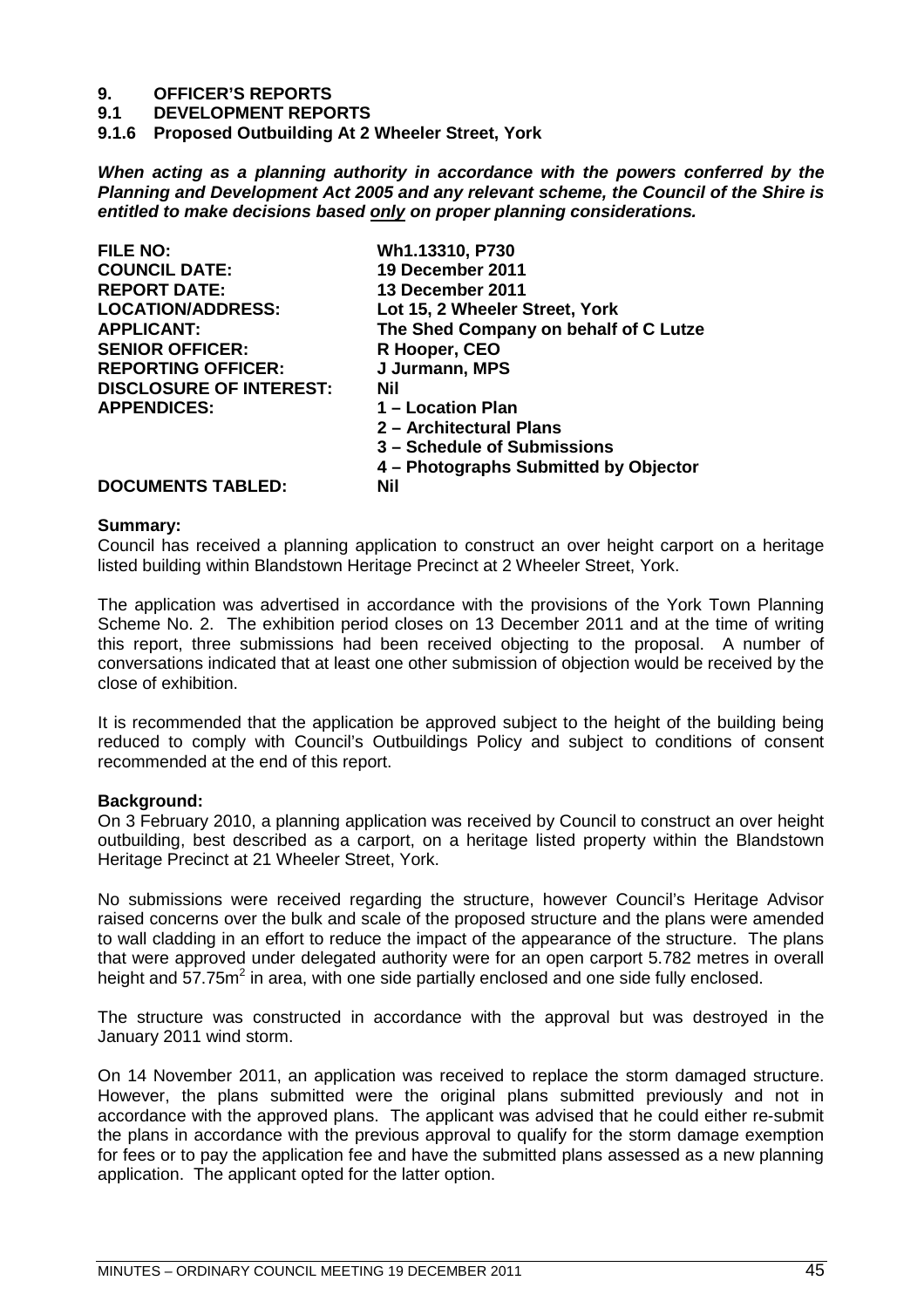Therefore, the proposal is for the construction of a carport with a floor area of 57.75 $m^2$  with an overall height of 5.782 metres with two sides fully enclosed setback 1 metre from the side and rear boundary located in the north-east corner of the lot.

### **Consultation:**

The application was advertised in accordance with the York Town Planning Scheme No. 2. The exhibition period closes on 13 December 2011 and at the time of writing this report, three submissions had been received objecting to the proposal. A number of conversations indicated that at least one other submission of objection would be received by the close of exhibition from The York Society. Any submissions received following the writing of this report will be distributed to all Councillors for consideration.

A site inspection has been carried out and discussions have been had with the property occupant who advised that the additional height was required for a truck that was occasionally parked on the property and in the future, for a mezzanine flat. The carport would also house a limousine and a number of other vehicles that are a standard height. I advised that the height was unsuitable for the area and that a mezzanine flat would be very unlikely to be approved. He agreed and stated "that he just wanted his shed back".

The applicant was advised verbally regarding the outcome of the site inspection, conversation on site, the officer's recommendation and date of the Council meeting.

All submitters have been advised in writing of the date of the Council meeting.

Refer to the Schedule of Submissions attached at Appendix 3 for details of the submissions and the planning assessment.

### **Statutory Environment:**

York Town Planning Scheme No. 2

The subject site is zoned Residential R40 under the provisions of the Scheme. The proposed outbuilding is defined as ancillary residential development and is permitted under the Scheme. However, as the proposal includes a variation of the provisions of the Residential Design Codes, a planning application is required to be submitted.

The following is an assessment of the matters of consideration listed in clause 7.5 of the Scheme:

*(a) The aims and provisions of the Scheme and any other relevant town planning schemes operating within the Scheme area.*

The objectives of the Scheme, relative to this proposal, are to make provisions as to the nature and location of the buildings and the size of lots when used for certain purposes; the preservation of places of natural beauty, of historic buildings, and objectives of historical and scientific interest; to make provision for other matters necessary or incidental to Town Planning and housing; and to recognise the special historic significance of the town of York to Western Australia and to preserve this through the implementation of Design Guidelines.

The height of the proposed outbuilding is consistent with the design guidelines contained in both the Heritage and Outbuildings Policies. It is considered that the proposed (and previous) building would detract (and did detract) from the heritage significance of the property and did not complement the traditional Blandstown architecture. Both Policies will be discussed later in this report.

However, if the height of the building was reduced to the height permitted in the Outbuildings Policy, then the impact would also be reduced to an acceptable level.

*(b) The requirements of orderly and proper planning including any relevant proposed new town planning scheme or amendment, which has been granted consent for public submissions to be sought.*

There are no scheme amendments proposed affecting the property.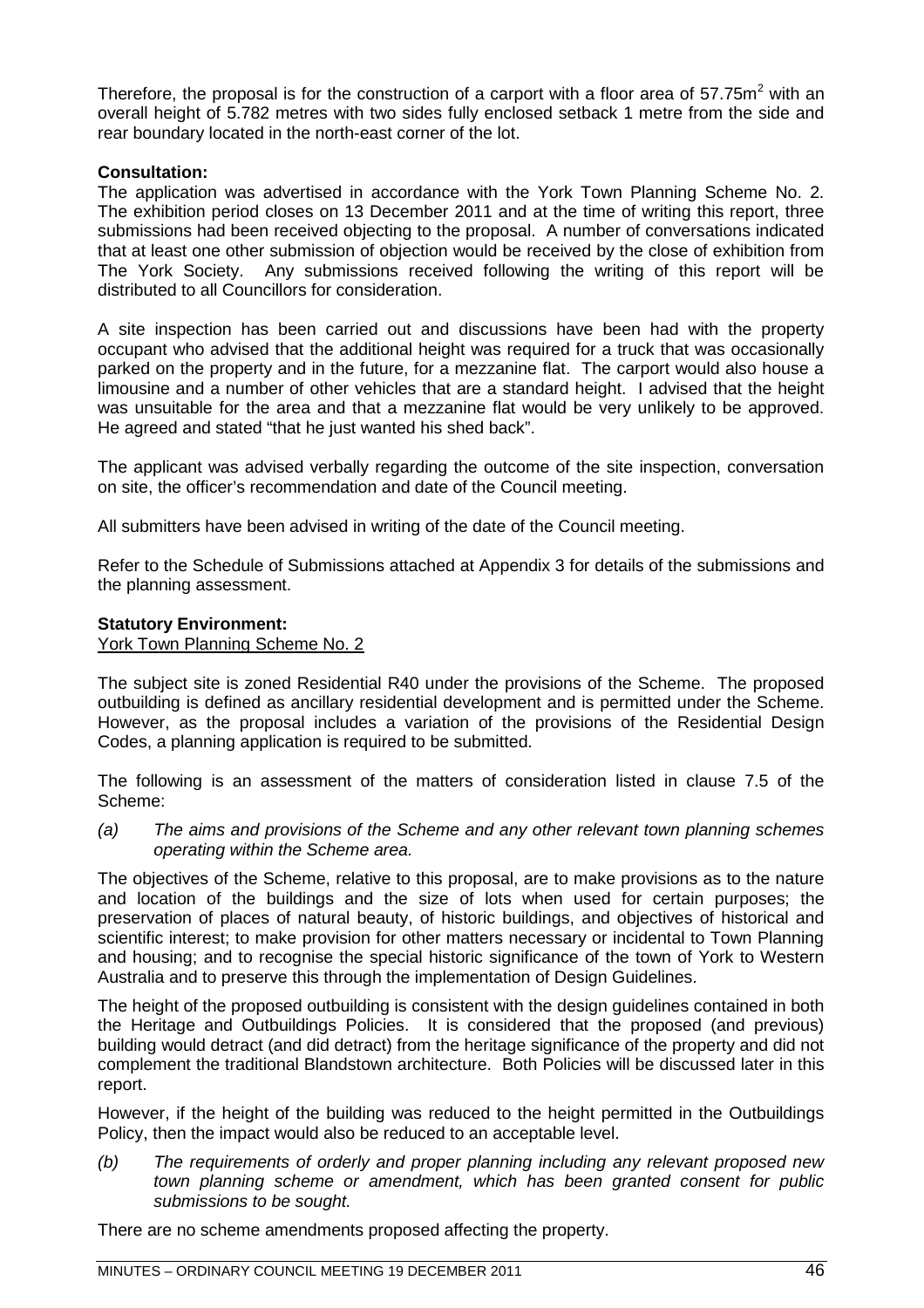### *(c) Any approved statement of planning policy of the Commission.*

There are no approved statements applicable to the policy.

*(d) Any approved environmental protection policy under the Environmental Protection Act 1986.*

There are no policies applicable to the proposal.

*(e) Any relevant policy or strategy of the Commission and any relevant policy adopted by the Government of the State.*

### State Planning Policy 3.1 – Residential Design Codes

The R-Codes is a state planning policy made under section 26 of the *Planning and Development Act 2005* and provides the basis for the control, through local government, of residential development throughout Western Australia. The Shire must have regard to the policy when considering applications for residential development.

Clause 6.10.1 sets out the acceptable development criteria for outbuildings as follows:

- i. are not attached to a dwelling;
- ii. are non-habitable;
- iii. collectively do not exceed 60m2 in area, or 10 percent in aggregate of the site area, whichever is the lesser;
- iv. do not exceed a wall height of 2.4m;
- v. do not exceed ridge height of 4.2m;
- vi. are not within the primary street setback area;
- vii. do not reduce the amount of open space required in table 1; and
- viii. comply with the site and design requirements for the dwelling, but do not need to meet rear setback requirements of table 1.

The proposal meets the requirements of (i), (ii), (iii), (vi) and (vii), but does not meet the requirements of (iv), (v) and (viii) for the following reasons:

- The proposed wall height is 4.5m, exceeding the criteria by 2.1m.
- The proposed ridge height is 5.782m, exceeding the criteria by 1.582m.
- Clause 6.3.1 of the R-Codes sets out the acceptable development criteria for the setback of buildings from the boundary as follows:
	- o Buildings setback from boundaries other than street boundaries in accordance with table 1, tables 2a and 2b. The requirements of tables 1, 2a and 2b for the R40 zone for walls with no major openings are as follows:
		- Wall length 10.5m and wall height 4.5m 1.5m.
		- **Wall length 5.5m and wall height 4.5m 1.1m.**

It is proposed to setback the structure 1m from the side and rear boundary. The setbacks proposed do not meet the acceptable development criteria of the R-Codes.

The provisions of the Local Planning Policy for Outbuildings must also be considered in the assessment of the proposal, as it provides for variations of some of the above provisions relevant to this proposal.

*(f) Any Planning Policy adopted by the local government under clause 8.8, any policy for a designated heritage precinct adopted under clause 5.1.3, and any other plan or guideline adopted by the local government under the Scheme.*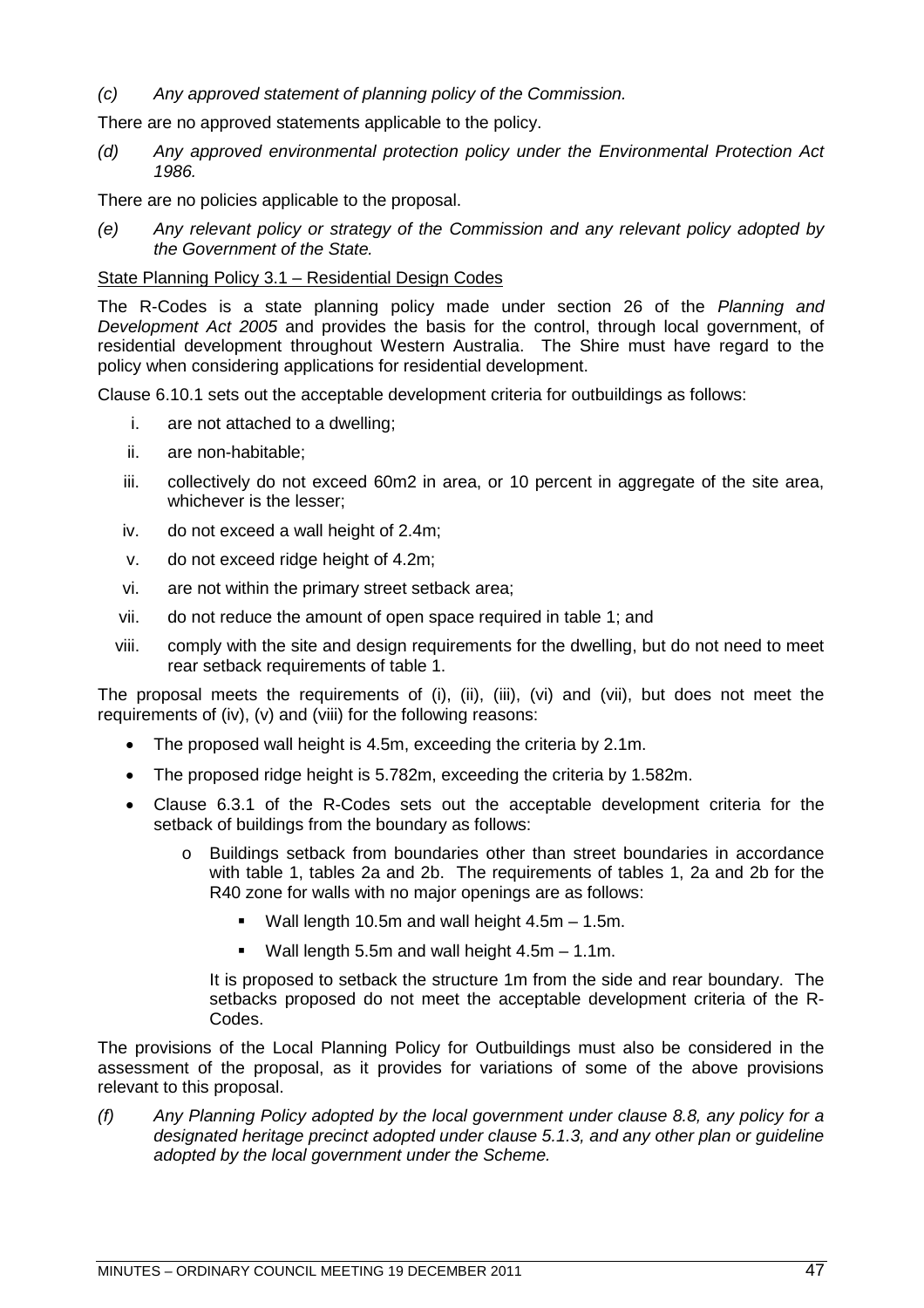Local Planning Policy – Heritage Precincts and Places

The subject site is located in the Blandstown Heritage Precinct and is also listed on the Municipal Heritage List under the provisions of the Policy.

Blandstown is described in the Policy as an area comprising approximately 37 buildings constructed from local materials, two bridges, Bland's Brook, a section of Avon River and a street layout that dates from the end of the  $19<sup>th</sup>$  century.

The dwelling constructed on the subject site is listed in Category 1B of the Municipal Heritage Inventory. Category 1B is the highest municipal category and is allocated to those buildings that are very important to the heritage of the locality and have a high degree of integrity and authenticity. Category 1A is reserved for state listed buildings.

The residence was known as 'Whittler's Cottage' and is estimated to be constructed between 1860 and 1865 and is described as a small, single storey Victorian Georgian style dwelling. However, unfortunately the dwelling is not currently being very well maintained and could be classified as in poor condition. At the time of inspection the front door was nearly inaccessible and wasn't able to be used.

The Policy Guidelines state that the scale of all residential development must respect:

- a) the scale of adjoining and nearby buildings in the street;
- b) the surrounding landscape; and
- c) the scale of the existing building, in the case of additions, extensions or modifications.

It is considered that the proposed outbuilding is not respectful of the scale of the building on the subject site or surrounding buildings that are all single storey dwellings. As indicated earlier in this report, a reduced height may be more sympathetic to the existing development.

### Local Planning Policy – Outbuildings in Residential Zones

Recently Council adopted a Local Planning Policy to provide criteria consistent with the provisions of the R-Codes for the construction of outbuildings in Residential, Rural Town Site and Rural Residential zones.

If a proposed outbuilding meets the requirements of the Policy, then it is deemed that the objectives of the R-Codes have been met and a planning application is not required prior to the issue of a Building Licence.

For Residential zones, the following criteria, relevant to this proposal, were adopted:

- Floor area Up to 80m2 for properties coded R12.5 and higher. The proposal meets this requirement.
- Height Maximum wall height of 3m and ridge height of 4.2m, or within 5%, on properties coded R12.5 and higher. The proposal does not meet this requirement and exceeds the requirement by 14%.

The proposal is not consistent with the provisions of the policy and therefore, it can be concluded the proposal is not consistent with the objectives. As indicated earlier, it is again considered that the reduction in height would be consistent with the provisions of the policy and Council's position in relation to the bulk and scale of outbuildings in residential areas.

*(g) In the case of land reserved under the Scheme, the ultimate purpose intended for the reserve.*

The land is not reserved under the Scheme.

*(h) The conservation of any place that has been entered in the Register within the meaning of the Heritage of Western Australia Act 1990, or which is included in the Heritage List under clause 5.1.2, and the effect of the proposal on the character or appearance of a heritage precinct.*

The site is included in the Heritage list under Clause 5.1.2 of the Scheme. Refer to comments earlier in this report for assessment of the issue of heritage.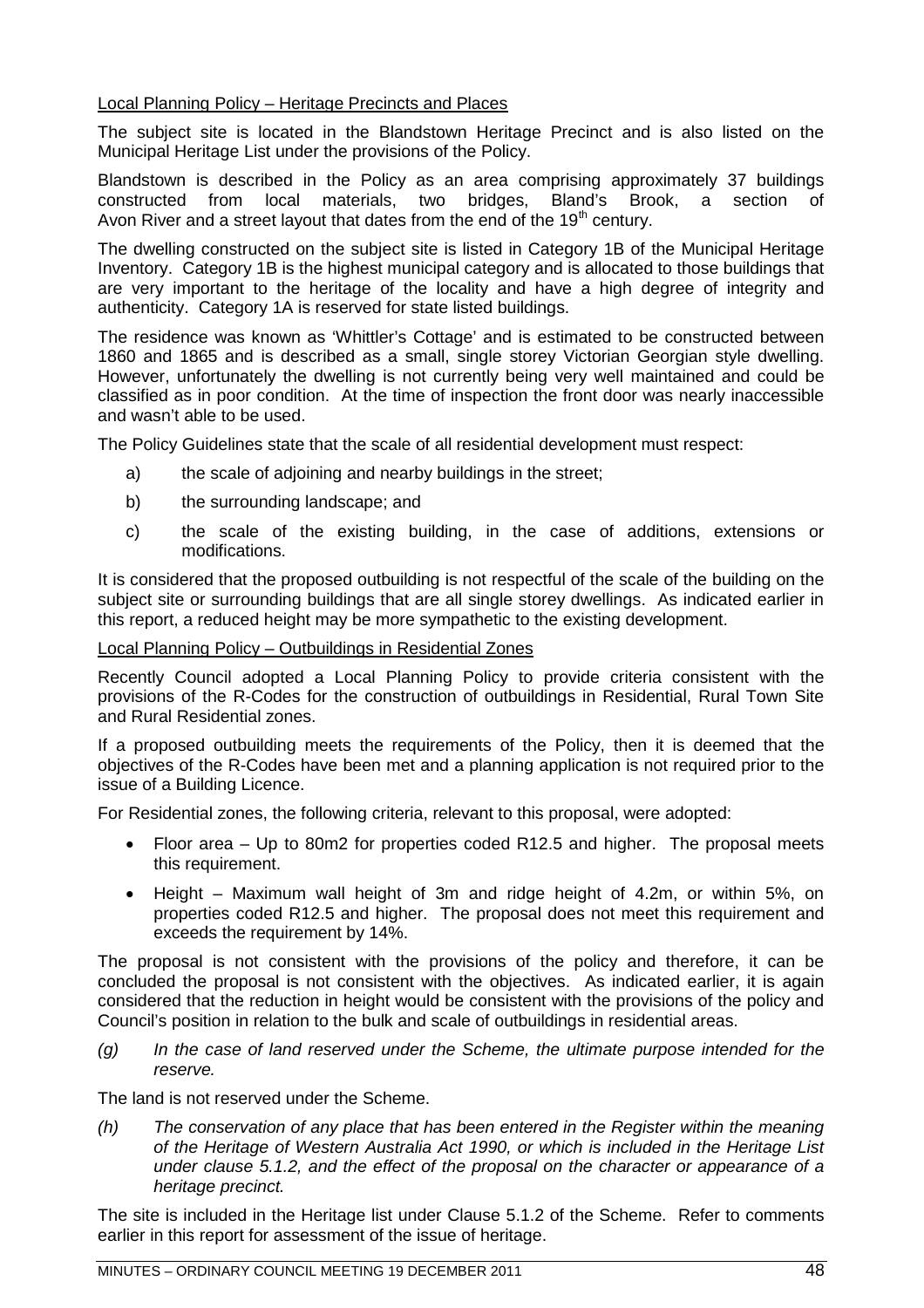*(i) The compatibility or a use or development with its setting.*

It is not considered that the proposed structure is compatible with its setting. A reduction in the height may increase its compatibility.

*(j) Any social issues that have an effect on the amenity of the locality.*

The structure has the potential to cause social issues in the neighbourhood, particularly if seen as a precedent for the acceptable height of buildings in the Blandstown precinct.

*(k) The cultural significance of any place or area affected by the development.*

As indicated earlier in this report, the Blandstown precinct has a high cultural significance for York and all applications for development should be considered carefully in context of the significance of the locality.

*(l) The likely effect of the proposal on the natural environment and any means that are proposed to protect or to mitigate impacts on the natural environment.*

It is unlikely that the proposal will have a detrimental impact on the natural environment, particularly if stormwater is managed effectively.

*(m) Whether the land to which the application relates is unsuitable for the proposal by reason of it being, or being likely to be, subject to flooding, tidal inundation, subsidence, landslip, bushfire or any other risk.*

There are no natural constraints identified that would affect the viability of the proposal.

*(n) The preservation of the amenity of the locality.*

As discussed earlier in this report, the Blandstown precinct is an important cultural and heritage precinct. Any development has the potential to impact on the amenity of the locality. The reduction in height of the proposal would reduce any impacts to an acceptable level.

*(o) The relationship of the proposal to development on adjoining land or on other land in the locality including but not limited to, the likely effect of the height, bulk, scale, orientation and appearance of the proposal.*

The bulk and scale of the proposal, including the reduced boundary setbacks, is considered unacceptable when taking into consideration the surrounding development and potential impacts on neighbouring land. Discussions with adjoining landowners indicate that the previous structure was considered obtrusive when viewed from neighbouring properties.

*(p) Whether the proposed means of access to and egress from the site are adequate and whether adequate provision has been made for the loading, unloading, manoeuvring and parking of vehicles.*

Access to the site is sufficient for the development.

*(q) The amount of traffic likely to be generated by the proposal, particularly in relation to the capacity of the road system in the locality and the probable effect on traffic flow and safety.*

Not applicable to this proposal.

*(r) Whether public transport services are necessary and, if so, whether they are available and adequate for the proposal.*

Not applicable to this proposal.

*(s) Whether public utility services are available and adequate for the proposal.*

Not applicable to this proposal.

*(t) Whether adequate provision has been made for access for pedestrians and cyclists (including end of trip storage, toilet and shower facilities).*

Not applicable to this proposal.

*(u) Whether adequate provision has been made for access by disabled persons.*

Not applicable to this proposal.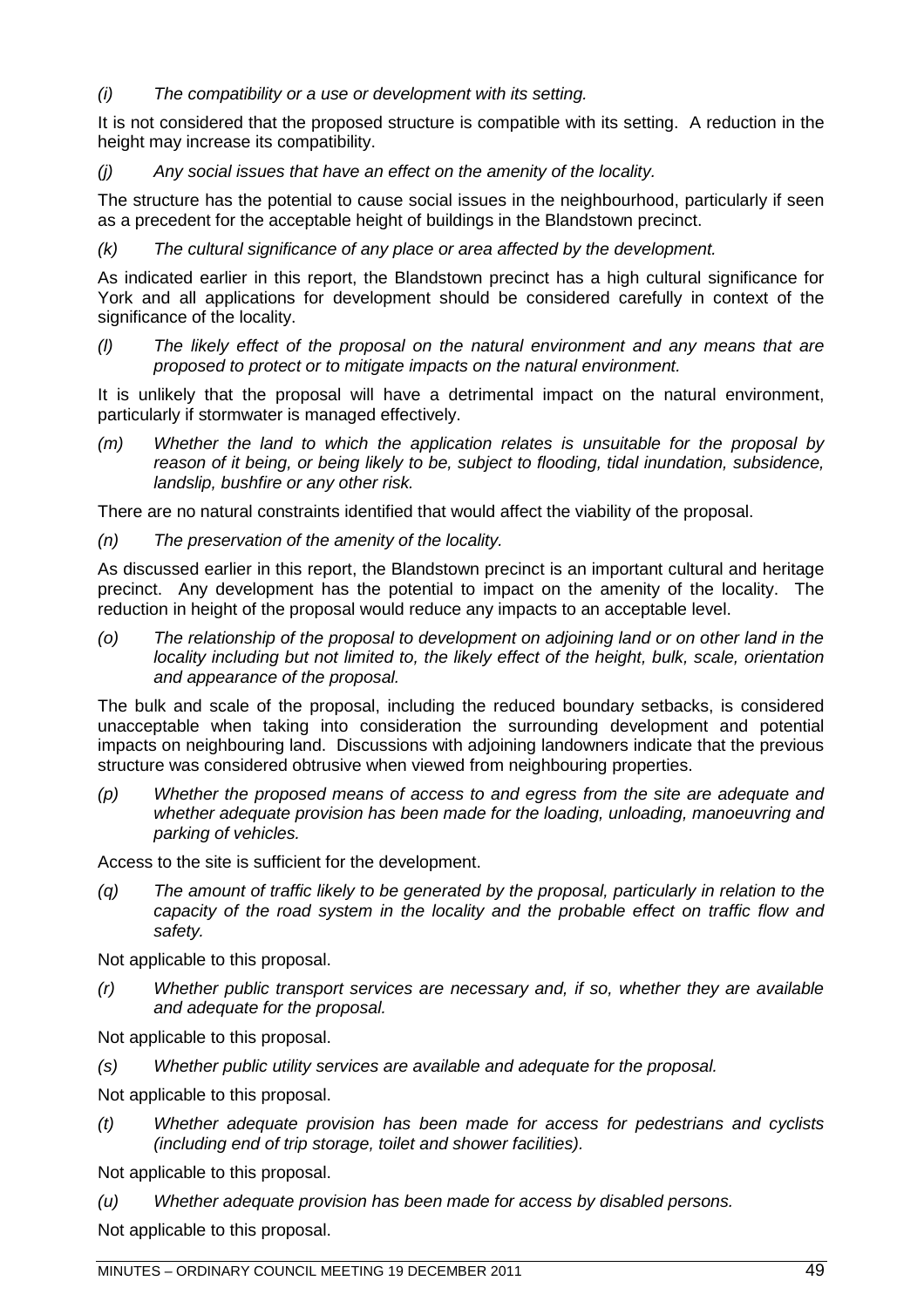*(v) Whether adequate provision has been made for the landscaping of the land to which the application relates and whether any trees or other vegetation on the land should be preserved.*

The proposed structure is to replace a similar sized structure.

*(w) Whether the proposal is likely to cause soil erosion and degradation.*

Sediment and erosion controls may be required during construction.

*(x) The potential loss of any community service or benefit resulting from the planning consent.*

Not applicable to this proposal.

*(y) Any relevant submissions received on the application.*

At the time of writing, one submission had been received objecting to the proposal and suggesting that if the proposal was approved that Blandstown should be delisted as a heritage precinct. Refer to the Schedule of Submissions for further details.

*(z) The potential impacts of noise, dust, light, risk, and other pollutants on surrounding land uses.*

Not applicable to this proposal.

*(aa) The comments or submissions received from any authority consulted under clause 7.4.*

Not applicable to this proposal.

*(bb) Any other planning consideration the local government considers relevant.*

There are no other planning considerations relevant to this proposal.

### **Policy Implications:**

The approval of this proposal as submitted would be contrary to the York Town Planning Scheme No. 2, the Local Planning Policies for Heritage and Outbuildings.

It is recommended that the proposed be approved with a reduced height that complies with the Outbuildings Policy.

### **Financial Implications:**

The appropriate planning application fees have been paid by the applicant.

### **Strategic Implications:**

The Outbuildings Policy was adopted by Council to provide flexibility for outbuilding size and to ensure that outbuildings are constructed and located in such a way as to minimise their impact on the amenity of the locality.

If the height of the proposed outbuildings was reduced to meet the requirements of the Policy, it could then be considered that the structure is unlikely to adversely impact the amenity of the locality.

### **Voting Requirements: Absolute Majority Required: No**

**Site Inspection: Site Inspection Undertaken: Yes**

### **Triple bottom Line Assessment: Economic Implications:**

It is unlikely that there will be any economic implications associated with the proposal for Council, unless the applicant challenges Council's decision in the State Administrative Tribunal and legal representative is required.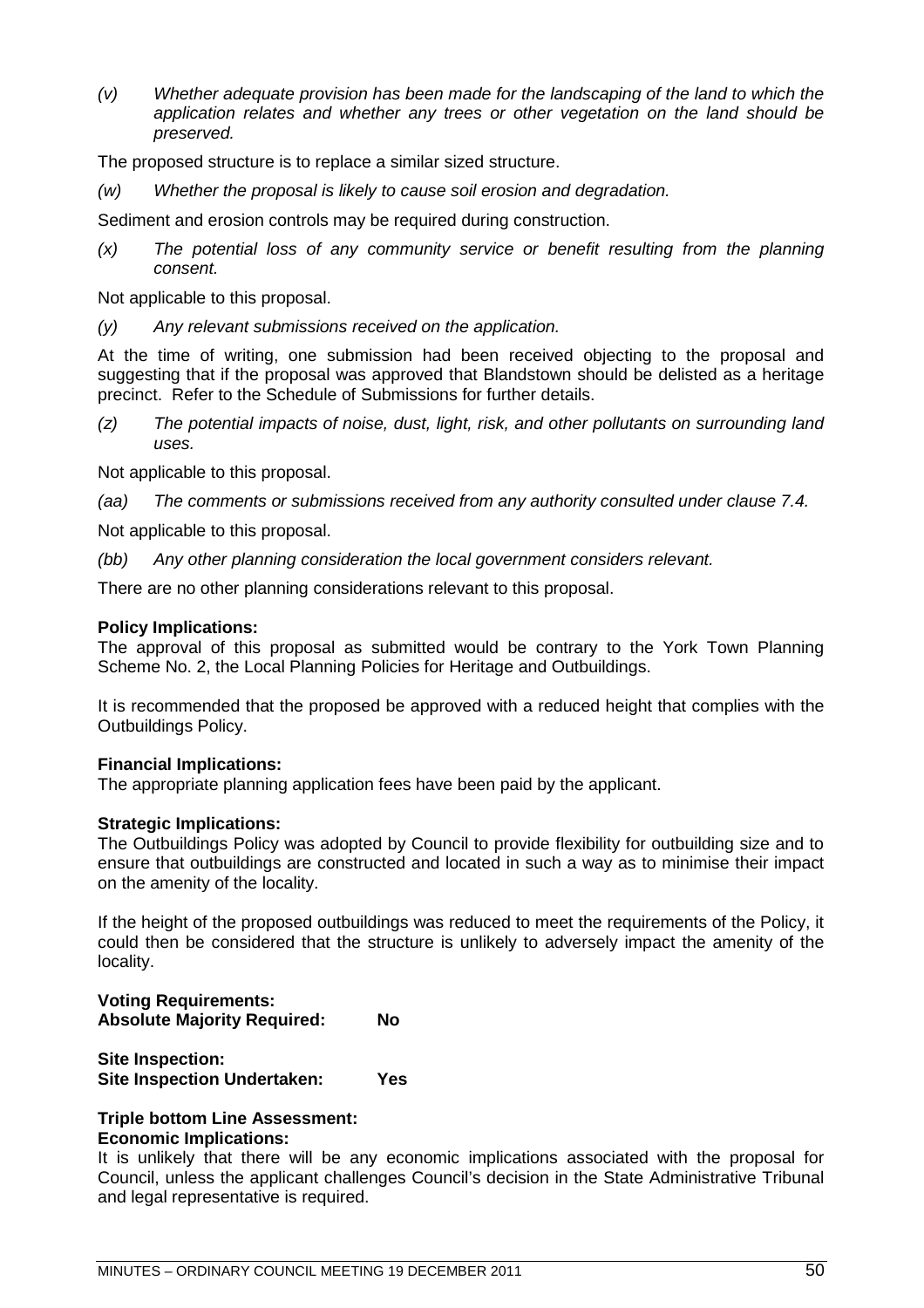### **Social Implications:**

If approved as submitted, the proposal may have adverse social implications for the community and particularly the residents of Blandstown for the reasons discussed in this report.

### **Environmental Implications:**

There are no environmental implications associated with this proposal.

### **Comment:**

The assessment of this proposal has shown that the height of the proposed outbuilding is excessive, particularly as no sufficient justification has been provided for the increased height other than to cater for truck that is occasionally parked on the property.

It is considered that the height of the outbuilding is not suitable for a heritage listed property or a property located in the Blandstown precinct and a reduction in height will reduce the impact of the structure on the existing dwelling, the heritage precinct and neighbouring properties.

### **OFFICER RECOMMENDATION**

*Application has been withdrawn by the proponent.*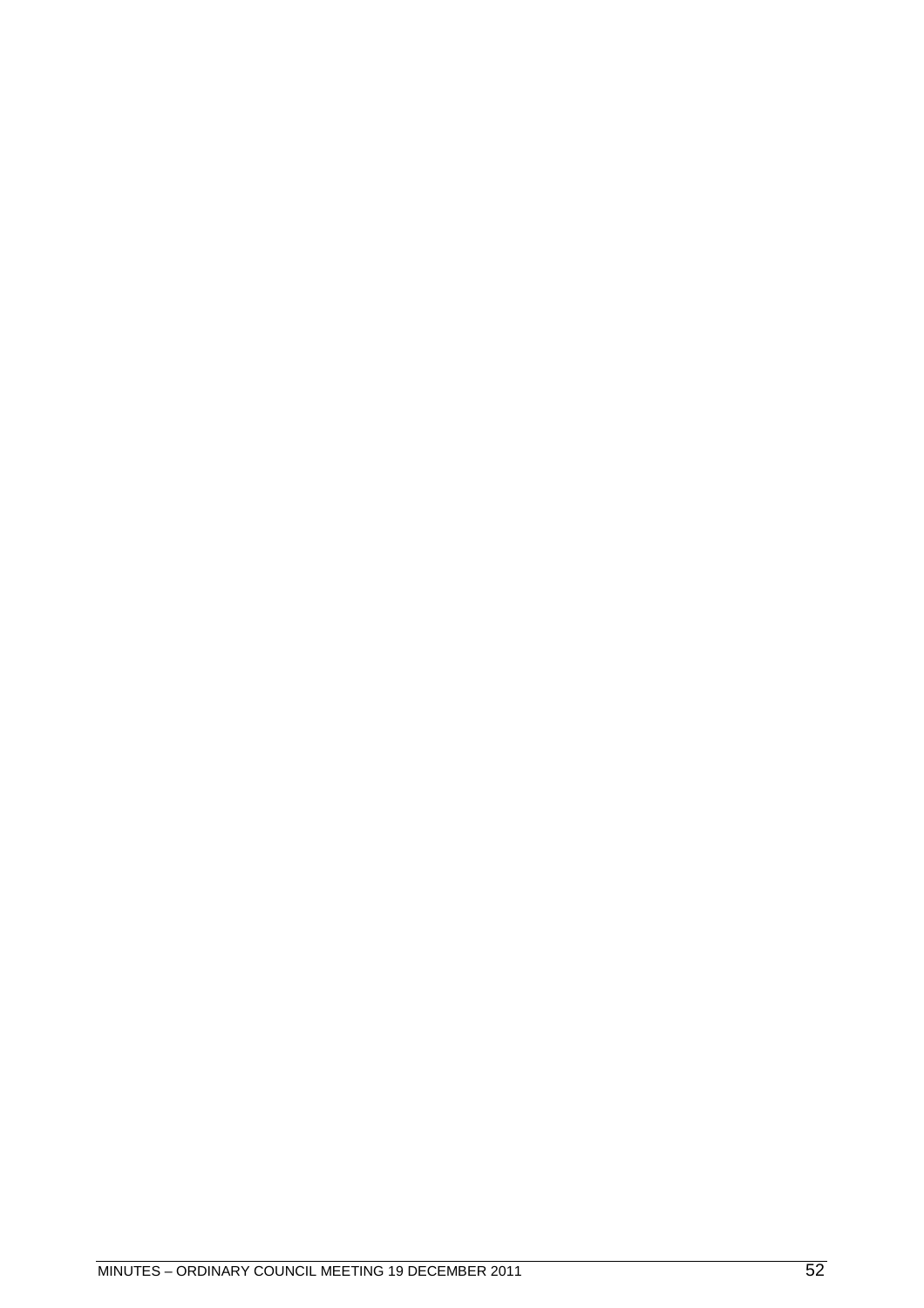## **9.2 Administration Reports**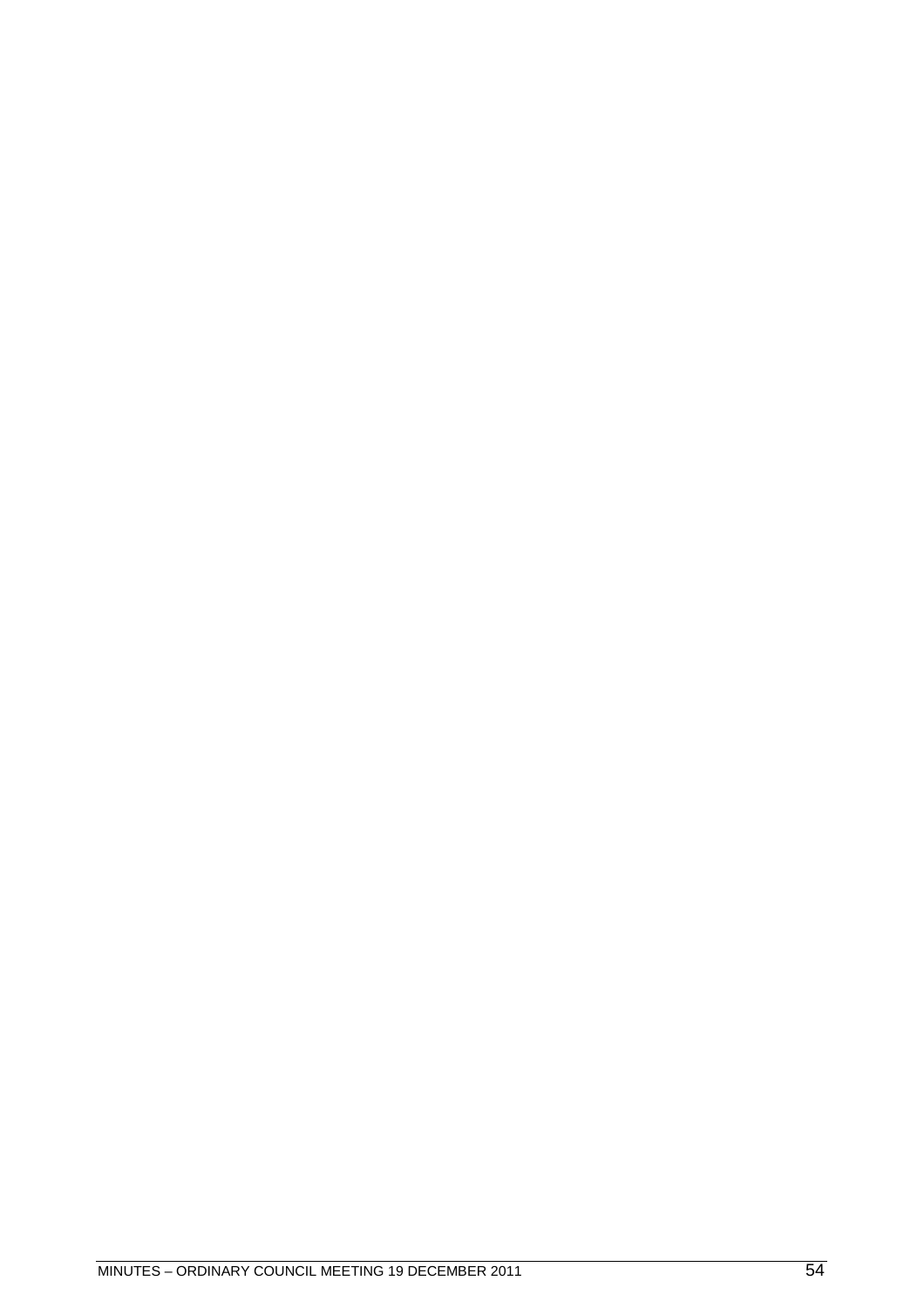### **9.2 ADMINISTRATION REPORTS**

**9.2.1 Information Services**

| <b>FILE NO:</b>                | <b>CS.LCS.8.1</b>                 |
|--------------------------------|-----------------------------------|
| <b>COUNCIL DATE:</b>           | 19 December, 2011                 |
| <b>REPORT DATE:</b>            | 8 December, 2011                  |
| <b>LOCATION/ADDRESS:</b>       | N/A                               |
| <b>APPLICANT:</b>              | <b>Shire of York</b>              |
| <b>SENIOR OFFICER:</b>         | R Hooper, CEO                     |
| <b>REPORTING OFFICER:</b>      | <b>P Law, Information Officer</b> |
| <b>DISCLOSURE OF INTEREST:</b> | <b>Nil</b>                        |
| <b>APPENDICES:</b>             | Appendix A, B and C               |
| <b>DOCUMENTS TABLED:</b>       | Nil                               |
|                                |                                   |

### **Summary:**

The following is a summary of items for York Information Services for the month of November 2011.

**Visitor Numbers-** November (Appendix A): As compared to the same period 2010, the number of visitors coming through the doors has increased slightly from 1229 to 1276. These numbers were gained without major annual town events for the month, such as the York Healing Fayre.

**Product Sales-** November (Appendix B) Product sales are steady. Net sales for the month of November 2011 were \$1201.80, compared to \$1161.85 for the same period 2010.

Sales figures include sale of stock items left from York Tourist Bureau, the prices of which have been heavily discounted.

**Street Signs-** Awaiting notification on delivery of new "I" street signs and sign for Avon Terrace in front of Town Hall.

**Calendar of Events-** This is emailed to a state wide data base. The focus of this is events based in York, which are aimed at attracting visitor numbers to our town. Regular weekly events held by local community, social and sporting groups, or groups of this kind, are not advertised.

**Weekend Internet Access-** Delays in getting this service operational due to the delay in recovering a computer on loan to an outside party. The asset recovery is necessary to provide hardware for the Internet Access service. Refer to Council Resolution 140410 Ordinary Meeting 19th April 2010, *(13) The York Tourist Bureau and the Shire of York agree that from 1 July 2010 all the assets of the Bureau are to be transferred to the Shire.*

**Summer Trading Hours-** (Appendix C) Attached is a copy of the most up to date list of trading hours for local businesses.

**Lunchtime Closures-** All local information and maps are available through the Shire of York office during lunch breaks. Signs on Town Hall doors clearly indicate this.

### **Request for services-**

There are certain services that visitors ask for, verbally, on a regular basis, these include; (statistics taken from 14/11/11):

Pay for use public showers -2 Heritage Rose Garden – 3 Balladong Farm – 6 Old York Hospital – 5 Budget Backpacker Accommodation – 3 Mt Bakewell Access – 4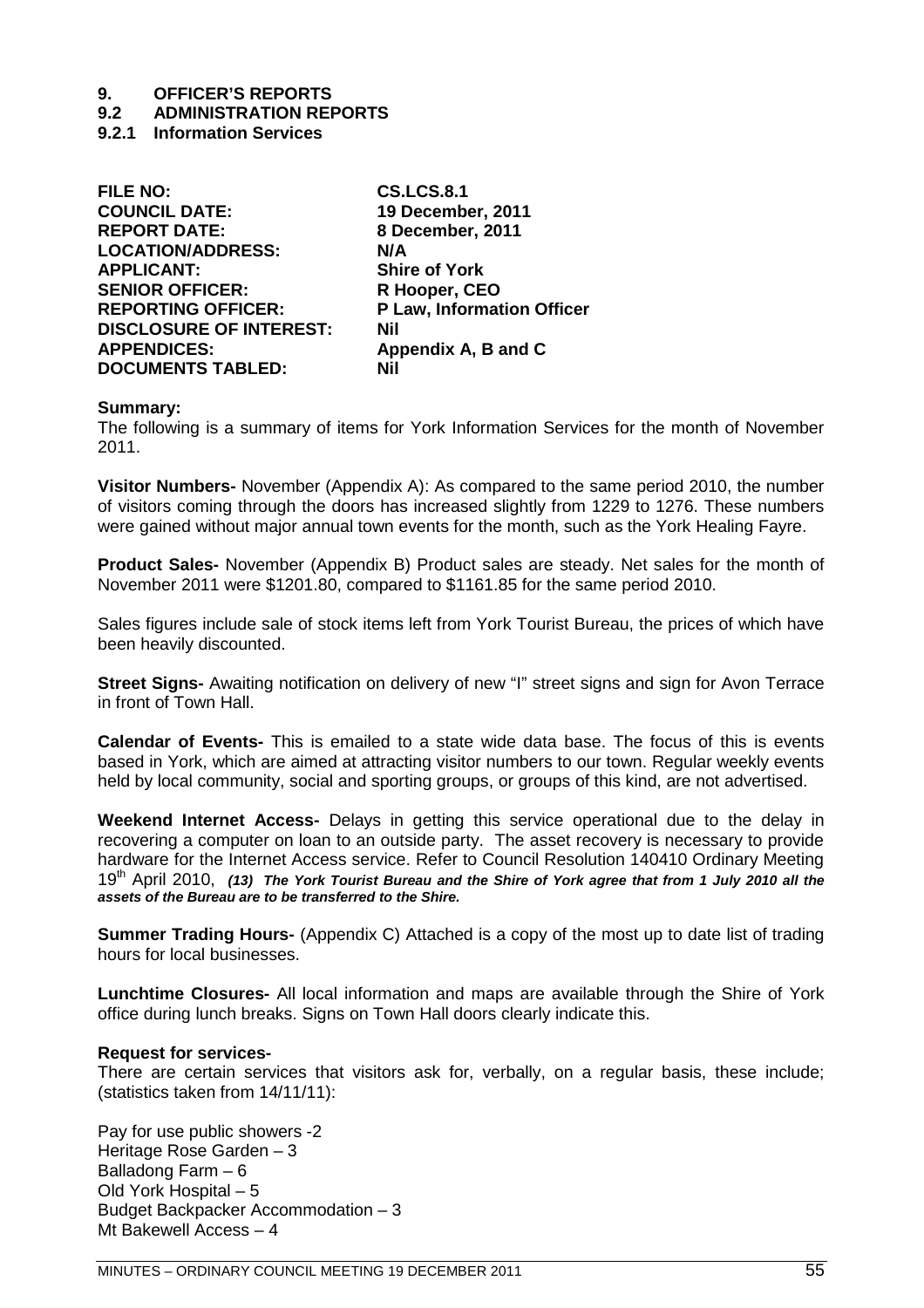Internet Access (weekend) – 2 Laundry – 2 Working Farm – 1 Update to yorkwa.org – 3 Bin on Avon Terrace outside Town Hall - 1

### **Complaints-**

There are regular types of complaints that are received within this office. These are usually received by way of verbal feedback, with the occasional Council Action Request form, letter or email received. The most common this month were:

Lack of food service outlets open Monday nights. Lack of Business open during the day, early in the week. Lack of businesses open from 3pm each afternoon.

### **Background:**

York Information Services Officers have spent the month of November personally canvassing local business owners to gain information on closing times over the holiday period. There has been a decreased response to email requests for information from business owners, which has left no option but out of hours foot work by staff.

Although visitor numbers coming to York seem to be increasing, these visitors are requesting budget, often free accommodation. They are bringing picnic lunches with them. There is little income making its way to many local businesses.

### **Consultation:**

Shire of York and local business proprietors

#### **Statutory Environment:** Nil

**Policy Implications:** Not Applicable

**Financial Implications:** Nil

**Strategic Implications:** Not Applicable

**Voting Requirements: Absolute Majority Required: No**

**Site Inspection: Site Inspection Undertaken: Not applicable**

**Triple bottom Line Assessment: Economic Implications:** Nil

**Social Implications:** Nil

**Environmental Implications:** Nil

## **Comment:**

This report serves to keep the community informed of the activities in place.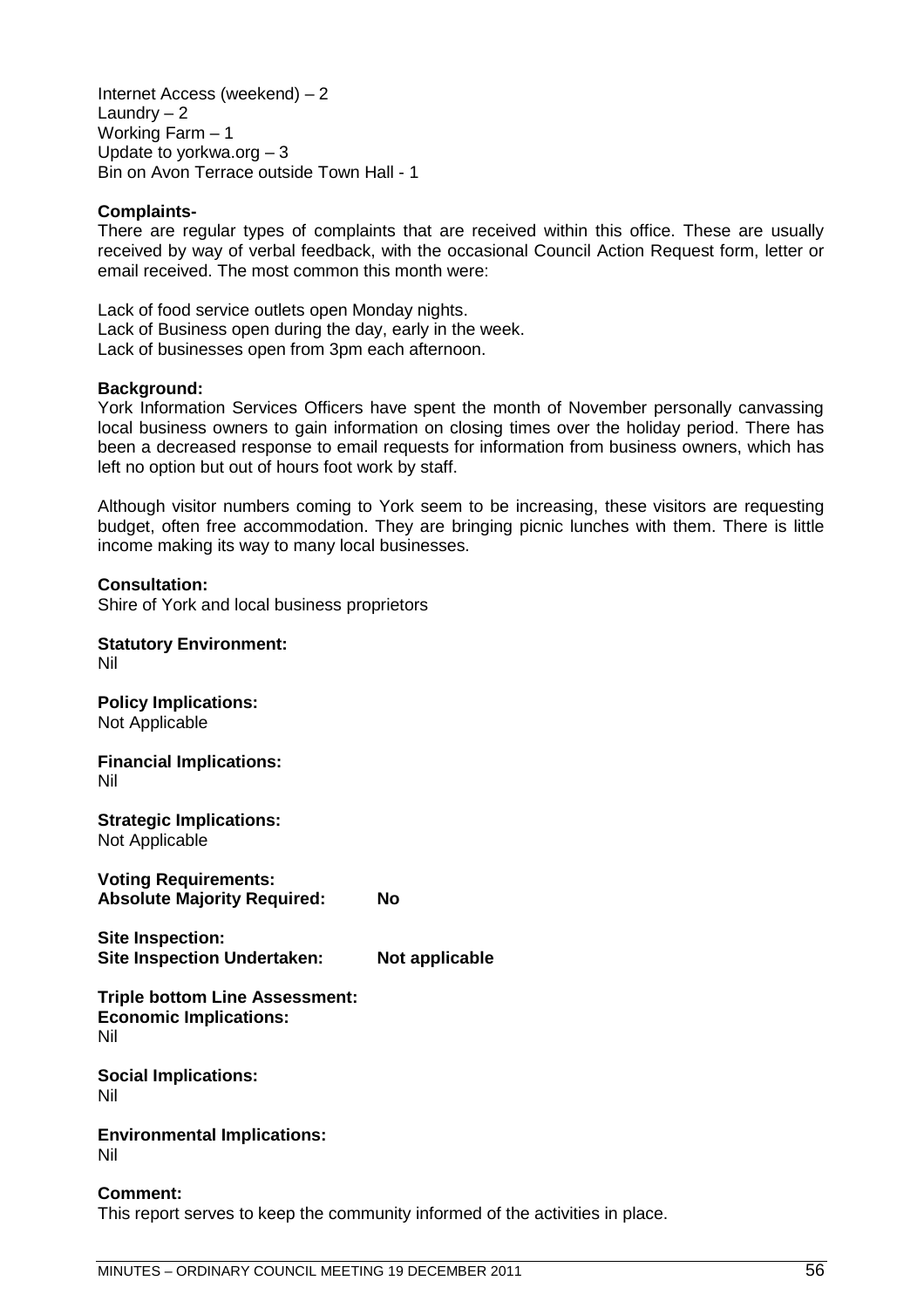### **RESOLUTION** 101211

Moved: Cr Smythe

Seconded: Cr Hooper

"That Council:

Receive the York Information Services Report."

CARRIED: 6/0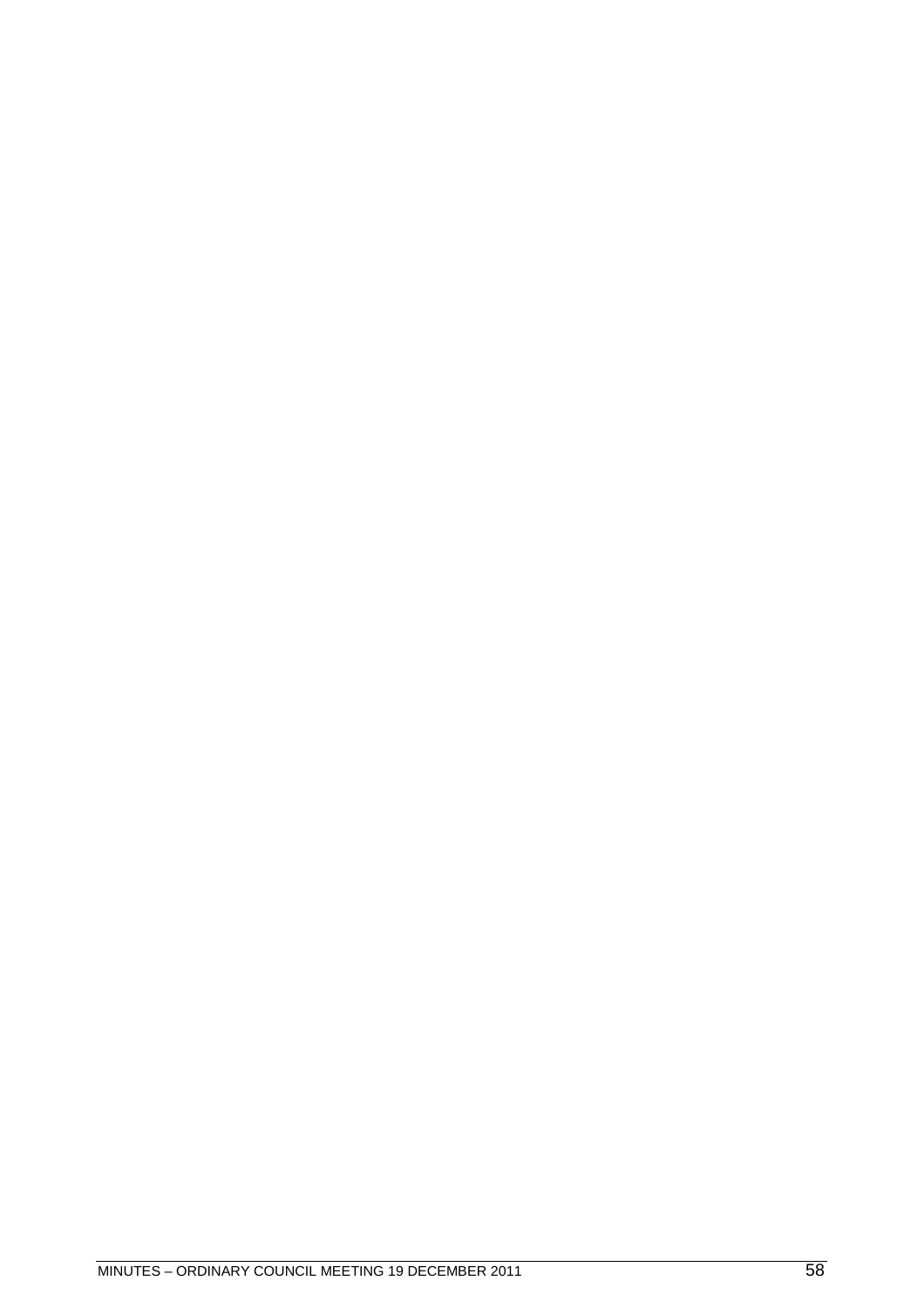### Item 9.2.1 - Appendices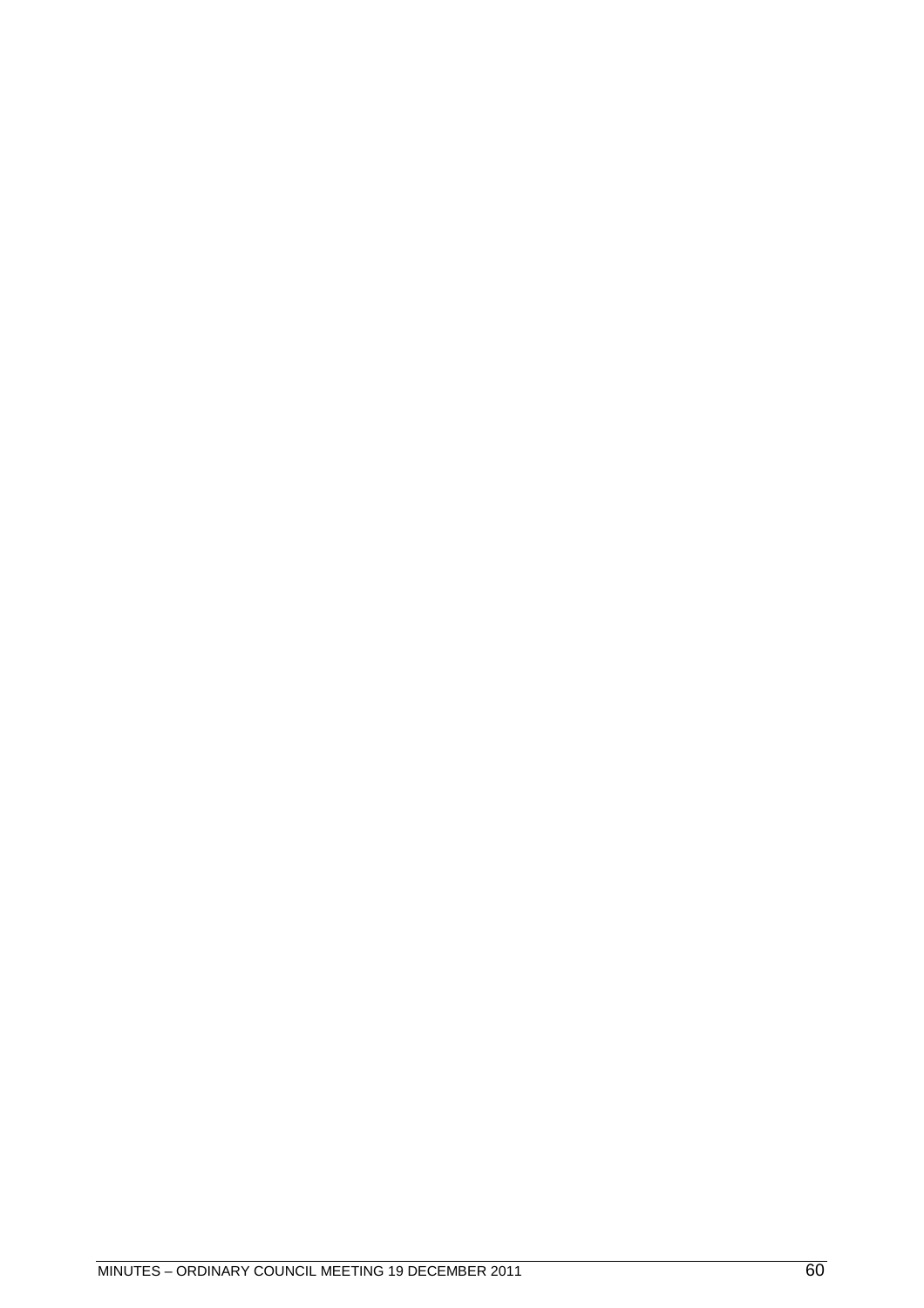### **9.2 ADMINISTRATION REPORTS**

**9.2.2 York Community Resource Centre**

| <b>FILE NO:</b>                | <b>CS.NCS.2</b>                            |
|--------------------------------|--------------------------------------------|
| <b>COUNCIL DATE:</b>           | 19 December 2011                           |
| <b>REPORT DATE:</b>            | 8 December 2011                            |
| <b>LOCATION/ADDRESS:</b>       | <b>Joaquina Street</b>                     |
| <b>APPLICANT:</b>              | <b>York CRC</b>                            |
| <b>SENIOR OFFICER:</b>         | R Hooper, CEO                              |
| <b>REPORTING OFFICER:</b>      | R Hooper, CEO                              |
| <b>DISCLOSURE OF INTEREST:</b> | Nil                                        |
| <b>APPENDICES:</b>             | Letter from CRC -                          |
|                                | <b>Allocation of Land for CRC Building</b> |
| <b>DOCUMENTS TABLED:</b>       | Nil                                        |
|                                |                                            |

### **Summary:**

The York CRC requests Council to support their funding applications by a specific resolution as a commitment to the project.

### **Background:**

Council has previously agreed to allocate \$250,000 from the 2011/12 Country Local Government Fund towards the cost of constructing a Community Resource Centre in York.

Council has also agreed to rezone one lot of land in Joaquina Street and to make this available to the York Community Resource Centre on a long term peppercorn lease.

### **Consultation:**

York CRC Department of Regional Development Business Plan Consultant Council

### **Statutory Environment:**

Not relevant to this report as the funding and land details have been dealt with previously.

### **Policy Implications:**

Nil

### **Financial Implications:**

Nil at this stage other than for budget allocations.

### **Strategic Implications:** *Key Result Area 7: Community Services - Objectives:*

- *1. To meet community needs in terms of physical infrastructure and overall community services.*
- *2. To provide and maintain high quality services and infrastructure in an efficient and cost effective way.*
- *3. To ensure a safe community environment.*
- *4. To align the Town Planning Scheme with the strategic plan.*

## **Voting Requirements:**

**Absolute Majority Required: No**

| Site Inspection:                   |                       |
|------------------------------------|-----------------------|
| <b>Site Inspection Undertaken:</b> | <b>Not Applicable</b> |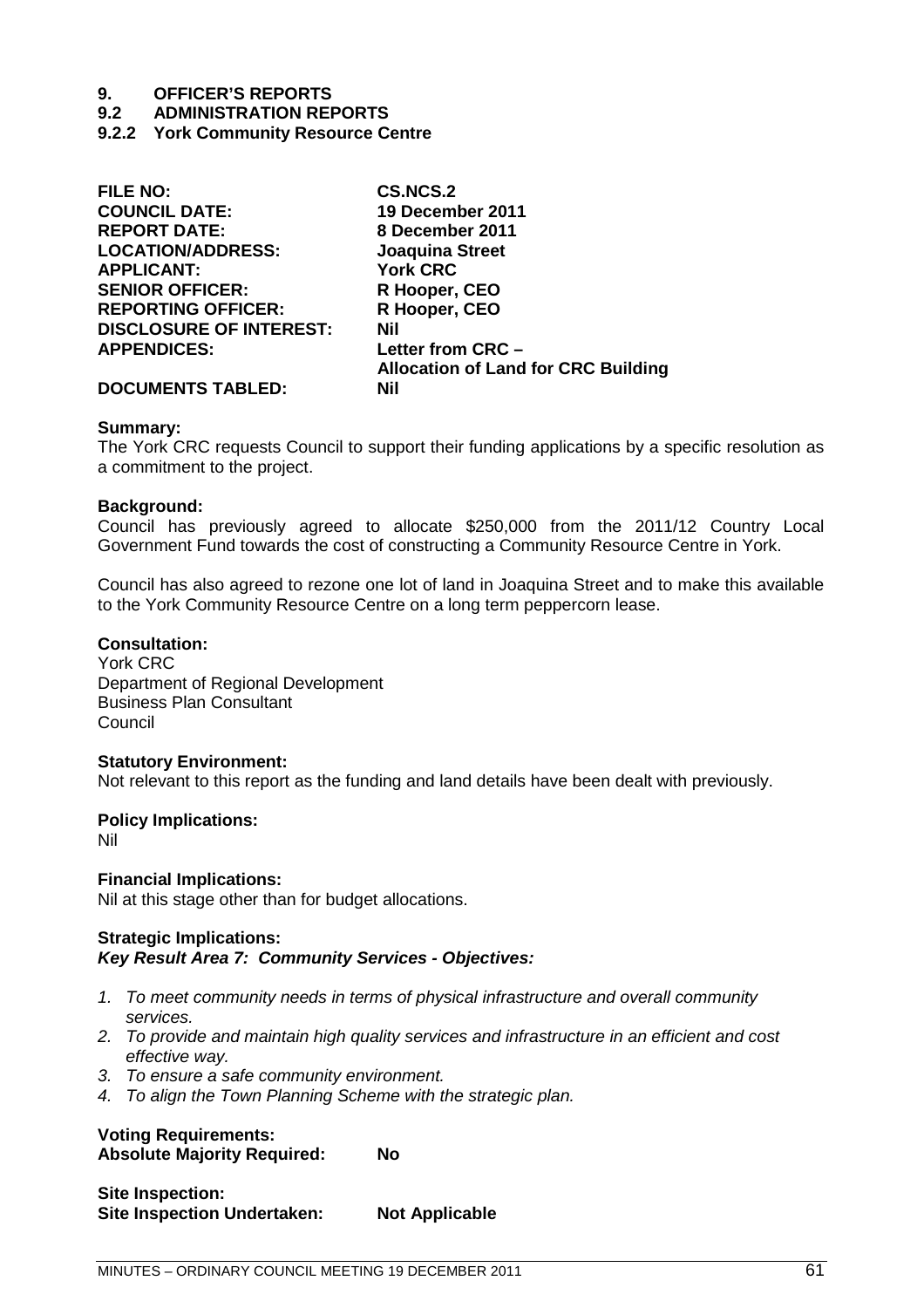### **Triple bottom Line Assessment: Economic Implications:** Nil

**Social Implications:** A Community Resource Centre supports government service delivery to the community.

### **Environmental Implications:**

Nil

### **Comment:**

A Council commitment for a needed community asset and service is not an issue and the only concern would relate to whether the project will actually proceed and when.

As Council will have to acquit the CLGF fund allocation it is imperative that the York CRC set and adhere to a development timeframe acceptable to Council and other funding providers.

**RECOMMENDATION 111211**

**Moved: Cr Hooper Seconded: Cr Smythe** 

*"That Council:*

*Advise the York Community Resource Centre of its commitment to the development of the York Community Resource Centre by:*

- *(a) Guaranteeing a financial contribution of \$250,000 from the Country Local Government Fund allocation to the Shire of York (currently to be made from the 2011/12 allocation)*
- *(b) Guaranteeing that a minimum of one lot of Shire owned land in Joaquina Street, York will be provided to the York Community Resource Centre on a peppercorn long term lease and that appropriate land use zoning will be in place at the time of entering into a lease.*

*Subject to the York Community Resource Centre providing Council with an acceptable development timeframe by the 10th February, 2012."*

*CARRIED: 6/0*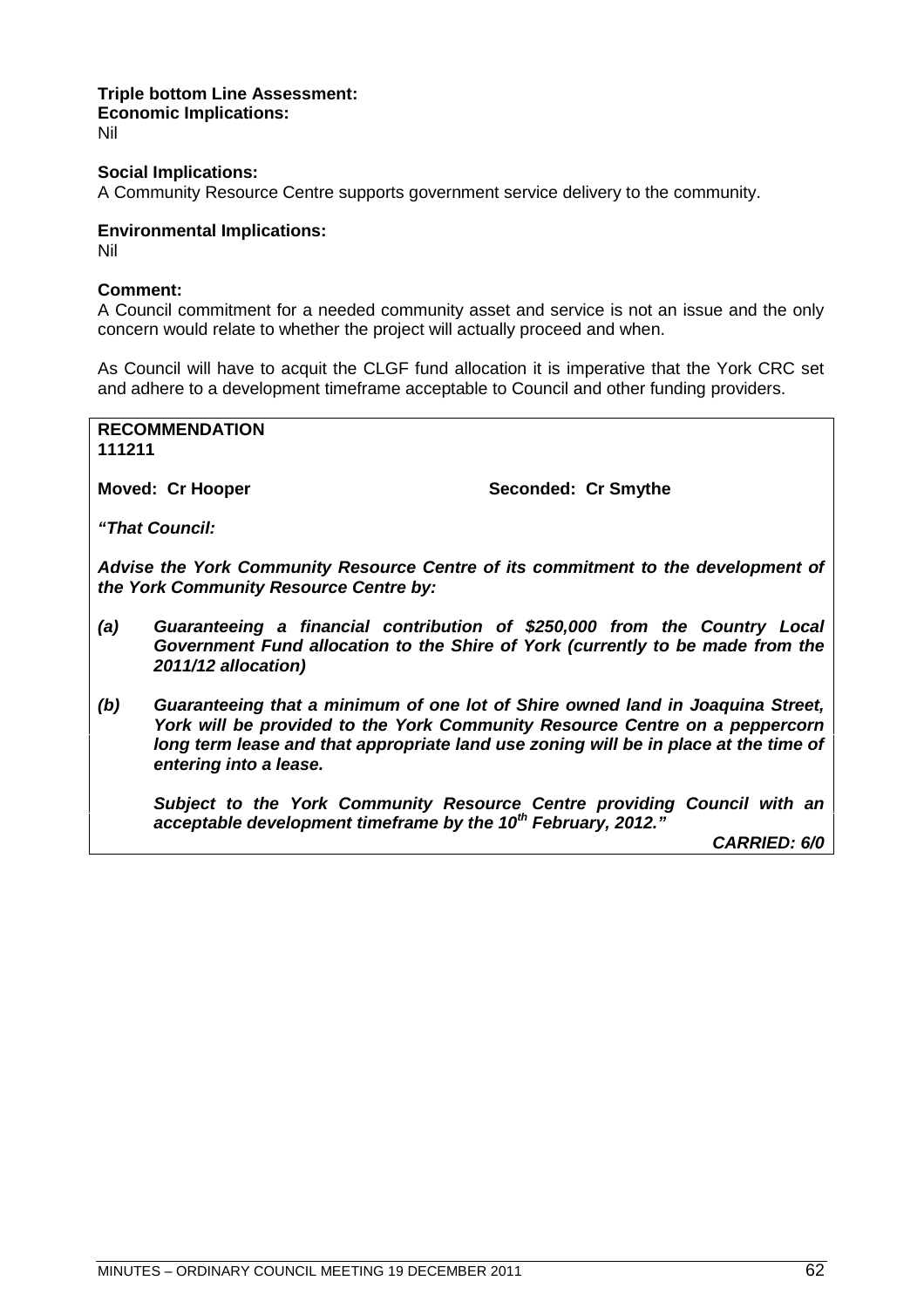## Item 9.2.2 - Appendices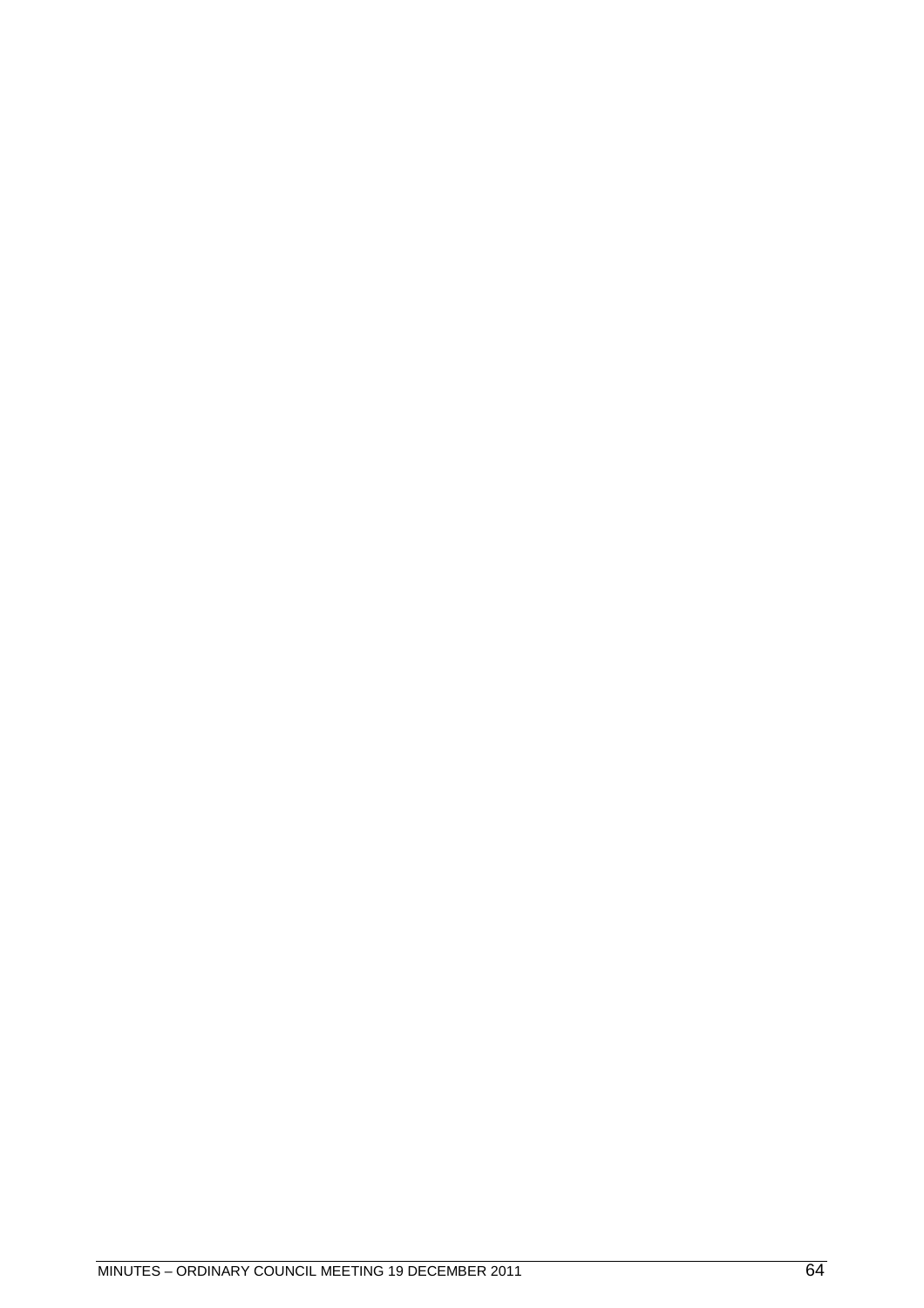### **9.2 ADMINISTRATION REPORTS**

**9.2.3 Shire of York Local Emergency Management Arrangements / Shire of York Local Recovery Management Arrangements**

| <b>FILE NO:</b>                | RS.FES.5                                             |
|--------------------------------|------------------------------------------------------|
| <b>COUNCIL DATE:</b>           | 19 December 2011                                     |
| <b>REPORT DATE:</b>            | 12 December 2011                                     |
| <b>LOCATION/ADDRESS:</b>       | <b>Shire of York</b>                                 |
| <b>APPLICANT:</b>              | <b>Shire of York's Local Emergency Management</b>    |
|                                | <b>Committee</b>                                     |
| <b>SENIOR OFFICER:</b>         | R Hooper, CEO                                        |
| <b>REPORTING OFFICER:</b>      | J Corrigan, CESM                                     |
| <b>DISCLOSURE OF INTEREST:</b> | Nil                                                  |
| <b>APPENDICES:</b>             | <b>Shire of York's Local Emergency Management</b>    |
|                                | <b>Arrangements / Shire of York's Local Recovery</b> |
|                                | <b>Management Arrangements</b>                       |
| <b>DOCUMENTS TABLED:</b>       | Nil                                                  |

### **Summary:**

Council is to receive this information bulletin from the Local Emergency Management Committee.

### **Background:**

On 22 November 2011, the final draft Local Emergency Management Arrangements (LEMA) was tabled at the Local Emergency Management Committee (LEMC). The Draft Arrangements outlined the Shires responsibility and understanding of Emergency Prevention, Preparedness, Response and Recovery and includes contact lists for Local, District and State Emergency Management/Response stakeholders.

The LEMC have met quarterly to discuss a range of Emergency Management issues, and in order to progress the Arrangements into an easy to use reference in Emergency Situations. In addition to this, the draft Local Recovery Management Arrangements was also tabled at the LEMC for consideration. There Arrangements are specifically about the requirement

The next stage in this process is to refer the draft arrangements to the District Emergency Management Committee (DEMC) who have reviewed the documents and provided feedback to the LEMC. Alterations where suggested during this process, and once those alterations have been actioned the Final version of arrangements will be forwarded to the State Emergency Management Committee (SEMC) and Council for final adoption.

### **Consultation:**

Extensive consultation has been undertaken in the preparation of these two documents with the Fire and Emergency Services Authority (FESA), members of the LEMC which has representatives from all key stakeholders within the Shire of York. These representatives include: York Police, FESA, St. John Ambulance, York Volunteer Fire and Rescue, York Volunteer Emergency Service Unit, York District High School, York Bush Fire Brigades, the Department for Child Protection and the Shire of York Administration.

### **Statutory Environment:**

### **41. Emergency management arrangements in local government district**

(1) A local government is to ensure that arrangements ("local emergency management arrangements") for emergency management in the local government's district are prepared.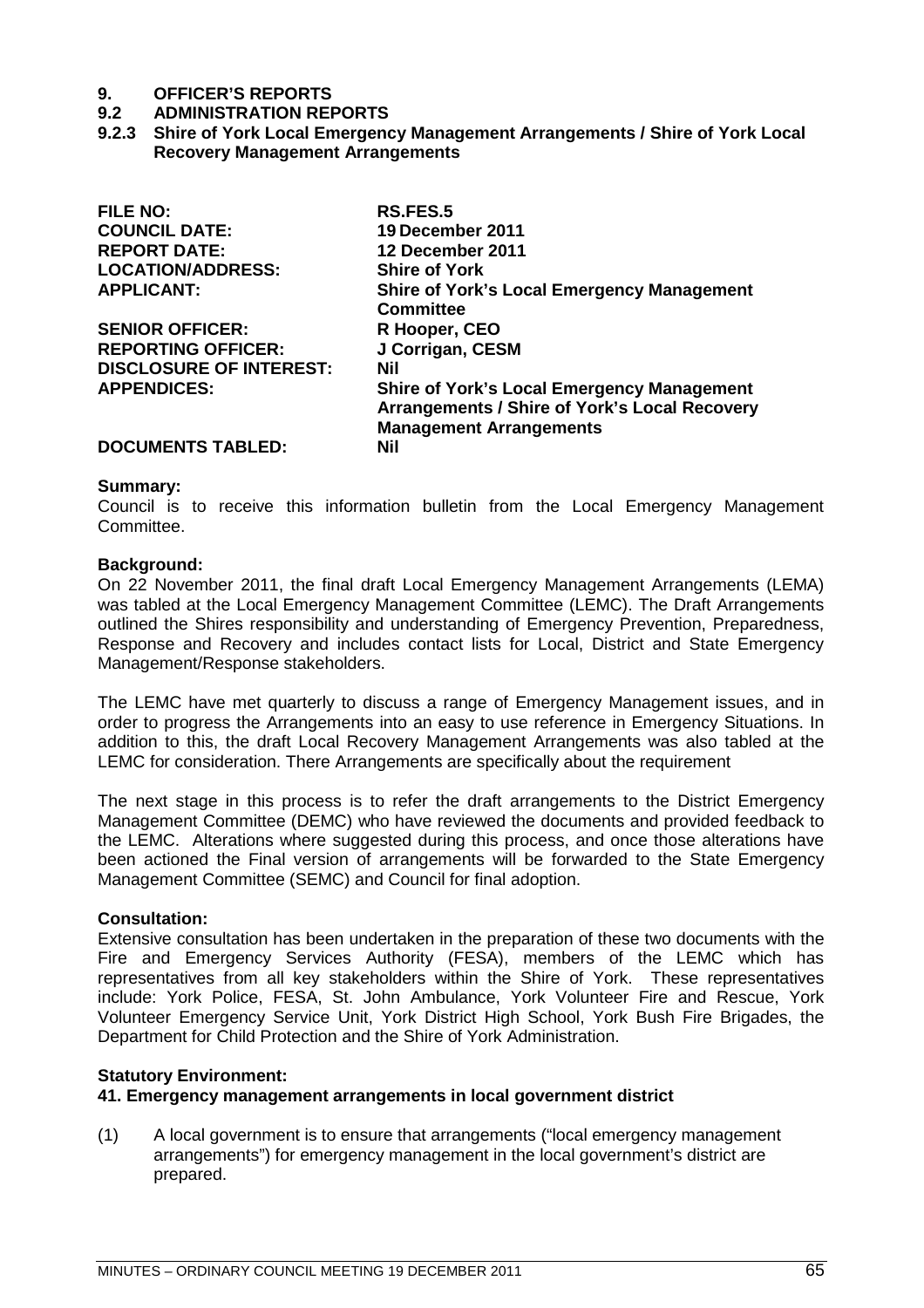(2) The local emergency management arrangements are to set out —

(a) The local government's policies for emergency management;

(b) The roles and responsibilities of public authorities and other persons involved in emergency management in the local government district;

(c) Provisions about the coordination of emergency operations and activities relating to emergency management performed by the persons mentioned in paragraph (b);

(d) A description of emergencies that is likely to occur in the local government district;

(e) Strategies and priorities for emergency management in the local government district;

(f) Other matters about emergency management in the local government district prescribed by the regulations; and

(g) Other matters about emergency management in the local government district the local government considers appropriate.

(3) Local emergency management arrangements are to be consistent with the State emergency management policies and State emergency management plans.

### **Policy Implications:**

Nil

### **Financial Implications:**

There are no financial implications in considering this item.

The documents have been produced by council staff, based on FESA templates.

### **Strategic Implications:**

These arrangements will better enable and empower the community and the responding Hazard Management Agencies (HMAs) to deal with, and then to recover from, a varied array of emergencies that may impact upon the Shire of York both now and long into the future.

**Voting Requirements: Absolute Majority Required: Yes**

**Site Inspection: Site Inspection Undertaken: Not applicable**

### **Triple bottom Line Assessment: Economic Implications:**

All businesses need a degree of surety in emergency management procedures.

### **Social Implications:**

There are no adverse social implications associated with the adoption of the Draft Shire of York Local Emergency Management Arrangement and the Draft Shire of York Local Recovery Management Arrangements only positive benefits.

### **Environmental Implications:**

The endorsement of these Arrangements has no notable environmental implications.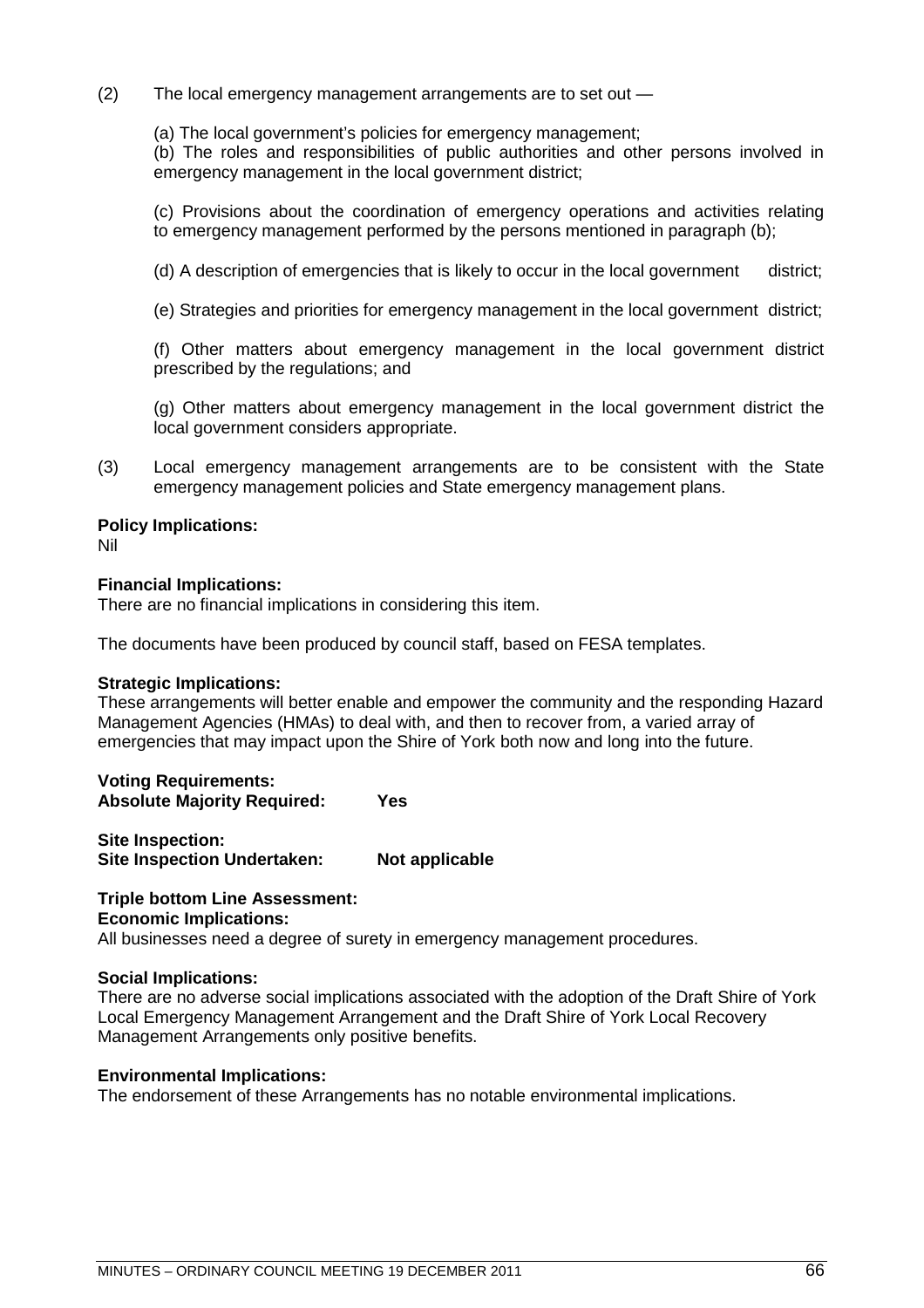### **Comment:**

The Community Emergency Services Manager is of the view that the Draft Shire of York Local Emergency Management Arrangements and the Draft Shire of York Local Recovery Management Arrangements as attached appropriately respond to the identified risks within the Shire of York. It has to be noted that the documents are to be considered as "living documents" and as such are open to review as people's roles or as circumstances change. Both documents are in line with and fulfil Councils legislative requirements under the Local Government Act and the Emergency Management Act with respect to emergency management. The endorsement and subsequent implementation of these arrangements will greatly improve the Shire's and the Community's management and recovery from emergencies as they occur.

**RESOLUTION 121211**

**Moved: Cr Lawrance Seconded: Cr Hooper** 

*"That Council:*

*Endorse the Local Emergency Management Arrangement and the Local Recovery Management Arrangement to advertise the document for a 28 day period for public comment."*

*CARRIED: 6/0*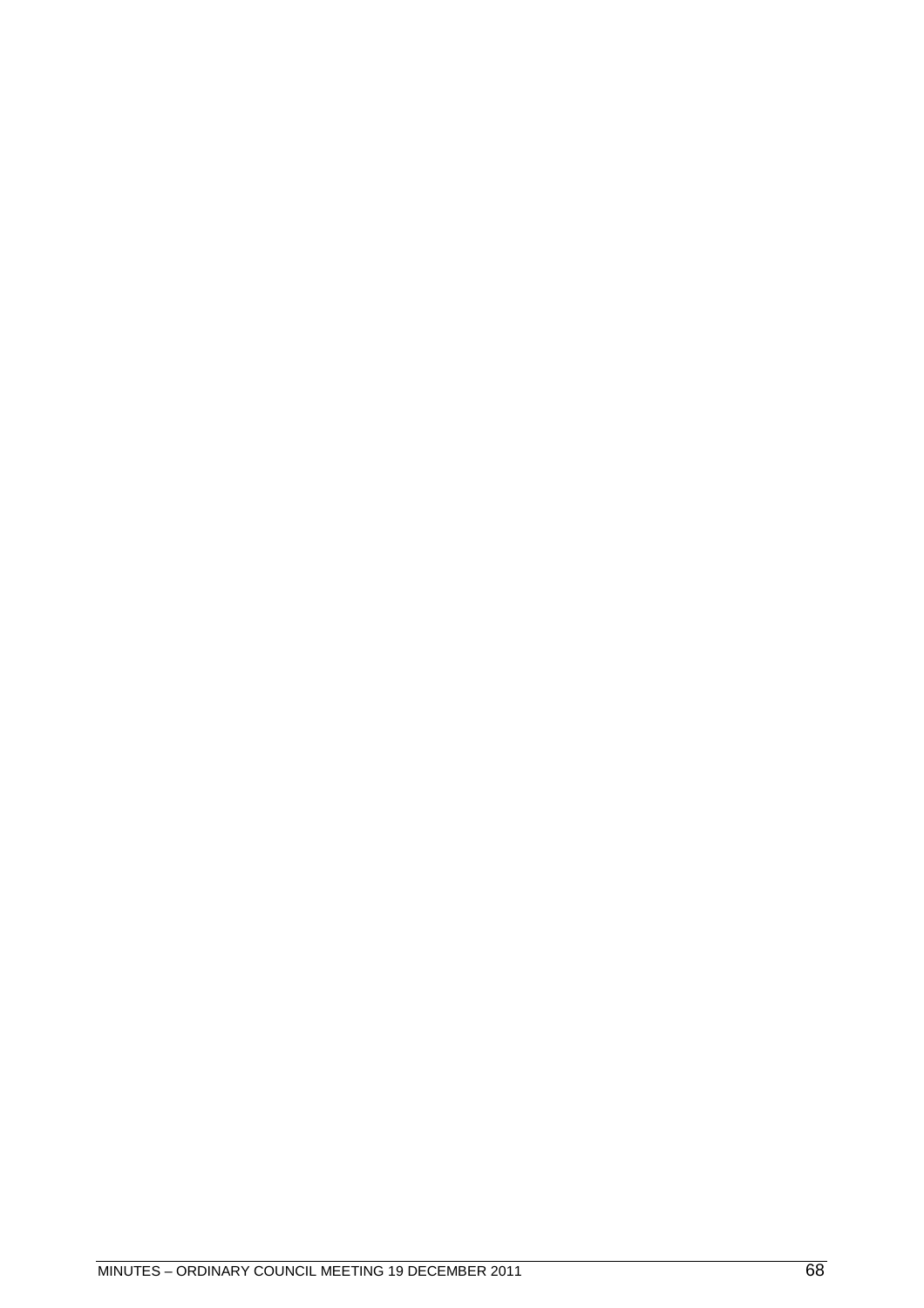## Item 9.2.3 - Appendices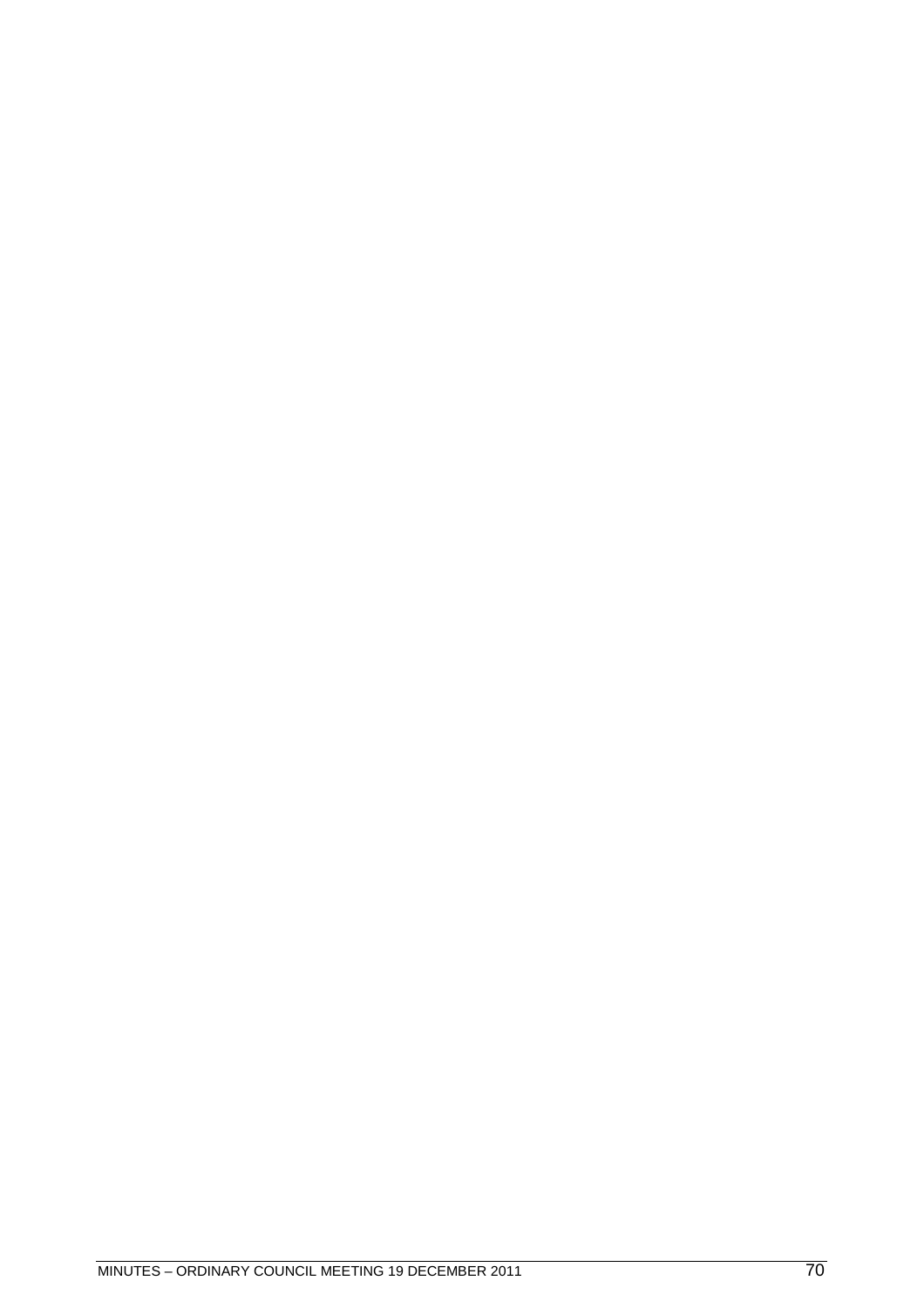**9.2 ADMINISTRATION REPORTS**

**9.2.4 Youth Report for December, 2011**

| <b>FILE NO:</b>                | CS.LCS.6             |
|--------------------------------|----------------------|
| <b>COUNCIL DATE:</b>           | 19 December, 2011    |
| <b>REPORT DATE:</b>            | 12 December,, 2011   |
| <b>LOCATION/ADDRESS:</b>       | N/A                  |
| <b>APPLICANT:</b>              | <b>Shire of York</b> |
| <b>SENIOR OFFICER:</b>         | R Hooper, CEO        |
| <b>REPORTING OFFICER:</b>      | Lyn Kay, YDO         |
| <b>DISCLOSURE OF INTEREST:</b> | Nil                  |
| <b>APPENDICES:</b>             | <b>Appendix A</b>    |
| <b>DOCUMENTS TABLED:</b>       | Nil                  |

### **Summary:**

The following is a summary of the activities undertaken by the Youth Development Officer since the last report in November 2011.

### **Active After School Programme:**

Term 4 with the Years 1, 2 & 3 finished with all in attendance receiving their Certificates, stickers and wristbands after lots of fun learning the basic skills of basketball. Mrs. Judy Davies and Brodie Read helped the Youth Development Officer with all duties including supplying fruit for the children.

### **Term 4 Karaoke/Disco**:

Youth Development Officer held a Disco on Friday 9<sup>th</sup> December at the Town Hall and would like to thank Bill Collins for attending as 'Father Christmas', all children received lollies and were very excited to see him arrive.

The Youth Development Officer would also like to thank Orana, Holly, Emily and Daniel for helping run the kiosk and help with the entertainment for the children.

The Youth Development Officer had organised prizes for the best 'Xmas' outfit for the different age groups and also had a Xmas tree and tinsel as part of the theme for the day.

### **Youth Centre Opening:**

The Opening was held on Thursday,  $8<sup>th</sup>$  December, 2011 and attended by up to 80 guests, including the Hon. Mrs. Robyn McSweeney, Minister for Youth who cut the ribbon to officially open the Centre.

The Youth Development Officer would like to thank everyone at the Shire for their wonderful support, especially Gordon Tester and Tim Jurmann, Glen Jones and the Depot workers for all their hard work in getting the outside looking fantastic and the Contractors who all worked hard to have everything finished in time.

Our main Sponsors were in attendance: Tony Hunter-Manager, Bendigo Bank Lindsay McNeil-Chairman, Bendigo Bank Carolyn Brooks-Office of Crime Prevention

York Shire Councillors, Beverley Shire President and CEO, York District High School Representatives and other special guests were also in attendance and the catering was done by the ladies from the CWA.

It was a fantastic afternoon and the Centre looked great with all the Urban Artist's works on display, Banner in the Terrace also hanging and the Youth Development Officer also had disks and photos showing the excursions, Holiday programs, Disco's and other events throughout the year on display.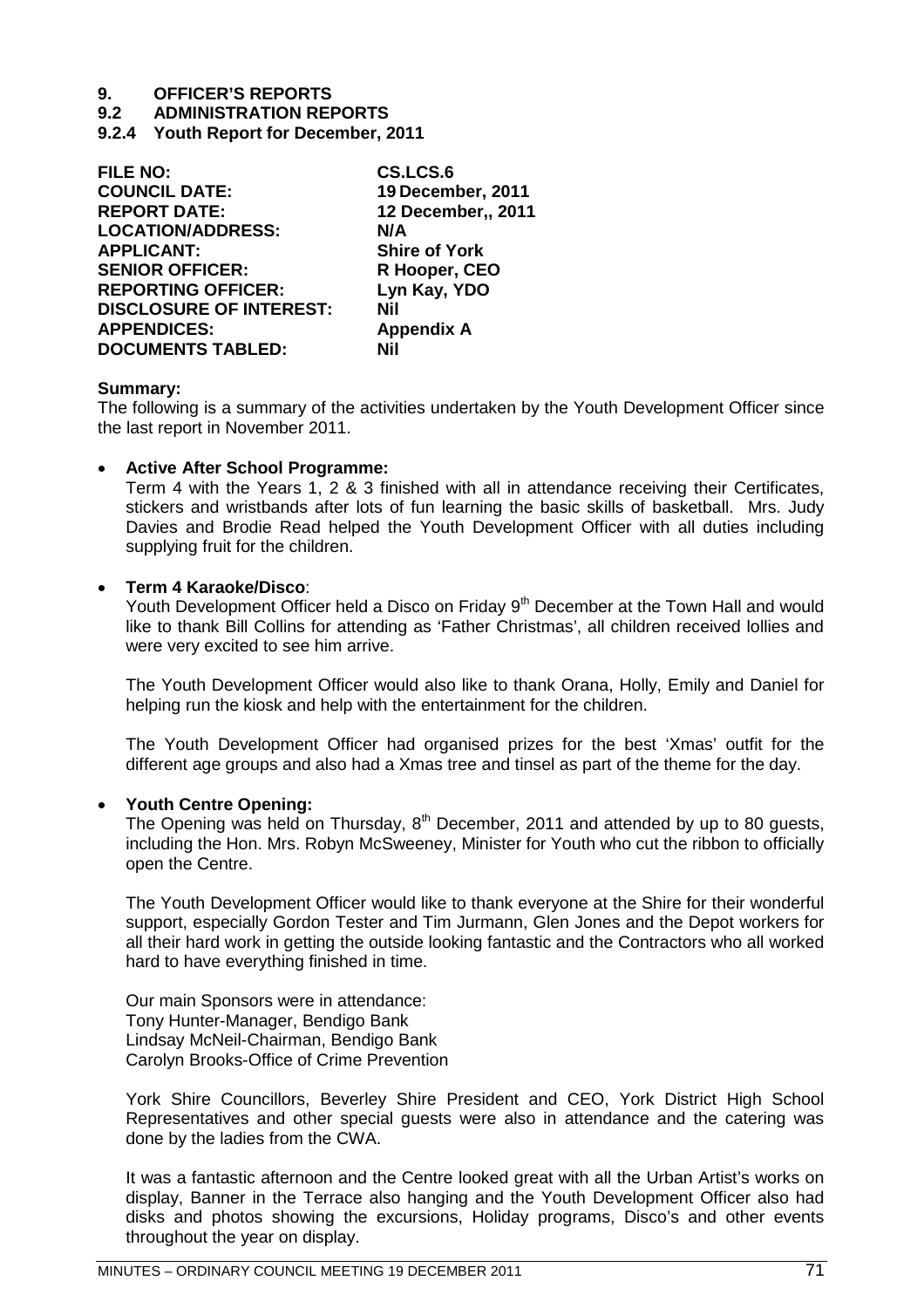The Youth Development Officer would also like to thank - Mandurah Muscateers - 6 Computers Mia Flora Nursery - fridge Pam Law - 4 computer chairs Phil Furey - 6 Computer desks and Pool table

The Youth Development Officer along with the Shire will now develop a timetable for opening hours and Holiday Programme for January**.**

### **Salvation Army Breakfast:**

The Youth Development Officer and the Salvation Army had their last breakfast on the 2<sup>nd</sup> December and served cereals, bacon, eggs, tomatoes, toast and juice and with the 12 children who attended had a wonderful morning.

The breakfast will begin again next year in Term 1.

### **Background:**

Youth Development Officer is building strong relationships with the appropriate partners in all fields of youth development, including education, police and health partnerships. Trust and integrity is being developed with York youth and their parents/guardians as quality programs are being introduced and activated.

### **Consultation:**

Youth **School** Police Health **Councillors** Council Staff Community Members

## **Statutory Environment:**

Nil

### **Policy Implications:**

Not Applicable

### **Financial Implications:**

Activities and initiatives are funded in SOY budget and through grants, fundraising activities and 'user pays' arrangements.

### **Strategic Implications:** *Key Result Area 4 - Youth - Objectives:*

- *1. To facilitate an increase in the employment and education opportunities for the young people of the Shire.*
- *2. To enhance recreational and cultural opportunities for young people.*
- *3. To involve young people in decision-making and in taking a responsible role in our community.*
- *4. To develop strategic alliances with other organisations working with young people.*

### **Voting Requirements: Absolute Majority Required: No**

**Site Inspection: Site Inspection Undertaken: Not applicable**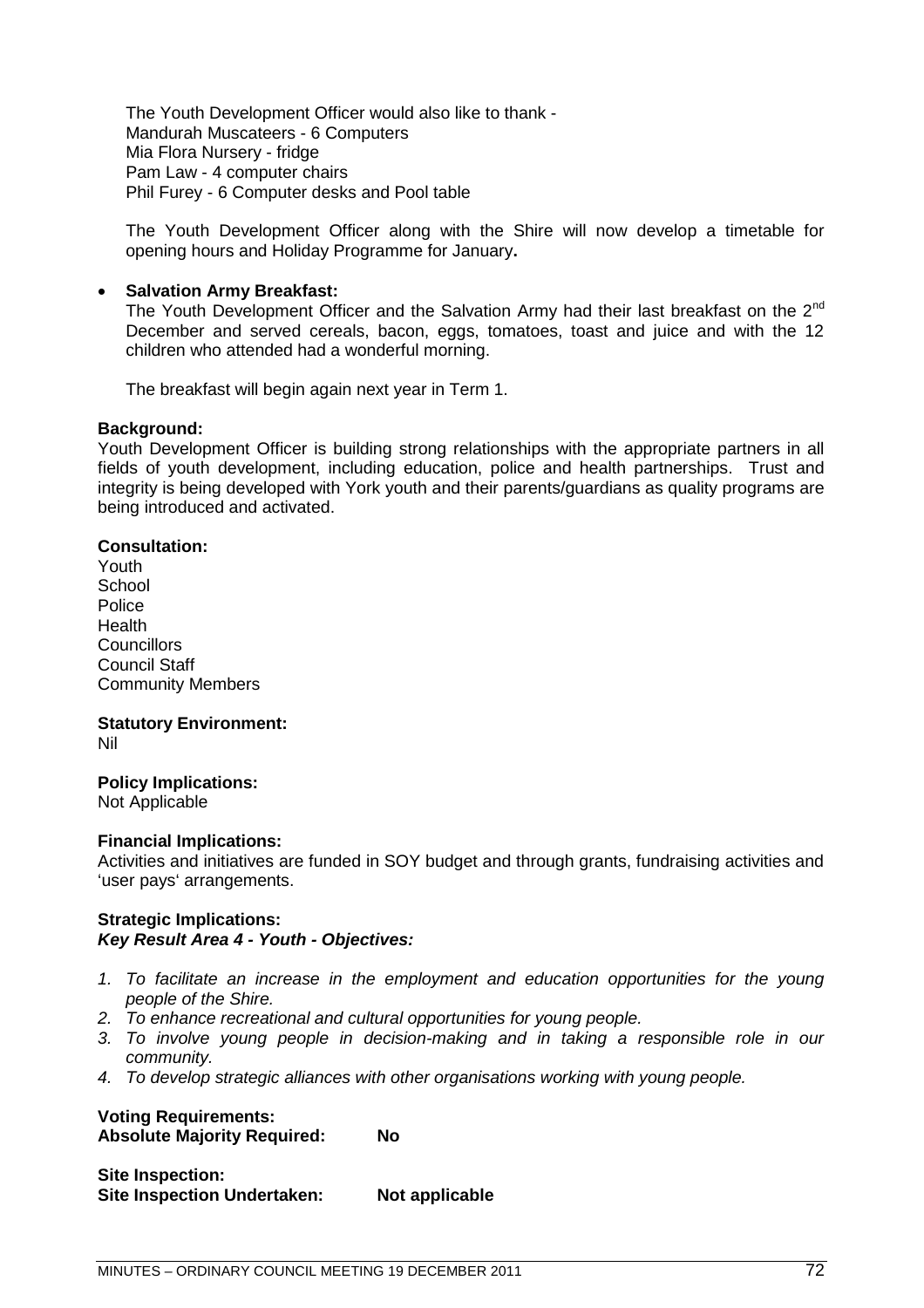#### **Triple bottom Line Assessment: Economic Implications:** Nil

## **Social Implications:**

A strong focus on Youth activities will support community cohesion and interaction through the recognition and valuing of this section of the community.

## **Environmental Implications:**

Not applicable

## **Comment:**

This report serves to keep the community informed of the activities in place.

## **RESOLUTION 131211**

**Moved: Cr Duperouzel Seconded: Cr Hooper** 

*"That Council:*

*Receives this report and acknowledges and endorses the activities and initiatives of the Youth Development Officer."*

*CARRIED: 6/0*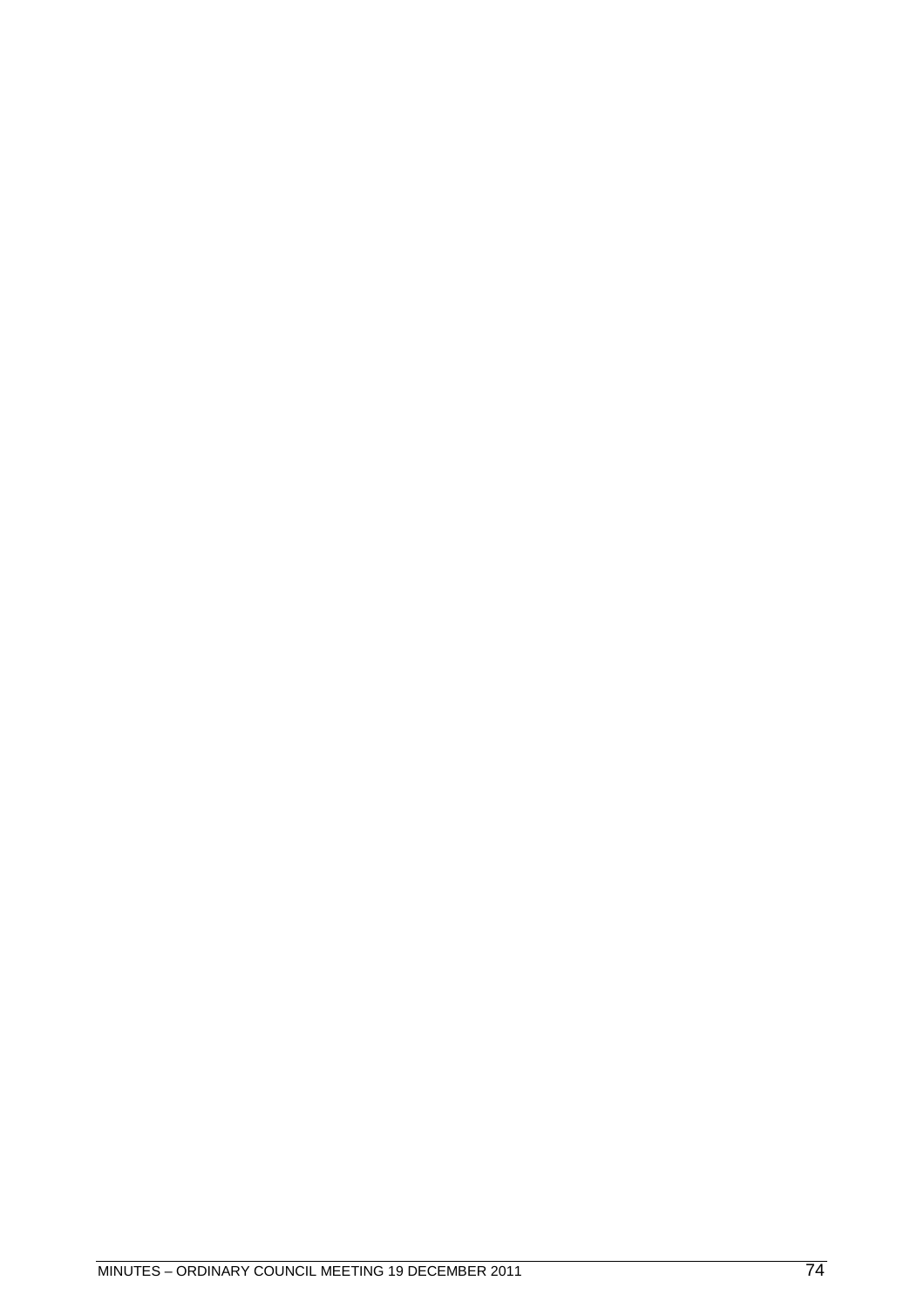# Item 9.2.4 - Appendices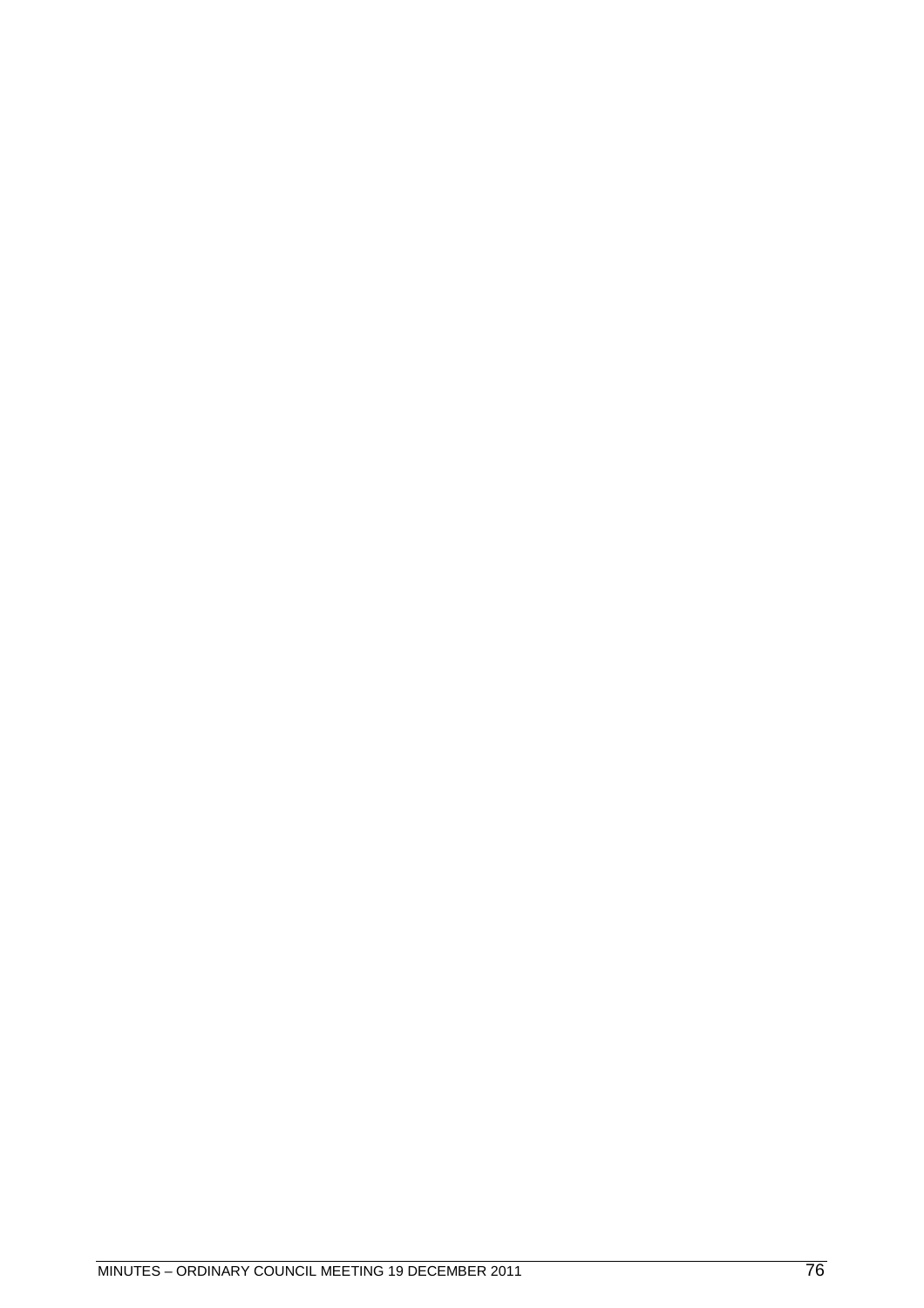# **9. OFFICER'S REPORTS**

## **9.2 ADMINISTRATION REPORTS**

**9.2.5 Building Act 2011 – Proposed New Delegations and Fees**

| <b>FILE NO:</b>                | OR.CMA.1                           |
|--------------------------------|------------------------------------|
| <b>COUNCIL DATE:</b>           | 19 November 2011                   |
| <b>REPORT DATE:</b>            | <b>12 November 2011</b>            |
| <b>LOCATION/ADDRESS:</b>       | <b>Not Applicable</b>              |
| <b>APPLICANT:</b>              | <b>Not Applicable</b>              |
| <b>SENIOR OFFICER:</b>         | R Hooper, CEO                      |
| <b>REPORTING OFFICER:</b>      | <b>G Tester, MHB</b>               |
| <b>DISCLOSURE OF INTEREST:</b> | Nil                                |
| <b>APPENDICES:</b>             | Nil                                |
| <b>DOCUMENTS TABLED:</b>       | <b>Schedule of Fee Comparisons</b> |
|                                |                                    |

## **Summary:**

Council to consideration new delegations and the adoption of fees of new fees and charges under the Building Act 2011.

## **Background:**

*The Act*

The *Building Act* 2011 (the Act) was passed by Parliament on 23 June 2011. The original proclamation date was 31 October 2011. There is now regulations, that have been deferred until 1 April 2012. The Act will be the principal legislation that regulates building control in Western Australia; amending provisions of the *Local Government (Miscellaneous Provisions) Act 1960* and repealing the *Building Regulations 1989*. The National Construction Code (ie Building Code of Australia) will continue to be the minimum building standards referenced in the Western Australian legislation.

*Key Changes*

The Act will bind all building work within Western Australia, including Crown land and provides for "Permit Authorities" to be established. Permit authorities can be a local government, a group of local governments ("Special Permit Authority") or State Government. Private certification will be introduced which will remove Local Government as the sole building licence assessors.

The Act will provide project owners with different options of applying for a building licence; to be termed under the new Act a "building permit". The application types are termed "uncertified" and "certified". "Certified" applications enable the involvement of Private building practitioners (eg private certifiers). Certification services include providing a Certificate of Design Compliance, which will accompany a certified building permit application and a Certificate of Construction Compliance or a Certificate of Building Compliance which will accompany applications for occupancy permits, building approval certificates, or applications to strata title.

Applicant's choosing the "certified" application process will be required to have obtained all necessary approvals (eg planning, heritage, environmental health) prior to lodging an application. These applications are required to be assessed by the Shire and permits issued within 14 days of the date of lodgement. "Uncertified" applications are essentially the same applications that are currently received and assessed by the Shire; that require processing within 35 days.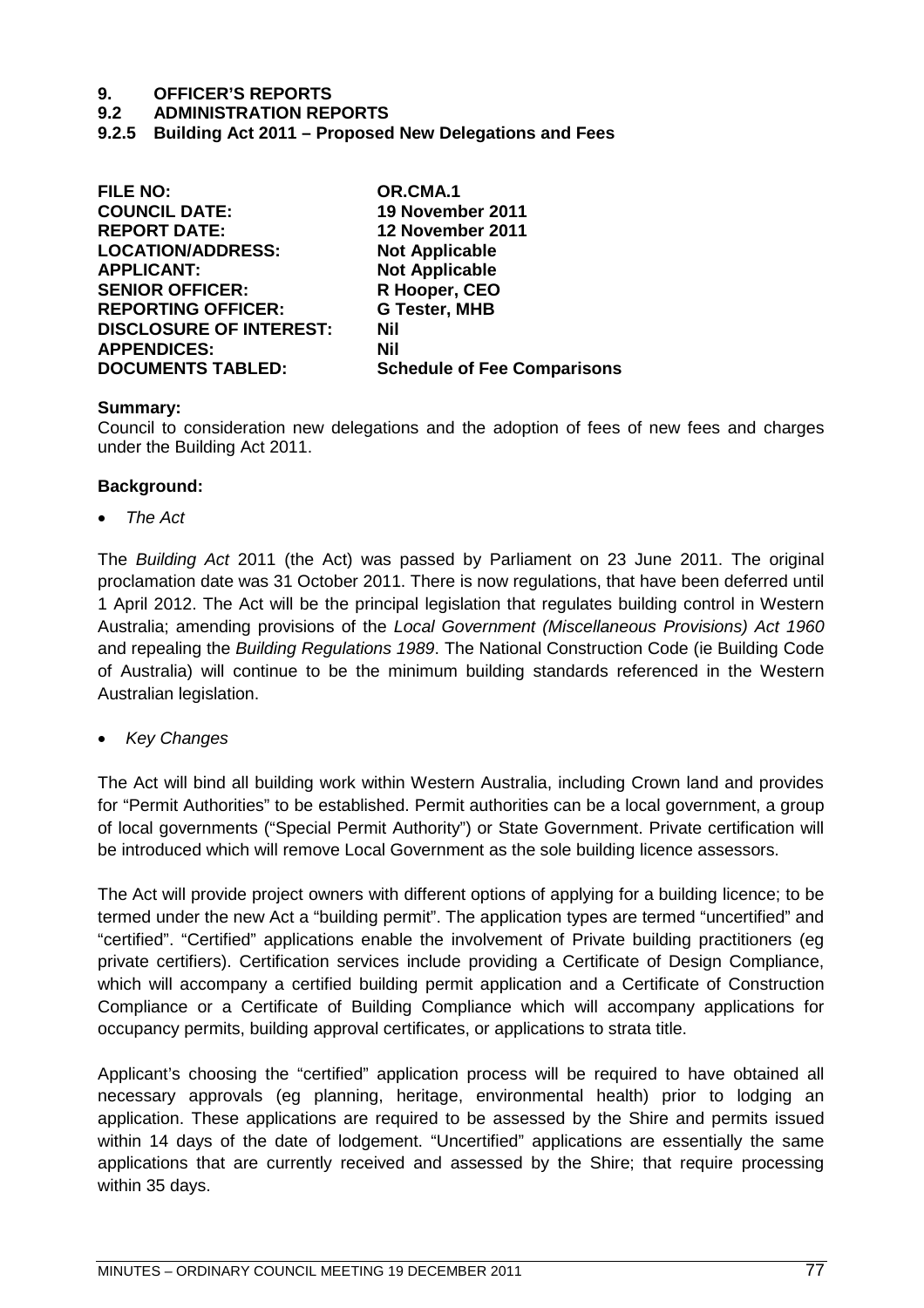The provisions of the Act allow Local Governments to provide a building certification service that is essentially a continuation of the building assessment role that has traditionally been undertaken by Local Government.

**Consultation:** Nil

**Statutory Environment:** Building Act 2011 Local Government Act 1995

**Policy Implications:**

Nil

**Financial Implications:**

Advertising would be required for the introduction of new fees.

An upgrade to existing computer record systems will likely be required to accommodate the additional range of approvals available under the Act.

# **Strategic Implications:**

Addressing the requirements of the *Building Act 2011,* prior to its proclamation, will enable a smooth transition into the new Building framework.

**Voting Requirements: Absolute Majority Required: Yes**

**Site Inspection: Site Inspection Undertaken: Not Applicable**

**Triple bottom Line Assessment: Economic Implications:** Nil

**Social Implications:** Nil

**Environmental Implications:** Nil

# **Officers Comment:**

*The Permit Authority*

The role of the Permit Authority is to issue permits, ensure building works within its district comply with the relevant permits and to assess and issue (or arrange for the assessment and issue) Certificates of Design compliance for Class 1 (single houses) and 10 (eg sheds, patios, carports).

Section 127 of the Act enables a local government to delegate any of its powers or duties as a permit authority to a person employed by the local government. To enable the continuation of the building services currently available, the following delegations are recommended to be added to Council's existing delegation register: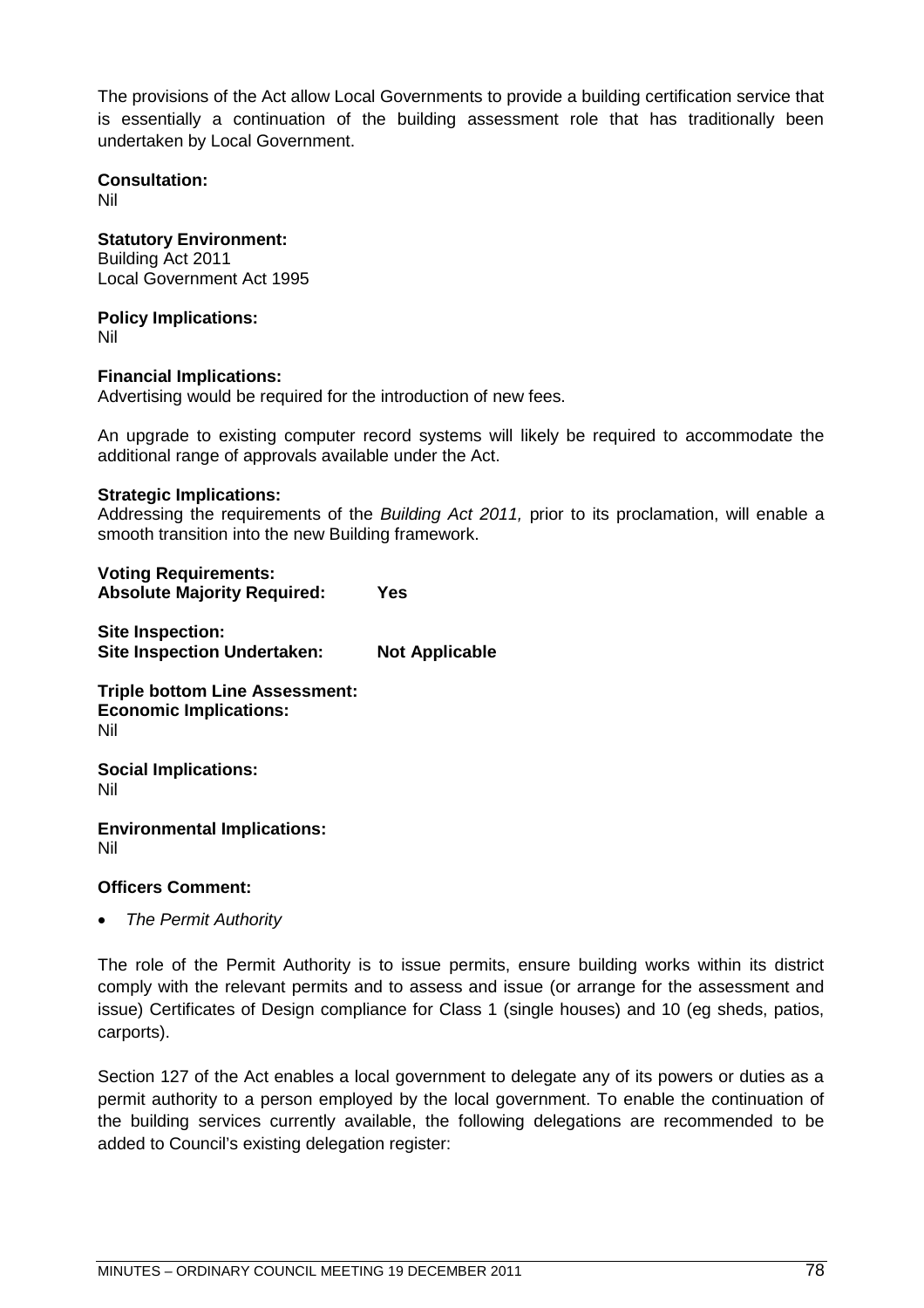# A. Delegations to Chief Executive Officer

Powers and Duties – Building Act 2011

Authority: Building Act 2011

Delegation:

Council delegates its authority and powers to the Chief Executive Officer the capacity to exercise and discharge all or any of the powers and functions of the permit authority in regard to the following sections of the Building Act:

| Section 96  | Authority to appoint authorised persons                                                                                                                                                                                                                                                  |
|-------------|------------------------------------------------------------------------------------------------------------------------------------------------------------------------------------------------------------------------------------------------------------------------------------------|
| Section 110 | Authority to issue Building Orders in relation to:<br>1. Stop work, alter a building or evacuate a building where there is a<br>contravention of the provision of the Act<br>2. Take specific action to prevent contravention of the Act;<br>3. Finish an outward facing side of a wall; |
| Section 117 | Authority to revoke Building Orders                                                                                                                                                                                                                                                      |
| Section 139 | Authority to commence prosecution                                                                                                                                                                                                                                                        |

B. Delegations to Councils Registered Building Surveyors

Powers and Duties – Building Act 2011

Authority: Building Act 2011

Delegation:

Council delegates its authority and powers to the Councils Registered Building Surveyors the capacity to exercise and discharge all or any of the powers and functions of the permit authority in regard to the following sections of the Building Act:

| Section 20 | Authority to grant or refuse to grant building permits                                                                             |  |
|------------|------------------------------------------------------------------------------------------------------------------------------------|--|
| Section 21 | Authority to grant or refuse to grant demolition permits                                                                           |  |
| Section 22 | Authority to refuse to grant Building Permits or Demolition Permits if:                                                            |  |
|            | 1. There appears to be an error in the documents or information provided                                                           |  |
|            | in the application; or                                                                                                             |  |
|            | 2. If an application is inconsistent with:                                                                                         |  |
|            | (a) A function that the Permit Authority has under written law; or                                                                 |  |
|            | (b) An agreement between the Permit Authority and the applicant                                                                    |  |
| Section 58 | Authority to grant, modify or refuse to grant Occupancy Permits or Building                                                        |  |
|            | <b>Approval Certificates</b>                                                                                                       |  |
| Section 65 | Authority to extend the period to which the occupancy<br>permit or<br>modification or the building approval certificate has effect |  |

As the proclamation date is still considered to be fluid, it is not recommended that the existing delegations relating to building services be removed at this stage. It is intended that these be reviewed during the next scheduled review period.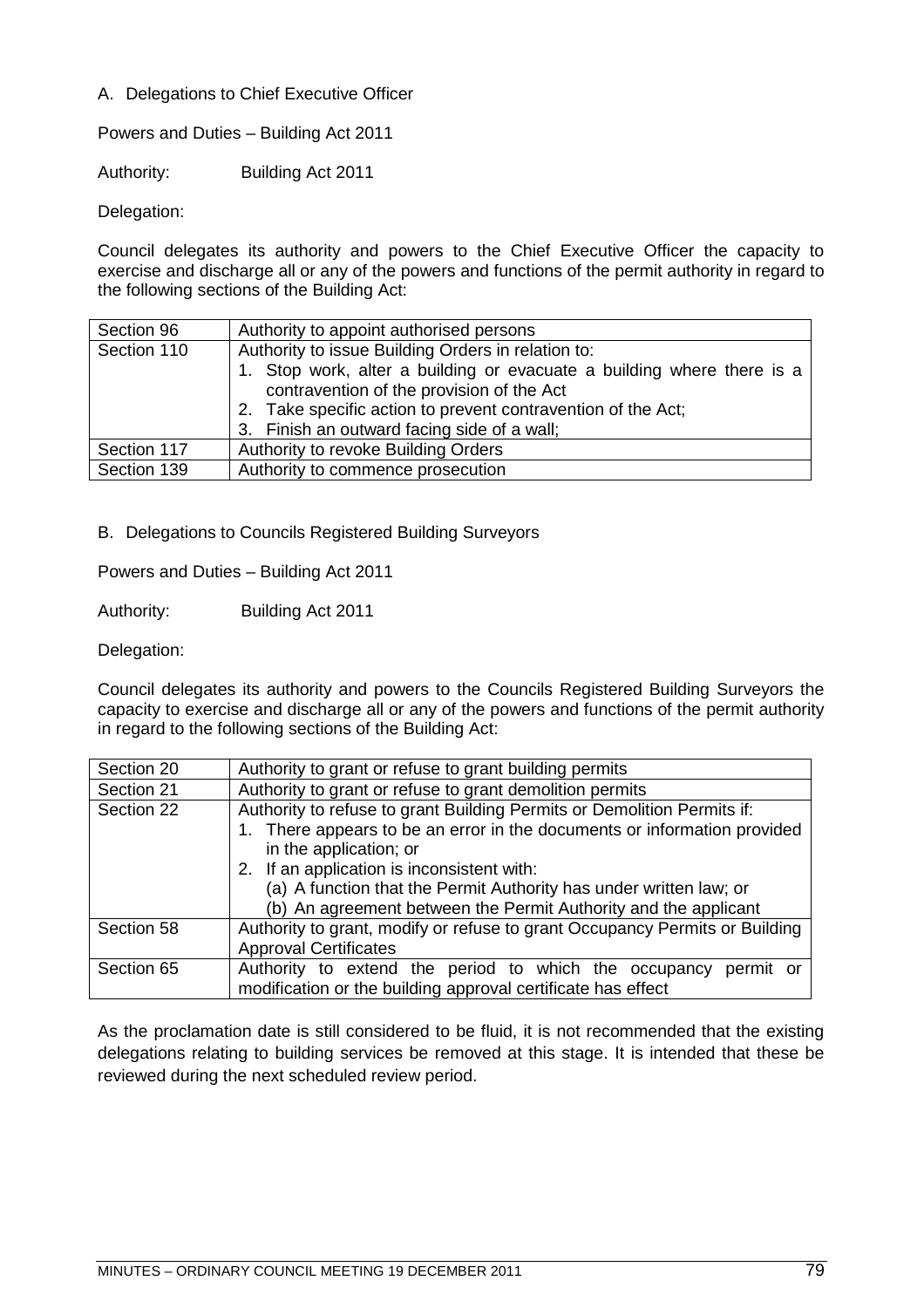# *Certification Services*

The introduction of private certifiers may have an impact on the income previously generated by Building Applications. Private certifiers have been operating within other States of Australia, with the local governments (or Permit Authority) role being primarily enforcement. The introduction of private certifiers may also make it more challenging to attract and retain suitably qualified staff for the statutory role within local government.

Local governments are able to provide certification services. It is recommended that Council establish a building certification service, in addition to its required role as a Permit Authority, so that it can continue to offer a level of service to its ratepayers and the community. It may also assist in providing a balance of workload for the officers involved providing more job satisfaction ie than purely enforcement. The level of service offered will be limited by the qualifications of staff; as imposed by the new *Building Services (Registration) Act 2011* (the Registration Act). The Registration Act requires that all building service providers, including Building Surveyors, be registered an appropriately qualified.

*Fees & Charges*

The Act allows for permit authorities to receive fees for applications for building, demolition and occupancy permits as well as a number of associated services. While the Regulations have yet to be proclaimed, the proposed fee model for permit authorities, as outlined by the Building Commission, are summarised in the attachment.

The reduction in the fees for certified applications is to recognise the involvement of a Registered Building Surveyor in the Design phase (and therefore less involvement of the Permit Authority's Building Surveyor). The Building Commission has provided an undertaking to review these fees once the Act has been in operation for a "sufficient period".

Section 6.16 (3) of the *Local Government Act 1995* enables Council to impose fees during a financial year.

The proposed fees will apply when the Act is proclaimed. The regulations are due to be commenced as of 1 April 2012. For Council to consider introducing additional fees, an absolute majority of Councillors must support the introduction of the charge.

Section 6.17(4)(b) of the *Local Government Act 1995* states:

*Regulations may limit the amount of a fee or charge in prescribed circumstances*

6.18(1) further states:

"If the amount of a fee or charge for a service or for goods is determined under another written law a local government may not –

- (a) determine an amount that is inconsistent with the amount determined under the other written law; or
- (b) charge a fee or charge in addition to the amount determined by or under the other written law".

The Statutory fees as outlined in the recommendation are prescribed by Regulation and can therefore not be altered.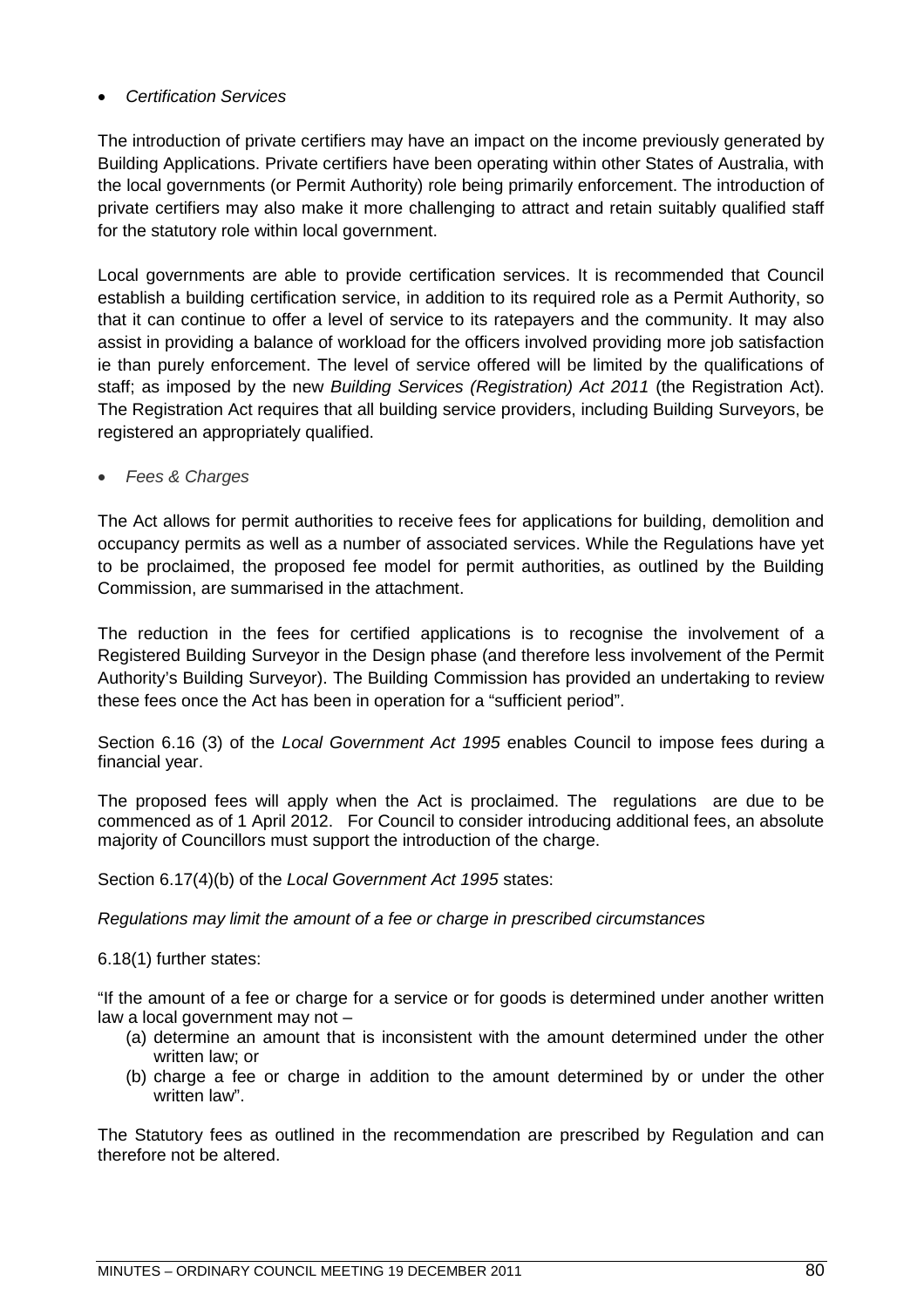Fees for certification services are permitted, under the Act, to be market driven. Local Government, under the *Local Government Act 1995,* are required to consider the price available from an alternative provider ie private certifiers. This is currently difficult to establish as this information has not been widely published. The fees proposed, as outlined in the recommendation, reflect the current fees charged for building licence applications and may need to be refined once the new Act has been in operation for at least 12 months

| <b>RESOLUTION</b>                                                                                                                                                                                                |                                                                                                                                                                                                                                                                                                                                                                                                                                                                                                                                                              |
|------------------------------------------------------------------------------------------------------------------------------------------------------------------------------------------------------------------|--------------------------------------------------------------------------------------------------------------------------------------------------------------------------------------------------------------------------------------------------------------------------------------------------------------------------------------------------------------------------------------------------------------------------------------------------------------------------------------------------------------------------------------------------------------|
| 141211                                                                                                                                                                                                           |                                                                                                                                                                                                                                                                                                                                                                                                                                                                                                                                                              |
| <b>Moved: Cr Hooper</b>                                                                                                                                                                                          | <b>Seconded: Cr Scott</b>                                                                                                                                                                                                                                                                                                                                                                                                                                                                                                                                    |
| "That Council:                                                                                                                                                                                                   |                                                                                                                                                                                                                                                                                                                                                                                                                                                                                                                                                              |
| $1st$ April, 2012:                                                                                                                                                                                               | 1. Adopts the following statutory fees to be applicable from the proclamation date of                                                                                                                                                                                                                                                                                                                                                                                                                                                                        |
| 1. Building permit                                                                                                                                                                                               |                                                                                                                                                                                                                                                                                                                                                                                                                                                                                                                                                              |
| (a)                                                                                                                                                                                                              |                                                                                                                                                                                                                                                                                                                                                                                                                                                                                                                                                              |
| or the grant of a building permit to<br>do building work in respect of a<br>building or incidental structure of<br>Class 1 & 10                                                                                  |                                                                                                                                                                                                                                                                                                                                                                                                                                                                                                                                                              |
| - Uncertified application                                                                                                                                                                                        | 0.32% of estimated value (inclusive of GST)<br>of the proposed building work<br>as<br>determined by the permit authority but not<br>less than \$90                                                                                                                                                                                                                                                                                                                                                                                                           |
| - Certified application                                                                                                                                                                                          | 0.19% of estimated value (inclusive of GST)<br>the proposed building work<br>of<br>as<br>determined by the permit authority but not<br>less than \$90                                                                                                                                                                                                                                                                                                                                                                                                        |
| (b)<br>or the grant of a building permit to<br>do building work in respect of a<br>building or incidental structure of<br>Class 2 to 9 for a certified                                                           | 0.09% of estimated value (inclusive of GST)<br>proposed<br>building<br>the<br>of<br>work<br>as<br>determined by the permit authority but not<br>less than \$90                                                                                                                                                                                                                                                                                                                                                                                               |
| application<br>(c)                                                                                                                                                                                               |                                                                                                                                                                                                                                                                                                                                                                                                                                                                                                                                                              |
| or the grant of a building permit to<br>do building work in respect of a<br>building or incidental structure for<br>an amended application in relation<br>to which a building permit has<br>already been granted | Modified fee - the relevant building permit<br>application fee methodology outlined in 1(a)<br>and (b) is to be applied, except that the<br>estimated value of the proposed building<br>work as determined by the permit authority<br>is to be calculated by determining the<br>estimated value of the building work as<br>amended, minus the estimated value of the<br>building work as determined by the permit<br>authority declared for the purposes of the<br>calculation of the fee for the building permit<br>already granted but not less than \$90. |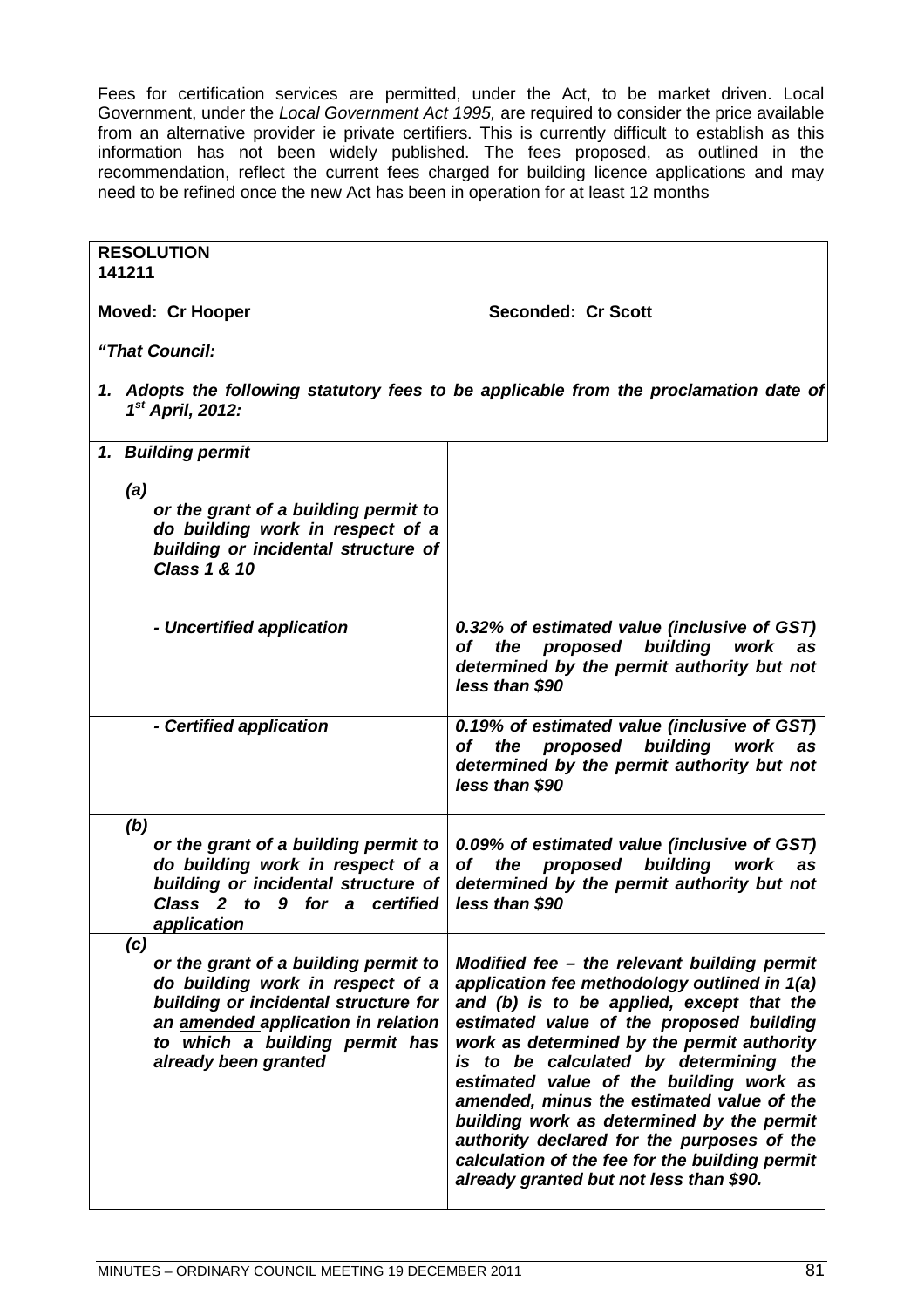| 2. Demolition permit                                                                                                                                                         | \$100                                                                                                                                                            |
|------------------------------------------------------------------------------------------------------------------------------------------------------------------------------|------------------------------------------------------------------------------------------------------------------------------------------------------------------|
| (a)<br>or the grant of a demolition permit<br>to do demolition work in respect of<br>a building or incidental structure<br>of Class 1 & 10                                   | \$100 for each storey                                                                                                                                            |
| (b)<br>or the grant of a demolition permit<br>to do demolition work in respect of<br>a building or incidental structure<br>of Class 2 to 9                                   |                                                                                                                                                                  |
| 3.<br>Application to extend the time during<br>which a building or demolition permit<br>has effect                                                                           | \$90 (inclusive of GST)                                                                                                                                          |
| 4.<br>Application for occupancy permit for<br>completed building (Class 2 to 9<br>buildings)                                                                                 | \$90 (inclusive of GST) per application                                                                                                                          |
| 5.<br>Application for temporary occupancy<br>permit for incomplete buildings                                                                                                 | \$90 (inclusive of GST) per application                                                                                                                          |
| 6.<br><b>Application</b><br>modification<br><b>of</b><br>for<br>occupancy permit for additional use<br>of building on temporary basis                                        | \$90 (inclusive of GST) per application                                                                                                                          |
| 7.<br><b>Application</b><br>for<br>replacement<br>occupancy<br>permit<br>for<br>permanent<br>change<br>Οf<br>building's<br>use,<br>classification                            | \$90 (inclusive of GST) per application                                                                                                                          |
| 8.<br>Application for occupancy permit or<br>certificate<br>building<br>approval<br>for<br>registration of strata scheme, plan of<br>re-subdivision - Class 2 to 9 buildings | \$100 (inclusive of GST) or \$10 per strata<br>unit, whichever is greater                                                                                        |
| 9.<br><b>Application for Occupancy Permit for</b><br>unauthorised Class 2 to 9 buildings -<br>certified                                                                      | 0.18% of the estimated value (inclusive of<br>GST) of the building work as determined by<br>the permit authority but not less than \$90                          |
| 10.<br>approval<br>certificate<br><b>Building</b><br>for<br>unauthorised Class<br>$\mathbf 1$<br>and<br>10<br>$\overline{\phantom{a}}$<br>certified                          | 0.38% of the estimated current value<br>(inclusive of GST) of the unauthorized<br>building work as determined by the permit<br>authority, but not less than \$90 |
| 11.<br>Application for occupancy permit for<br>building with existing authorisation                                                                                          | \$90 (inclusive of GST) per application                                                                                                                          |
| 12.<br><b>Application for building</b><br>approval<br>certificate for building with existing<br>authorisation (Class 1 & 10 buildings)                                       | \$90 (inclusive of GST) per application                                                                                                                          |
| 13.<br>Application to extend the time during<br>occupancy permit<br>which<br>an<br>or<br>building approval certificate has effect                                            | \$90 (inclusive of GST) per application                                                                                                                          |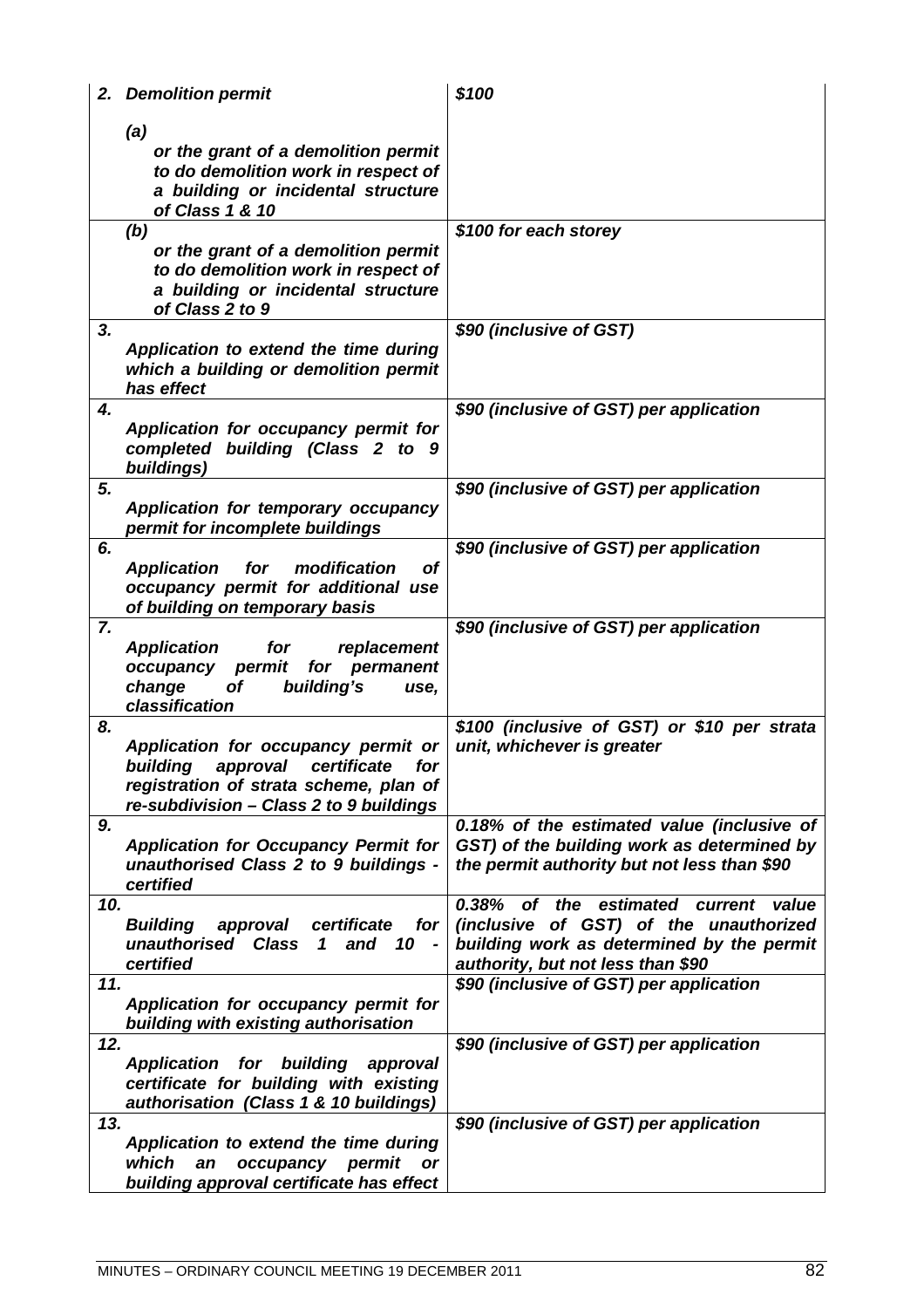*2. Endorses the proposal for the Shire of York to provide a building certification service in addition to its statutory role as Permit Authority in accordance with the Building Act 2011.*

*3. Adopts the following Shire certification fees; to be applicable from the proclamation date of the Building Act 2011, for requests relating to land within the District of the Shire of York:*

| Request for Certificate of<br>Design<br>Compliance - Class 1 and 10 building                                                                   | 0.13% estimated value of construction but<br>not less than \$90 |
|------------------------------------------------------------------------------------------------------------------------------------------------|-----------------------------------------------------------------|
| Request for Certificate of<br>Design<br>Compliance - Class 2 - 9 buildings                                                                     | 0.11% estimated value of construction but<br>not less than \$90 |
| <b>Inspection Service for Certificate</b><br><b>of</b><br><b>Building</b><br><b>Construction</b><br>Compliance,<br><b>Compliance, or other</b> | \$160                                                           |
| Additional or aborted<br>inspections<br>charged at an hourly rate                                                                              | \$80                                                            |
| When inspection period exceeds 2<br>$\bullet$<br>hours, additional time charged at an<br>hourly rate                                           | \$80                                                            |
| For applicant requests for inspections<br>$\bullet$<br>out of normal working hours, charged<br>at an hourly rate                               | \$120                                                           |
| Request seeking confirmation<br>that<br><b>Planning, Environmental Health and Shire</b><br><b>Engineering requirements have been met</b>       | \$80                                                            |
| for additional<br><b>Building</b><br>Request<br>Service/Advice                                                                                 | \$80/hour                                                       |

*4. Adopts the following delegations*

*A. Delegations to Chief Executive Officer*

*Powers and Duties – Building Act 2011*

*Authority: Building Act 2011*

*Delegation:*

*Council delegates its authority and powers to the Chief Executive Officer the capacity to exercise and discharge all or any of the powers and functions of the permit authority in regard to the following sections of the Building Act:*

| <b>Section 96</b> | Authority to appoint authorised persons                                                                                                                                                                                                                                                  |
|-------------------|------------------------------------------------------------------------------------------------------------------------------------------------------------------------------------------------------------------------------------------------------------------------------------------|
| Section 110       | Authority to issue Building Orders in relation to:<br>5. Stop work, alter a building or evacuate a building where there is a<br>contravention of the provision of the Act<br>6. Take specific action to prevent contravention of the Act;<br>7. Finish an outward facing side of a wall; |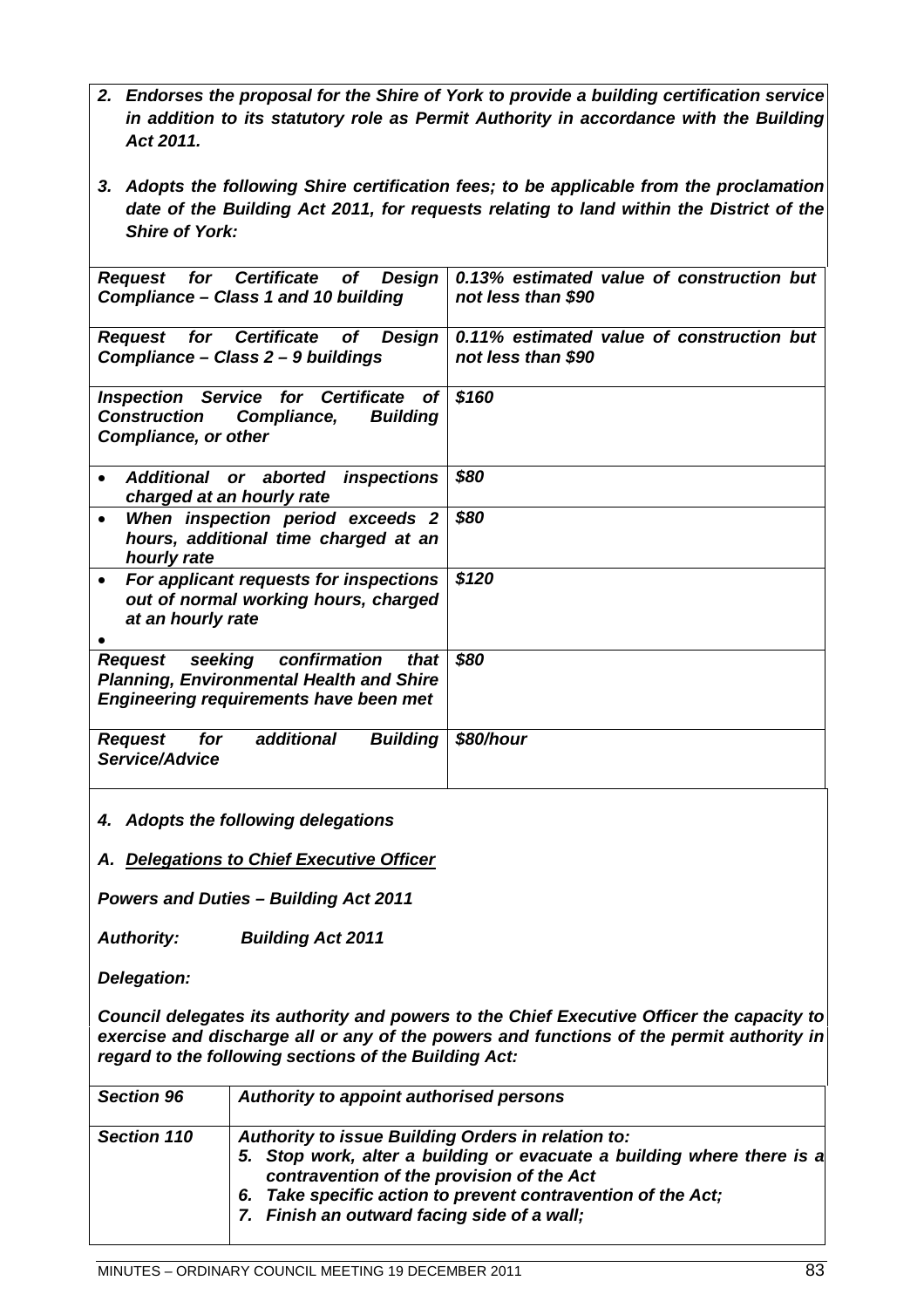| <b>Section 117</b> | <b>Authority to revoke Building Orders</b> |
|--------------------|--------------------------------------------|
| Section 139        | Authority to commence prosecution          |

*B. Delegations to Manager of Health and Building Sevices*

*Powers and Duties – Building Act 2011*

*Authority: Building Act 2011*

*Delegation:*

*Council delegates its authority and powers to the Councils Registered Building Surveyors and Building Services the capacity to exercise and discharge all or any of the powers and functions of the permit authority in regard to the following sections of the Building Act:*

| <b>Section 20</b> | Authority to grant or refuse to grant building permits                                                                                             |
|-------------------|----------------------------------------------------------------------------------------------------------------------------------------------------|
| <b>Section 21</b> | Authority to grant or refuse to grant demolition permits                                                                                           |
| <b>Section 22</b> | Authority to refuse to grant Building Permits or Demolition Permits if:                                                                            |
|                   | 14. There appears to be an error in the documents or information<br>provided in the application; or<br>15. If an application is inconsistent with: |
|                   | (c) A function that the Permit Authority has under written law; or<br>(d) An agreement between the Permit Authority and the applicant<br>(e)       |
| <b>Section 58</b> | Authority to grant, modify or refuse to grant Occupancy Permits or<br><b>Building Approval Certificates</b>                                        |
| <b>Section 65</b> | Authority to extend the period to which the occupancy permit or<br>modification or the building approval certificate has effect".                  |
|                   | CARRIED: 6/0                                                                                                                                       |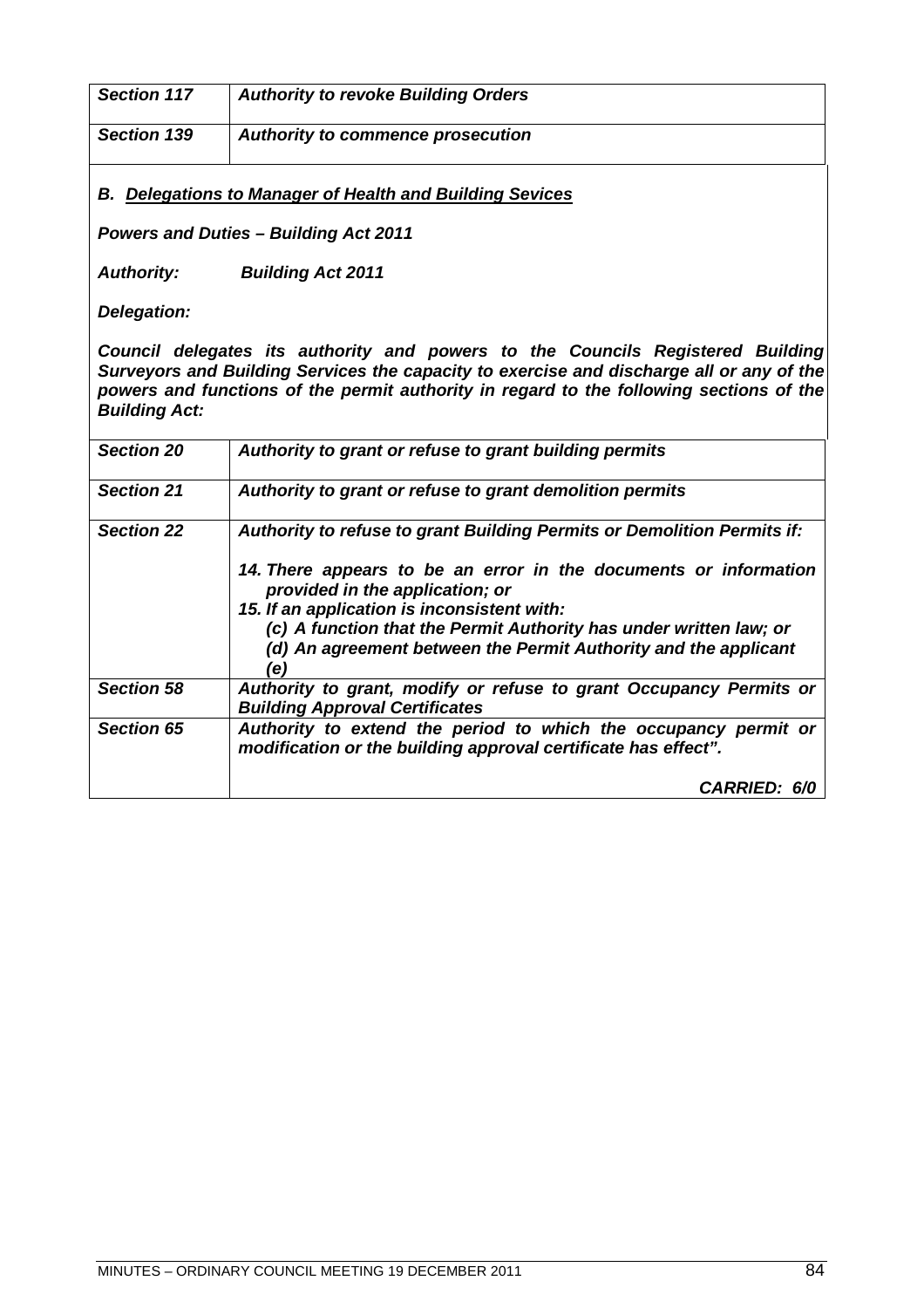# **9. OFFICER'S REPORTS**

**9.2 ADMINISTRATION REPORTS**

**9.2.6 York DHS – Parents & Citizens Association**

| <b>FILE NO:</b>                | <b>FI.DON</b>                               |
|--------------------------------|---------------------------------------------|
| <b>COUNCIL DATE:</b>           | 19 November 2011                            |
| <b>REPORT DATE:</b>            | 13 November 2011                            |
| <b>LOCATION/ADDRESS:</b>       | <b>Not Applicable</b>                       |
| <b>APPLICANT:</b>              | <b>Not Applicable</b>                       |
| <b>SENIOR OFFICER:</b>         | R Hooper, CEO                               |
| <b>REPORTING OFFICER:</b>      | R Hooper, CEO                               |
| <b>DISCLOSURE OF INTEREST:</b> | Nil                                         |
| <b>APPENDICES:</b>             | <b>Correspondence Dated 8 December 2011</b> |
| <b>DOCUMENTS TABLED:</b>       | <b>Nil</b>                                  |

### **Summary:**

The York P&C requests the re-allocation of recurrent community grant funding from Crosswalk Attendant to a programme aimed as curbing obesity in students under the 'Swap It, Don't Stop It" campaign.

The re-allocation of funding would allow the School Canteen to re-open on a Wednesday to offer more healthy eating choices.

### **Background:**

The Shire of York has provided funding to meet the costs of a crosswalk attendant at the South Street/Ulster Road intersection for a number of years as a road safety initiative.

### **Consultation:**

Not applicable.

**Statutory Environment:** Not applicable.

**Policy Implications:**

Nil

**Financial Implications:** Nil in the 2011/12 budget as no additional funds are requested.

**Strategic Implications:** Nil

**Voting Requirements: Absolute Majority Required: Yes**

**Site Inspection: Site Inspection Undertaken: Not Applicable**

# **Triple bottom Line Assessment:**

# **Economic Implications:**

Decisions to support a School Canteen may impact on commercial food premises.

### **Social Implications:**

The community has greater awareness of obesity issues and healthy eating programmes and support for this request should gain community support.

**Environmental Implications:** Nil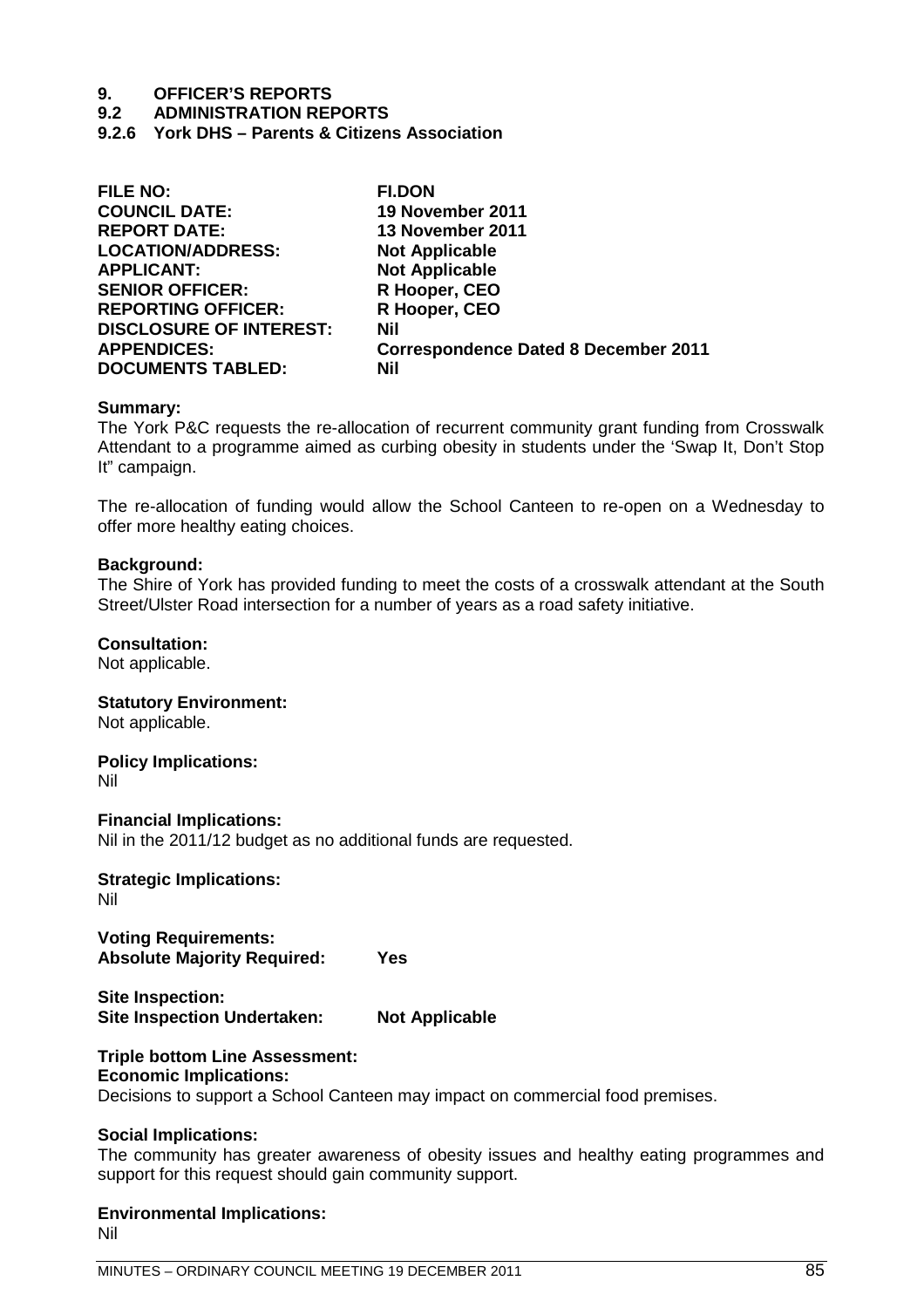# **Officers Comment:**

While it may be disappointing that the School Canteen operates at a financial loss this is generally not a burden which should be placed on the wider community however as funding had been allocated to a School based project a transfer as requested may be of high short term benefit to students.

**RESOLUTION 151211**

**Moved: Cr Hooper Seconded: Cr Smythe** 

*"That Council:*

*Agree to the re-allocation of community grant funding to the York District High School Parents & Citizens Association for the support of the healthy eating programme and the operations of the school canteen of the 2011/12 allocation of \$3,000.00 subject to the following:*

 *The re-allocation is not to be taken as a precedence for an ongoing funding commitment by the Shire of York to the operations of the school canteen."*

*CARRIED: 6/0*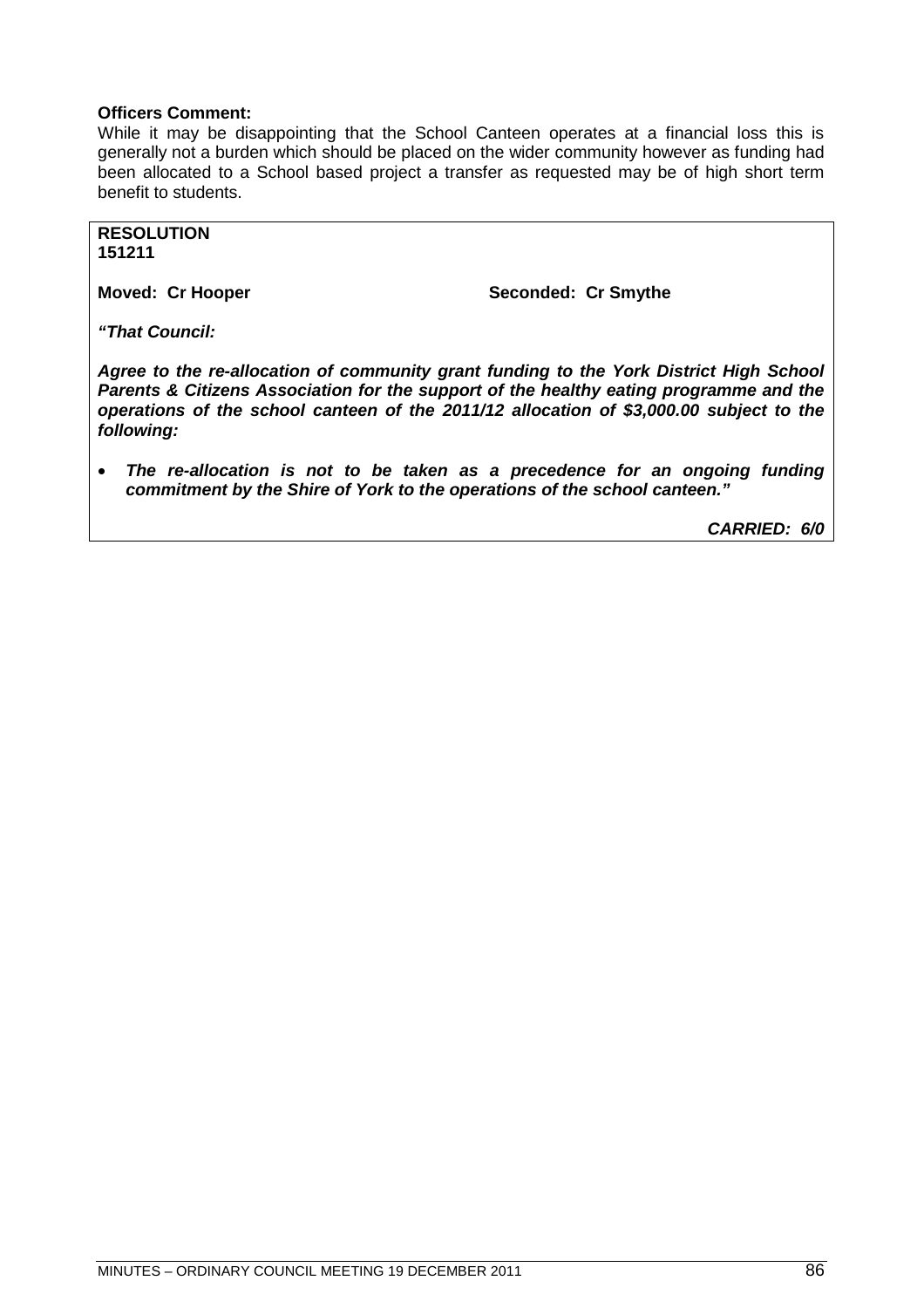# Item 9.2.6 - Appendices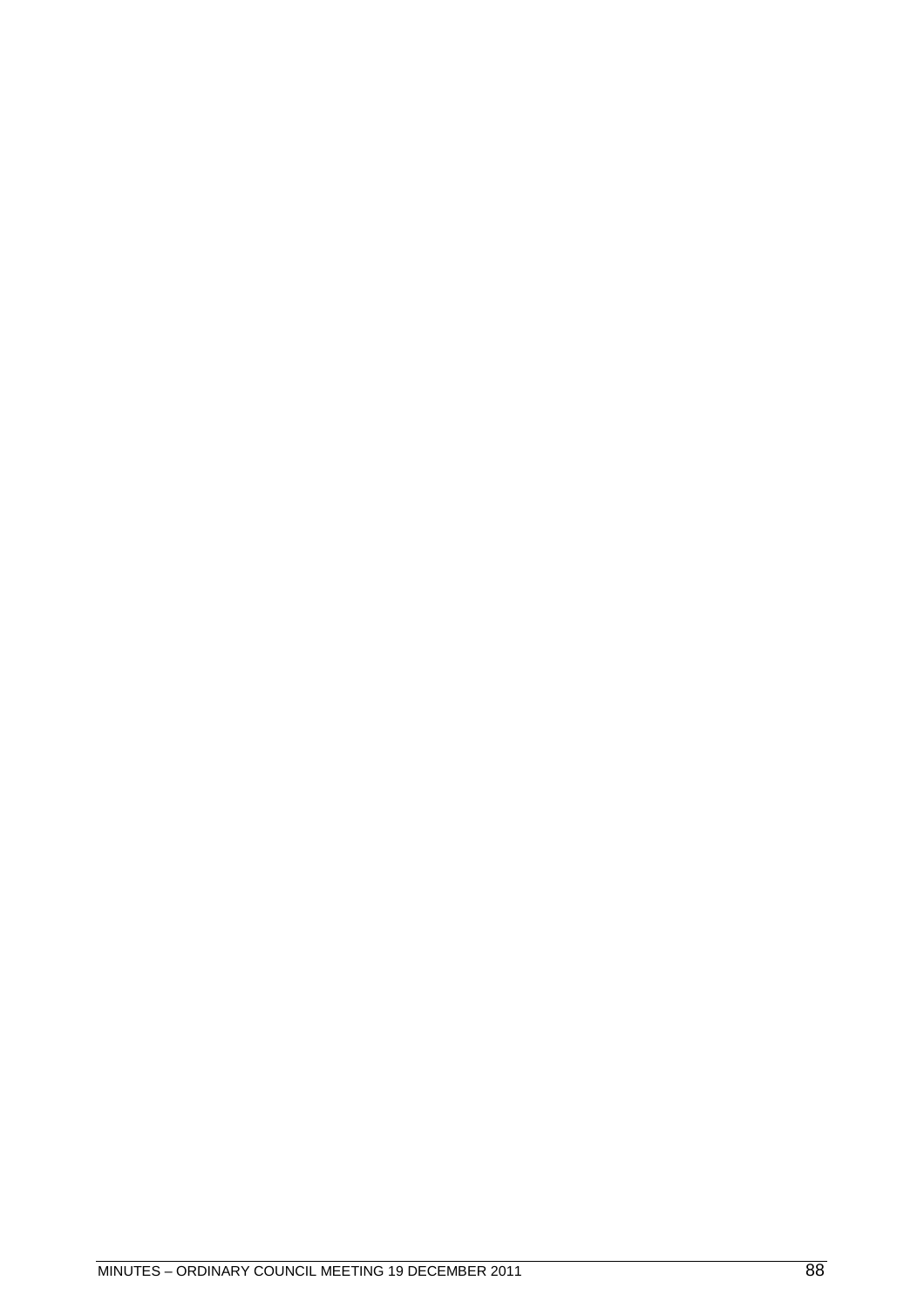# **9. OFFICER'S REPORTS**

## **9.2 ADMINISTRATION REPORTS**

**9.2.7 Application To Keep A Horse At 75 Osnaburg Rd, York**

| <b>FILE NO:</b>                | OS2.12246                                             |
|--------------------------------|-------------------------------------------------------|
| <b>COUNCIL DATE:</b>           | 19 December 2011                                      |
| <b>REPORT DATE:</b>            | 14 December 2011                                      |
| <b>LOCATION/ADDRESS:</b>       | 75 Osnaburg Rd, York                                  |
| <b>APPLICANT:</b>              | <b>Jacky and Tim Jurmann</b>                          |
| <b>SENIOR OFFICER:</b>         | <b>Gordon Tester, Manager for Health and Building</b> |
| <b>REPORTING OFFICER:</b>      | Judith Anderson, Environmental Health Officer         |
| <b>DISCLOSURE OF INTEREST:</b> | <b>Jacky Jurmann</b>                                  |
| <b>APPENDICES:</b>             | Site Plan - Application to Keep a Horse at            |
|                                | 75 Osnaburg Rd, York                                  |
| <b>DOCUMENTS TABLED:</b>       | Nil                                                   |

## **Summary:**

An application was received on the 29 November 2011 to keep a horse at 75 Osnaburg Road, York.

The Shire of York Health Local Laws requires that an owner or occupier of premises, within a townsite shall not keep a horse, cow or large animal on those premises without approval of the Council.

The applicant seeks Council approval for the keeping of a horse.

#### **Background:**

The house at 75 Osnaburg Rd, York is a Shire owned house.

The applicants have provided two locations, Option 1 and Option 2 for the keeping of a horse as indicated in the Site Plan.

The preferred location is Option 1 as land at Option 2 is contaminated with glass and would be hazardous for the horse.

The Health Local Laws required an approved animal not approach within 30 metres of a dwelling. and has an area of not less than 0.2 hectares.

Preliminary measurements of Option 1 do not meet the requirements of an approved animal not approach within 30 metres of a dwelling and has an area of not less than 0.2 hectares.

The applicant has stated that if approval to keep the house is granted the applicant intends to construct a stable and provide for a manure receptacle in accordance with the requirements of the Health Local Laws.

### **Consultation:**

The occupant of the adjoining house has been consulted for Option 1 and the occupant does not have any objections with the horse being located at Option 1. There are no adjoining dwellings with Option 2.

### **Statutory Environment:**

*Shire of York Health Local Laws Division 3—Keeping of Large Animals Interpretation 5.3.1 In this Division, unless the context otherwise requires— "approved animal" includes a horse, cow or large animal the subject of an approval by Council under Section 5.3.2; "cow" includes an ox, calf, or bull;*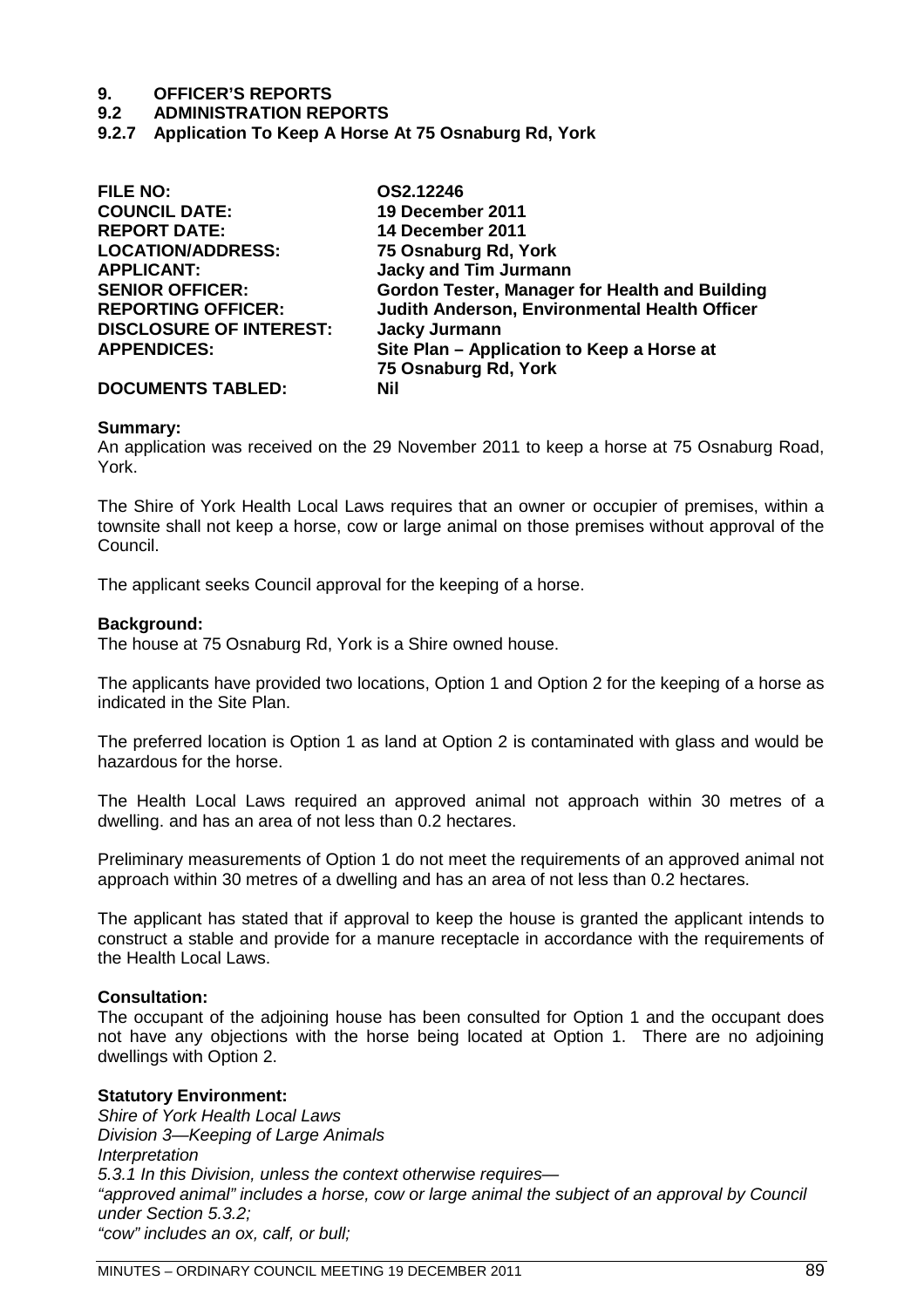*"horse" includes an ass, mule, donkey or pony; and*

*"large animal" includes a pig, sheep, goat, deer or camel.*

*Conditions for keeping of an animal*

*5.3.2 (1) An owner or occupier of premises, within a townsite shall not keep a horse, cow or large*

*animal on those premises without approval of the Council.*

*(2) An owner or occupier of premises who has an approved animal shall ensure—*

*(a) the premises has an area of not less than 0.2 hectares for the exclusive use of the approved animal; and*

*(b) the approved animal does not approach within 30 metres of a dwelling.*

*Stables*

*5.3.3 (1) The owner or occupier of premises within a townsite, who has an approved animal shall*

*provide for its use a stable which shall—*

*(a) not be situated within 30 metres of a house or other premises;*

*(b) have a proper separate stall—*

*(i) for each horse or cow; and*

*(ii) with walls measuring not less than 3 metres, both horizontally and vertically, unless it has a sand floor provided in accordance with subsection (2);*

*(iii) with a floor area of not less than 11 square metres, unless it has a sand floor provided in accordance with subsection (2);*

*(c) have each wall and roof constructed of an approved impervious material;*

*(d) have a roof that covers the entire floor area of the stall;*

*(e) have on all sides of the building between the wall and the roof a clear opening of at least 150 millimetres in height;*

*(f) subject to subsection (2), have a floor, the upper surface of which shall—*

*(i) be at least 75 millimetre above the surface of the ground;*

*(ii) be constructed of cement, concrete or other similar impervious materials;*

*(iii) have a fall of 1 in 100 to a drain, which shall empty, into a trapped gully situated outside*

*the stable and shall discharge in a manner approved by the Council.*

*(2) A stable constructed with a sand floor may be permitted by the Council, subject to the following—*

*(i) the site must be well drained with the highest known water table at least 1.5 metres below the sand floor level, which may be achieved artificially;*

*(ii) a 300mm thick bed of crushed limestone shall be layed under the sand of the stable*

*(iii) sand, whether natural or imported, must be clean, coarse and free from dust;*

*(iv) footings to each stable shall be a minimum of 450mm below ground level;*

*(v) the stable design must allow for the access of small earth moving machinery, such as a skid steer loader, into each individual stall, to maintain the correct floor height;*

*(vi) the minimum floor area of each stall shall be not less than 28 square metres and walls shall not be less than 3 metres vertically or 4 metres horizontally;*

*(vii) the roofed area of each stall shall not be less than 50 percent of the floor area of the stall. (3) The owner or occupier of any premises on which a stable is located shall—*

*(a) maintain the stable in a clean condition and when so directed by an Environmental Health Officer, clean, wash and disinfect it;*

*(b) keep all parts of the stable so far as possible, free from flies or other vectors of disease by spraying with a residual insecticide or other effective means; and*

*(c) when so ordered by an Environmental Health Officer, spray the stable or such parts as may be*

*directed, with a residual insecticide.*

*Manure Receptacle*

*5.3.4 An owner or occupier of premises on which an approved animal is kept shall—*

*(a) provide in a position convenient to the stable a receptacle for manure, which is constructed of*

*smooth, impervious, durable, easily cleanable materials and, provided with a tight-fitting cover, and with no part of the receptacle base being lower than the surface of the adjoining ground; (b) keep the lid of the receptacle closed except when manure is being deposited or removed;*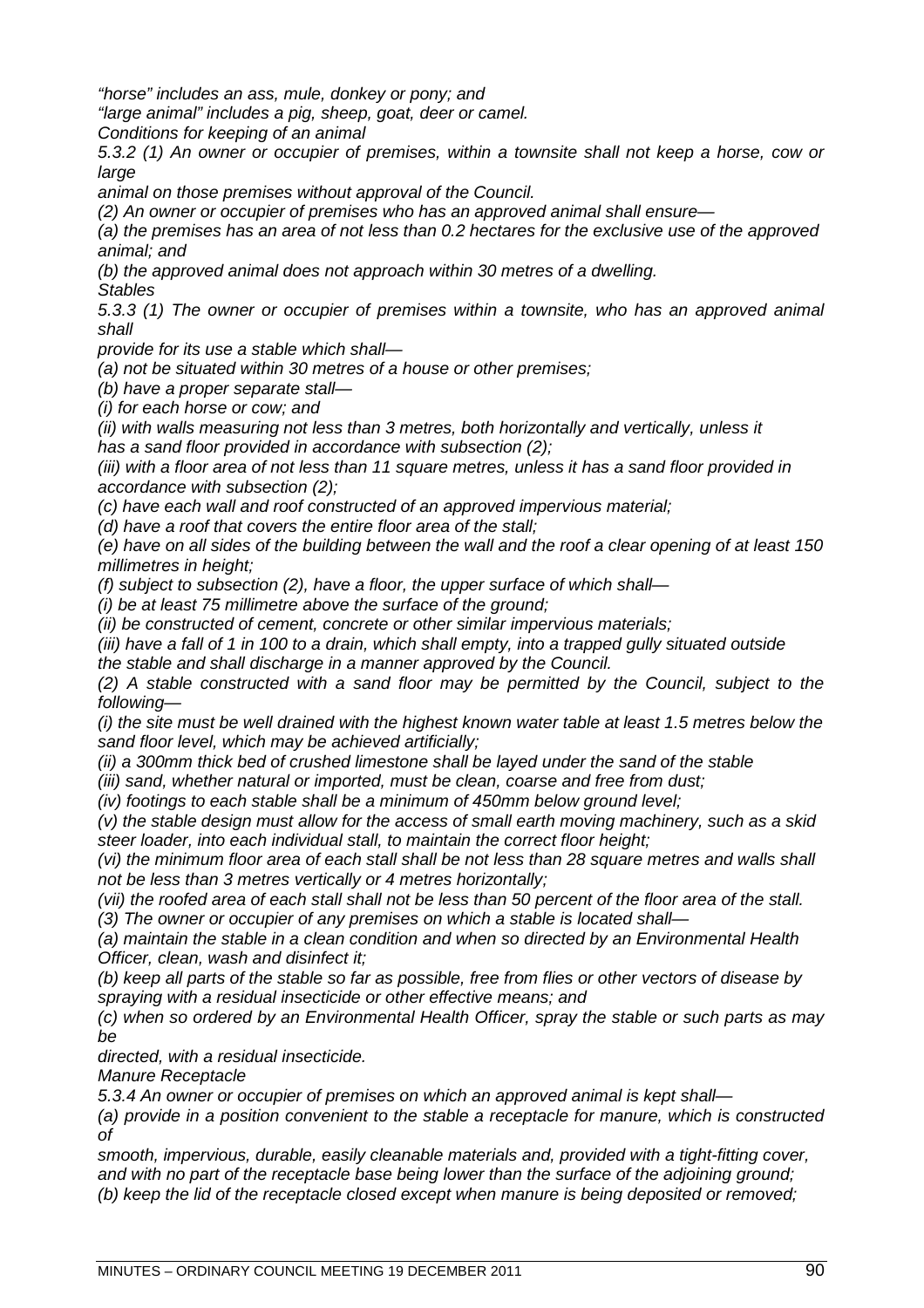*(c) cause the receptacle to be emptied at least once a week and as often as may be necessary to prevent it becoming offensive or a breeding place for flies or other vectors of disease;*

*(d) keep the receptacle so far as possible free from flies or other vectors of disease by spraying with a residual insecticide or other effective means; and*

*(e) cause all manure produced on the premises to be collected daily and placed in the receptacle.*

**Policy Implications:** Nil

**Financial Implications:** Nil

**Strategic Implications:** Nil

**Voting Requirements: Absolute Majority Required: No**

**Site Inspection: Site Inspection Undertaken: No**

**Triple bottom Line Assessment: Economic Implications:** Nil

**Social Implications:** Nil

## **Environmental Implications:**

Environmental implications will be controlled by the provision of a manure receptacle.

### **Comment:**

The location for the keeping of the horse at Option 1 contravenes the Health Local Laws in relation the approved animal does not approach within 30 metres of a dwelling.

*Jacky Jurmann declared an Interest Affecting Impartiality to this item and left the room at 3.57pm.*

**RESOLUTION 161211**

**Moved: Cr Lawrance Seconded: Cr Duperouzel** 

*"That Council:*

*Approve the keeping of a horse at 75 Osnaburg Road York at Option 2 subject to strict compliance with all health requirements for the keeping of horses unless and until the land is required for housing development"*

*CARRIED: 6/0*

*Jacky Jurmann returned to the room at 4.00pm*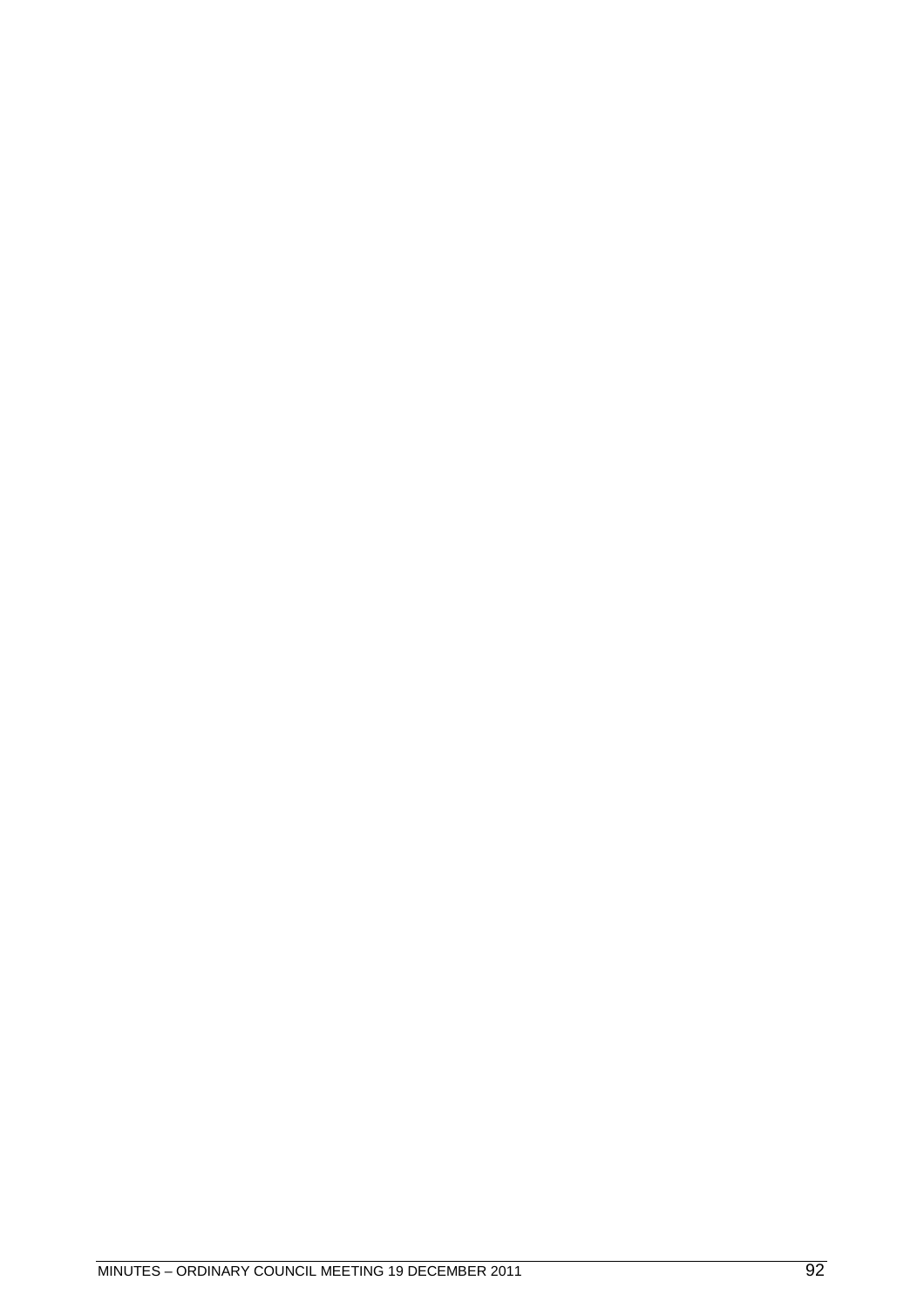# Item 9.2.7 - Appendices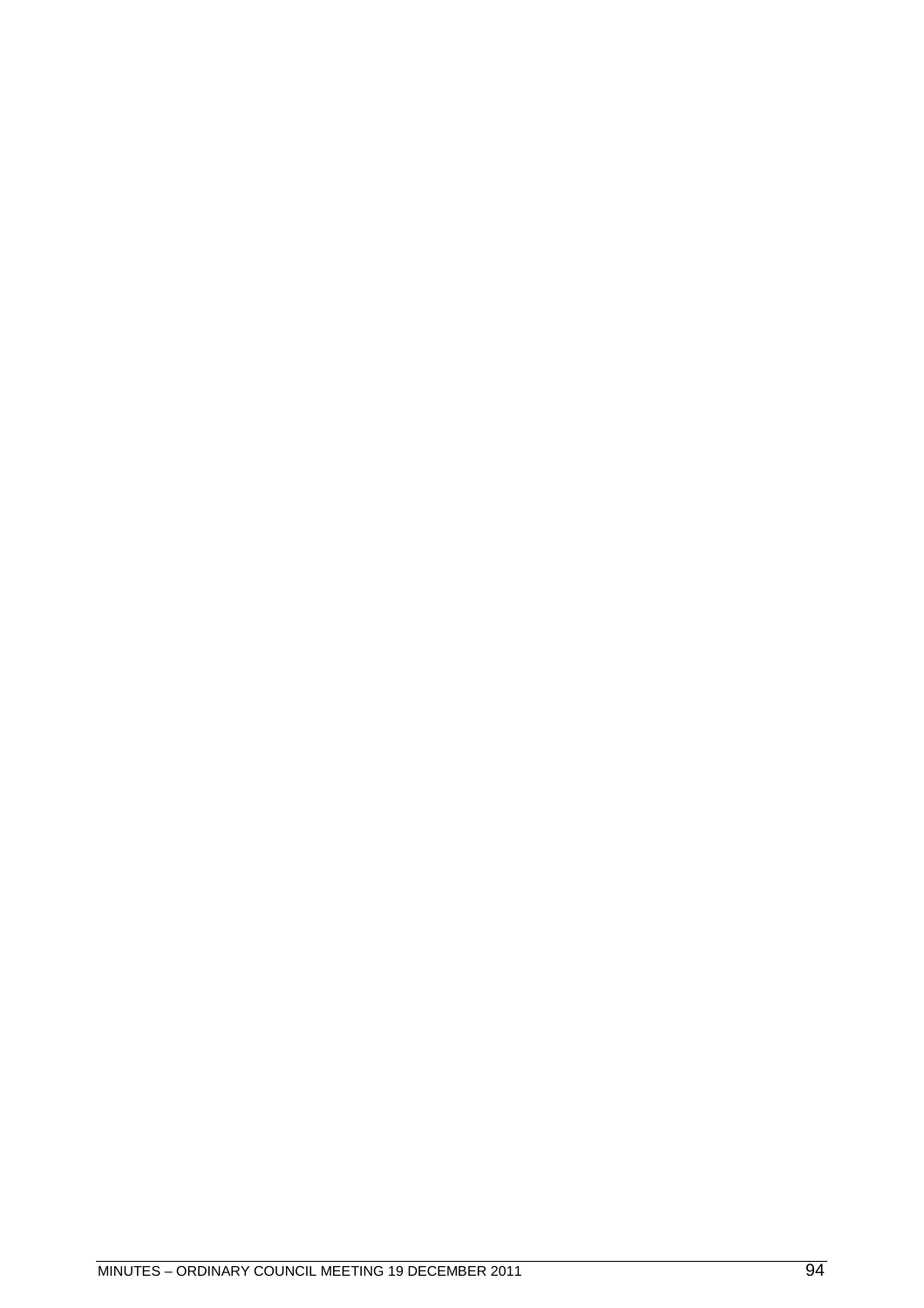# **9.3 Works Reports**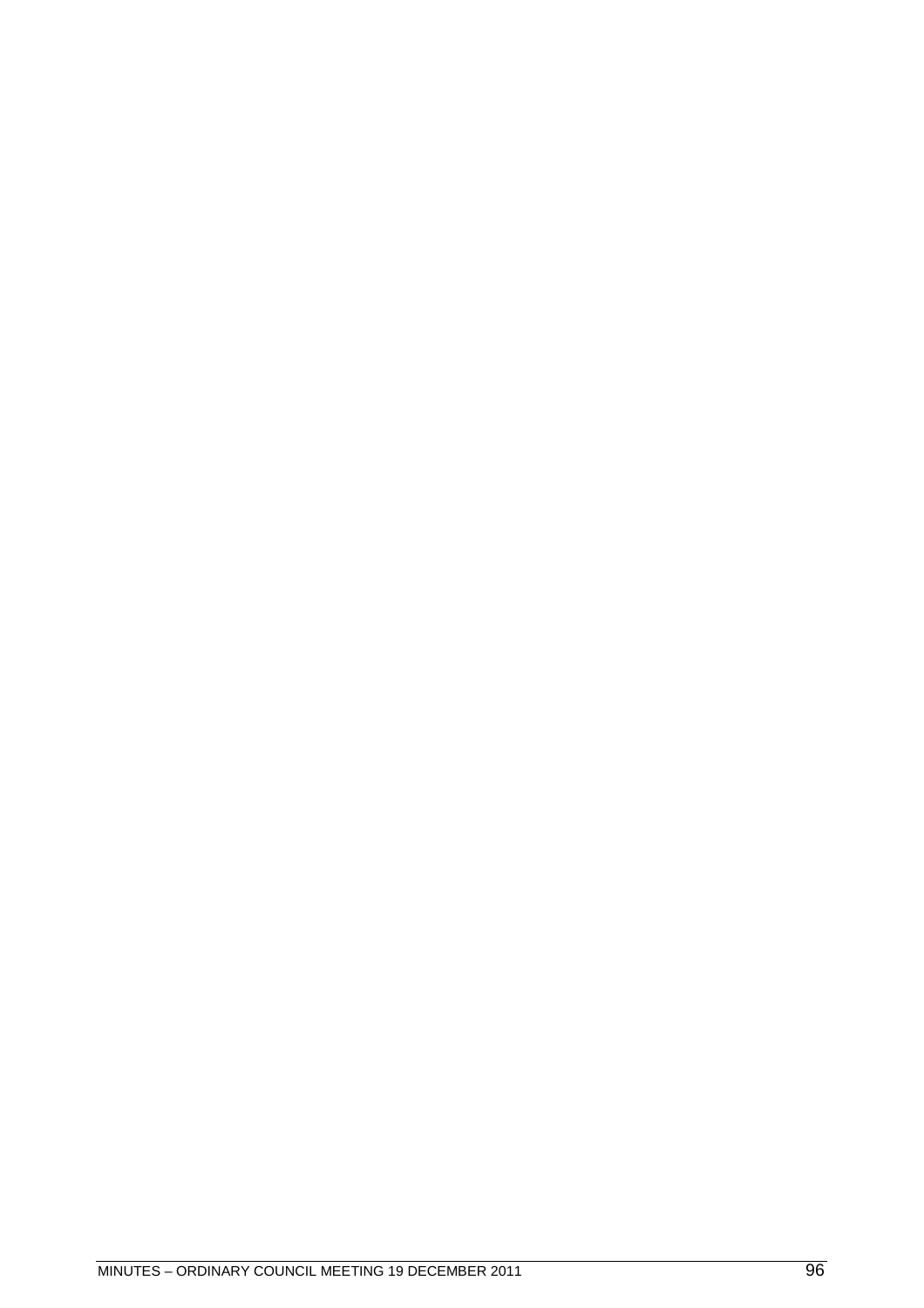# **9.4 Financial Reports**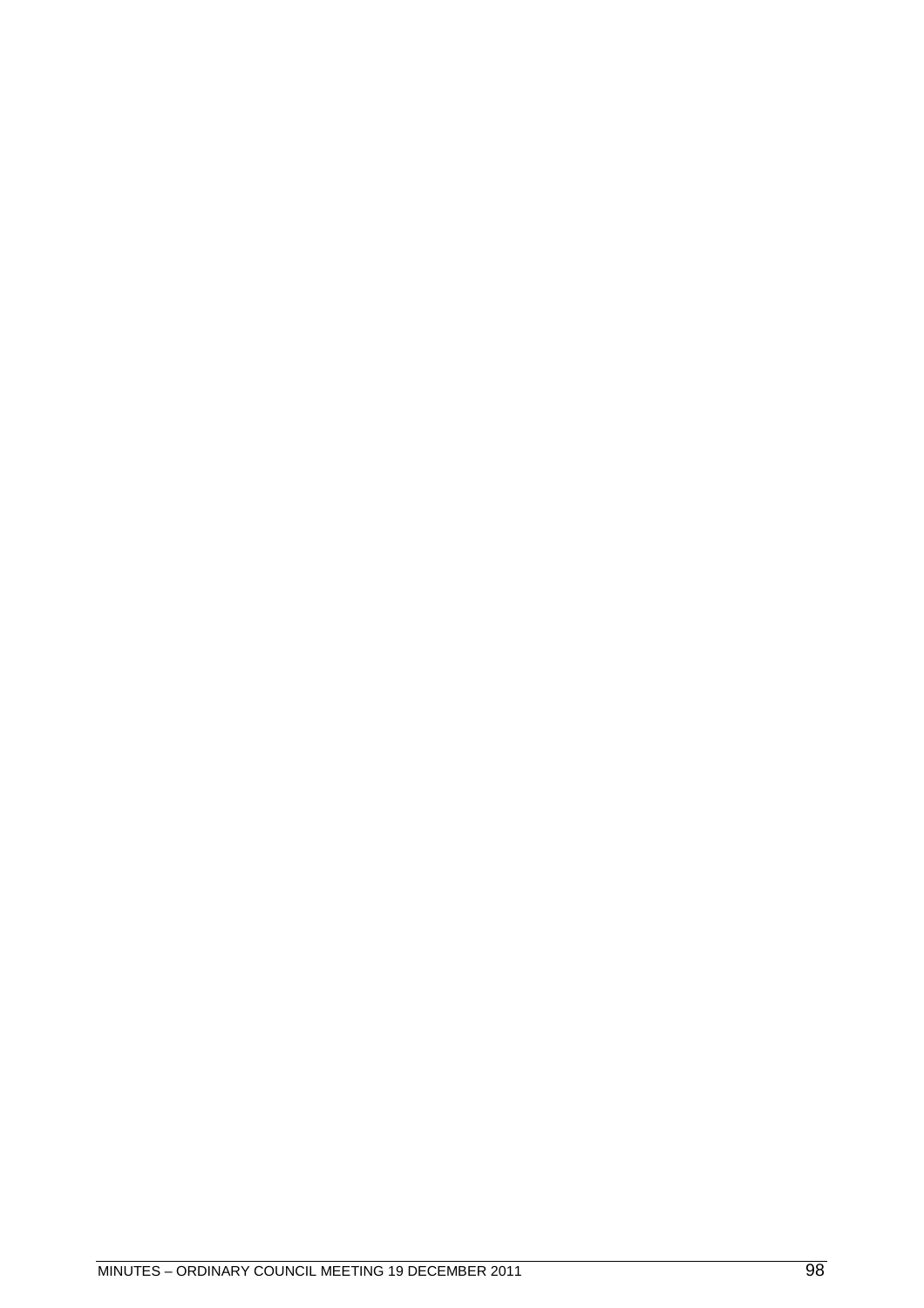# **9. OFFICER'S REPORTS**

### **9.4 FINANCE REPORTS**

**9.4.1 Monthly Financial Reports – November 2011**

| <b>FILE NO:</b>                | <b>FI.FRP</b>                                  |
|--------------------------------|------------------------------------------------|
| <b>COUNCIL DATE:</b>           | 19 November 2011                               |
| <b>REPORT DATE:</b>            | 12 November 2011                               |
| <b>LOCATION/ADDRESS:</b>       | <b>Not Applicable</b>                          |
| <b>APPLICANT:</b>              | <b>Not Applicable</b>                          |
| <b>SENIOR OFFICER:</b>         | Ray Hooper, CEO                                |
| <b>REPORTING OFFICER:</b>      | <b>Tabitha Bateman, Administration Officer</b> |
| <b>DISCLOSURE OF INTEREST:</b> | Nil                                            |
| <b>APPENDICES:</b>             | Yes - Appendix A as detailed in Summary        |
| <b>DOCUMENTS TABLED:</b>       | Nil                                            |
|                                |                                                |

### **Summary:**

The Financial Report for the period ending 30 November 2011 is hereby presented for the consideration of the Council.

Appendix A includes the following:

- Monthly Statements for the period ended 30 November 2011
- Bank Account Reconciliations
- Cheque drawings on the Municipal Account
- **EFT drawings on the Municipal Account**
- Cheque drawings on the Trust Account
- Payroll Direct Debits Summary
- Corporate Credit Card Summary
- Fuel Card Summary

### **Consultation:**

Dominic Carbone

### **Statutory Environment:**

Local Government Act 1995 (As Amended). Local Government (Financial Management) Regulations 1996 (As Amended).

### **Policy Implications:**

Nil.

### **Financial Implications:**

The following information provides balances for key financial areas for the Shire of York's financial position as at 30 November 2011;

| Sundry Creditors as per General Ledger                            | \$18,403.64    |
|-------------------------------------------------------------------|----------------|
| Sundry Debtors as per General Ledger                              | \$329,061.37   |
| Unpaid rates and services current year (paid in advance inc. ESL) | \$1,134,805.44 |
| Unpaid rates and services previous years (inc. ESL)               | \$414,475.82   |

## **Strategic Implications:**

Nil

**Voting Requirements: Absolute Majority Required: No**

| Site Inspection:                   |                |
|------------------------------------|----------------|
| <b>Site Inspection Undertaken:</b> | Not applicable |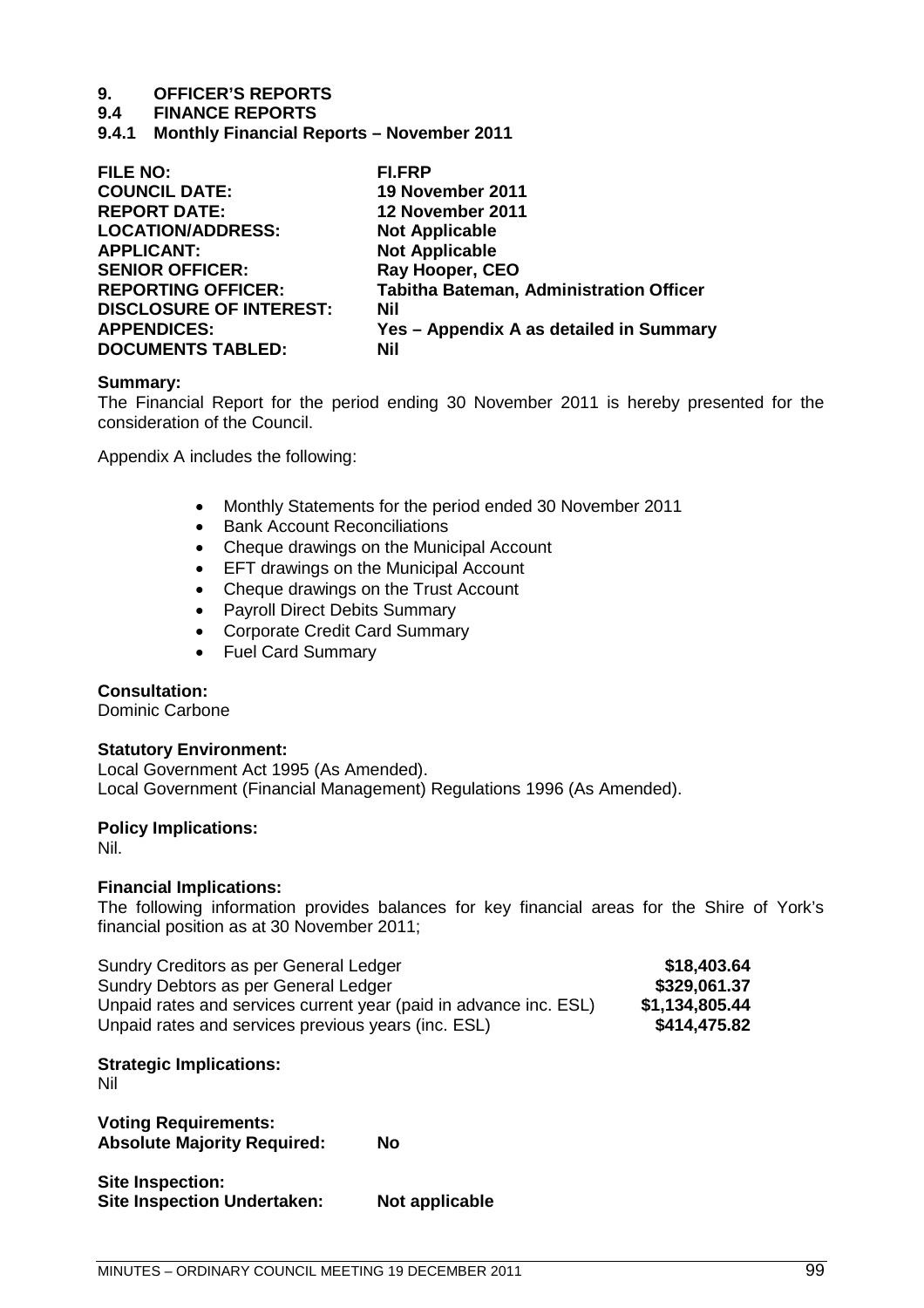### **Triple bottom Line Assessment: Economic Implications:**

A zero balance or surplus end of year financial position will increase community confidence and cohesion and provide an opportunity for improved community benefits in future years.

### **Social Implications:**

Not applicable.

# **Environmental Implications:**

Not applicable.

# **Comment:**

Not applicable

| <b>RESOLUTION</b><br>171211                                                                                                                                  |                     |                                      |
|--------------------------------------------------------------------------------------------------------------------------------------------------------------|---------------------|--------------------------------------|
| <b>Moved: Cr Lawrance</b>                                                                                                                                    | Seconded: Cr Hooper |                                      |
| "That Council:                                                                                                                                               |                     |                                      |
| Receive the Monthly Financial Report for November and ratify payments drawn from<br>the Municipal and Trust accounts for the period ending 30 November 2011: |                     |                                      |
|                                                                                                                                                              | <b>VOUCHER</b>      | <b>AMOUNT</b>                        |
| <b>MUNICIPAL FUND</b>                                                                                                                                        |                     |                                      |
| <b>Cheque Payments</b>                                                                                                                                       | 29762 - 29809       | 96,796.96<br>\$                      |
| <b>Electronic Funds Payments</b>                                                                                                                             | 8639 - 8755         | \$<br>461,804.46                     |
| <b>Direct Debits Payroll</b>                                                                                                                                 |                     | 167,494.23                           |
| <b>Bank Fees</b>                                                                                                                                             |                     | 829.71                               |
| <b>Corporate Cards</b>                                                                                                                                       |                     | 2,454.22                             |
| <b>Shell Cards</b>                                                                                                                                           |                     | \$\$\$\$\$<br>251.31                 |
| <b>TOTAL</b>                                                                                                                                                 |                     | 729,630.89                           |
| <b>TRUST FUND</b>                                                                                                                                            |                     |                                      |
| <b>Cheque Payments</b>                                                                                                                                       | 3894 - 3909         | 4,170.52                             |
| <b>Direct Debits Licensing</b>                                                                                                                               |                     | $\mathbf{\mathcal{L}}$<br>142,227.25 |
| <b>TOTAL</b>                                                                                                                                                 |                     | 146,397.77                           |
| <i><b>TOTAL DISBURSEMENTS</b></i>                                                                                                                            |                     | \$876,028.66'                        |

# *Note to this item*

The Chief Executive Officer has delegated authority under Delegation DE1 (Council Meeting 21 September 2009) to make payments from the Municipal and Trust accounts.

*CARRIED: 6/0*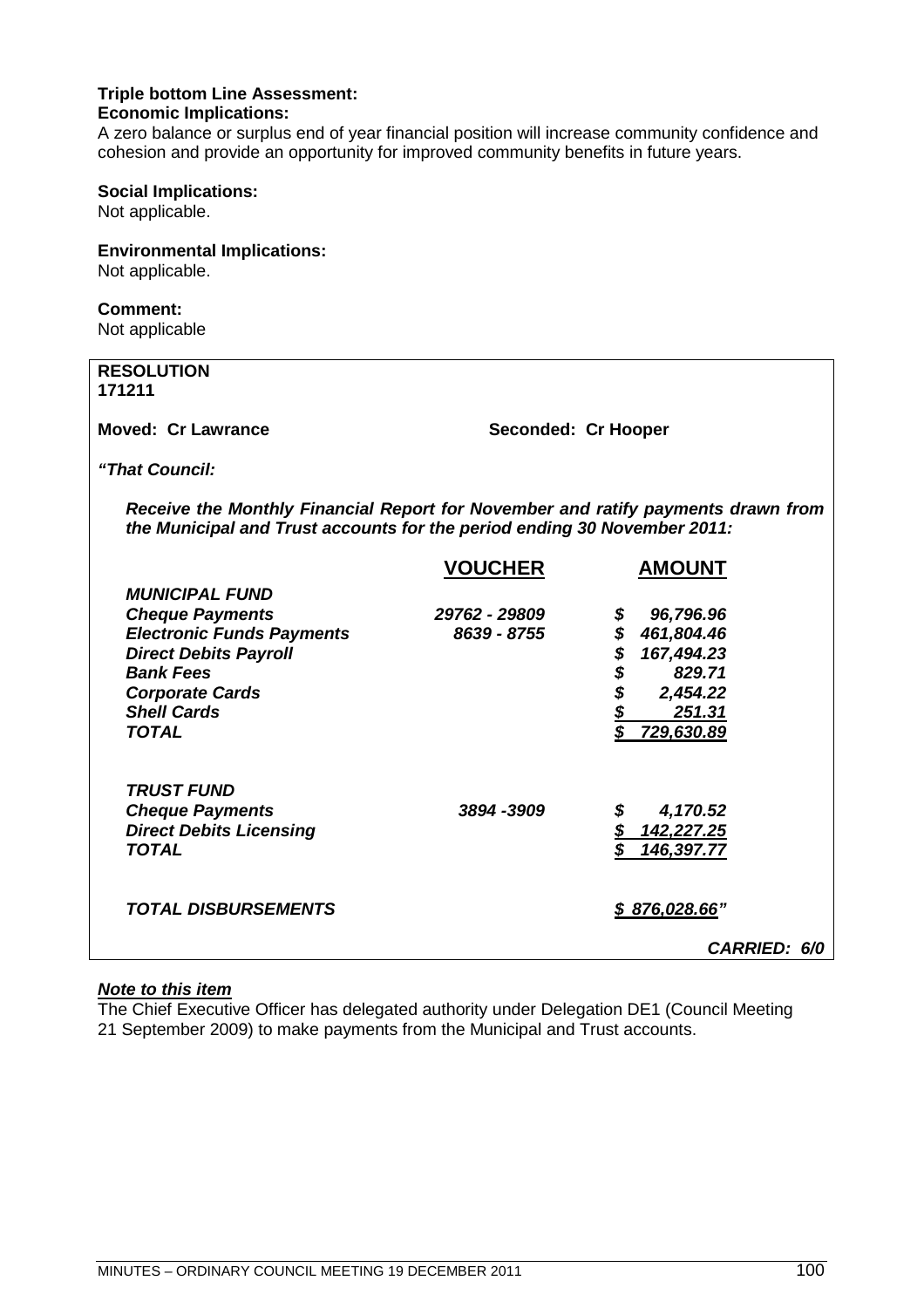# Item 9.4.1 - Appendices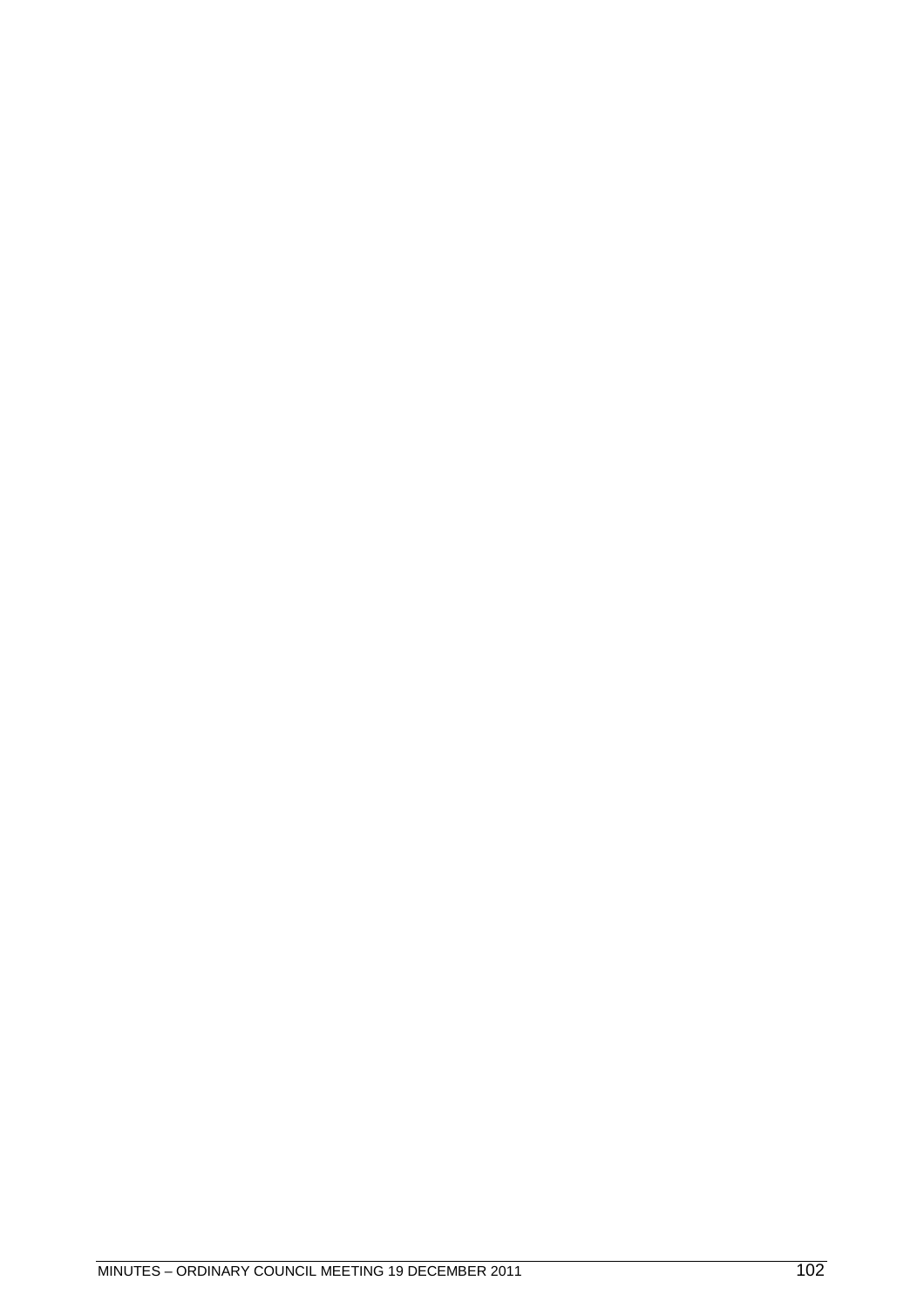# **9. OFFICERS' REPORTS**

## **9.4 FINANCE REPORTS**

**9.4.2 Annual Report and Electors Meeting**

| FILE:                          | FI.FRP.2                                |
|--------------------------------|-----------------------------------------|
| <b>COUNCIL DATE:</b>           | 19 December 2011                        |
| <b>REPORT DATE:</b>            | 12 December 2011                        |
| <b>LOCATION/ADDRESS:</b>       | N/A                                     |
| <b>APPLICANT:</b>              | N/A                                     |
| <b>SENIOR OFFICER:</b>         | Ray Hooper, CEO                         |
| <b>REPORTING OFFICER</b>       | Tabitha Bateman, Administration Officer |
| <b>DISCLOSURE OF INTEREST:</b> | Nil                                     |
| <b>APPENDICES:</b>             | 2010/11 Annual Financial Report &       |
|                                | <b>Auditors' Statement</b>              |
| <b>DOCUMENTS TABLED:</b>       | Nil                                     |

## **Summary:**

This report recommends that the Annual Report for the Shire of York for the Year ended 30 June 2011 be accepted and that the Annual General Meeting of Electors' be held on Monday 9 January 2012.

# **Background:**

The Council prepares an annual report for each financial year ending 30 June. Items to be

included in the annual report are prescribed in the Local Government Act 1995.

It includes a summary of the Council's annual activities, including the audited annual financial statements and Independent Audit Report.

# **Consultation:**

Auditors Dominic Carbone Staff and Councillors

### **Statutory Environment:**

Local Government Act, 1995 (As Amended) - the following sections of the Act are relevant to the receipt of the Annual Report and the convening of the Annual Electors Meeting:

# *5.53. Annual reports*

- *(1) The local government is to prepare an annual report for each financial year.*
- *(2) The annual report is to contain —*
	- *(a) a report from the mayor or president;*
	- *(b) a report from the CEO;*
	- *[(c), (d) deleted]*
		- *(e) an overview of the plan for the future of the district made in accordance with section 5.56, including major initiatives that are proposed to commence or to continue in the next financial year;*
		- *(f) the financial report for the financial year;*
		- *(g) such information as may be prescribed in relation to the payments made to employees;*
		- *(h) the auditor's report for the financial year;*
		- *(ha) a matter on which a report must be made under section 29(2) of the Disability Services Act 1993;*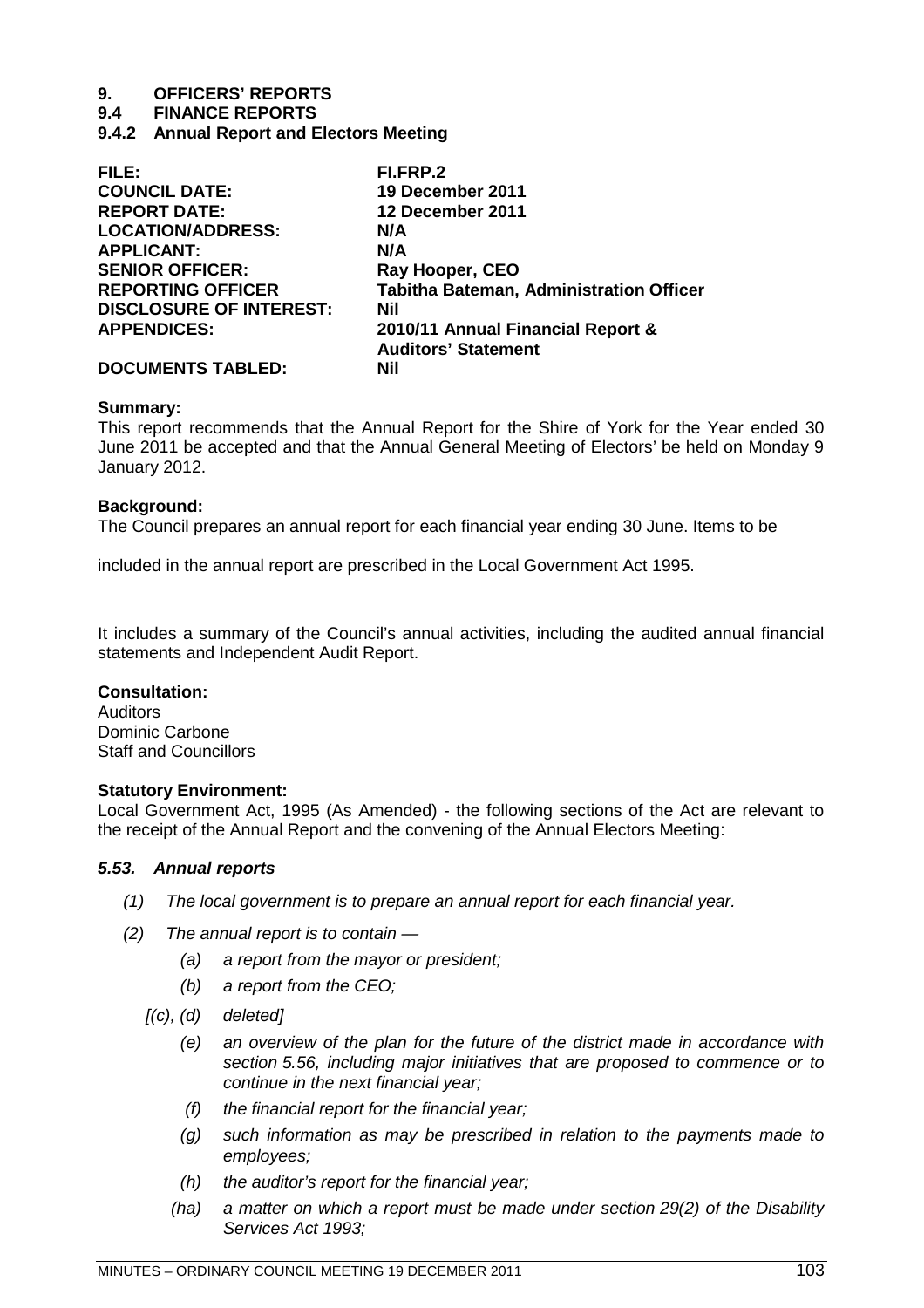- *(hb) details of entries made under section 5.121 during the financial year in the register of complaints, including —*
	- *(i) the number of complaints recorded in the register of complaints;*
	- *(ii) how the recorded complaints were dealt with; and*
	- *(iii) any other details that the regulations may require;*

*and*

*(i) such other information as may be prescribed.*

*[Section 5.53 amended by No. 44 of 1999 s. 28(3); No. 49 of 2004 s. 42(4) and (5); No. 1 of 2007 s. 6.]*

## *5.54. Acceptance of annual reports*

*(1) Subject to subsection (2), the annual report for a financial year is to be accepted\* by the local government no later than 31 December after that financial year.*

*\* Absolute majority required.*

*(2) If the auditor's report is not available in time for the annual report for a financial year to be accepted by 31 December after that financial year, the annual report is to be accepted by the local government no later than 2 months after the auditor's report becomes available.*

*[Section 5.54 amended by No. 49 of 2004 s. 49.]*

### *5.55. Notice of annual reports*

*The CEO is to give local public notice of the availability of the annual report as soon as practicable after the report has been accepted by the local government.*

### *5.27. Electors' general meetings*

- *(1) A general meeting of the electors of a district is to be held once every financial year.*
- *(2) A general meeting is to be held on a day selected by the local government but not more than 56 days after the local government accepts the annual report for the previous financial year.*
- *(3) The matters to be discussed at general electors' meetings are to be those prescribed.*

### *5.29. Convening electors' meetings*

- *(1) The CEO is to convene an electors' meeting by giving —*
	- *(a) at least 14 days' local public notice; and*
	- *(b) each council member at least 14 days' notice,*

*of the date, time, place and purpose of the meeting.*

*(2) The local public notice referred to in subsection (1)(a) is to be treated as having commenced at the time of publication of the notice under section 1.7(1)(a) and is to continue by way of exhibition under section 1.7(1)(b) and (c) until the meeting has been held.*

# **Policy Implications:**

Nil

#### **Financial Implications:** Nil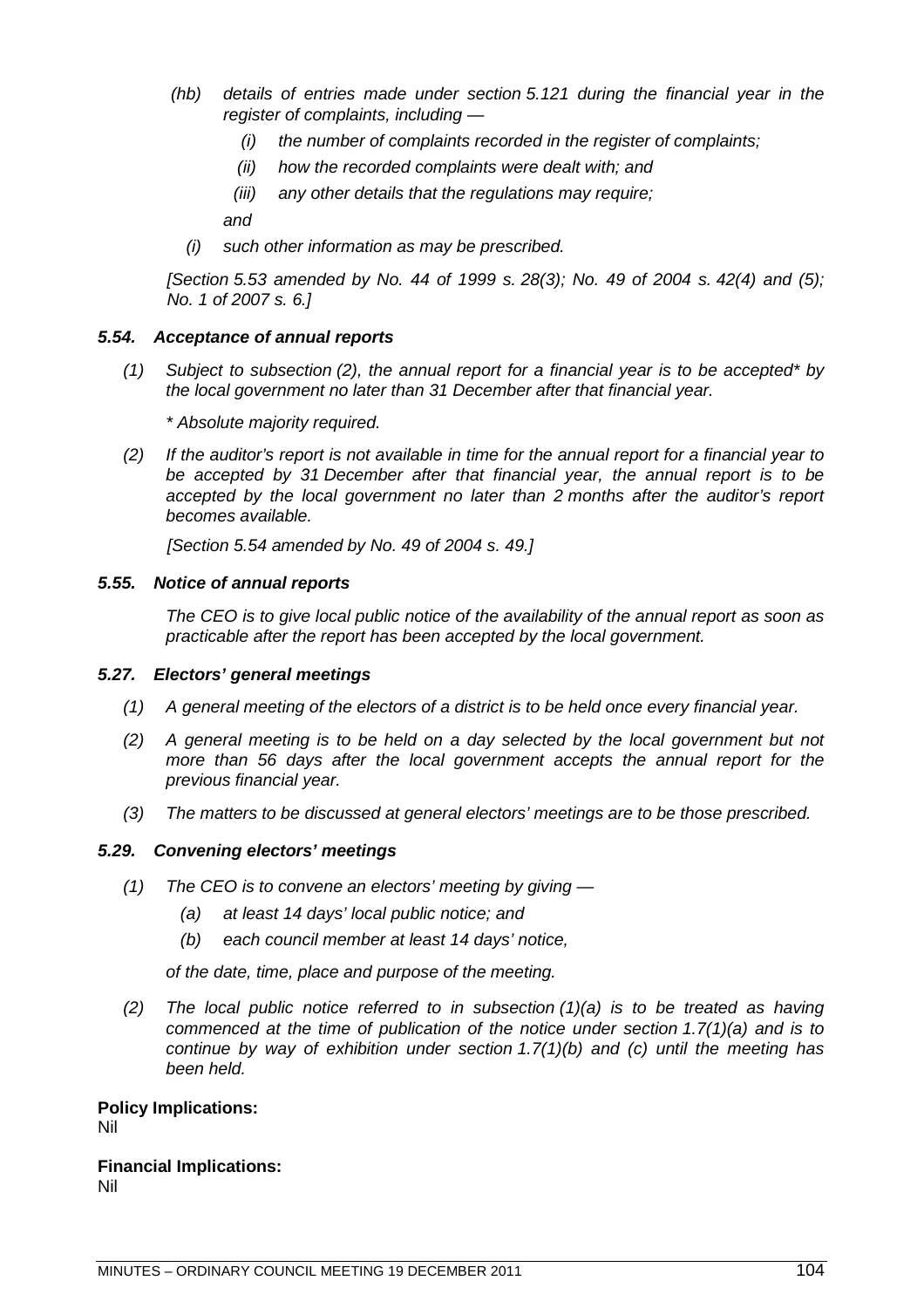**Strategic Implications:** Nil

**Voting Requirements: Absolute Majority Required: Yes**

**Site Inspection: Site Inspection Undertaken: Not applicable**

**Triple bottom Line Assessment: Economic Implications:** Nil

**Social Implications:** Nil

**Environmental Implications:** Nil

# **Comment:**

As required by legislation Council's accounts for the year ended 30 June 2011 were audited by Council's Auditors Macri Partners.

Council has met the statutory requirements thus far and to complete the processes it is recommended that Council receive the report and progress to advertising for a period not less than 14 days and convene an Electors' Meeting commencing at 5pm on the 9 January 2012.

**RESOLUTION 181211**

**Moved: Cr Smythe Seconded: Cr Boyle** 

*"That Council*

- *1. Accepts the Annual Financial Report and the Audit Report for the year ended 30 June 2011;*
- *2. Gives local public notice of the availability of the Annual Report; and*
- *3. Authorises the Chief Executive Officer to convene the Annual Electors' Meeting, providing a minimum of 14 days' local public notice, to be held on Monday 9 January 2012 at 5.00pm in Chambers at the Town Hall, York."*

*CARRIED: 6/0*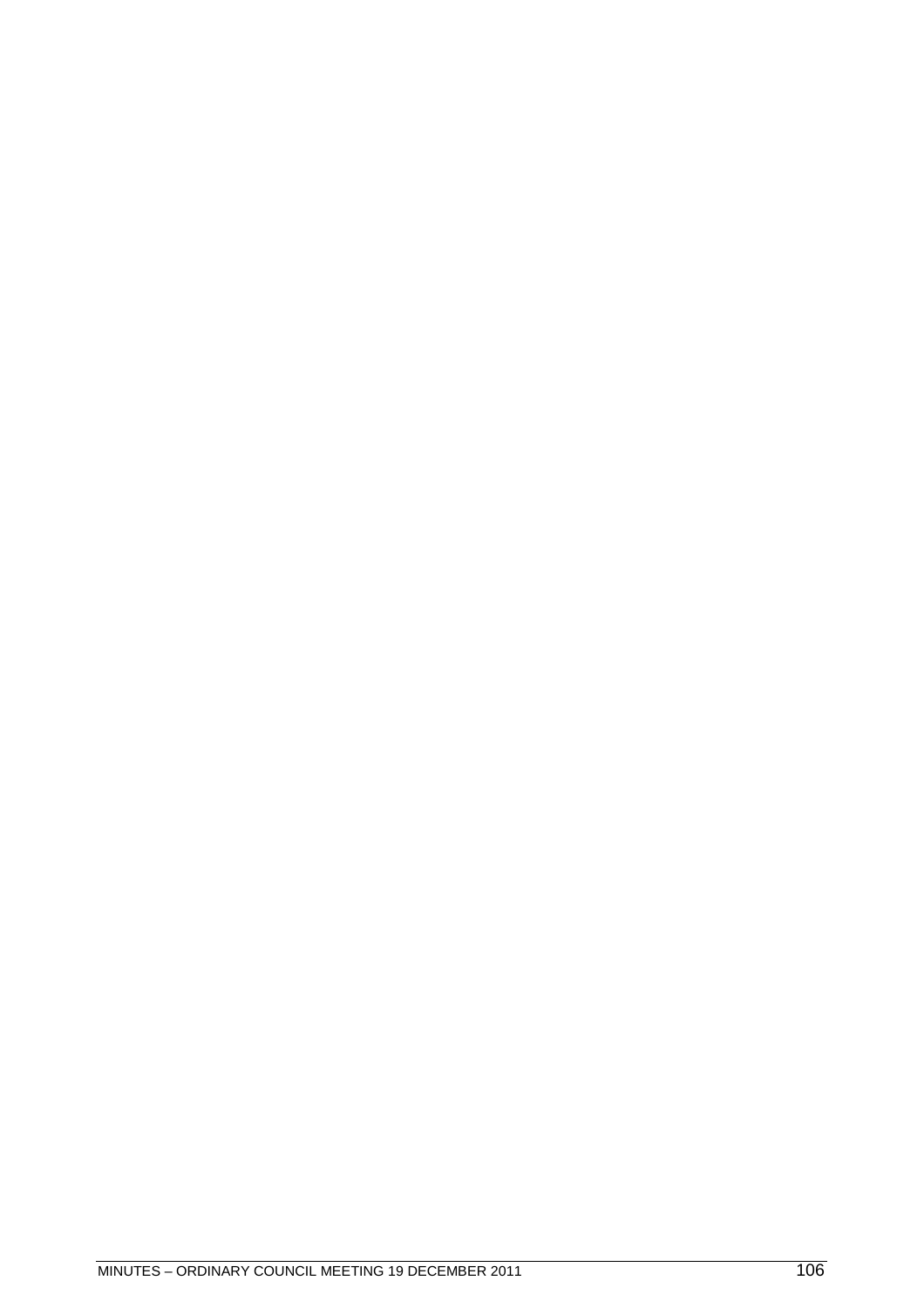# Item 9.4.2 - Appendices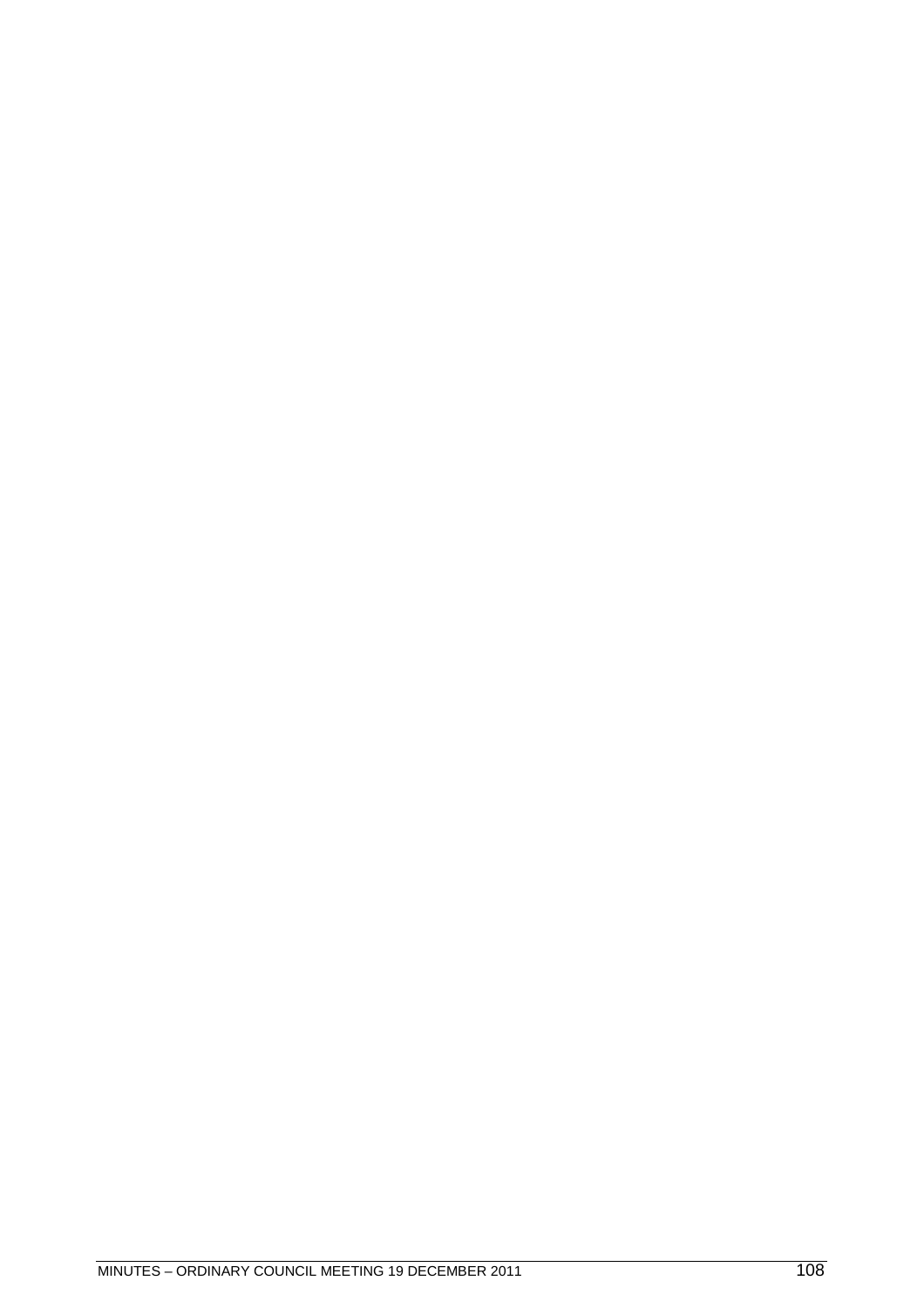# **9.5 Late Reports**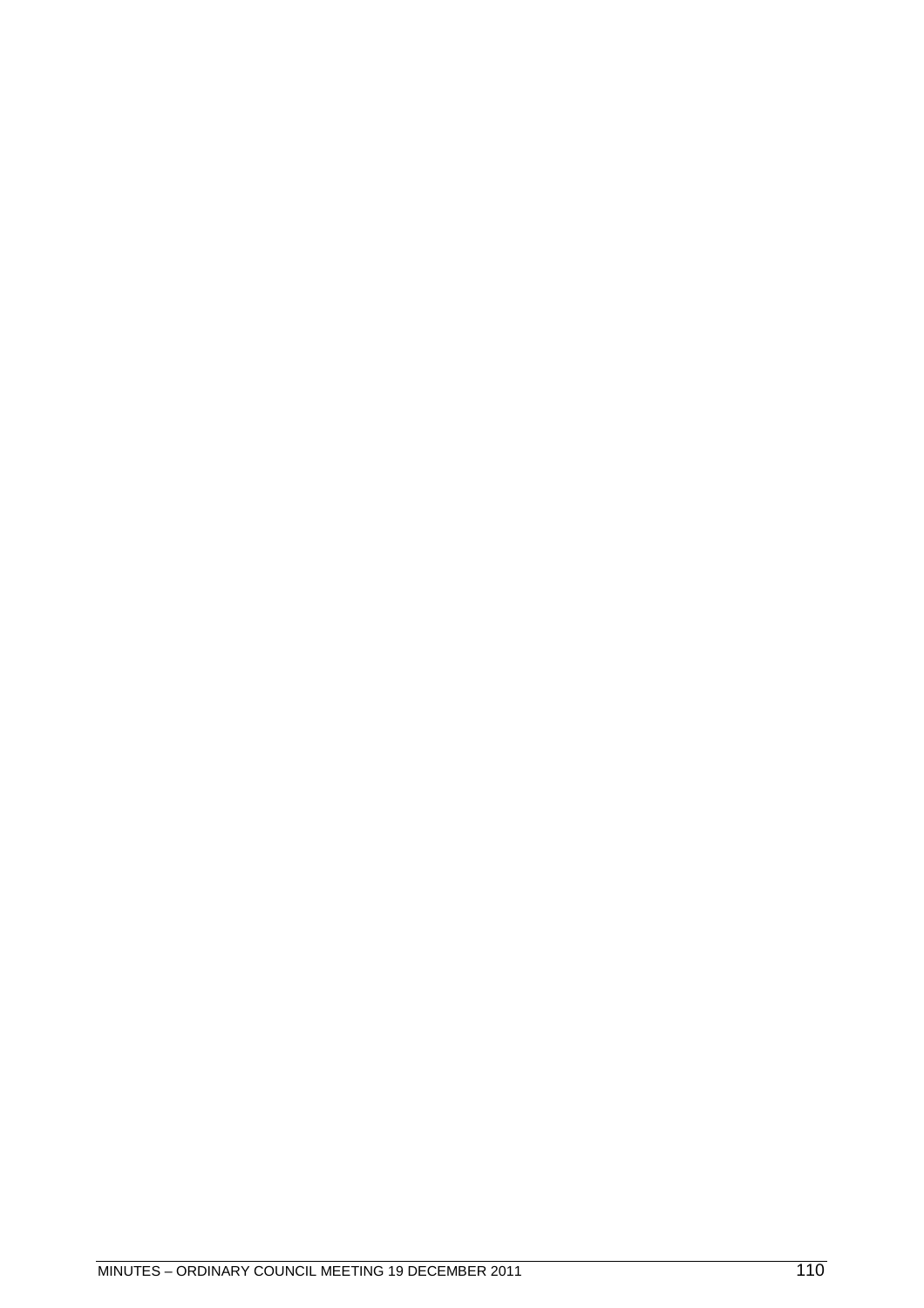# **9. OFFICER'S REPORTS**

**9.5 LATE REPORTS**

**9.5.1 York Events**

| <b>FILE NO:</b>                | <b>FI.DON</b>                             |
|--------------------------------|-------------------------------------------|
| <b>COUNCIL DATE:</b>           | 19 December 2011                          |
| <b>REPORT DATE:</b>            | 15 December 2011                          |
| <b>LOCATION/ADDRESS:</b>       | <b>Shire Property</b>                     |
| <b>APPLICANT:</b>              | <b>Avon Events &amp; Marketing</b>        |
| <b>SENIOR OFFICER:</b>         | R Hooper, CEO                             |
| <b>REPORTING OFFICER:</b>      | R Hooper, CEO                             |
| <b>DISCLOSURE OF INTEREST:</b> | Nil                                       |
| <b>APPENDICES:</b>             | <b>Correspondence of 21 November 2011</b> |
| <b>DOCUMENTS TABLED:</b>       | Nil                                       |
|                                |                                           |

### **Summary:**

Avon Events & Marketing requests that Council only charge one fee for the York Antique & Collectors Fee and the York Gourmet Food & Wine Festival rather than separate fees for the hire of the Town Hall and Peace Park as the events venue.

### **Background:**

Previous commercial type events have hired one venue and not both. Avon Events & Marketing acquired ownership of these events and conducted them in 2011.

# **Consultation:**

Councillors –  $(5<sup>th</sup> December, 2011)$ 

### **Statutory Environment:**

2011/12 Municipal Budget – Adopted Schedule of Fees and Charges

### **Policy Implications:** *Policy No. 13.1 - Policy Manual - Events For York*

# *Objectives*

- *To promote and encourage public events in the Shire of York.*
- *To enable the efficient administration of public events in the Shire of York.*
- *To protect the community from hazards associated with public events.*
- *To ensure that public events that are held in the Shire of York are conducted in accordance with statutory requirements and risk management guidelines.*
- *To ensure that "public event organisers" and "Council" exposure to risk is managed and appropriately minimised.*
- *To ensure that all events are covered by appropriate insurances.*

# **Financial Implications:**

No financial provisions have been made in the 2011/12 budget for contributions above the \$1,000 per event already committed.

The nominated events do have tourism and business benefits for York.

No financial or profit/loss statements have been provided to support an increased level of community contribution.

Avon Events & Marketing has been approved for Regional Events promotion through the Department of Regional Development.

Stallholders licences can be annual rather than per event significantly reducing the claimed costs to host the event.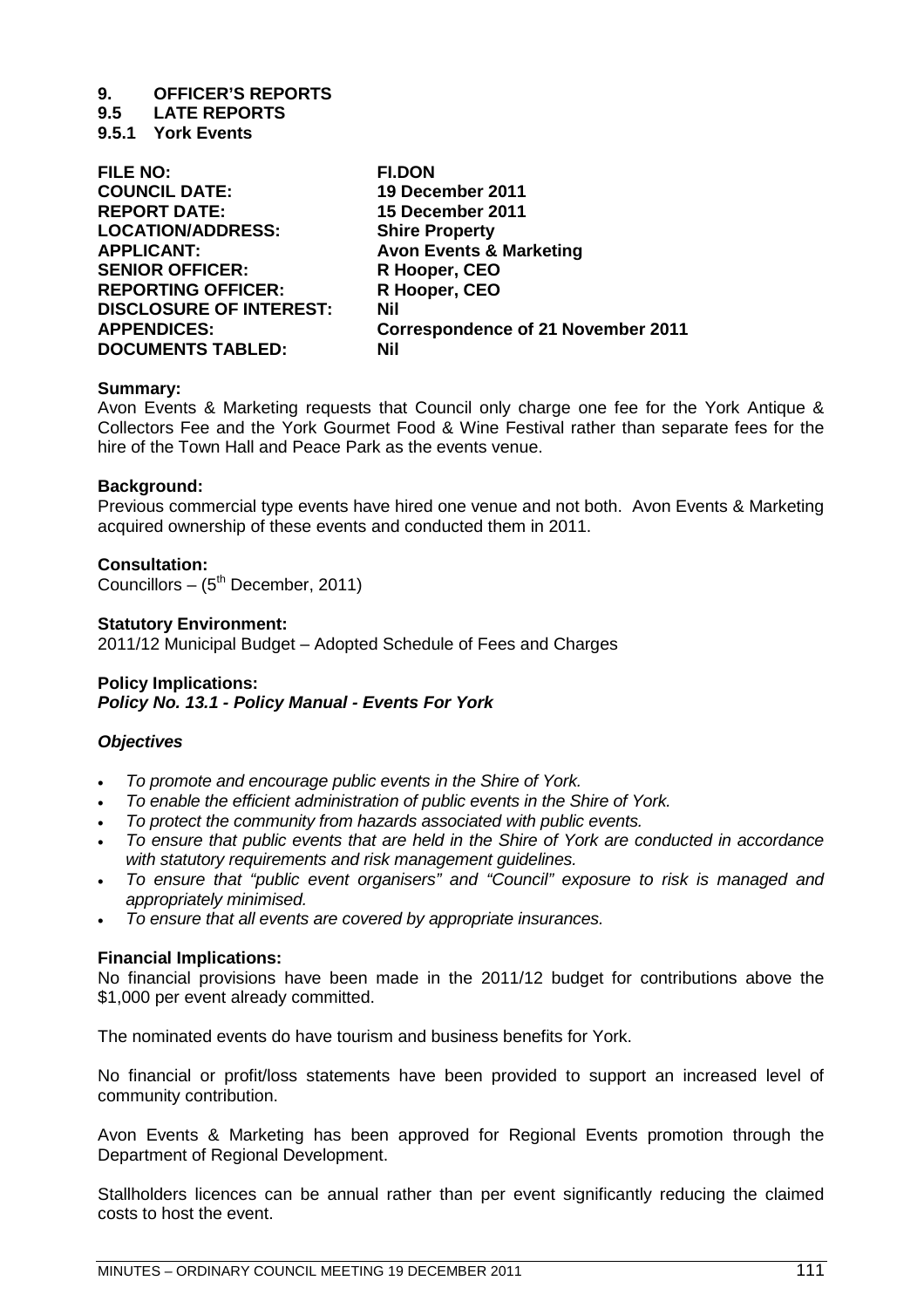# **Strategic Implications:** *Key Result Area 2: - Economic Development & Tourism*

# *Objectives:*

- *1. To encourage a sustainable community by increasing employment opportunities in York, attracting investment and businesses to the town, and achieving diversification of industries.*
- *2. To increase tourism to achieve business viability and growth.*
- *3. To increase the net disposable income of the York community and investigate ways of increasing spending within the Shire.*
- *4. To utilise the unique features of York's heritage and rural lifestyle, where appropriate, as the basis for economic development.*
- *5. To ensure economic development does not conflict with York's heritage, lifestyle and environment.*

# **Voting Requirements: Absolute Majority Required: Yes**

**Site Inspection: Site Inspection Undertaken: Not Applicable**

# **Triple bottom Line Assessment: Economic Implications:**

The loss of events to York would have both a local and a regional impact.

### **Social Implications:**

The community may or may not accept their funds being used to support a commercial entity.

# **Environmental Implications:**

Nil

# **Comment:**

Council previously considered the request by Avon Events & Marketing on the  $5<sup>th</sup>$  December, 2011 and the consensus was to not provide additional subsidies/contributions as it related to a commercial entity, no financial statements were provided and questioned how the Antique Fair came to be owned by Avon Event & Marketing.

If Council resolves to support the application for a combined venue fee for these events it will set a very strong precedent for the future.

At this stage Avon Events & Marketing have booked four days for the Antiques & Collectors Fair (6-9 April, 2012) and have nominated two weekends in June as dates for the Gourmet Food & Wine Festival.

The approved fees and charges for the venues are:

# **Town Hall**

| Hall Hire (Main Hall, Lesser Hall & Kitchen) | \$550 per day incl. GST |
|----------------------------------------------|-------------------------|
| Setting Up Fees - Hall                       | \$66 per day incl. GST  |
| Hall & Key Bond – per hire                   | \$220 (No GST)          |
| Dagra Dark                                   |                         |

**Peace Park** Bond \$500 (No GST)

Commercial Hire \$500 per day incl. GST Electricity **\$35 per day incl. GST**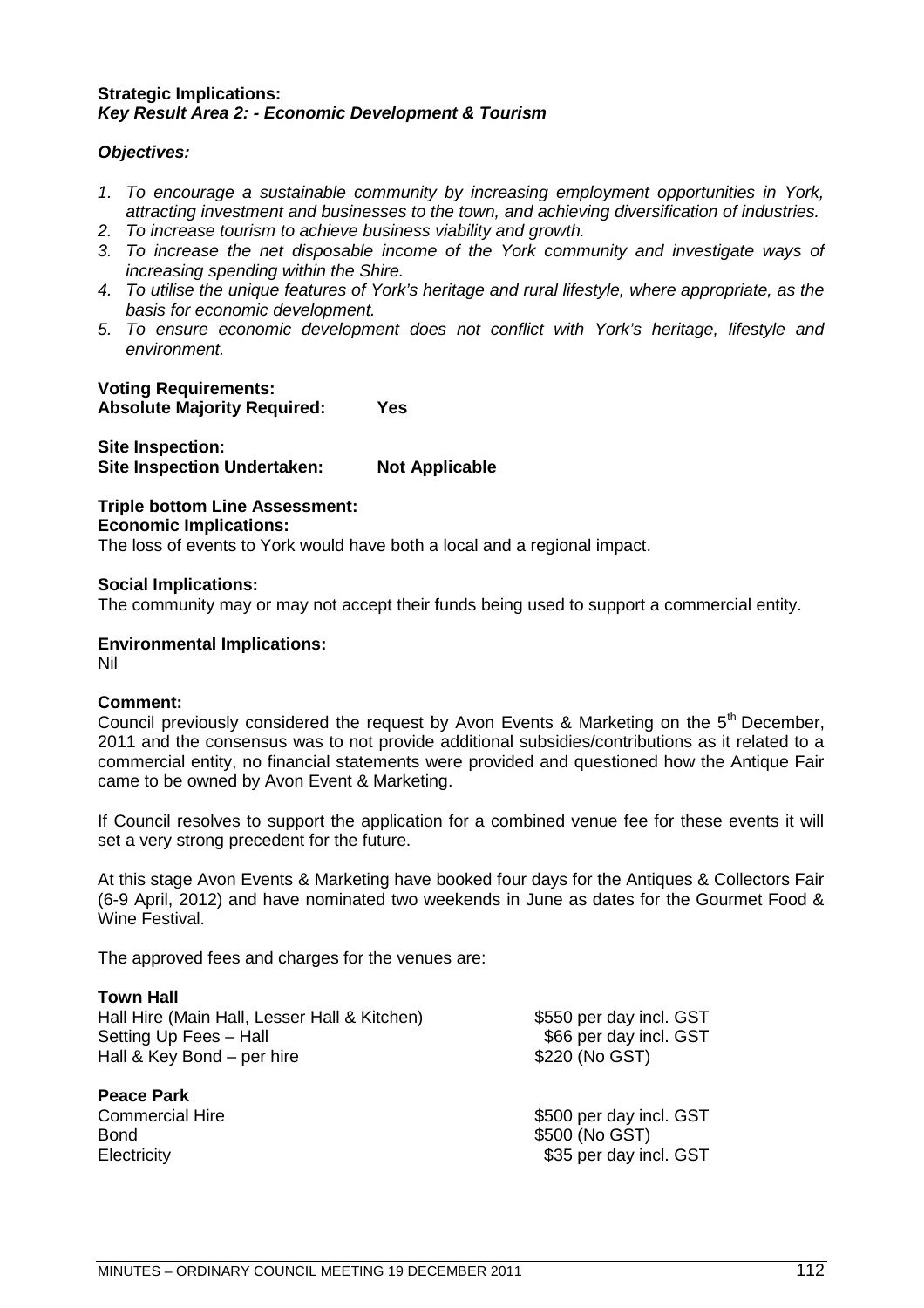| <b>Stall Holder Permits</b>  |               |
|------------------------------|---------------|
| <b>Application Fee</b>       | Nil           |
| Single Day Permit            | \$15 (No GST) |
| <b>Annual Permit</b>         | \$35 (No GST) |
| <b>Event Application Fee</b> |               |
| Not adopted by Council       | Nil           |

The above fees are comparable with other local governments of a similar size which hold events.

# **RESOLUTION 191211**

**Moved: Cr Lawrance Seconded: Cr Hooper** 

*"That Council:*

*Not combine the hire fees for the Town Hall and Peace Park to a single rate for the holding of the York Antiques & Collectors Fair and the York Gourmet Food & Wine Festival to be conducted by Avon Events & Marketing in 2012.*

*Advice Note:*

*Consider package deals for continuous multi-day events in future budgets"*

*CARRIED: 5/1*

*The Public left the meeting at 4.11pm for Council to "Go Into Committee."*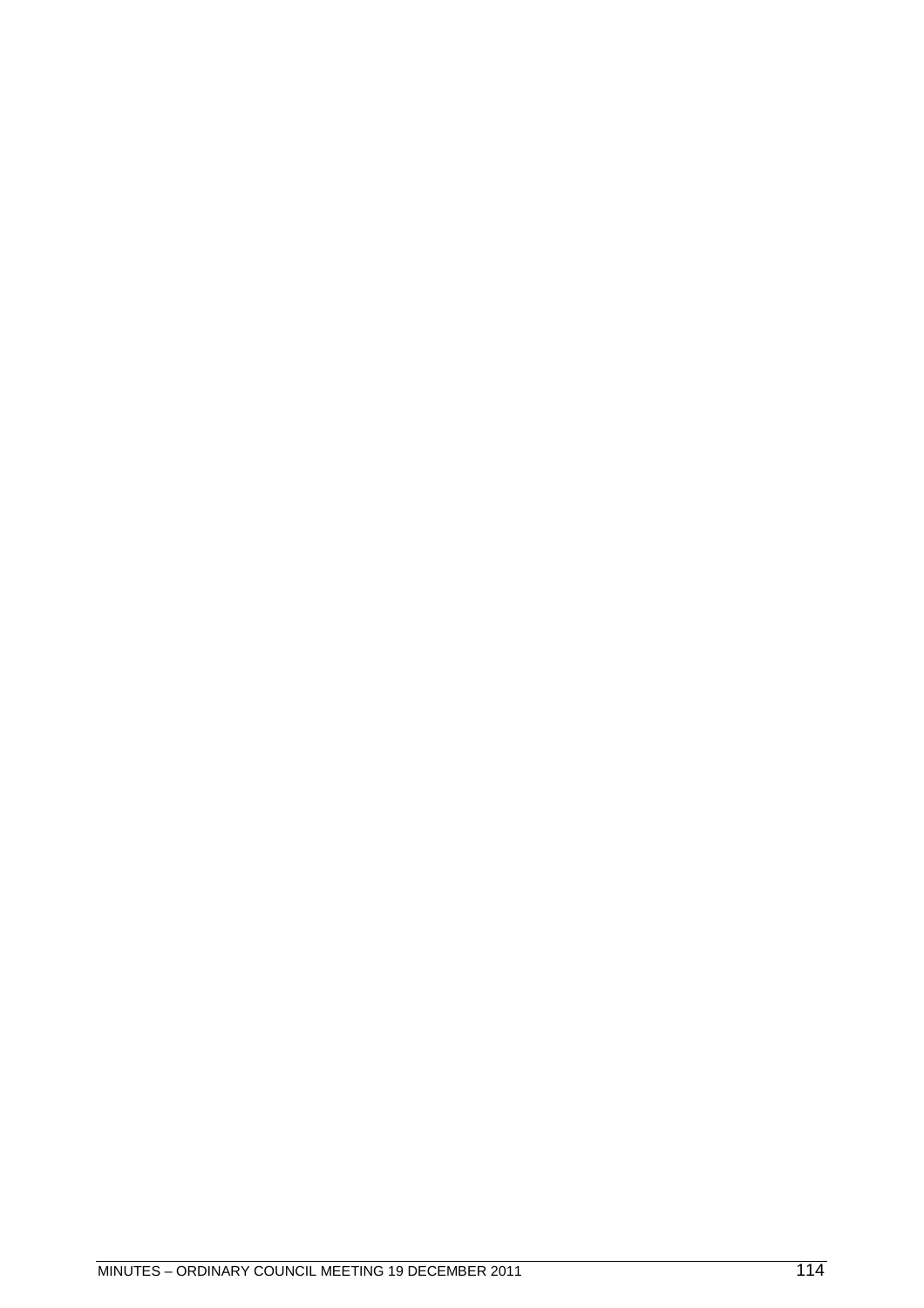# Item 9.5.1 - Appendices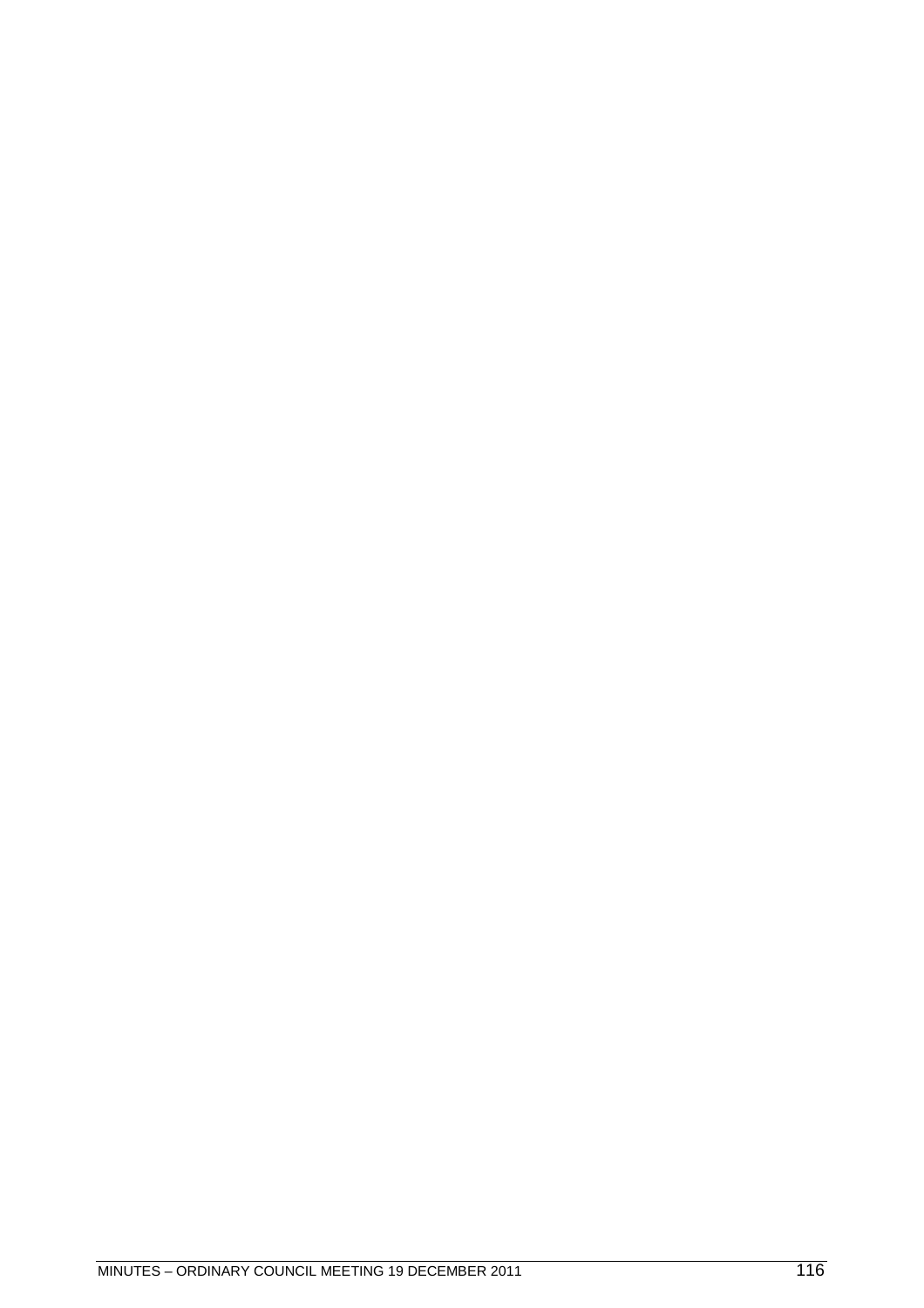# **9.6 Confidential Reports**

**9.6.1 Australia Day Awards**

| <b>RESOLUTION</b><br>201211                                                                |                     |  |  |
|--------------------------------------------------------------------------------------------|---------------------|--|--|
| <b>Moved: Cr Smythe</b>                                                                    | Seconded: Cr Hooper |  |  |
| "That Council:                                                                             |                     |  |  |
| Go "Into Committee" to consider the Confidential Report at 4.11pm."<br><b>CARRIED: 6/0</b> |                     |  |  |

*Cr Duperouzel and Cr Smythe declared an Interest Affecting Impartiality to this item.*

| 211211 | <b>RESOLUTION</b>                                                                                                                                                                               |
|--------|-------------------------------------------------------------------------------------------------------------------------------------------------------------------------------------------------|
|        | <b>Moved: Cr Scott</b><br><b>Seconded: Cr Hooper</b>                                                                                                                                            |
|        | "That Council:                                                                                                                                                                                  |
| (1)    | receive the Notes from the York Honours Reference for the Meeting held on the<br>$5th$ December, 2011;                                                                                          |
| (2)    | endorse the recommendations from the York Honours Reference Group for the<br>Junior Sports Star of the Year Award and the Senior Sports Star of the Year<br>Award, for the Year 2011;           |
| (3)    | endorse the recommendations from the York Honours Reference Group for the<br>Under 25 Citizen of the Year Award; Community Group or Event Award and Senior<br><b>Citizen of the Year Award;</b> |
|        | <b>CARRIED: 6/0</b>                                                                                                                                                                             |
|        |                                                                                                                                                                                                 |

**RESOLUTION 221211**

Moved: Cr Smythe **Seconded: Cr Hooper** 

*"That Council:*

*Come 'Out of Committee' at 4.19pm".*

*CARRIED: 6/0*